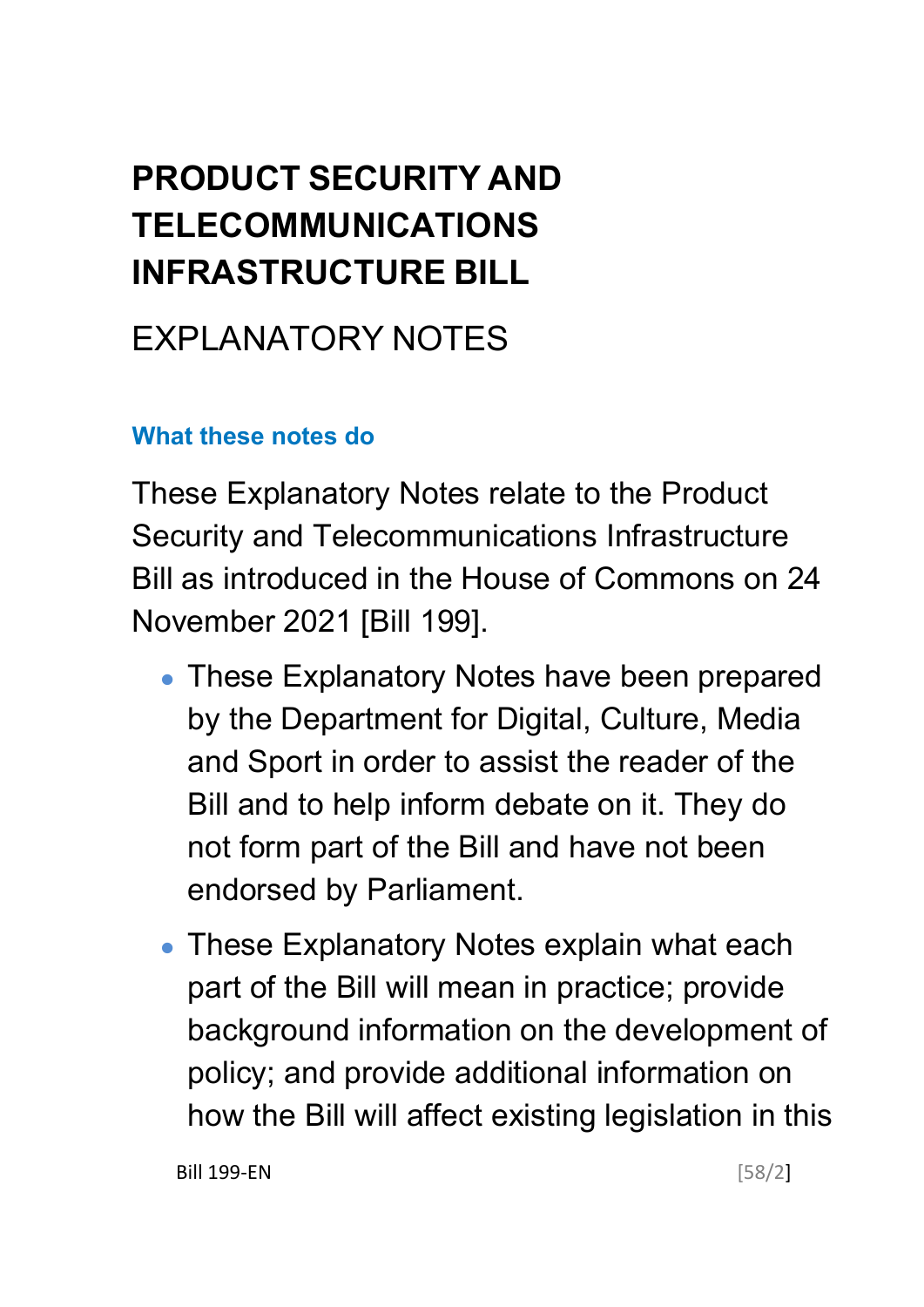area.

• These Explanatory Notes might best be read alongside the Bill. They are not, and are not intended to be, a comprehensive description of the Bill.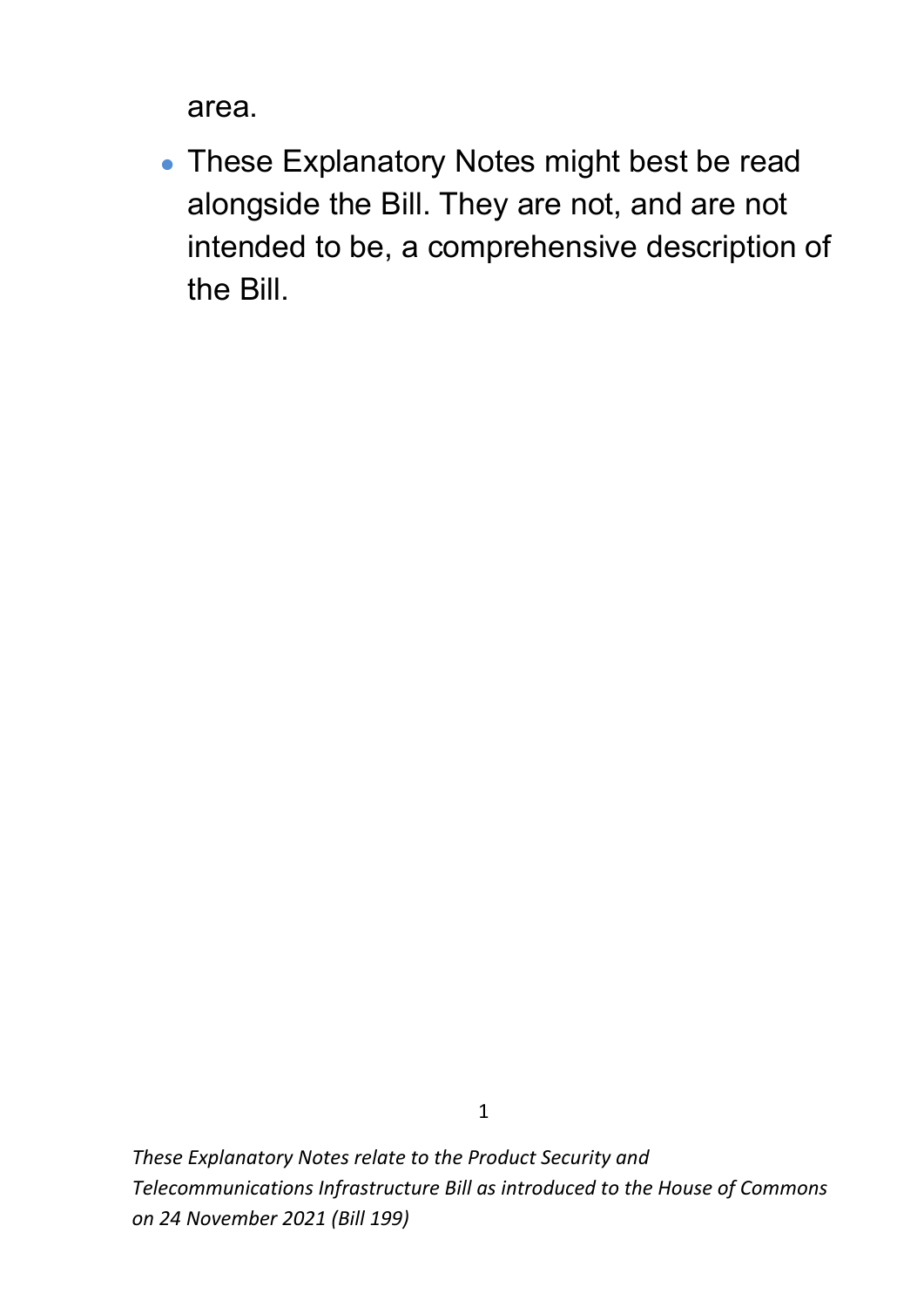#### **Table of Contents**

**Subject Page of these Notes** 

| <b>Overview of the Bill</b>                         | 9  |
|-----------------------------------------------------|----|
| Policy background                                   | 9  |
| Legal background                                    | 23 |
| Part 1: Product Security                            | 23 |
| Part 2: Telecommunications Infrastructure           | 23 |
| Territorial extent and application                  | 25 |
| Commentary on provisions of Bill                    | 27 |
| Part 1: Product Security                            | 27 |
| <b>Chapter 1: Security requirements</b>             | 27 |
| Clause 1: Power to specify security requirements    | 27 |
| Clause 2: Further provision about regulations under |    |
| section 1                                           | 28 |
| Clause 3: Power to deem compliance with security    |    |
| requirements                                        | 30 |
| Clause 4: Relevant connectable products             | 30 |
| Clause 5: Types of product that may be relevant     |    |
| connectable products                                | 31 |
| Clause 6: Excepted products                         | 34 |
| Clause 7: Relevant persons                          | 37 |
| 2                                                   |    |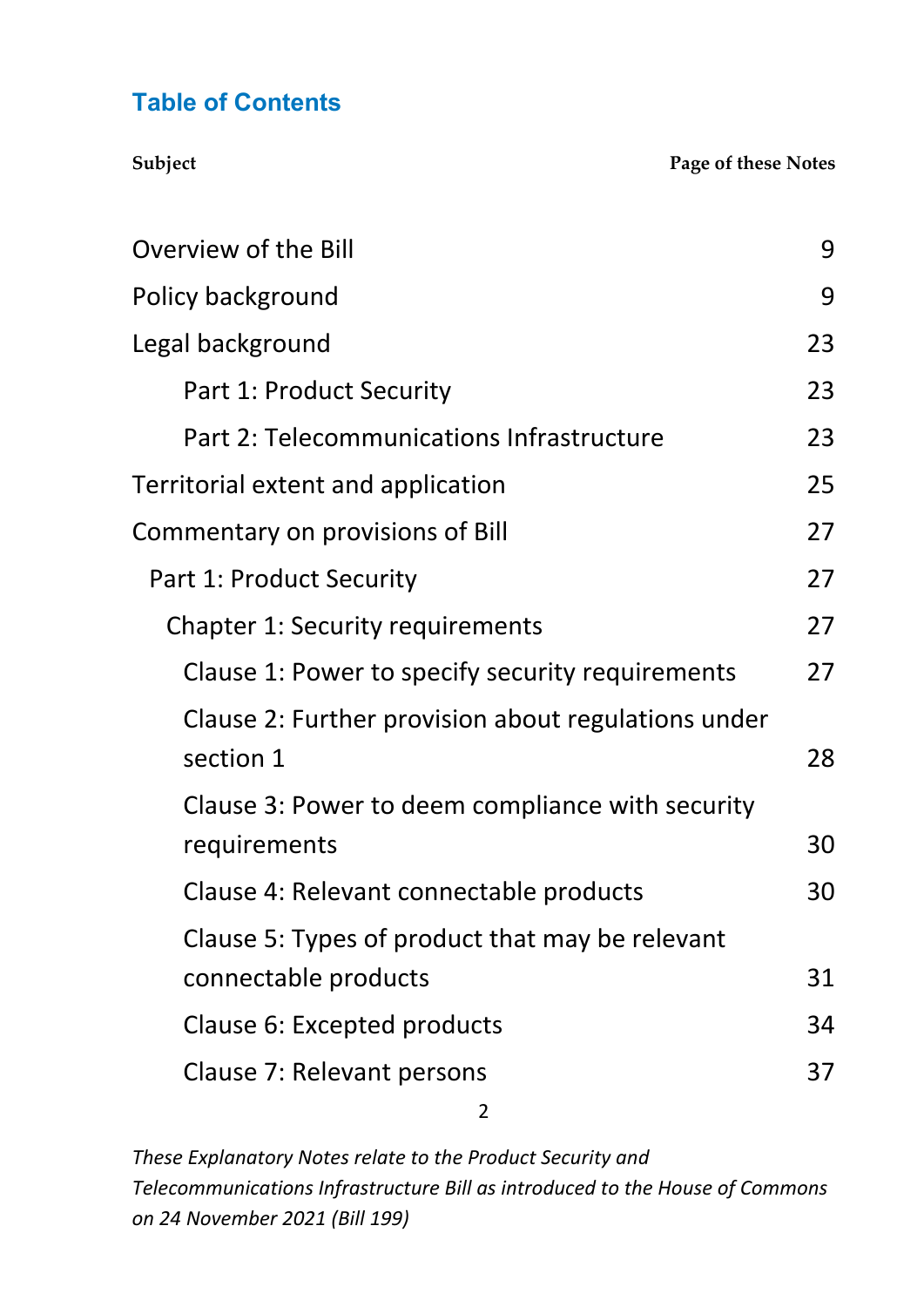| <b>Chapter 2: Duties of relevant persons</b>               | 41 |
|------------------------------------------------------------|----|
| Clause 8: Duty to comply with security requirements        | 41 |
| Clause 9: Statements of compliance                         | 42 |
| Clause 10: Duty to investigate potential compliance        |    |
| failures                                                   | 46 |
| Clause 11: Duties to take action in relation to compliance |    |
| failure                                                    | 47 |
| Clause 12: Duty to maintain records                        | 49 |
| Clause 13: Duties to take action in relation to            |    |
| manufacturer's compliance failure                          | 50 |
| Clause 14: Duty to comply with security requirements 51    |    |
| Clause 15: Statements of compliance                        | 52 |
| Clause 16: Duty not to supply products where               |    |
| compliance failure by manufacturer                         | 53 |
| Clause 17: Duty to investigate potential compliance        |    |
| failures of importer or manufacturer                       | 54 |
| Clause 18: Duties to take action in relation to importer's |    |
| compliance failure                                         | 55 |
| Clause 19: Duties to take action in relation to            |    |
| manufacturer's compliance failure                          | 56 |
| Clause 20: Duty to maintain records of investigations      | 58 |
| Clause 21: Duty to comply with security requirements       | 60 |

3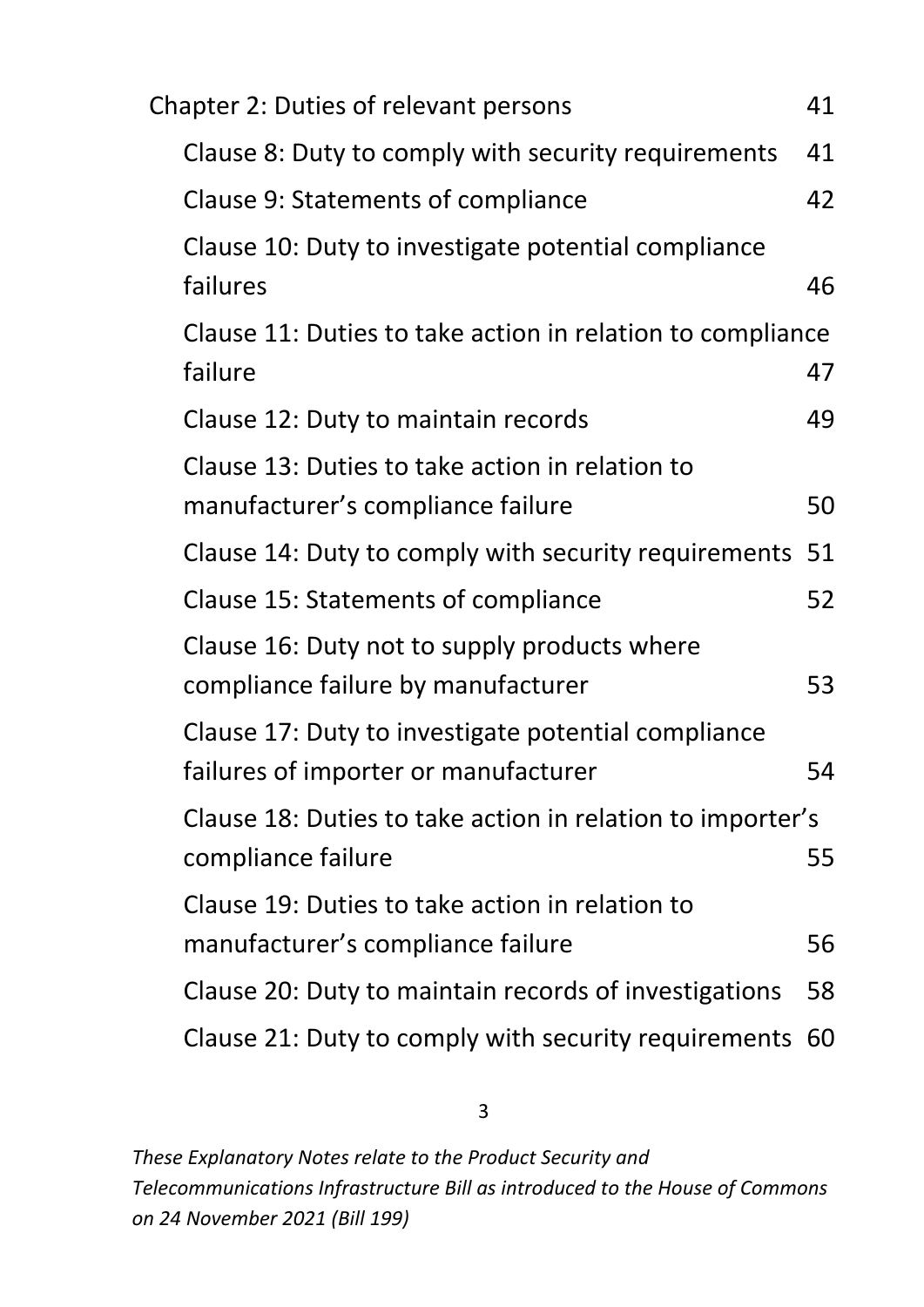| Clause 22: Statements of compliance                     | 60 |
|---------------------------------------------------------|----|
| Clause 23: Duty not to supply products where            |    |
| compliance failure by manufacturer                      | 61 |
| Clause 24: Duties to take action in relation to         |    |
| distributor's compliance failure                        | 62 |
| Clause 25: Duties to take action in relation to         |    |
| manufacturer's compliance failure                       | 63 |
| <b>Chapter 3: Enforcement</b>                           | 67 |
| Clause 26: Enforcement of Part 1                        | 67 |
| Clause 27: Delegation of enforcement functions          | 69 |
| Clause 28: Compliance notices                           | 70 |
| Clause 29: Stop notices                                 | 72 |
| Clause 30: Recall notices                               | 73 |
| Clause 31: Power to vary or revoke enforcement notices  |    |
|                                                         | 77 |
| Clause 32: Failure to comply with enforcement notice 79 |    |
| Clause 33: Appeals against enforcement notices          | 81 |
| Clause 34: Compensation for notices wrongly given       | 83 |
| Clause 35: Appeals against decisions under section 34   | 85 |
| <b>Clause 36: Monetary Penalties</b>                    | 87 |
| Clause 37: Determining the amount of a penalty          | 88 |
| Clause 38: The relevant maximum                         | 88 |
|                                                         |    |

4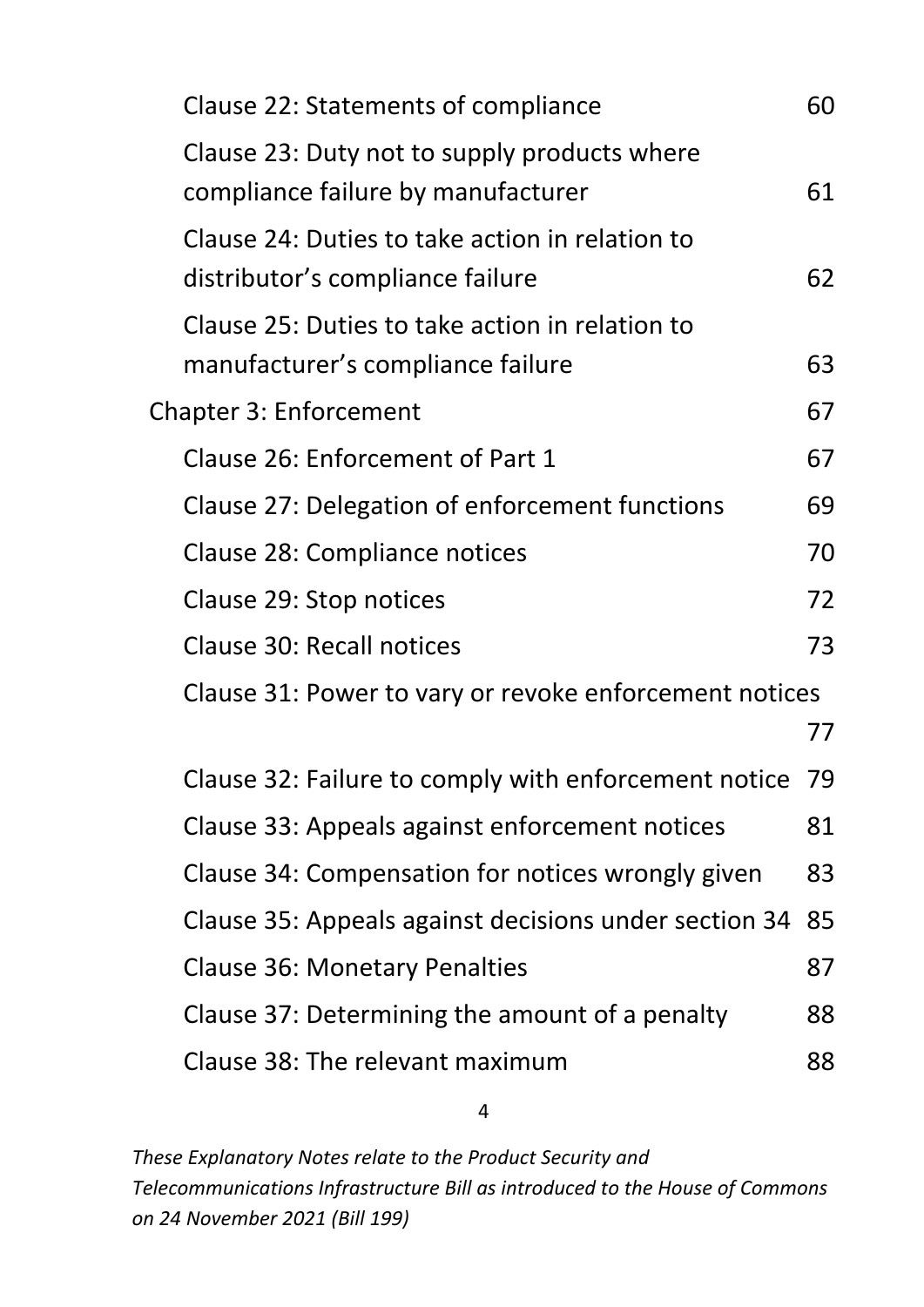| Clause 39: Penalty notices: further provision                  | 89  |
|----------------------------------------------------------------|-----|
| Clause 40: Enforcement of penalty notices                      | 91  |
| Clause 41: Appeals against penalty notices                     | 91  |
| Clause 42: Forfeiture                                          | 93  |
| Clause 43: Further provision about forfeiture                  | 95  |
| Clause 44: Appeal against decision under section 42            | 96  |
| Clause 45: Power to inform public about compliance<br>failures | 97  |
| Clause 46: Power to publish details of enforcement             |     |
| action taken against relevant persons                          | 97  |
| Clause 47: Power to recall products                            | 98  |
| Clause 48: Disclosure of information                           | 99  |
| Clause 49: Offence of purporting to act as authorised to       |     |
| exercise enforcement function                                  | 101 |
| Clause 50: Means of giving notices                             | 101 |
| Clause 51: Liability of authorised representatives             | 102 |
| Clause 52: Offences by directors, partners etc                 | 102 |
| <b>Chapter 4: Supplementary provision</b>                      | 103 |
| Clause 53: Guidance                                            | 103 |
| Clause 54: Meaning of "UK consumer connectable                 |     |
| product"                                                       | 104 |
| Clause 55: Meaning of "supply"                                 | 108 |
| 5                                                              |     |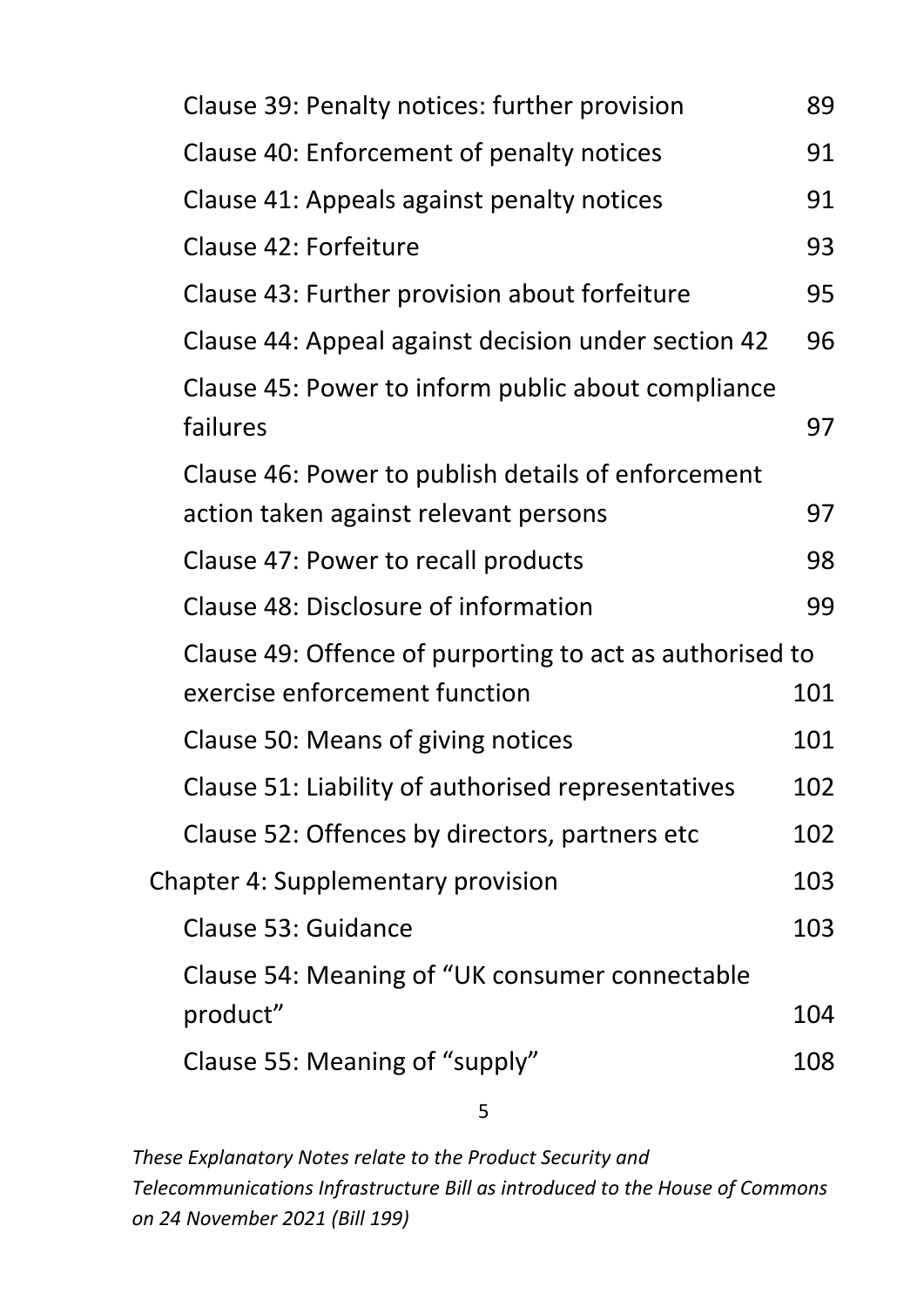| Clause 56: Meaning of other expressions used in Part 1       |     |
|--------------------------------------------------------------|-----|
|                                                              | 117 |
| Part 2: Telecommunications Infrastructure                    | 118 |
| Clause 57 : Meaning of "occupier" in relation to land        |     |
| occupied by an operator [J500a]                              | 118 |
| Clause 58: Rights under the electronic communications        |     |
| code to share apparatus                                      | 119 |
| Clause 59: Upgrading and sharing of apparatus:               |     |
| subsisting agreements                                        | 122 |
| Clause 60: Upgrading and sharing of apparatus installed      |     |
| before December 2003                                         | 126 |
| Clause 61: Rent under tenancies conferring code rights:      |     |
| <b>England and Wales</b>                                     | 127 |
| Clause 62: Rent under tenancies conferring code rights:      |     |
| Northern Ireland                                             | 129 |
| Clause 63: Compensation relating to code rights: England     |     |
| and Wales                                                    | 131 |
| Clause 64: Compensation relating to code rights:             |     |
| Northern Ireland                                             | 132 |
| Clause 65: Jurisdiction of court in relation to tenancies in |     |
| <b>England and Wales</b>                                     | 133 |
| <b>Clause 66: Unresponsive Occupiers</b>                     | 133 |

6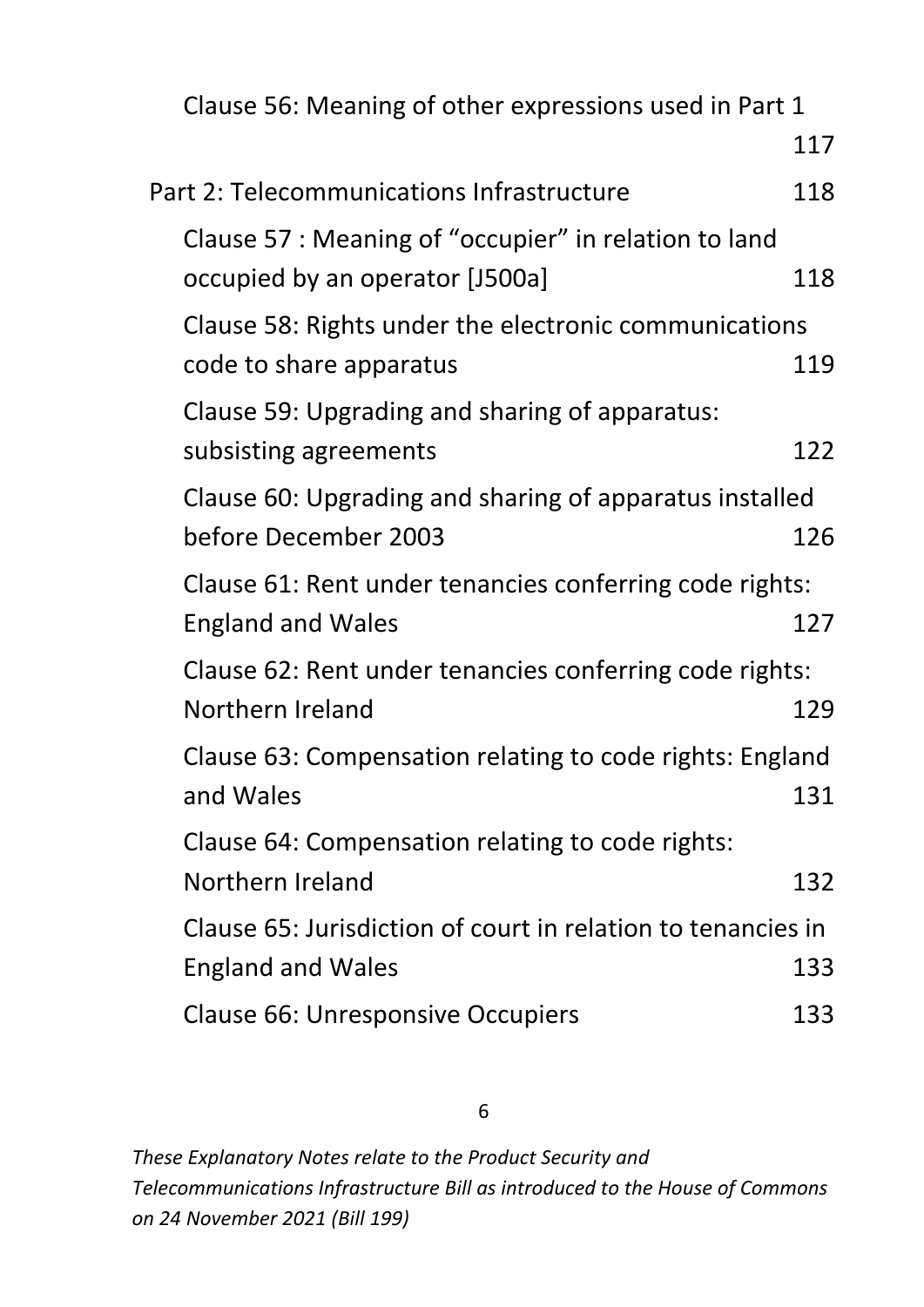| Clause 67: Arrangements pending determination of          |     |
|-----------------------------------------------------------|-----|
| certain applications under code                           | 148 |
| Clause 68: Use of alternative dispute resolution          | 149 |
| Clause 69: Complaints relating to the conduct of          |     |
| operators                                                 | 152 |
| Clause 70: Power to impose time limits on the             |     |
| determination of code proceedings                         | 152 |
| Clause 71: Rights of network providers in relation to     |     |
| infrastructure                                            | 153 |
| Clause 72: Power to make consequential amendments         |     |
|                                                           | 156 |
| Clause 73: Meaning of "electronic communications"         |     |
| code"                                                     | 157 |
| Part 3: Final Provisions                                  | 157 |
| Clause 74: Power to make transitional or saving provision |     |
|                                                           | 157 |
| Clause 75: Regulations                                    | 157 |
| Clause 76: Extent                                         | 158 |
| Clause 77: Commencement                                   | 158 |
| Clause 78: Short title                                    | 159 |
| Schedule: Unresponsive occupiers: consequential           |     |
| amendments                                                | 159 |
| Commencement                                              | 160 |
| 7                                                         |     |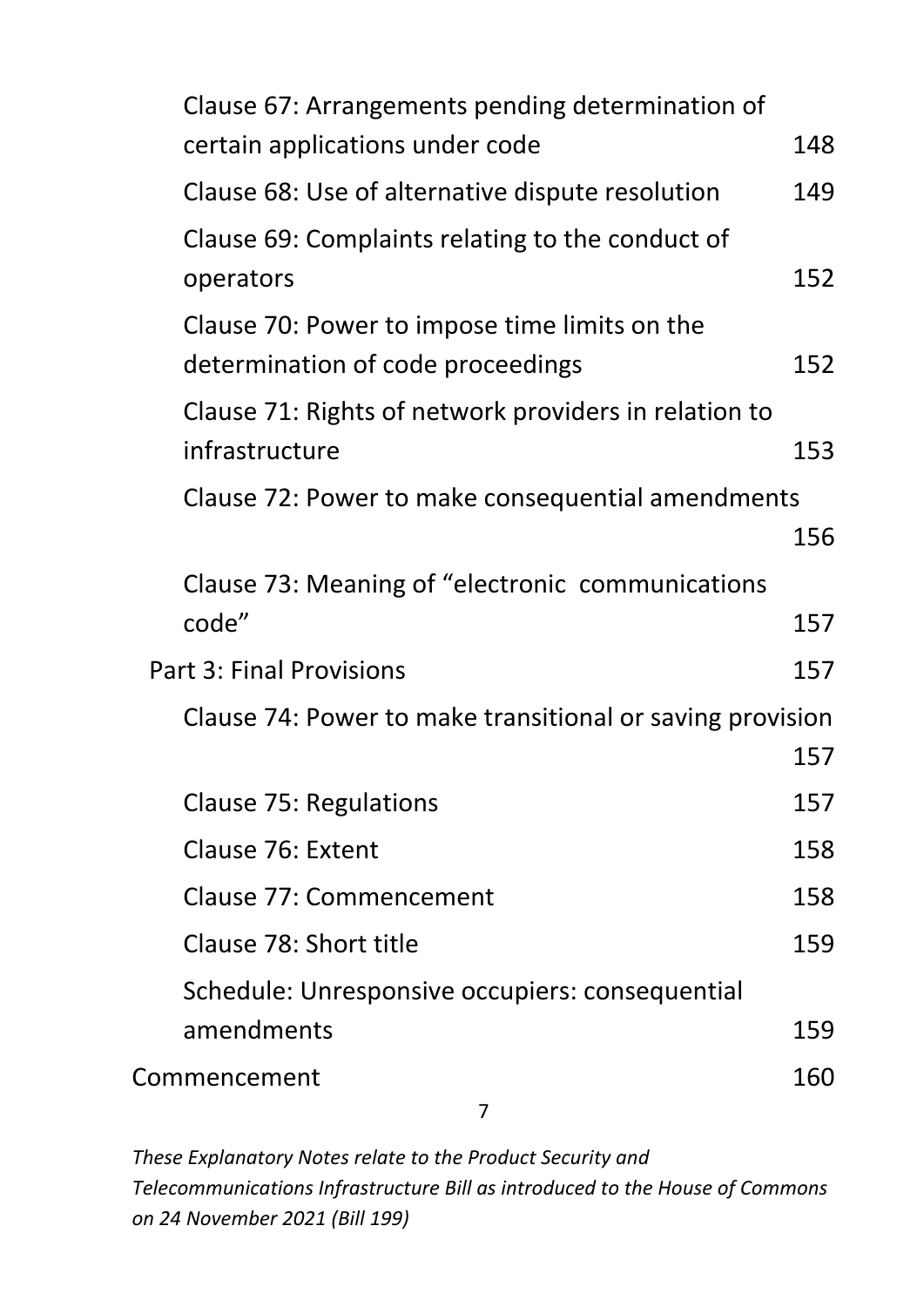| Financial implications of the Bill                                   | 160 |
|----------------------------------------------------------------------|-----|
| Parliamentary approval for financial costs or for charges<br>imposed | 161 |
| Compatibility with the European Convention on Human                  |     |
| <b>Rights</b>                                                        | 162 |
| <b>Related documents</b>                                             | 163 |
| Annex-Territorial extent and application in the United               |     |
| Kingdom                                                              | 164 |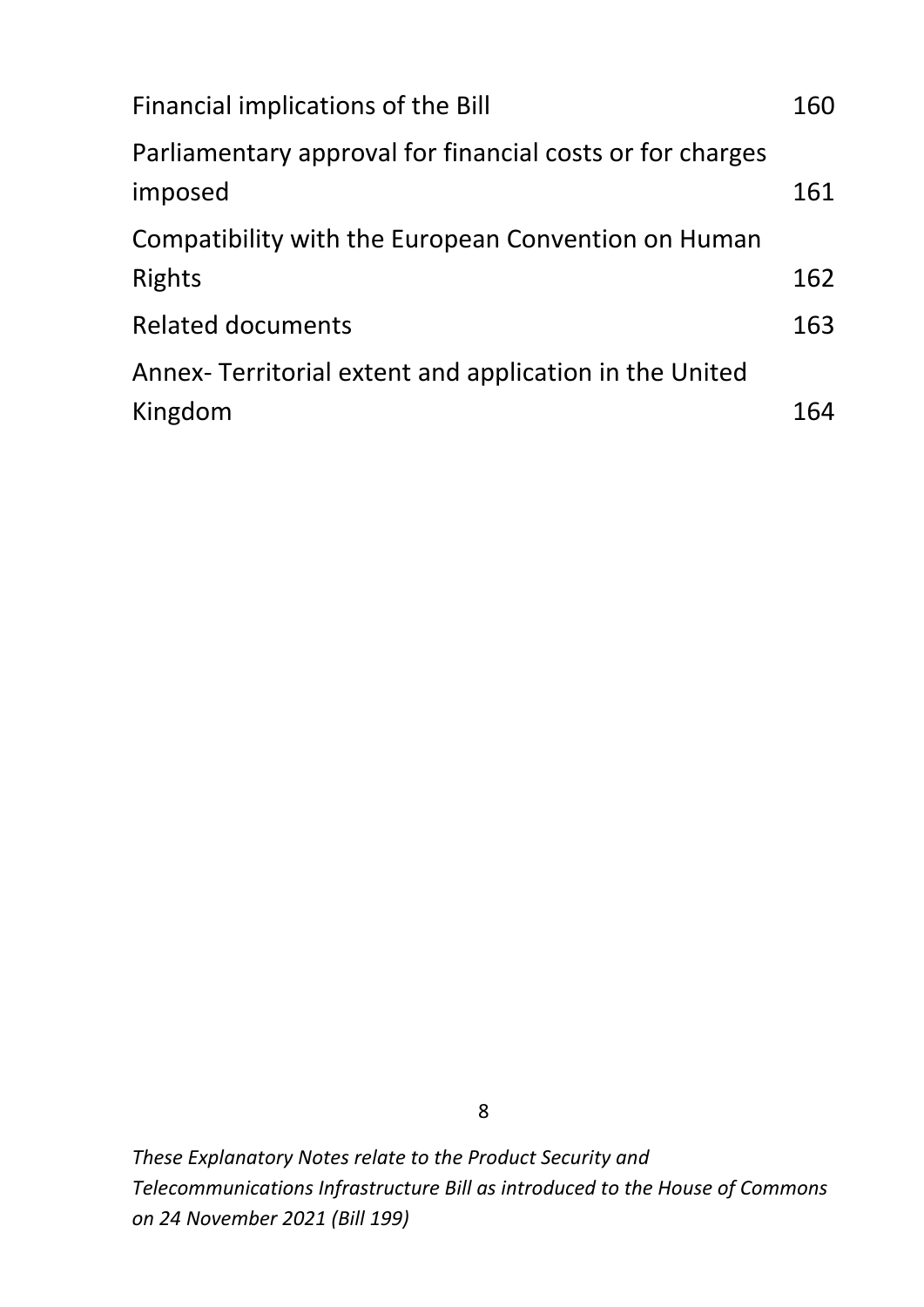#### <span id="page-9-0"></span>**Overview of the Bill**

1 The Bill creates a new regulatory scheme to make consumer connectable products ("smart" products) more secure against cyber attacks. It also contains provisions intended to accelerate the deployment and expansion of mobile, full fibre and gigabit capable networks across the UK through changes to legislation (including changes to the Electronic Communications Code) that deal with the rights of Code operators to install, maintain and use electronic communications apparatus.

### <span id="page-9-1"></span>**Policy background**

2 The government is committed to improving connectivity and ensuring all premises can achieve a good broadband speed. Gigabitcapable broadband is enabling infrastructure which will drive UK economic growth. It is the backbone of 5G mobile connectivity, which allows quick digital transactions and services which, in turn, will encourage innovation and enable personalised, efficient delivery of public services. The Covid pandemic showed that

9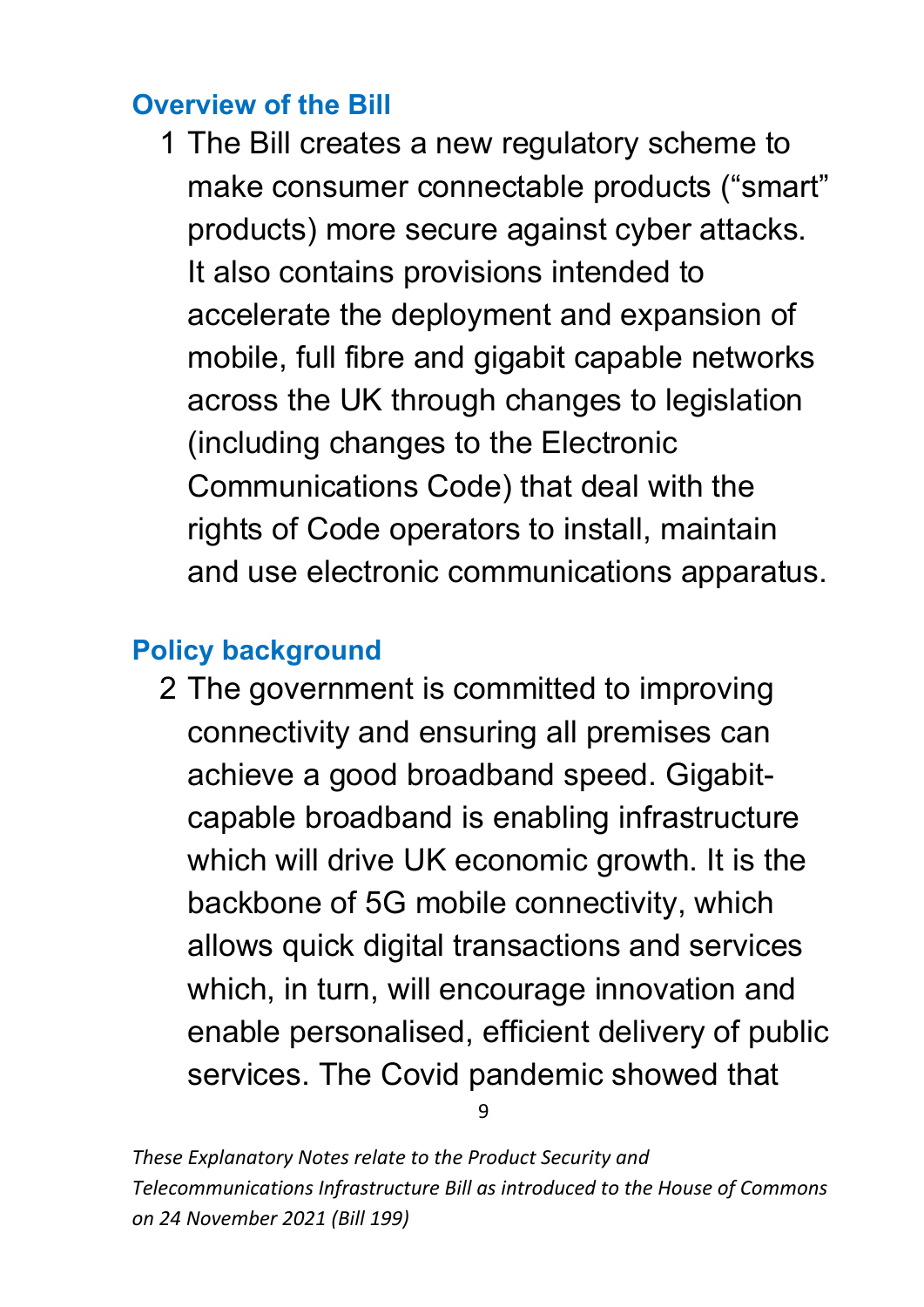being connected helped businesses to run, families stay in touch, allowed children to keep up with their education and supported society to function at a time of crisis.

- *3* Greater connectivity will increase the demand for consumer connectable products such as smart speakers, smart TVs and wearable technology and the digital services they enable. Currently, the average UK household already has nine consumer connectable products in their home, with many lacking basic cyber security protections. Poorly secured consumer connectable products threaten individuals' online security, and subsequently, their privacy and safety.
- *4* When security flaws of products in the home are exploited, significant problems can ensue. Devices with weak security can be compromised, and be used in large-scale cyber attacks, such as Distributed Denial of Service ("DDoS") attacks. The impact of such attacks can reverberate across the wider UK, and global, economy.

10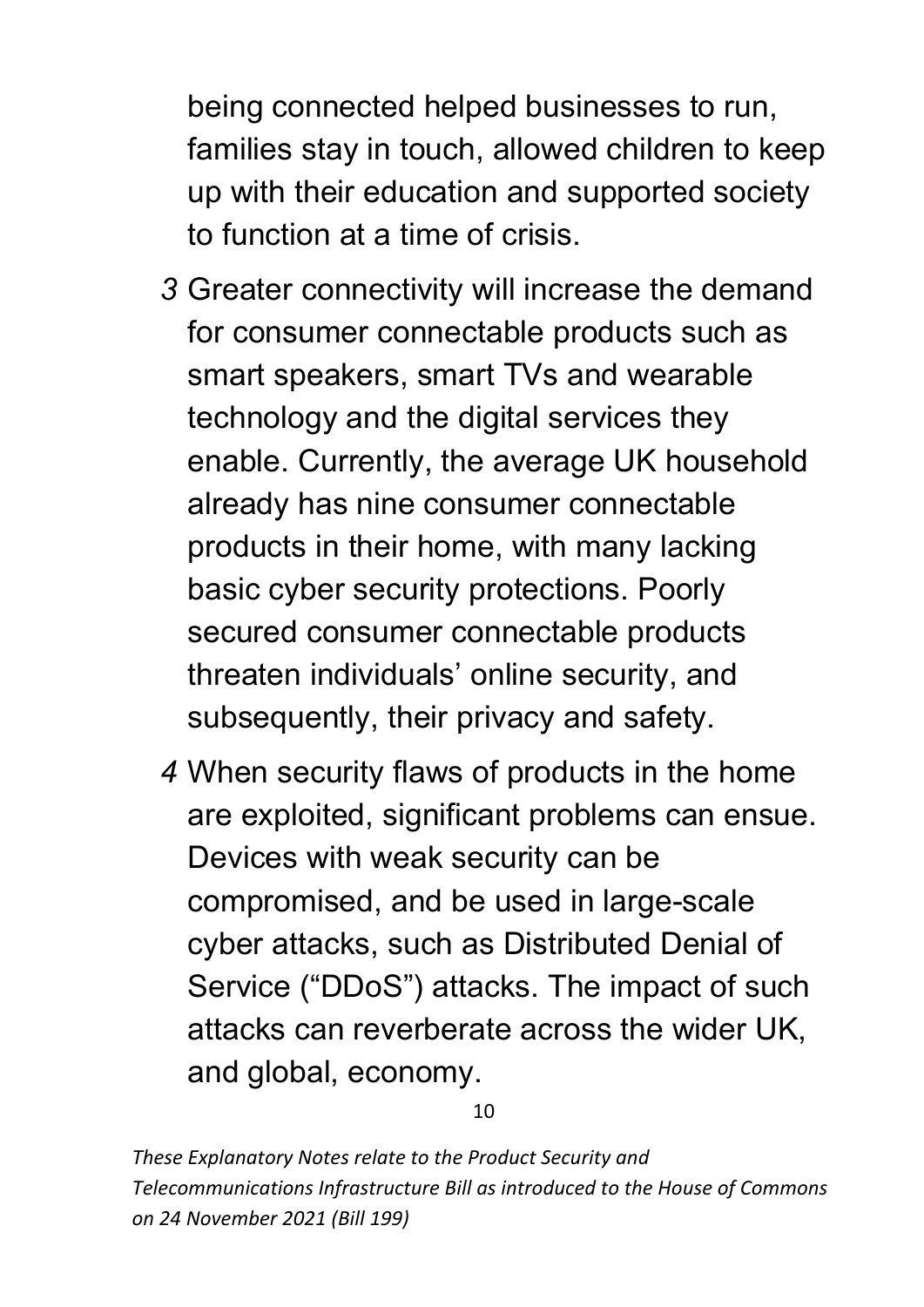5 The government is committed to protecting UK consumers from cyber threats and preventing the economic loss that results from attacks of this kind (estimated at over £1 billion per annum). To protect consumers, legislation to improve connectivity is paired with legislation to improve consumer-facing cyber security. The Product Security and Telecommunications Infrastructure Bill has been designed to improve the UK's resilience to cyber attacks, and improve connectivity for individuals and businesses across the UK.

#### Product Security

<sup>6</sup>Consumer connectable products are consumer products which can connect to the internet or other networks, and can transmit and receive digital data. Examples of these products include smartphones, smart TVs, smart speakers, connected baby monitors and connected alarm systems. They are also known as consumer "Internet of Things devices" ("consumer IoT") or consumer "smart" devices. In 2020, there were an estimated 12.9

11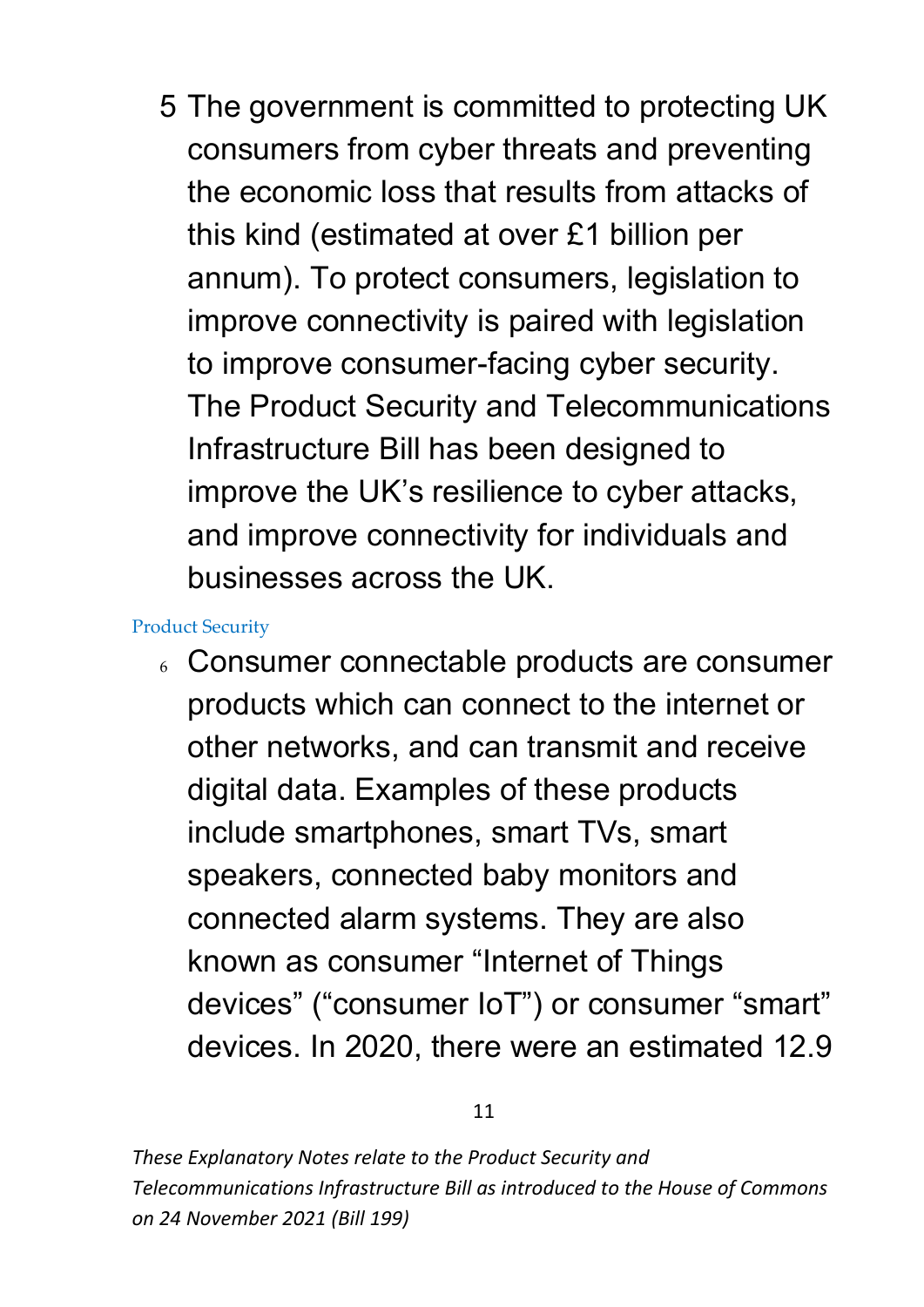billion consumer connectable products worldwide.

- 7 As electrical products they are subject to product safety regulation including the Consumer Protection Act 1987 and the General Product Safety Regulations 2005 [SI 2005/1803]. To ensure these products do not create radio interference, many of them are also subject to the Radio Equipment Regulations 2017 [SI 2017/1206]. The existing regimes, however, do not create any provision that minimum security requirements relating to products must be met.
- s Insecure products can be used in ways not intended by the consumer, such as the case of security cameras being compromised in Singapore.<sup>[2](#page-12-1)</sup> In addition, insecure products can act as the 'point of entry' across a network, enabling attackers to access valuable information, such as the attackers who were able to access a US casino's customers'

<span id="page-12-0"></span><sup>1</sup> Gartner, 2017[, https://www.gartner.com/newsroom/id/3598917](https://www.gartner.com/newsroom/id/3598917)

<span id="page-12-1"></span><sup>&</sup>lt;sup>2</sup> The Straits Times. 2020. [https://www.straitstimes.com/singapore/singapore-home-cams-hacked-and-stolen](https://www.straitstimes.com/singapore/singapore-home-cams-hacked-and-stolen-footage-sold-on-pornographic-sites)[footage-sold-on-pornographic-sites](https://www.straitstimes.com/singapore/singapore-home-cams-hacked-and-stolen-footage-sold-on-pornographic-sites)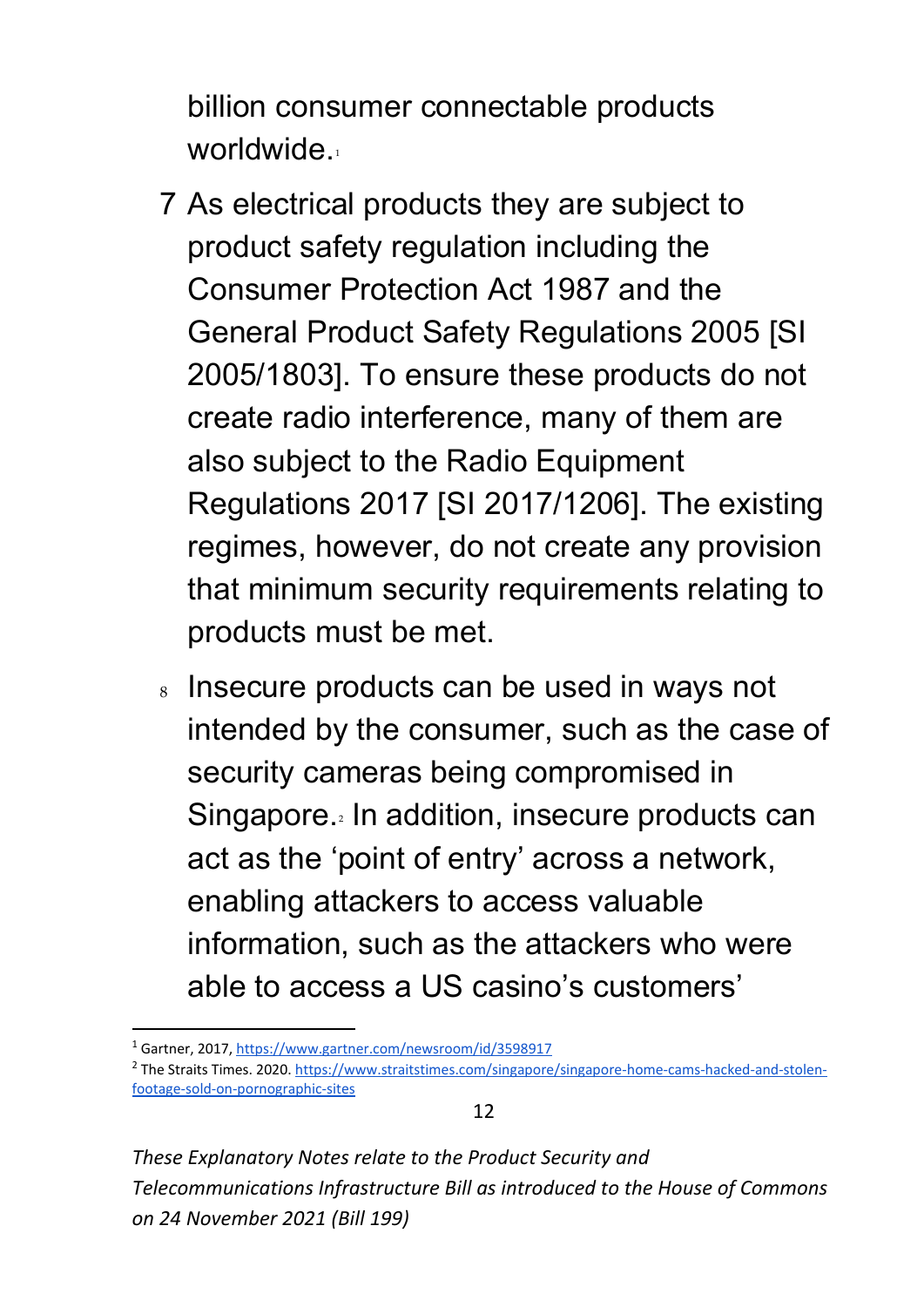details via a connected thermometer in a fishtank<sup>[3](#page-13-0)</sup>

- 9 Devices can be compromised at scale as part of Distributed Denial of Service (DDOS) or 'botnet' attacks. For example, in 2016 cyber criminals compromised 300,000 products with the Mirai malware. The attackers utilised the collective computing power to successfully disrupt the service of many news and media websites including the BBC and Netflix. The Mirai malware was able to penetrate so many devices due to widespread weak security features (such as default passwords).
- 10 In 2017 and 2018, a range of vulnerabilities were identified in the web service that connected to a smart watch brand that is marketed at children.[4](#page-13-1) The vulnerabilities allowed an attacker to access personally identifiable information including the linked mobile phone number and GPS coordinates

<span id="page-13-0"></span> $3$  The Washington Post. 2017.

<span id="page-13-1"></span><https://www.washingtonpost.com/news/innovations/wp/2017/07/21/how-a-fish-tank-helped-hack-a-casino/> <sup>4</sup> Norwegian Consumer Council, press release, 201[7 https://www.forbrukerradet.no/side/significant-security](https://www.forbrukerradet.no/side/significant-security-flaws-in-smartwatches-for-children/)[flaws-in-smartwatches-for-children/](https://www.forbrukerradet.no/side/significant-security-flaws-in-smartwatches-for-children/)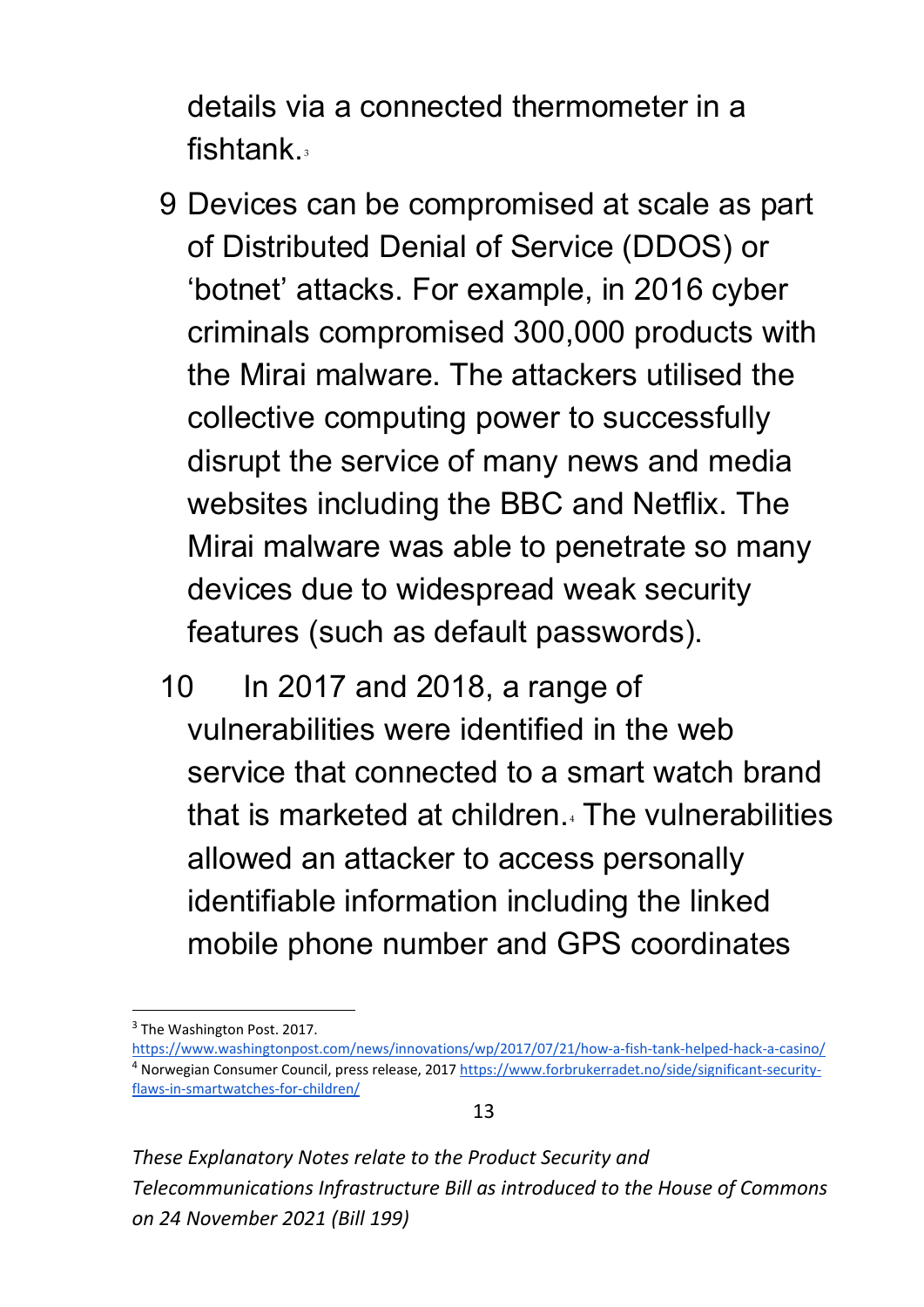for each watch. The penetration testers who had found the vulnerability were unable to contact the manufacturer to report their concerns meaning watch users - including children - continued to be exposed to harm. The total number of users of these smart watches was determined to be around 1 million globally.

11 UK consumers are rarely able to make security conscious choices at the point of purchase due to a lack of information and so cannot easily protect themselves from cyber threats. A 2020 UCL study surveyed 270 common consumer connectable products and found that consumers were not given clear information outlining how long their connectable product would be supported with security software updates for. Without clear information, consumers' overwhelmingly assume that a product is secure because it is for sale, so vulnerable devices see continued  $use<sub>s</sub>$  in homes where the consumer has no

<span id="page-14-0"></span><sup>&</sup>lt;sup>5</sup> The cheap security cameras inviting hackers into your home, Which, 2019

*These Explanatory Notes relate to the Product Security and Telecommunications Infrastructure Bill as introduced to the House of Commons on 24 November 2021 (Bill 199)*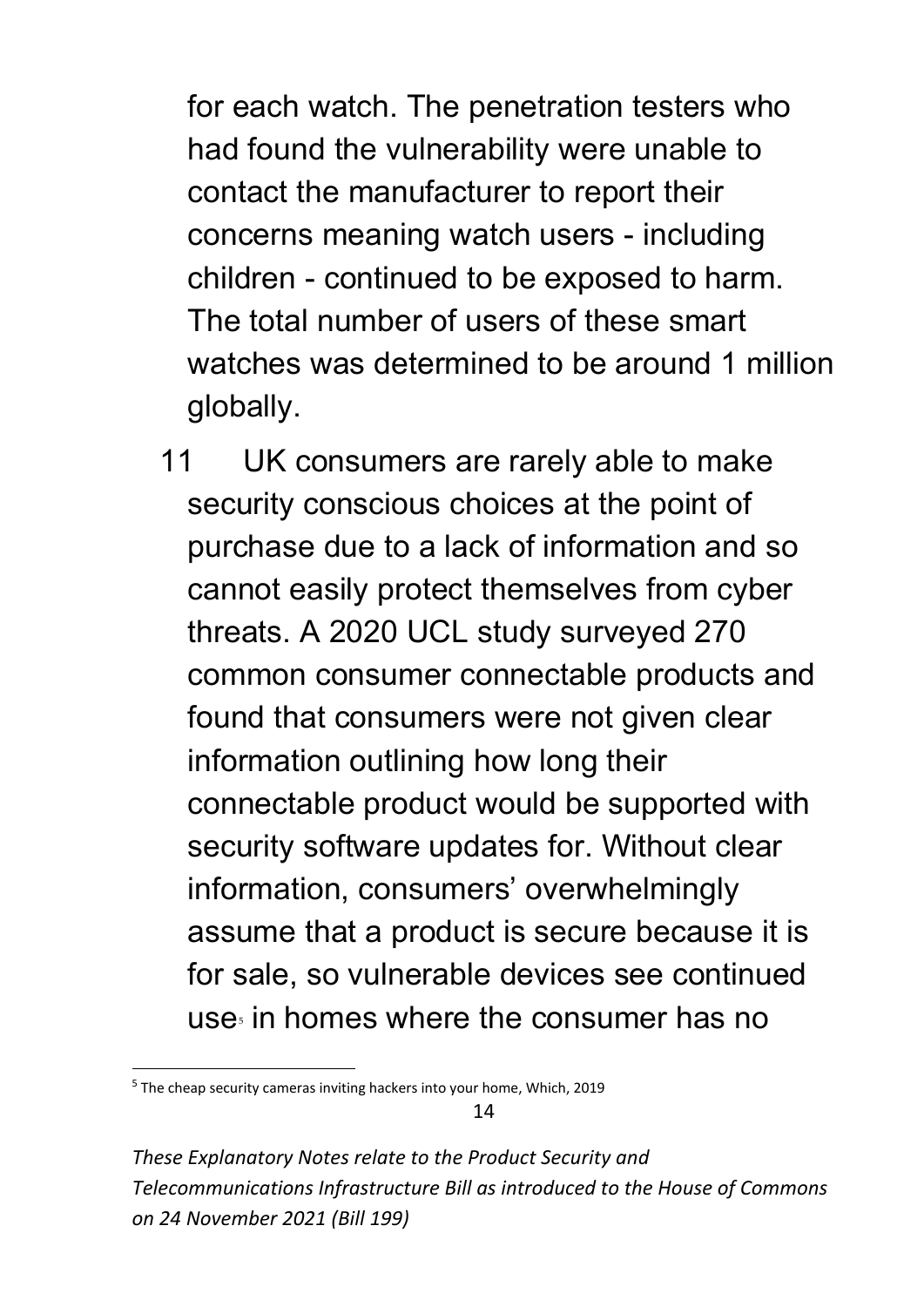idea that the product represents a risk.

- 12 In response to growing concerns about the vulnerability of baby monitors and domestic CCTV cameras to hacking, the National Cyber security Centre ("NCSC") issued a warning and guidance for consumers to adjust the security settings of products they purchase.
- 13 Going further, the government committed to ensuring "the majority of online products and services coming into use become 'secure by default' by 2021" in its 2016 National Cyber Security Strategy.<sub>[7](#page-15-1)</sub> In March 2018 the government consulted on its Secure by Design Report and this was followed with the publication of the voluntary Code of Practice for Consumer IoT Security<sub>[9](#page-15-3)</sub> in October 2018 which recognised the ever growing number and types of consumer connectable products.

<span id="page-15-3"></span><span id="page-15-2"></span><sup>8</sup> Secure by Design report, March 2018<https://www.gov.uk/government/publications/secure-by-design-report> <sup>9</sup> Code of Practice for Consumer IoT Security, October 2018

<https://www.gov.uk/government/publications/code-of-practice-for-consumer-iot-security>

15

<span id="page-15-0"></span><https://www.which.co.uk/news/2019/10/the-cheap-security-cameras-inviting-hackers-into-your-home/>  $6$  Smart camera and baby monitor warning given by UK's cyber-defender, BBC, 2020 <https://www.bbc.co.uk/news/technology-51706631>

<span id="page-15-1"></span><sup>7</sup> National Cyber Security Strategy, November 2016 [https://www.gov.uk/government/publications/national](https://www.gov.uk/government/publications/national-cyber-security-strategy-2016-to-2021)[cyber-security-strategy-2016-to-2021](https://www.gov.uk/government/publications/national-cyber-security-strategy-2016-to-2021)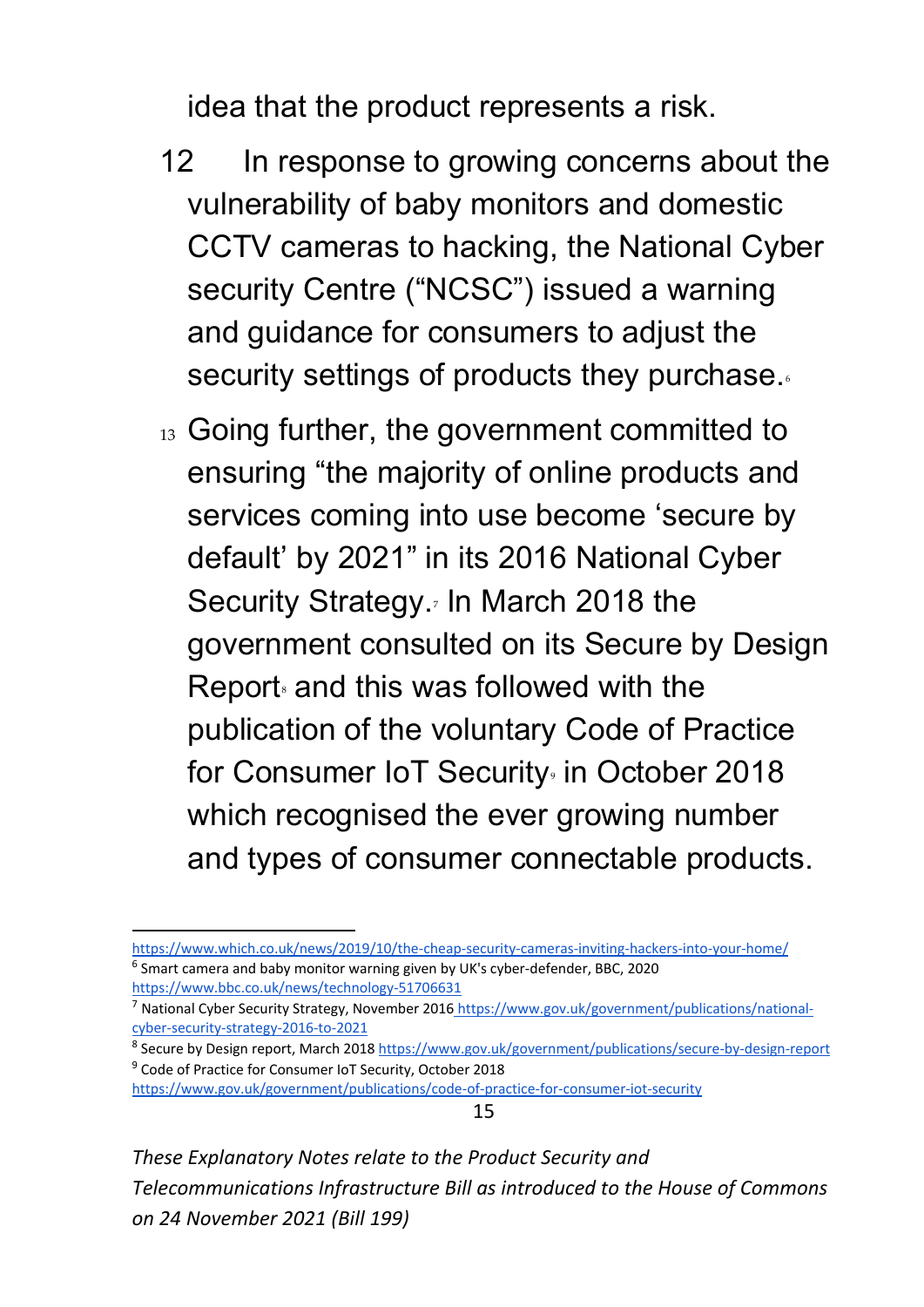The code shifted the approach to securing devices by moving the burden away from consumers and instead used policy to encourage security features to be built into products at the design stage.

- 14 Building on its domestic work the government sought to find an international consensus on how to better secure consumer connectable products. Following a partnership with both countries, Australia's Department of Home Affairs  $(2020)$ <sup> $\scriptstyle\circ$ </sup> and India's Department for Telecommunications  $(2021)$ <sup>n</sup> have both published Codes of Practice that are consistent with the thirteen principles that the UK first published in 2018.
- 15 The government has also worked with the European Telecommunications Standards Institute ("ETSI") to create a new globally applicable standard EN 303 645: Cyber Security for Consumer Internet of Things:

16

<span id="page-16-0"></span> $10$  Code of Practice: Securing the Internet of Things for Consumers; Australian Government (2020) <https://www.homeaffairs.gov.au/reports-and-pubs/files/code-of-practice.pdf>

<span id="page-16-1"></span><sup>&</sup>lt;sup>11</sup> Code of Practice for Securing Consumer Internet of Things TEC 31318, Government of India (2021) [https://tec.gov.in/pdf/M2M/Securing%20Consumer%20IoT%20\\_Code%20of%20pratice.pdf](https://tec.gov.in/pdf/M2M/Securing%20Consumer%20IoT%20_Code%20of%20pratice.pdf)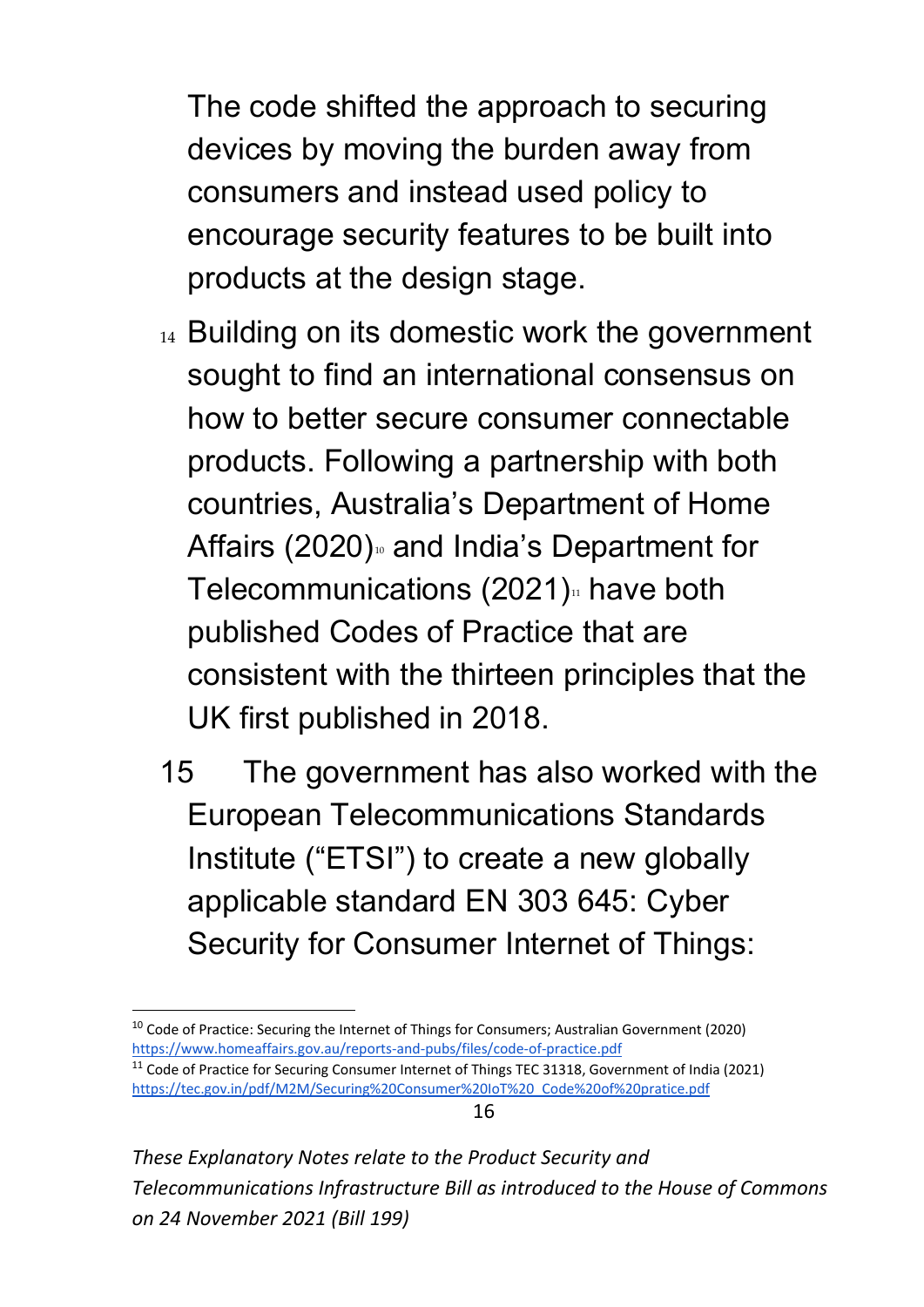Baseline Requirements which is consistent with the 13 principles of the UK's Code of Practice. ETSI has over nine hundred members from 65 countries. Adopted in June 2020, EN 303 645 is the first globallyapplicable technical standard for the cyber security of consumer connectable products.

- 16 While the government encouraged industry to adopt the guidelines in the UK's Code of Practice for Consumer IoT Security, voluntary compliance was slow, and poor security practices remain commonplace. At the time of its publication in 2018, the Internet of Things Security Foundation estimated that 9 per cent of manufacturers maintained an adequate vulnerability disclosure programme. By 2019, the figure was still only 13 per cent. $\frac{1}{12}$  $\frac{1}{12}$  $\frac{1}{12}$
- 17 In May 2019, the government launched a consultation on legislative proposals for the cyber security of consumer connectable products. Responses to the consultation

17

<span id="page-17-0"></span><sup>&</sup>lt;sup>12</sup> Understanding the Contemporary Use of Vulnerability Disclosure - 2020 Progress Report, IoT Security Foundation, 2020 [https://www.iotsecurityfoundation.org/just-13-percent-of-consumer-iot-firms-allow](https://www.iotsecurityfoundation.org/just-13-percent-of-consumer-iot-firms-allow-vulnerability-reporting-despite-incoming-laws-and-international-standards/)[vulnerability-reporting-despite-incoming-laws-and-international-standards/](https://www.iotsecurityfoundation.org/just-13-percent-of-consumer-iot-firms-allow-vulnerability-reporting-despite-incoming-laws-and-international-standards/)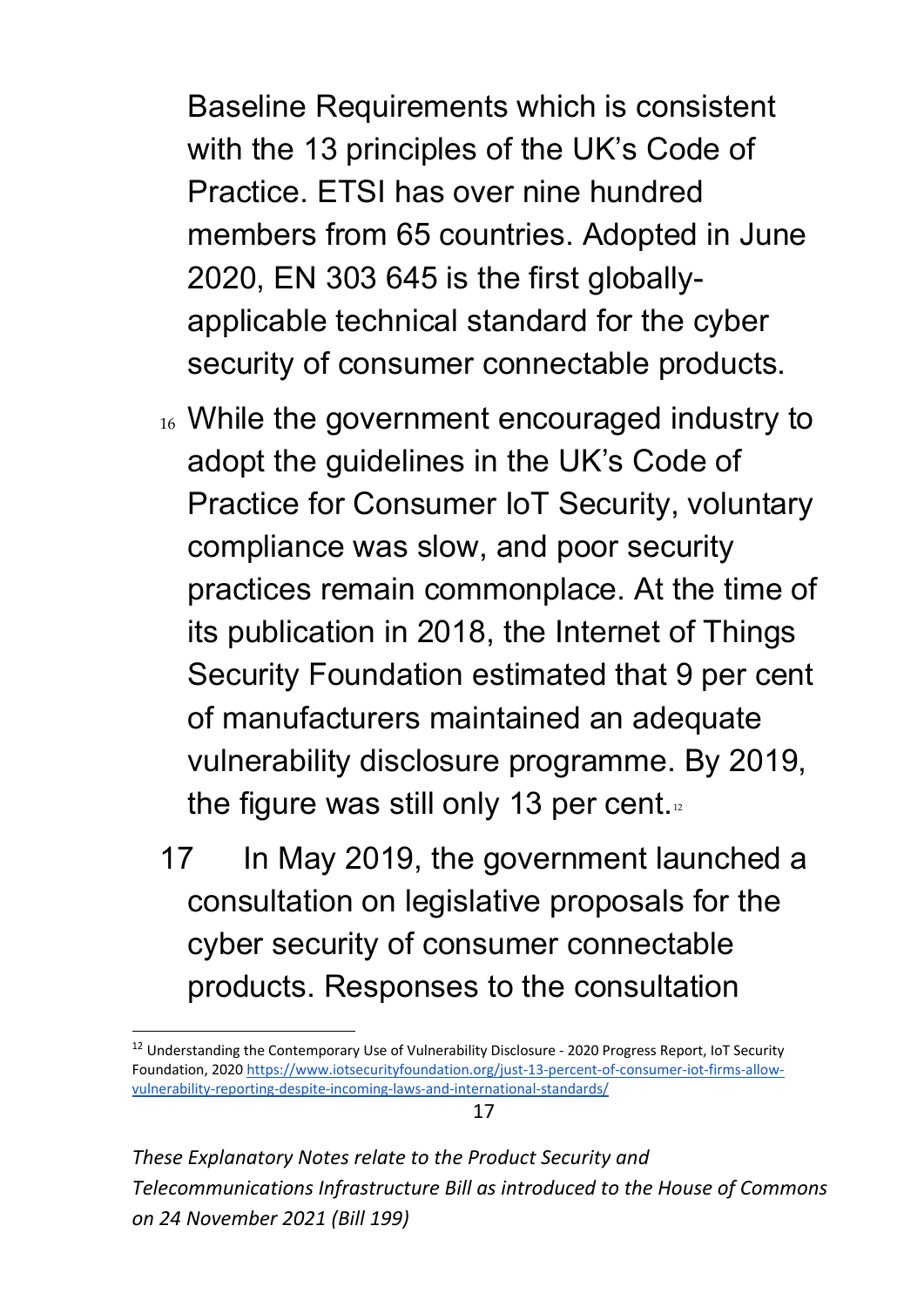demonstrated widespread support for the introduction of a mandatory cyber security baseline aligned with priority security requirements as outlined in the Code of Practice.

- 18 The government published detailed proposals for regulating the cyber security of consumer connectable products as part of a Call for Views in July 2020. Responses to this Call for Views further supported the government's position, that widespread compliance to priority security requirements from EN 303 645 will have the greatest impact protecting UK consumers purchasing connectable products.<sup>[13](#page-18-0)</sup>
- 19 The Bill creates powers for ministers to specify security requirements relating to consumer connectable products. Businesses involved in making these products available in the United Kingdom will need to comply with these requirements. The government intends

<span id="page-18-0"></span><sup>&</sup>lt;sup>13</sup> Government response to the call for views on consumer connected product cyber security legislation, April 202[1 https://www.gov.uk/government/publications/regulating-consumer-smart-product-cyber-security](https://www.gov.uk/government/publications/regulating-consumer-smart-product-cyber-security-government-response)[government-response](https://www.gov.uk/government/publications/regulating-consumer-smart-product-cyber-security-government-response)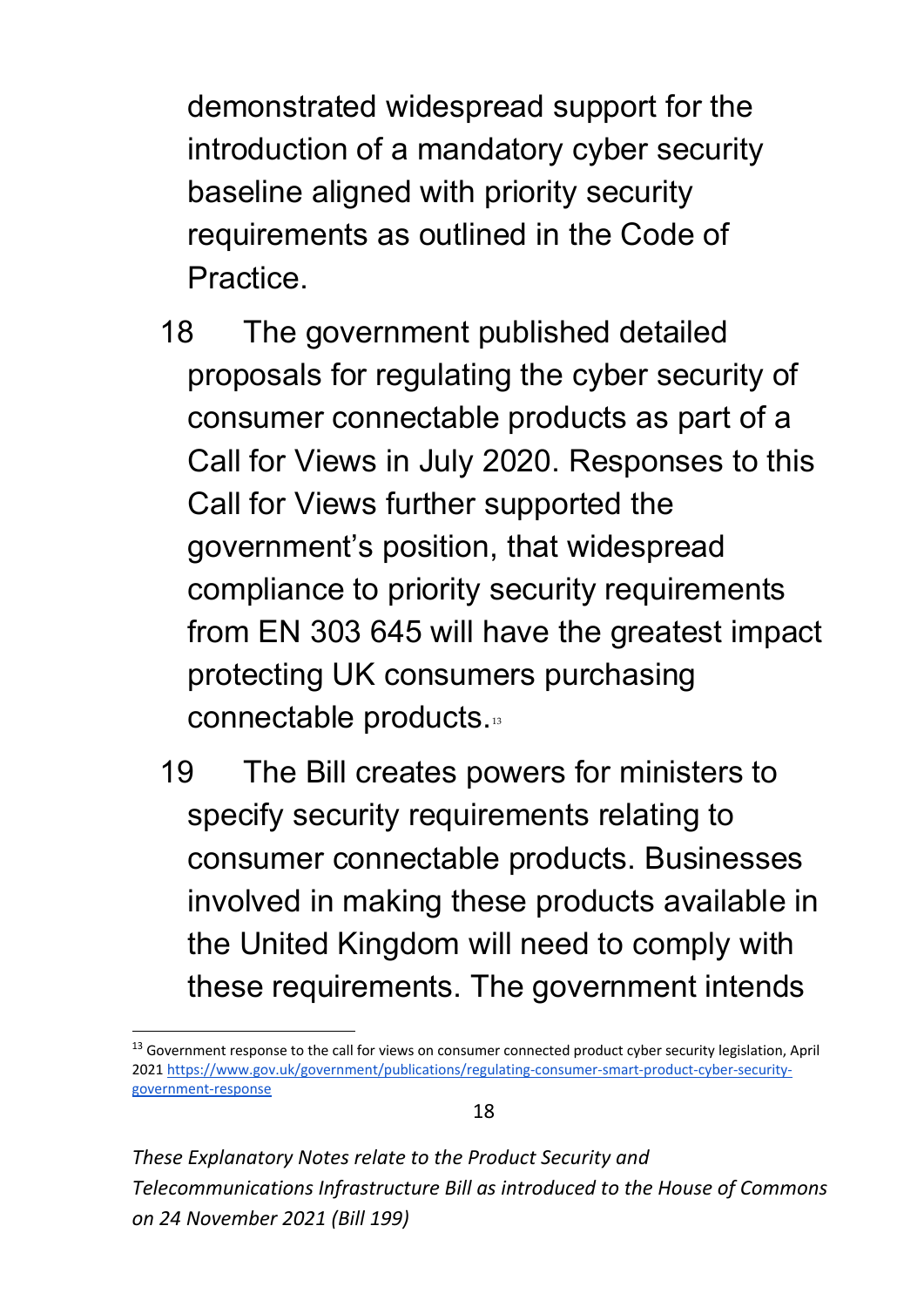to use these powers to place three of the original security requirements in the 2018 Code of Practice, and EN 303 645, on a statutory footing. These new statutory security obligations will include a ban on the use of default passwords, a requirement for manufacturers to manage the reporting of security vulnerabilities and a requirement for consumers to be told at the point of sale the minimum period of time that the product will receive security updates.

Telecommunications Infrastructure

20 The Future Telecommunications Infrastructure Review in 2018 established the importance of the UK telecommunications market to future economic growth. The review concluded that while the UK is a world leader in 'superfast' connectivity there were several barriers to deployment that inhibit widespread access to the next generation of gigabitcapable broadband. Gigabit broadband coverage is currently at 58% with coverage expected to rise to 60% by the end of 2021

19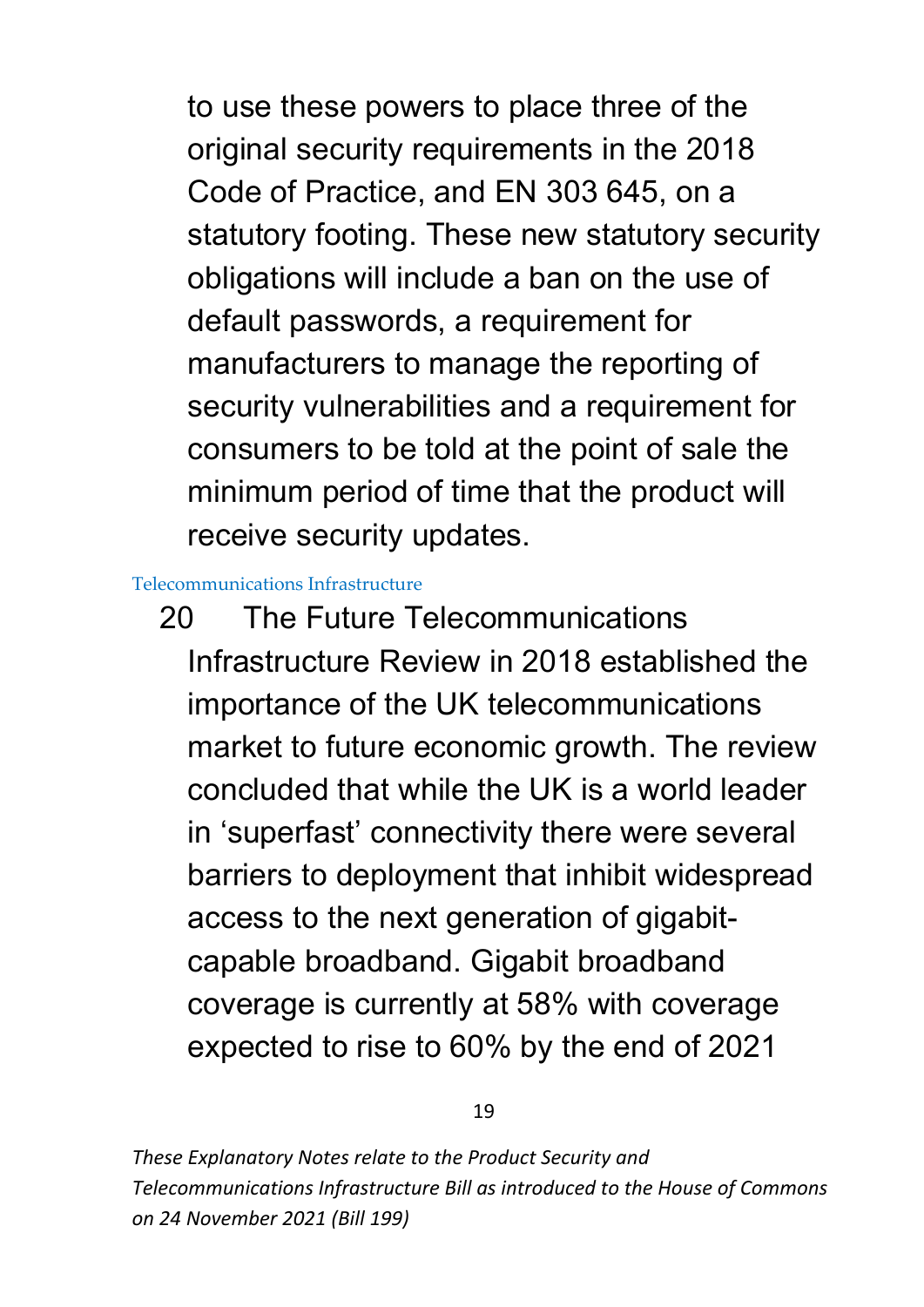preventing the UK from realising the full range of benefits digital connectivity creates. The government pledged to review the relevant policy and legal framework to identify ways to overcome any administrative and legal obstacles delaying broadband deployment.

- 21 The 2019 Conservative Party Manifesto pledged to ensure that everyone across the UK gets to enjoy the benefits of greater connectivity and promised to legislate to speed up UK digital connectivity. In November 2020 the government committed to deliver gigabitcapable broadband to 85 per cent of UK premises by 2025 to support digital growth and innovation.[14](#page-20-0)
- 22 The government is working with industry to target a minimum of 85 per cent gigabit-capable UK coverage by 2025 and to get as close to 100 per cent as possible. The government is also aiming to ensure that 95 per cent of the UK's geographic landmass has 4G coverage from at least one mobile network operator by 2025 and that the majority of

20

<span id="page-20-0"></span><sup>1</sup>[4https://www.gov.uk/government/publications/national-infrastructure-strategy](https://www.gov.uk/government/publications/national-infrastructure-strategy)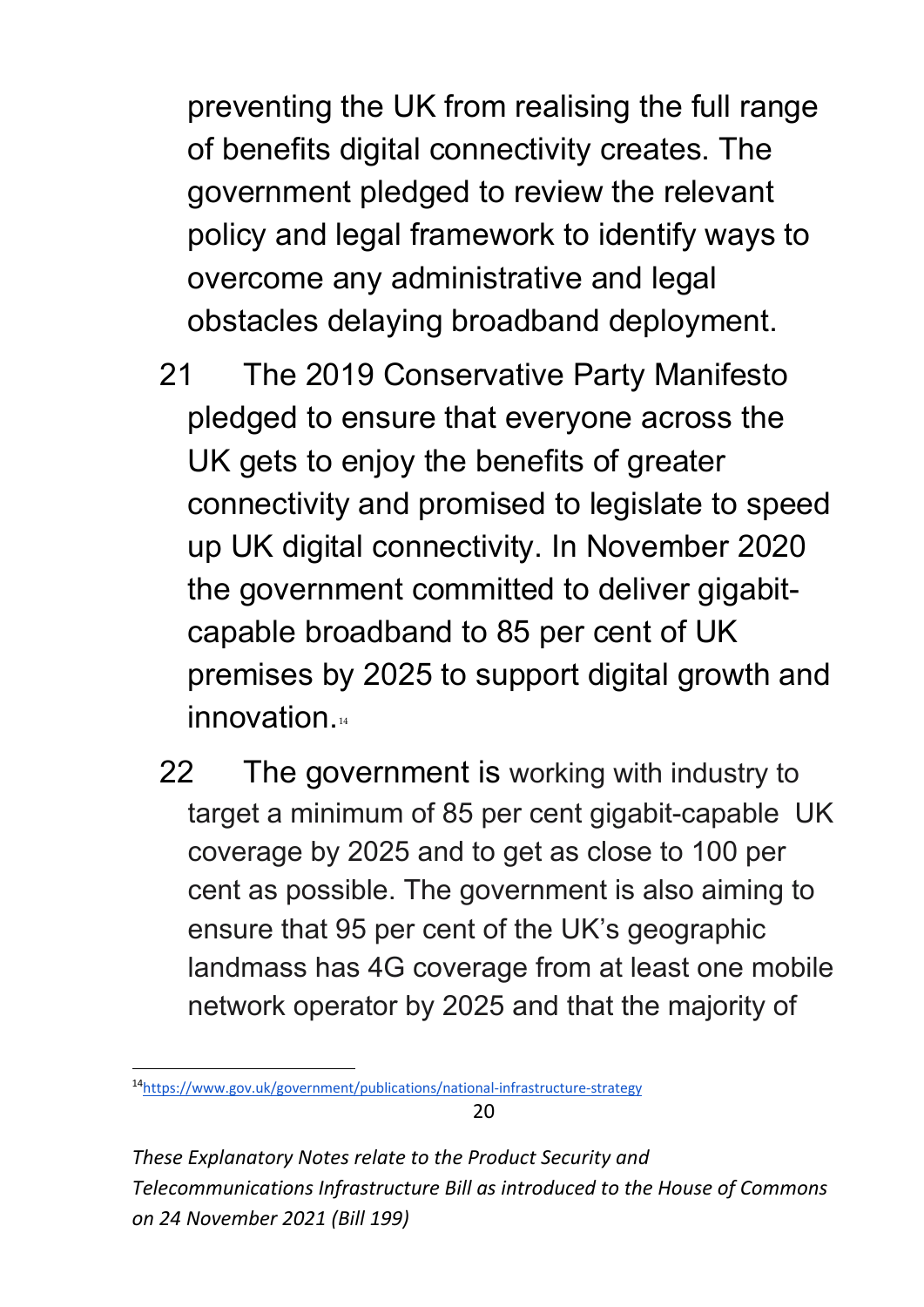the UK population has 5G coverage by 2027.

- 23 Rights to install, maintain, upgrade and share telecommunications apparatus are regulated by the Code. The Code was substantially reformed in 2017, with changes intended to make it cheaper and easier for operators to deploy, upgrade and share their apparatus. While improving the situation in some parts of the industry, subsequent government engagement highlighted that the 2017 reforms have not been working as intended in a number of key areas.
- 24 In January 2021, the government therefore ran a consultation on further reform of the Code. From this process the government identified that a number of reforms to the Code were needed to support delivery of the digital communications services that UK consumers and businesses need. These include:
	- amendments to operator rights to upgrade and share their apparatus, to optimise the use of existing networks and reduce the need for additional installations;

21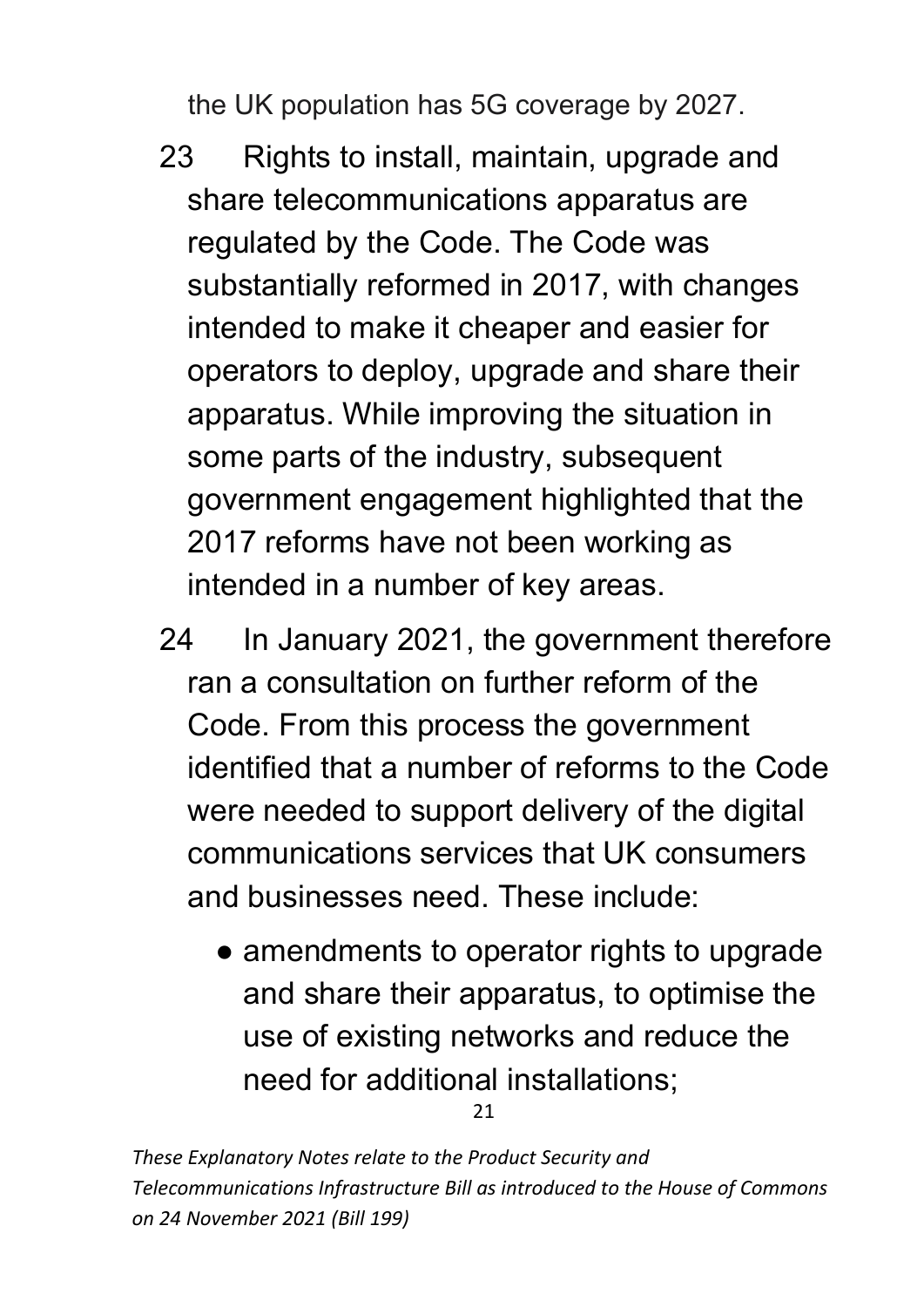- changes to support the renewal of expired Code agreements, to bring the process and renewal terms closer to those for new Code agreements;
- promotion of faster and more efficient negotiations by measures promoting the use of Alternative Dispute Resolution ("ADR"), to encourage collaboration and remove any incentive to delay the completion of Code agreements; and
- introduction of a streamlined process for cases where a landowner or occupier fails to respond to operator requests for Code rights.
- 25 In June 2020, DCMS ran a call for evidence on possible reforms to The Communications (Access to Infrastructure) Regulations 2016. Having a power to amend the Regulations will make them more useful for the digital infrastructure sector so that the impact achieved by the 2016 legislation keeps pace with innovation in the sector and the

22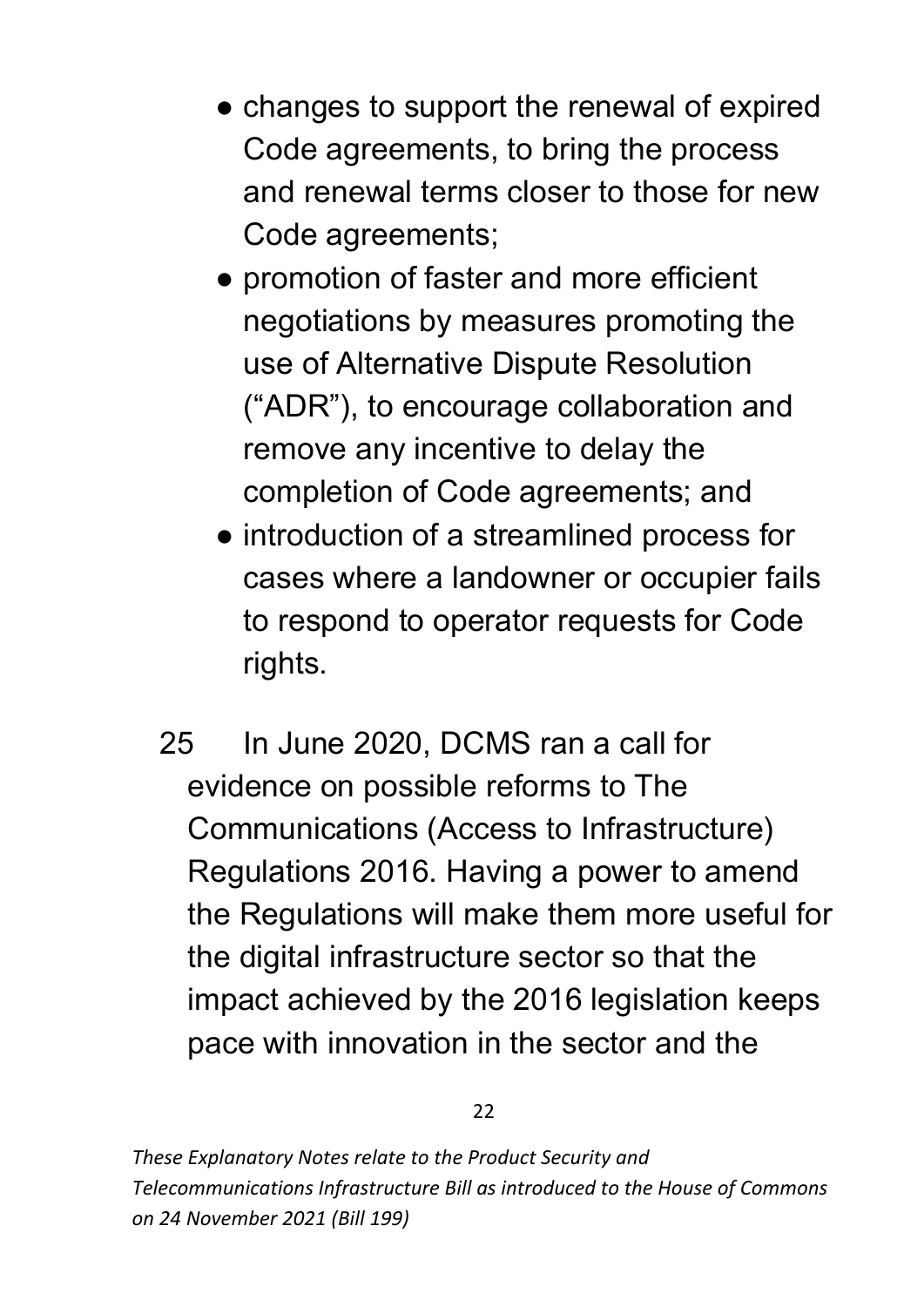original policy intent. Any changes will be made via the affirmative resolution procedure.

#### <span id="page-23-0"></span>**Legal background**

### <span id="page-23-1"></span>Part 1: Product Security

26 This Bill includes a power to specify security requirements relating to relevant connectable products and creates obligations on economic actors such as manufacturers, importers and distributors in respect of compliance with those security requirements. The enforcement of these obligations will use powers provided for in Chapter 3, as well as existing powers in the Consumer Rights Act 2015 ("the 2015 Act"). The 2015 Act consolidates enforcers' powers as listed in Schedule 5 to investigate potential breaches of consumer law.

#### <span id="page-23-2"></span>Part 2: Telecommunications Infrastructure

27 The Code is contained in Schedule 3A to the Communications Act 2003 ("the 2003 Act"), as inserted by the Digital Economy Act 2017 ("the 2017 Act"). The Code was previously

23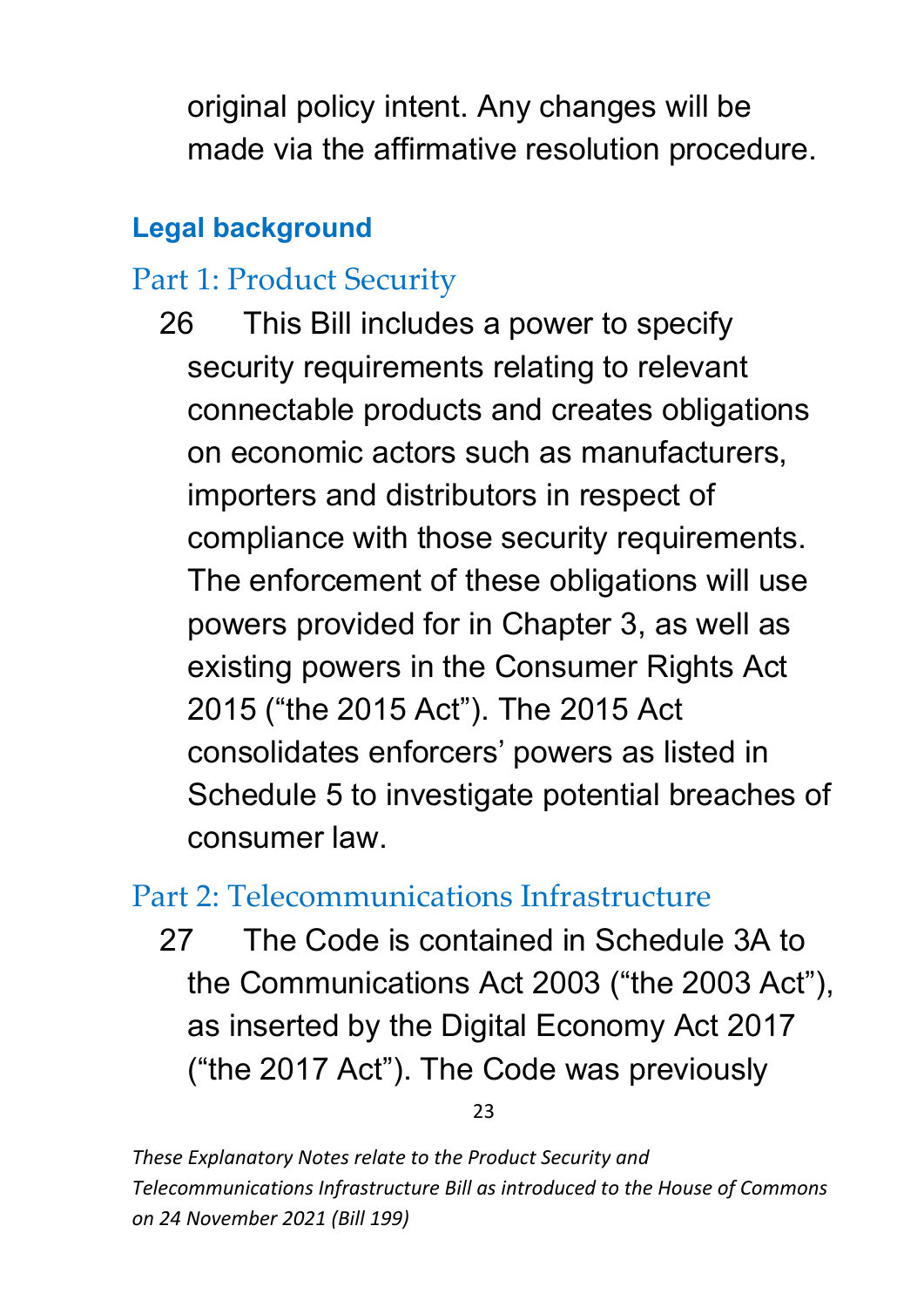found in the Telecommunications Act 1984 (see Schedule 2 to that Act). The 2017 Act replaces that iteration with a new version of the Code (see Schedule 1 to the 2017 Act), which was inserted into the 2003 Act (as Schedule 3A to that Act).

28 The Electronic Communications Code (Jurisdiction) Regulations 2017 ("the 2017 Regulations") confer jurisdiction on the Upper Tribunal and First-tier Tribunal in respect of England and Wales, and on the Lands Tribunal for Scotland in respect of Scotland. References to "the court" or "a court" in these Notes are to be taken to refer to those tribunals and courts unless specified otherwise. The 2017 Regulations do not extend to Northern Ireland. Accordingly, all functions conferred by the Code on a court in Northern Ireland remain exercisable in Northern Ireland only by a county court. References to "the court" or "a court" in these Notes are therefore to be construed accordingly as regards Northern Ireland,

24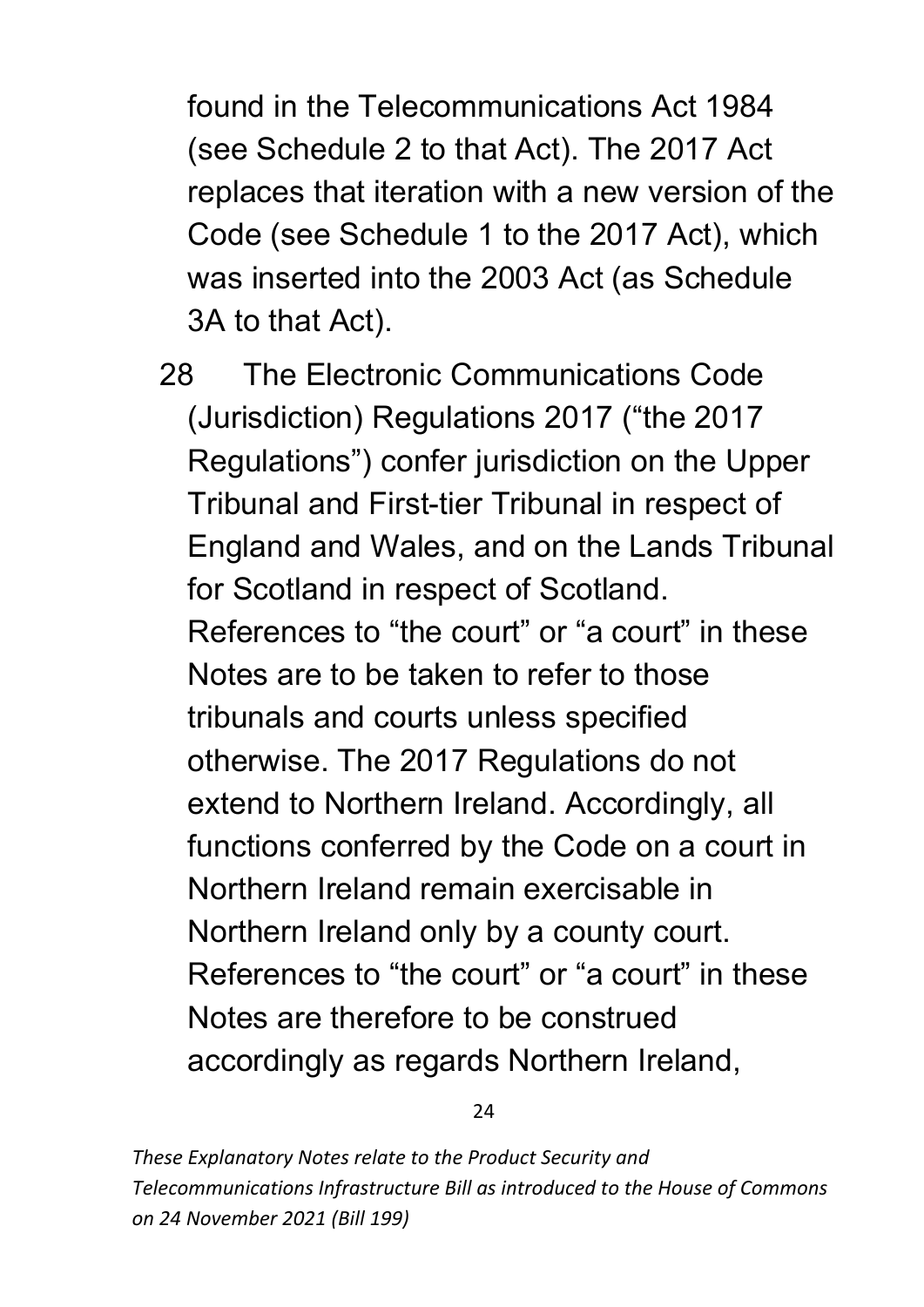unless otherwise specified.

#### <span id="page-25-0"></span>**Territorial extent and application**

- 29 Save as set out below, the Bill extends and applies to England and Wales, Scotland and Northern Ireland. In respect of Northern Ireland, the Bill is compatible with the Protocol on Ireland/Northern Ireland to the Agreement on the Withdrawal of the United Kingdom of Great Britain and Northern Ireland from the European Union and the European Atomic Energy Community.
- 30 In Part 2, clauses 61, 63 and 65 extend and apply to England and Wales only, as these clauses make amendments to the Landlord and Tenant Act 1954 which extends and applies only to England and Wales. Similarly, clauses 62 and 64 extend and apply to Northern Ireland, as they amend the Business Tenancies (Northern Ireland) Order 1996 which extends and applies only to Northern Ireland.
- 31 Section C10 of Schedule 5 to the Scotland

25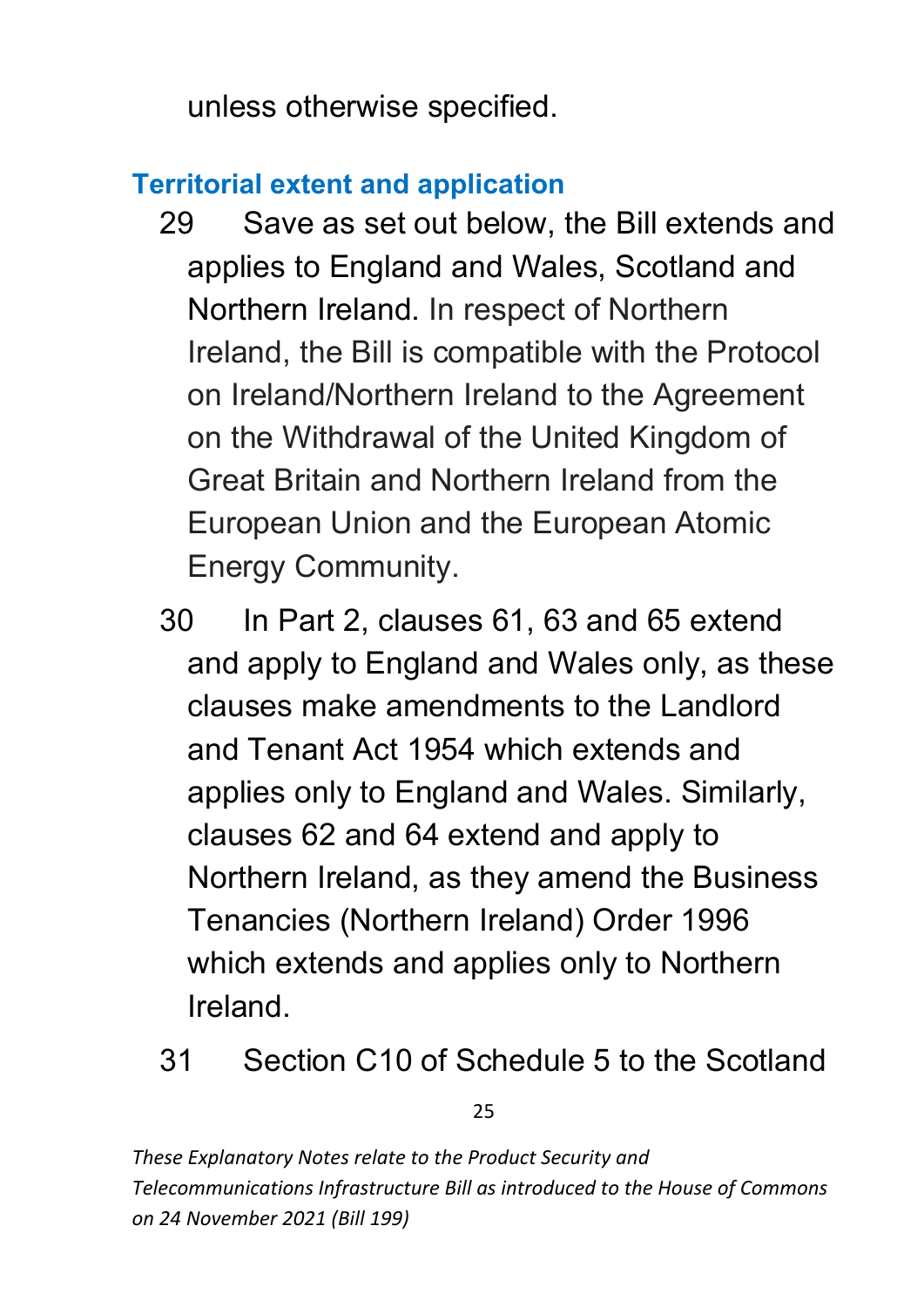Act 1998, section C9 of Schedule 7A to the Government of Wales Act 2006 and paragraph 29 of Schedule 3 to the Northern Ireland Act 1998 provide for telecommunications and wireless telegraphy to be reserved matters. Section C7 of Schedule 5 to the Scotland Act 1998 and section C6 of Schedule 7A to the Government of Wales Act 2006 provide for consumer protection to be a reserved subject matter, whilst paragraph 37 of Schedule 3 to the Northern Ireland Act 1998 provides for consumer safety in relation to goods to be a reserved subject matter. In the view of the UK Government, the subject matters of the provisions in the Bill are reserved subject matters in Scotland, Wales and Northern Ireland.

32 See the table in Annex A for a summary of the position regarding territorial extent and application in the United Kingdom.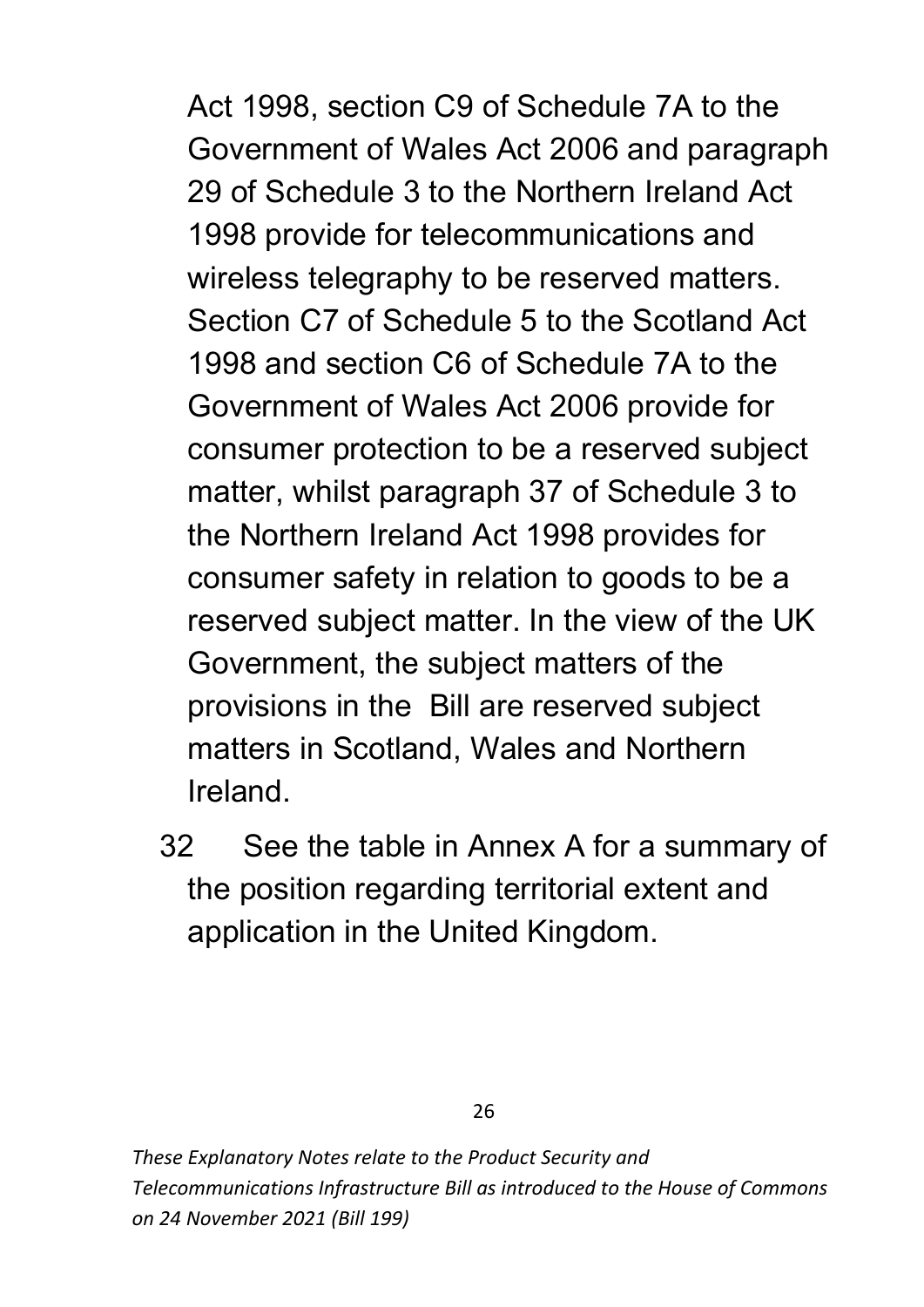#### <span id="page-27-0"></span>**Commentary on provisions of Bill**

#### <span id="page-27-1"></span>**Part 1: Product Security**

<span id="page-27-2"></span>**Chapter 1: Security requirements**

<span id="page-27-3"></span>Clause 1: Power to specify security requirements

- 33 Clause 1 provides the Secretary of State with the power to specify by regulations security requirements relating to connectable products, described in the Bill as relevant connectable products, or to connectable products of a specified description. These will apply to relevant persons or relevant persons of a specified description, for example, persons defined as a "manufacturer" in respect to a product.
- 34 Subsection (1) sets out limitations on using the power. The power must be used to protect or enhance the security of relevant connectable products made available to consumers in the United Kingdom or of the users of those products.
- 35 Subsection (4) points to provisions in other clauses (8, 14, and 21) that impose duties on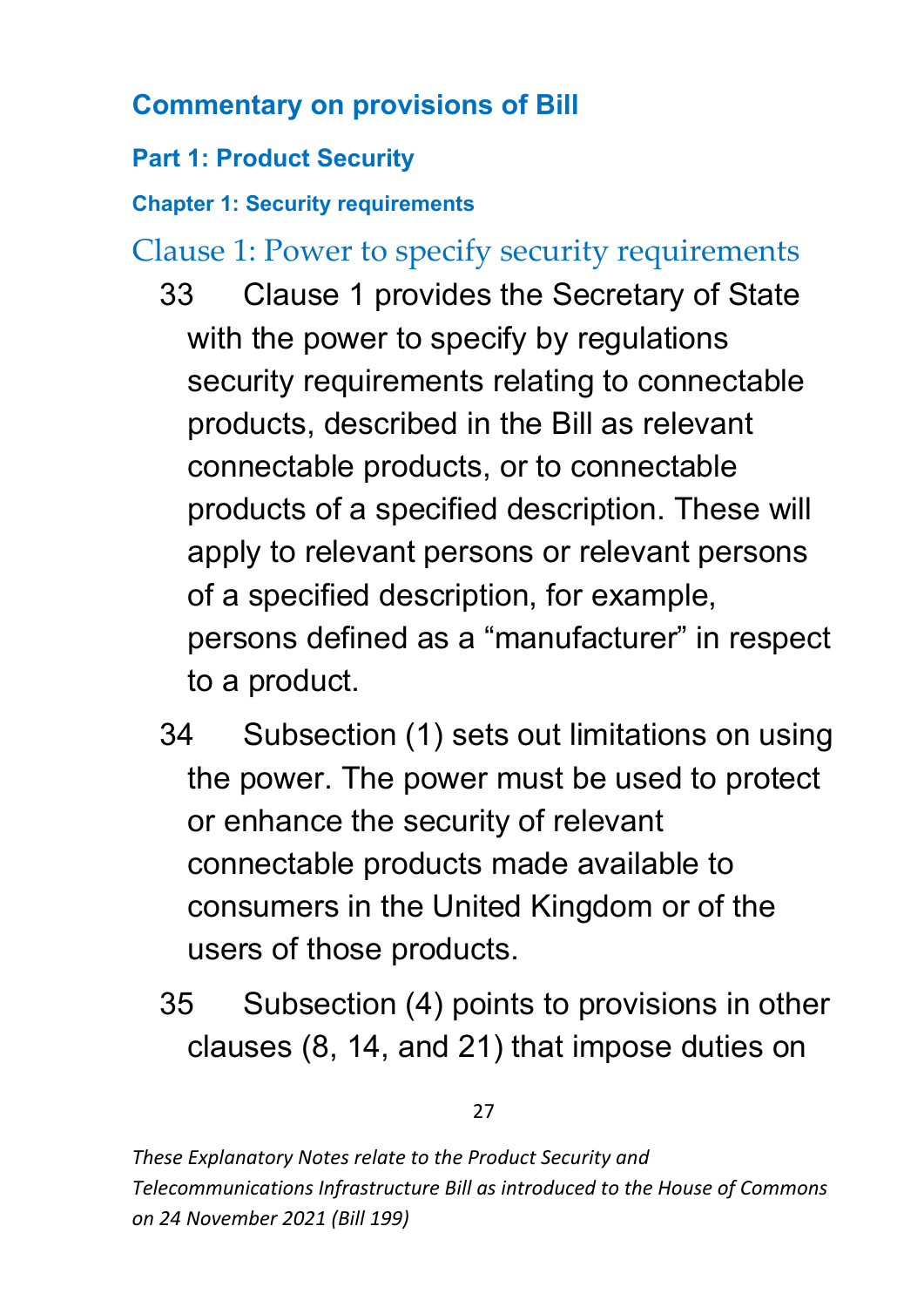relevant persons in relation to connectable products to comply with security requirements.

# <span id="page-28-0"></span>Clause 2: Further provision about regulations under section 1

- 36 This clause makes further provision about how the Secretary of State may exercise the power under clause 1 of the Bill. Subsection (1) sets out that a security requirement may relate to all the products of a relevant person or a relevant person of a particular description.
- 37 Subsection (3) sets out a non-exhaustive list of what, in addition to a physical device, a security requirement may apply to. This list includes software related to a product which may or may not be installed on the product. The software may or may not be provided by the manufacturer of the product.
- 38 Subsection (4) establishes that the requirements may be ongoing, requiring a relevant person to act in relation to a connectable product after it has been made available in the United Kingdom.

28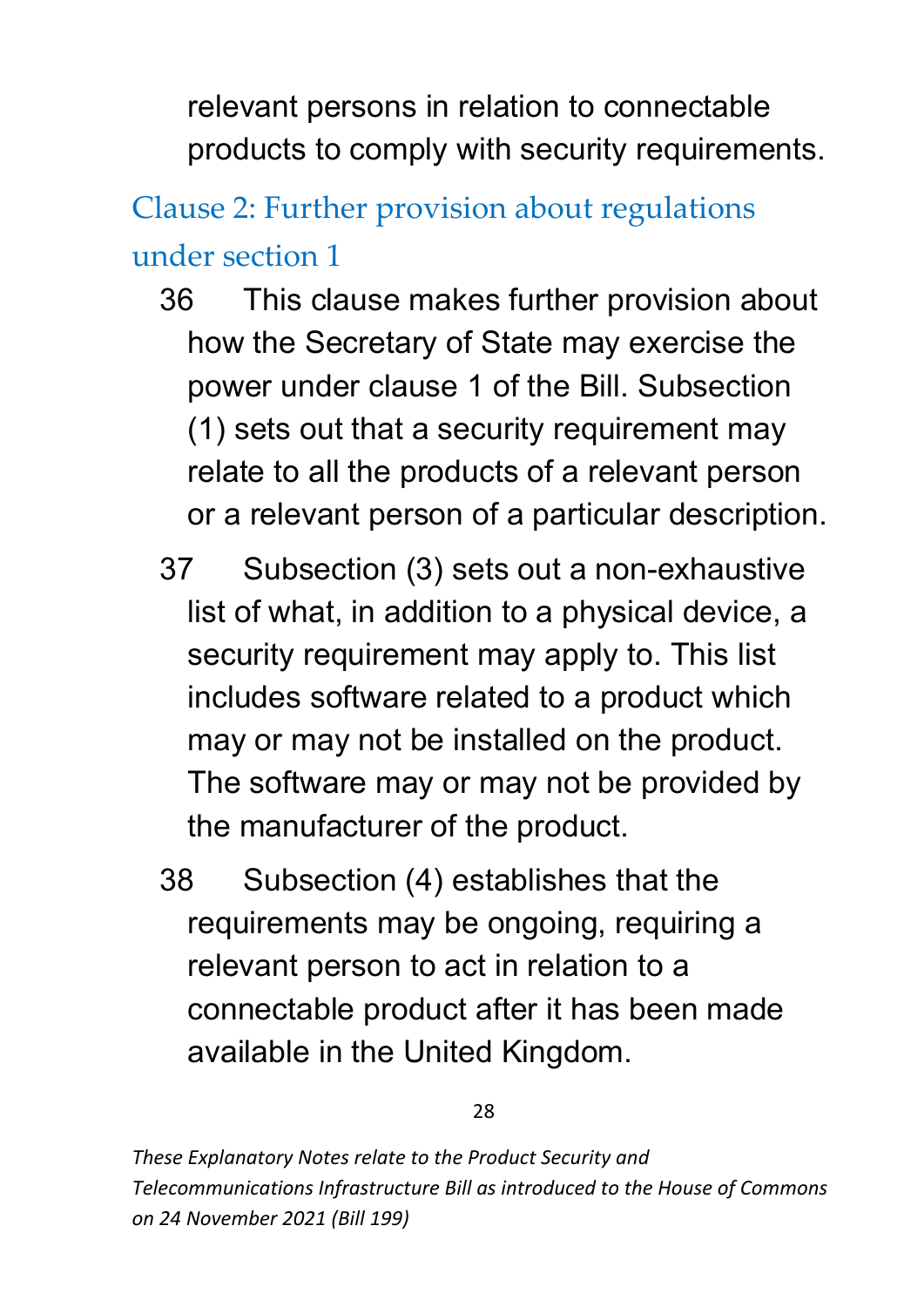39 Subsection (6) sets out that regulations under clause 1 are subject to the affirmative resolution procedure, unless they only make limited variations as specified in subsection (5), in which case the negative resolution procedure applies.

> Example exercise of power: future security requirements Security requirements will be technical in nature. They will set out details such as the products and software relevant to (and excluded from) each individual security requirement, technical detail and language describing what is required by each security requirement, and may mandate specific conformity assessment procedures in respect of certain products.

The initial security requirements are intended to align with the following intent:

**Security Requirement 1** Ban universal default passwords

**Security Requirement 2** Implement a means to manage reports of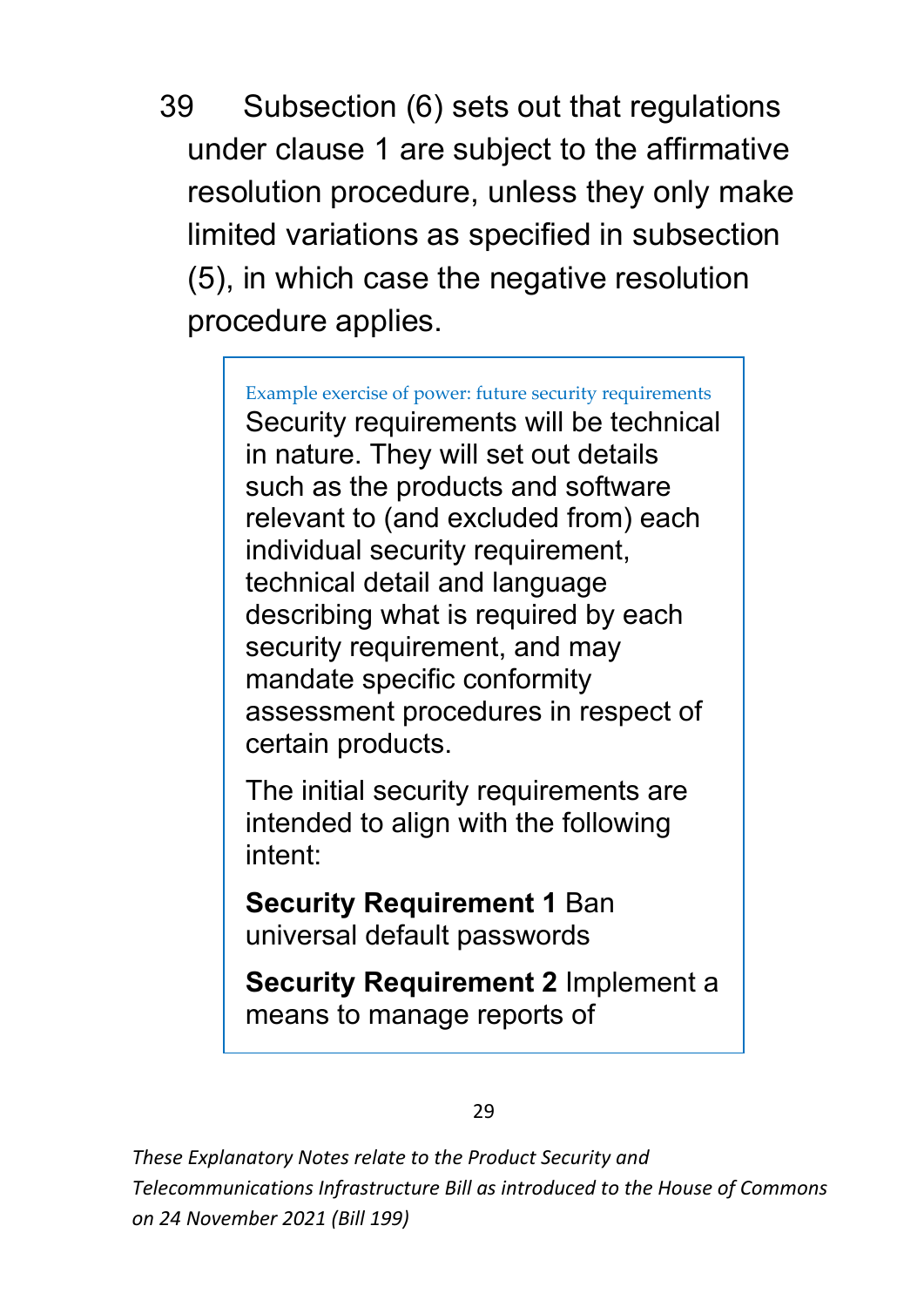vulnerabilities

**Security Requirement 3 Provide** transparency on for how long, at a minimum, the product will receive security updates

## <span id="page-30-0"></span>Clause 3: Power to deem compliance with security requirements

40 The security requirements set by the Secretary of State in regulations represent the minimum security requirements which must be complied with in relation to a product.Some persons may exceed these requirements, for example by wholly satisfying an international standard such as EN 303 645. This clause allows the Secretary of State to specify standards which, when complied with, will constitute deemed compliance with a security requirement by the relevant person. Subsection (3) sets out that this power will be subject to the negative resolution procedure.

#### <span id="page-30-1"></span>Clause 4: Relevant connectable products

30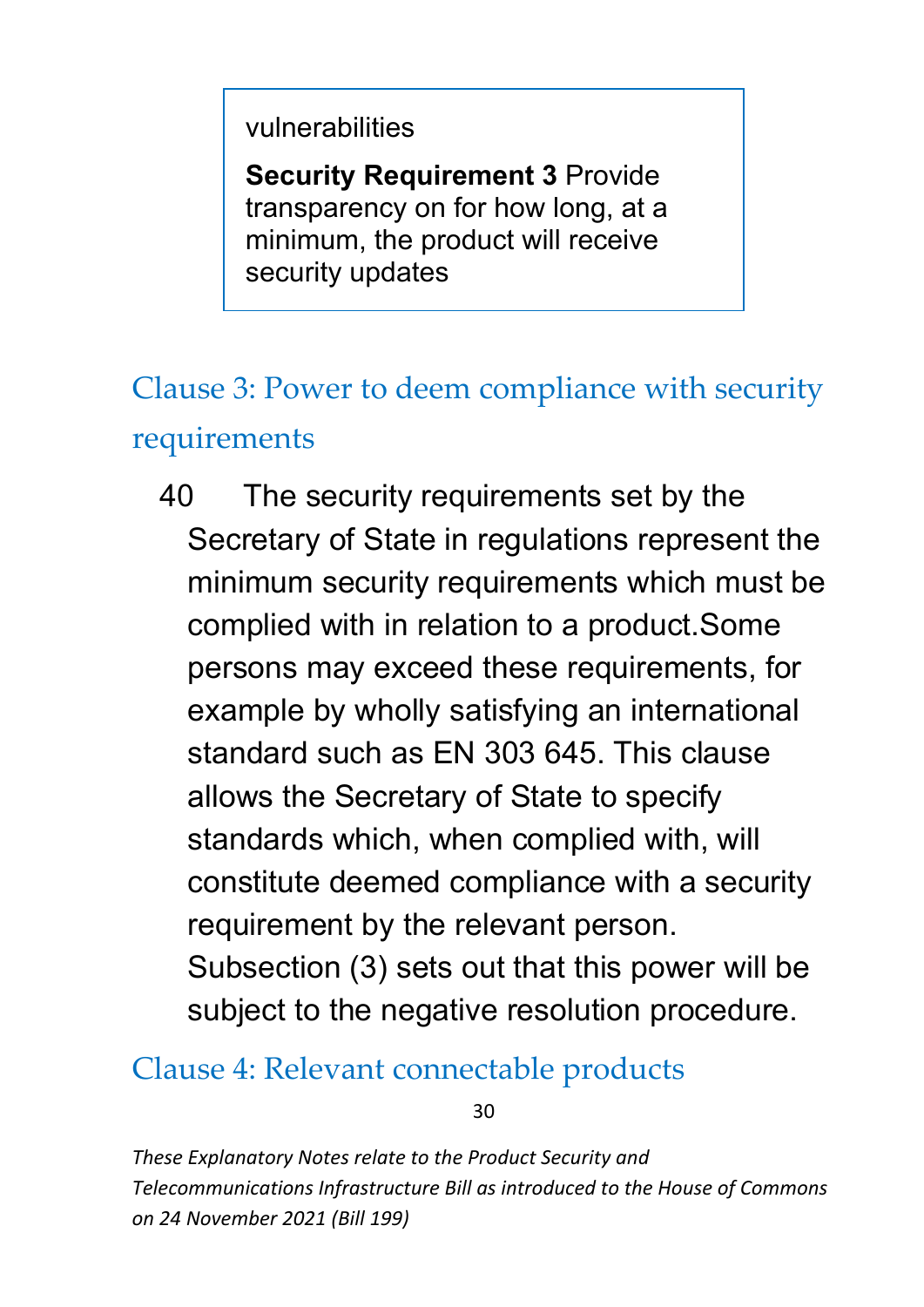41 This clause defines "relevant connectable product" as a product that is an internetconnectable product or a network-connectable product as defined in clause 5, and which is not an "excepted product" specified in regulations made pursuant to clause 6, which empowers the Secretary of State to specify products that are not within the regulatory scope of this legislation.

<span id="page-31-0"></span>Clause 5: Types of product that may be relevant connectable products

- 42 This clause defines the types of products that are relevant connectable products for the purposes of this legislation.
- 43 Subsections (1) and (2) define "internetconnectable products" as being capable of connecting to the internet using a communication protocol that forms part of the Internet Protocol suite to send or receive data over the internet.
- 44 Subsection (3) defines a "networkconnectable product" as a product that is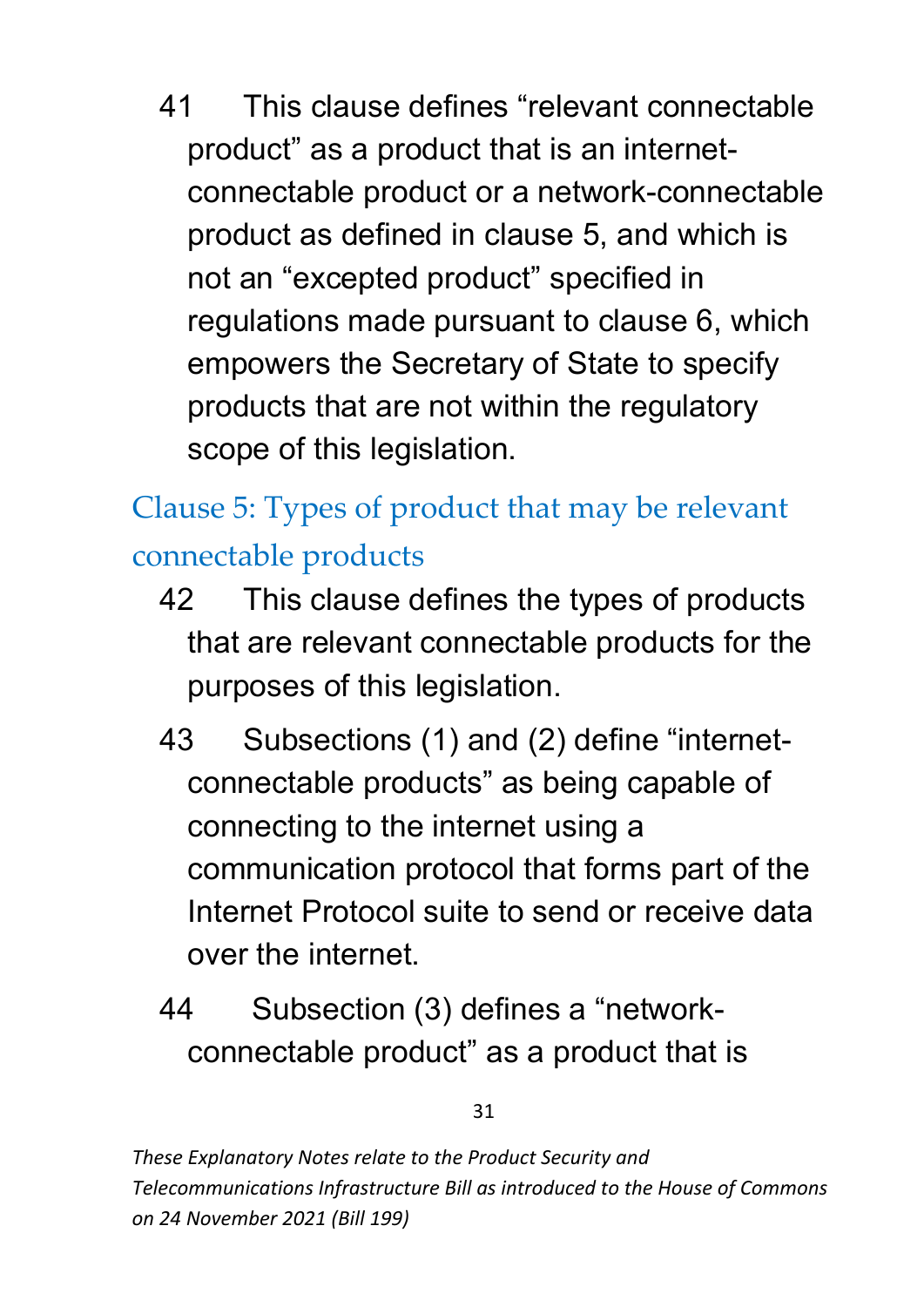capable of sending and receiving data transmitted using electronic or electromagnetic energy; is not an internet connectable product; and meets the connectability conditions set out in subsections (4) or (5).

- 45 Subsection (4) establishes the first connectability condition where a product is capable of connecting directly to an internetconnectable product by means of a communication protocol that forms part of the Internet Protocol suite. To meet this condition, these products must be capable of using a communication protocol that forms part of the Internet Protocol suite, but itself unable to connect directly to the internet.
- 46 Subsection (5) establishes the second connectability condition which covers the capability of a product connecting directly to two or more products at the same time by a communication protocol that does not form part of the Internet Protocol suite; and it being capable of connecting directly to an internetconnectable product by means of a

32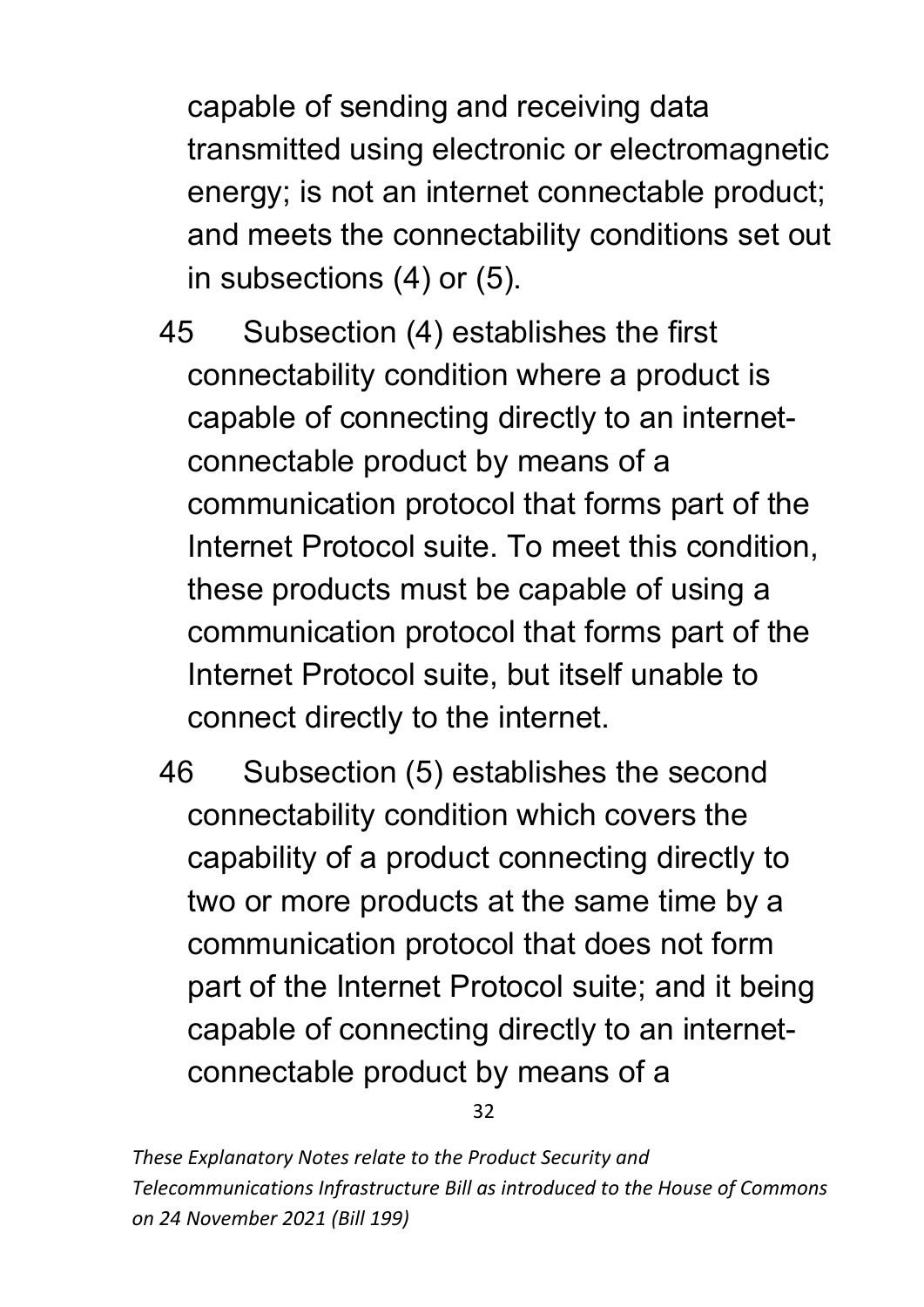communication protocol which does not form part of the Internet Protocol suite, whether or not at the same time as it connects to any other product.

- 47 Subsection (6) establishes that a product which consists of wires and cables used merely to connect the relevant product to another product is not to be considered as a product for the purposes of the test established in subsection (5)(a). Subsection (8) confirms the involvement of a wire or cable does not stop a connection from occurring "directly" for the purposes of subsections (4) to (7).
- 48 Subsection (7) establishes that where two or more products are designed to be used together for the purposes of facilitating the use of a computer, at least one of the products (the "linking product") can connect directly to an internet-connectable-product (the computer or some other product)) by means of a communication protocol that does not form part of the Internet protocol suite and each of the other products (the "input products") are

33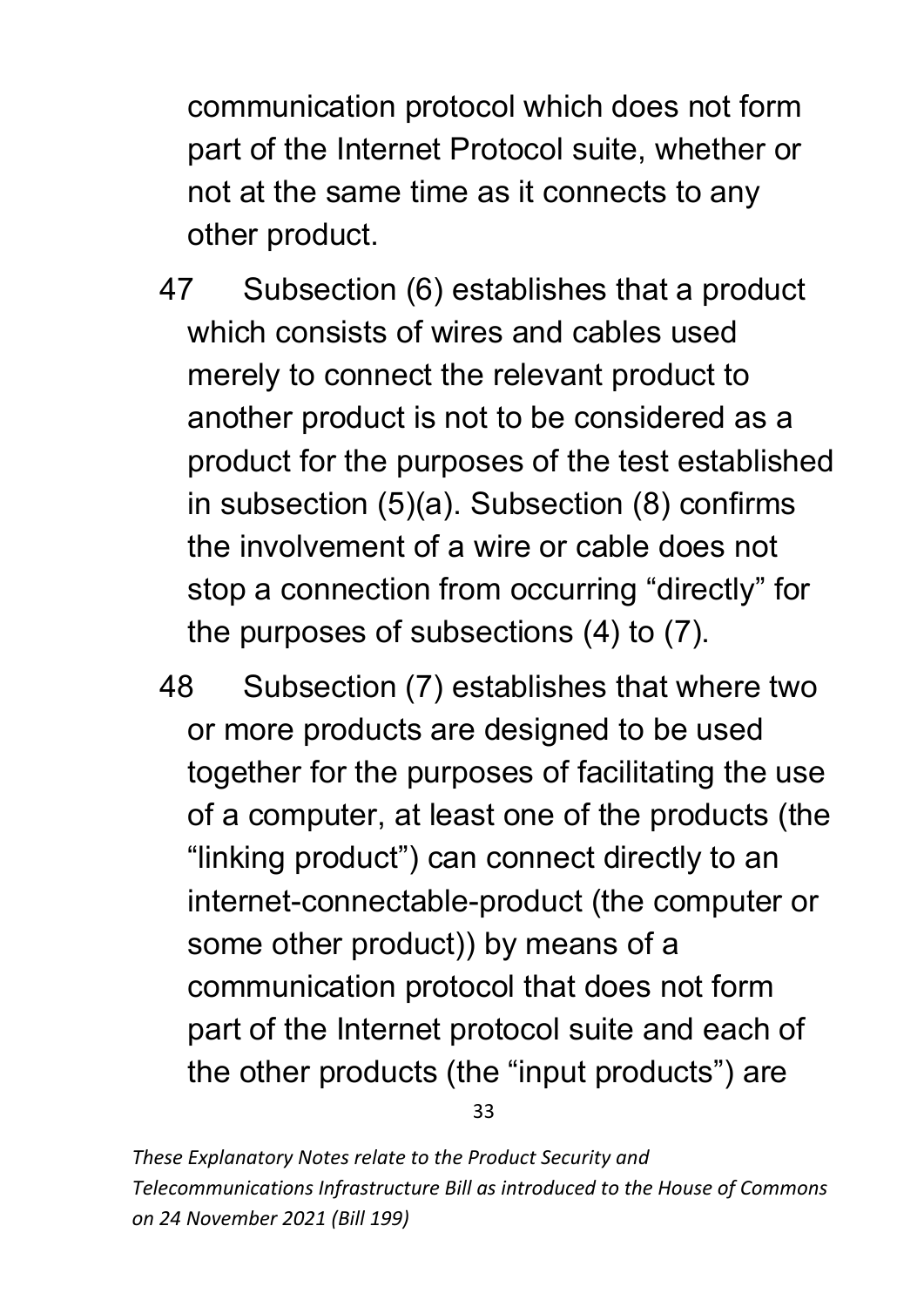capable of connecting to a "linking product" directly and wirelessly by a non-Internet Protocol suite communication protocol, then they are to be seen to meet the second connectability condition subsection (3).

### <span id="page-34-0"></span>Clause 6: Excepted products

- 49 This clause provides a power for the Secretary of State to specify in regulations connectable products to which Part 1 will not apply, but would otherwise be within the regulatory scope of this legislation. The government intends to except products from the regulatory scope of this legislation where it would not be appropriate for them to be included, for instance, where inclusion would subject them to double regulation.
- 50 Subsection (2) establishes that regulations may be made to specify rules for the excepted status of a "primary product" and a "secondary product" when they are incorporated into or attached to, or otherwise form part of, each other.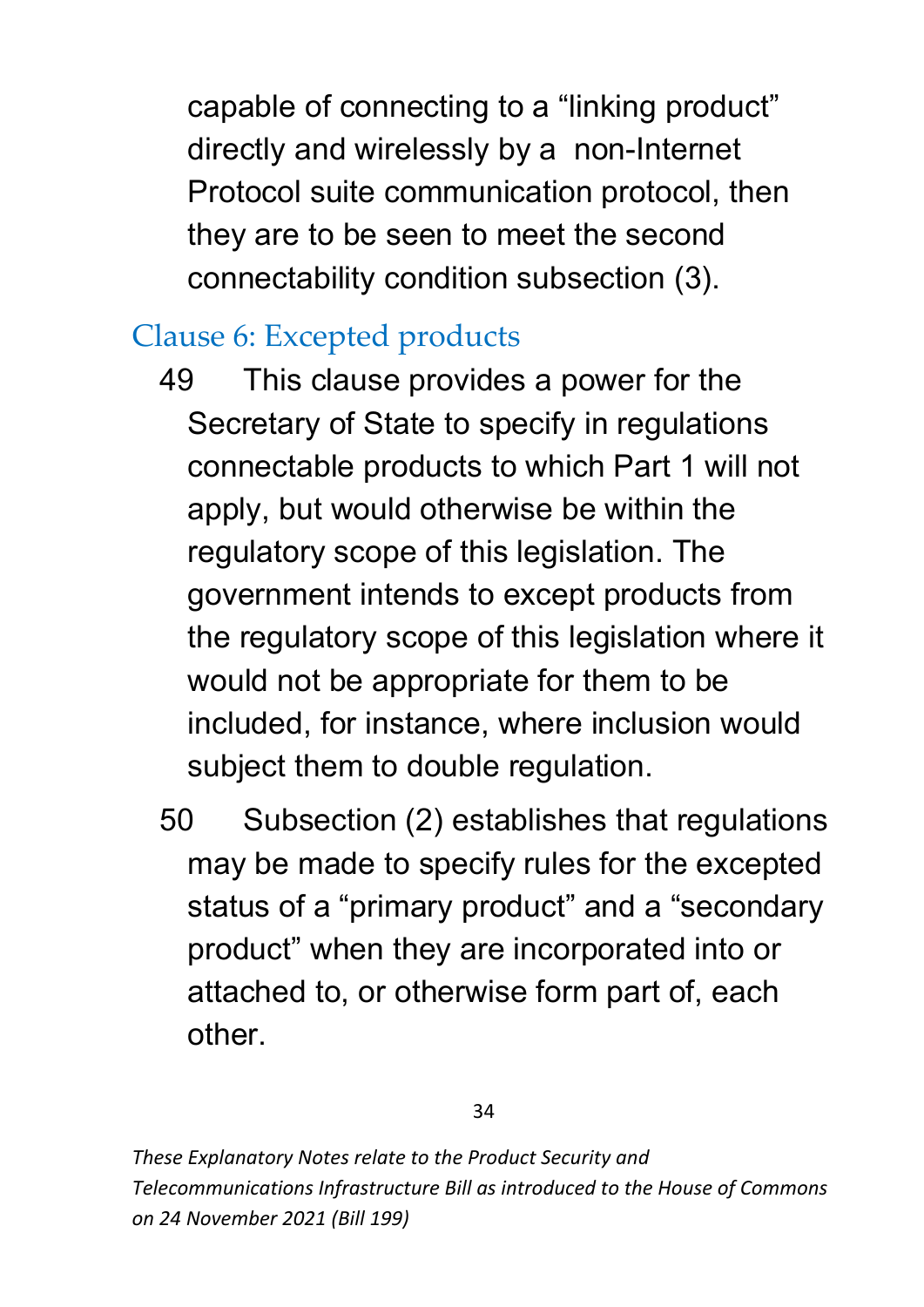51 Regulations made by the power in this clause are subject to the negative resolution procedure when varying a description of a product, or, specifying any description of a product which is covered by equivalent requirements relating to security. All other regulations made under the Clause are subject to affirmative resolution procedure.

> Example exercise of power: Future exceptions for the purposes of avoiding dual regulation

**Smart metering devices.** The government is not intending to except all smart metering products, but only those that are already subject to security requirements through Relevant Technical Specifications which must be met when subject to a Relevant Energy License Conditions as set out in The Gas Act 1986 (as amended) and The Electricity Act 1989 (as amended). The smart metering products the government intends to except are also covered by Commercial Product Assurance (CPA).

**Smart chargepoints.** The

35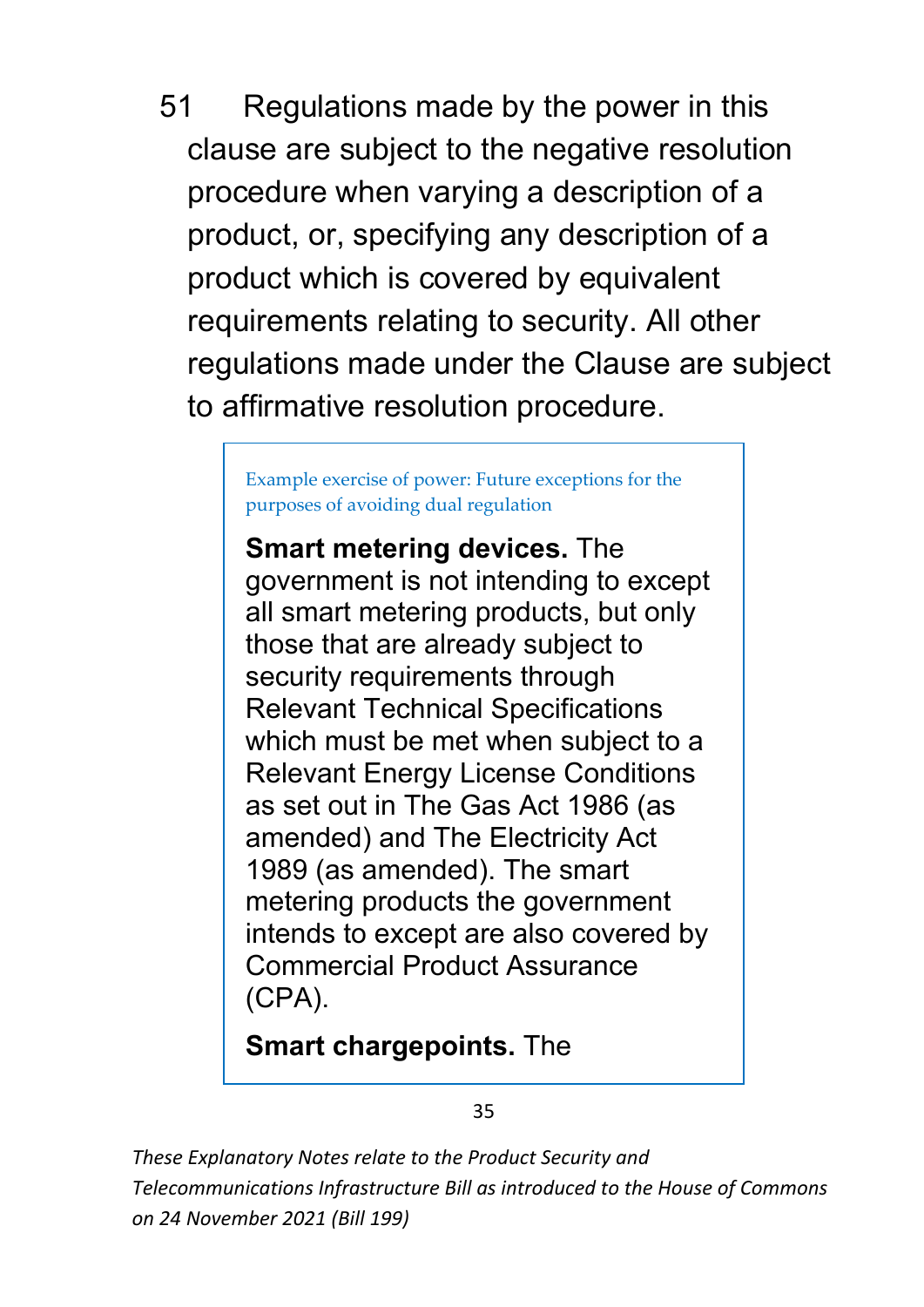government has stated that these will be subject to minimum security requirements using powers provided by the Automated and Electric Vehicles Act 2018.

**Medical devices.** The government regulates these through the Medical Devices Regulations 2002. As of September 2021, a consultation is underway on the future regulations of medical devices in the UK, including proposals to regulate certain software as medical devices.

**Vehicles.** Road vehicles are covered by the Road Traffic Act 1988. In September 2021, the government announced its intention to develop a national framework to modernise vehicle standards, including proposals for cyber security requirements, in the future of transport regulatory review.

**Aviation** is covered by a number of existing regulations and the government uses CAP1753 to achieve compliance with the various cyber security requirements. The Single Consolidated Direction 1/2021 is due to come into effect on 31

36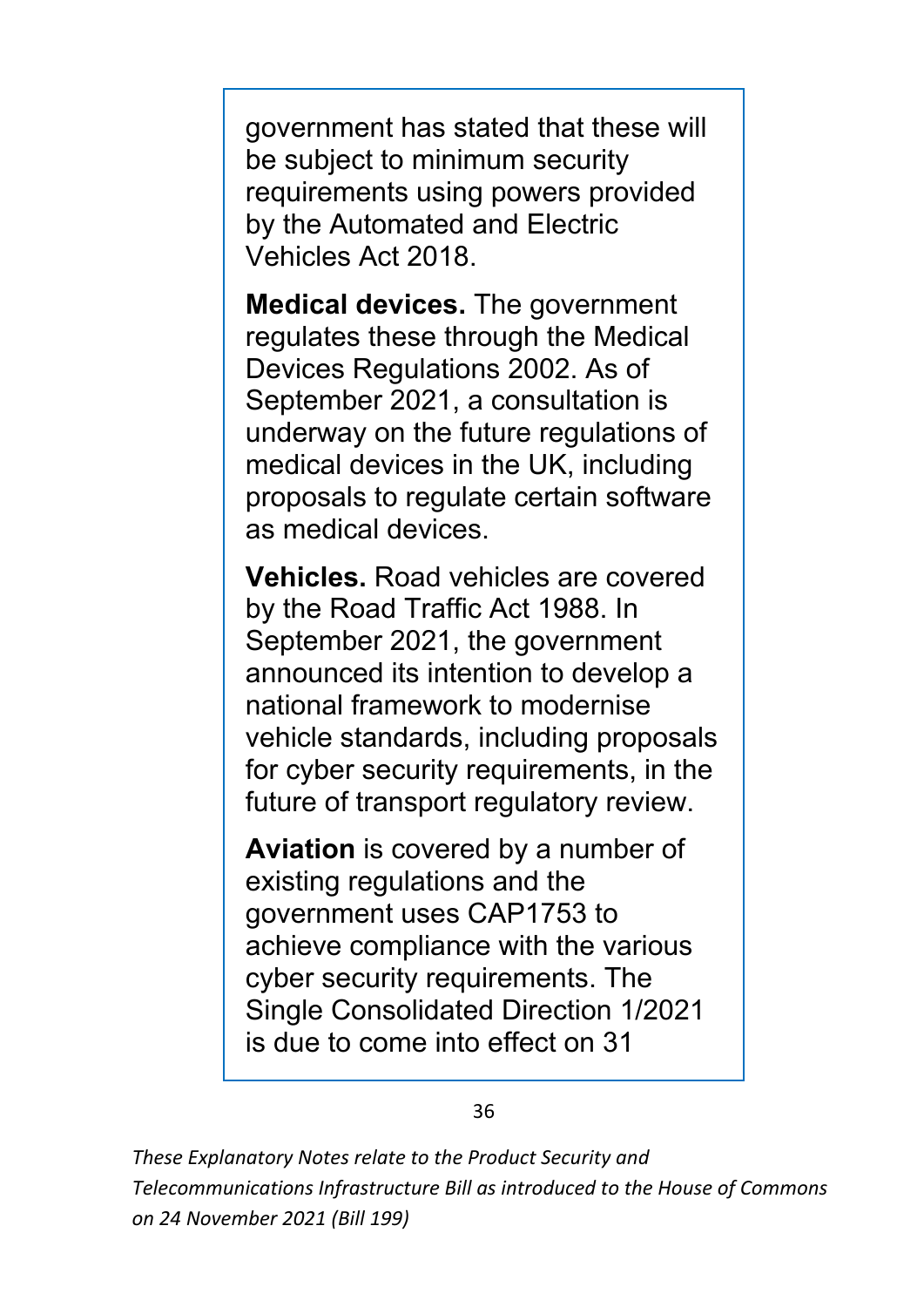December 2021 and covers airports and carriers that fall within the National Aviation Security Programme. Unmanned Aircraft Systems are covered by CAP1789A: UAS Implementing Regulation.

**Maritime** is covered by a number of existing Maritime Security Regulations and the government kept the ISPS (International Ship and Port Facility) Code in force since EU Exit through the The Ship and Port Security (Amendment etc.) (EU Exit) Regulations 2019. At this time, SI 2019 No. 0308 amends 2004/0725 (Regulation), SI 2004 No. 1495, SI 2009 No. 2048 and revokes 2008/0324 (Regulation).

### Clause 7: Relevant persons

52 This clause defines the economic actors to which the duties set out in Part 1 will apply. "Relevant persons" are defined as manufacturers, importers and distributors of relevant connectable products.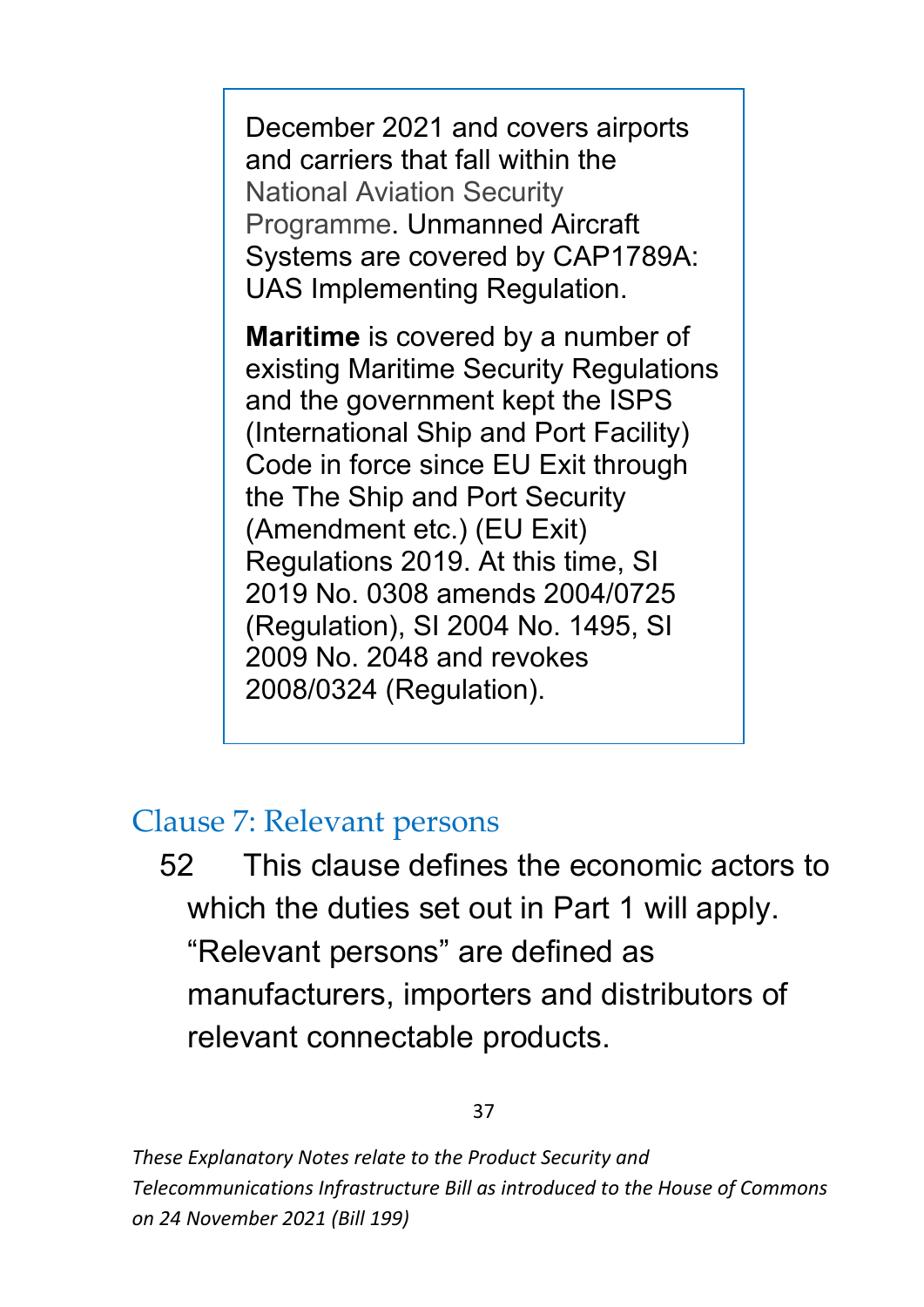- 53 Subsection (3) defines "manufacturer" as a person who (i) manufactures a product, or has a product designed or manufactured, and (ii) markets that product under their own name or trade mark. A person who markets under their own name or trademark a product manufactured by another person is also a manufacturer.
- 54 Subsection (4) defines "importer" as a person who (a) imports the product into the United Kingdom from another country, and (b) is not a manufacturer of the product.
- 55 Subsection (5) defines "distributor" as any person who (a) makes the product available in the United Kingdom, and (b) is not a manufacturer or an importer of the product.
- 56 Subsection (6) provides that a person will not be considered a distributor if they make the product available by performing a contract for or including the installation of the product in a building or structure. This will only apply if products identical to the installed product are

38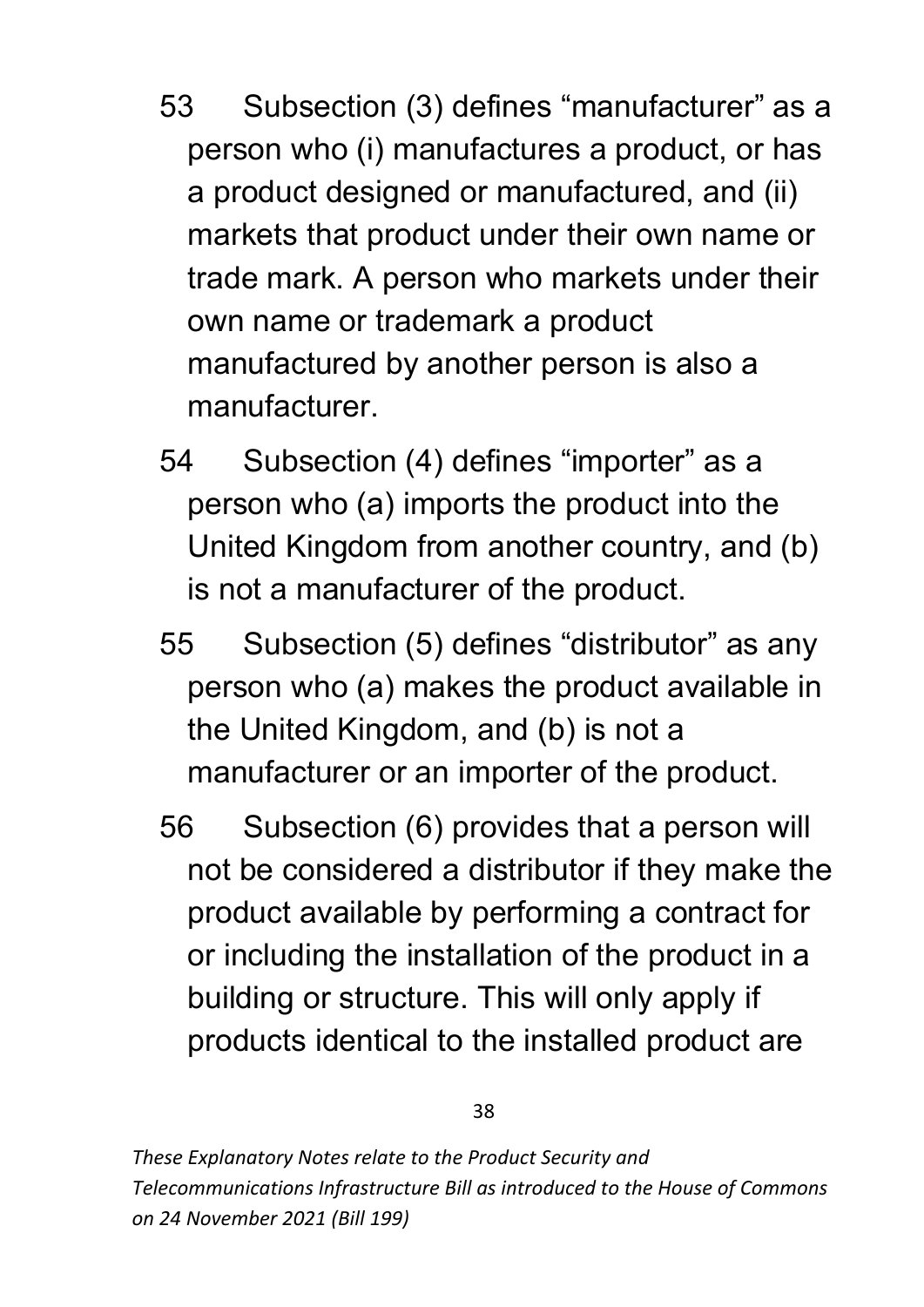or have been made available to consumers outside of such a contract for their installation.

Examples of when smart products are integrated into the performance of a contract

Scenario 1: An electrician is hired by a family to install a 'smart' sound control system in their home. The family purchased the product at a local electronics store and the electrician is only hired to install the products that form the smart sound system. The electrician is not considered to be a distributor because they had no part in the supply of the product (the electrician never owned the product so they did not ''make it available'' to the family.

Scenario 2: An electrician is hired by a family to install a 'smart' sound system in their home. The family enters into a contract for the installation of the smart sound system and pays an agreed amount for the project. The electrician decides what specific products and components will be purchased and installed to meet the contract. The electrician buys and installs products that are normally sold

39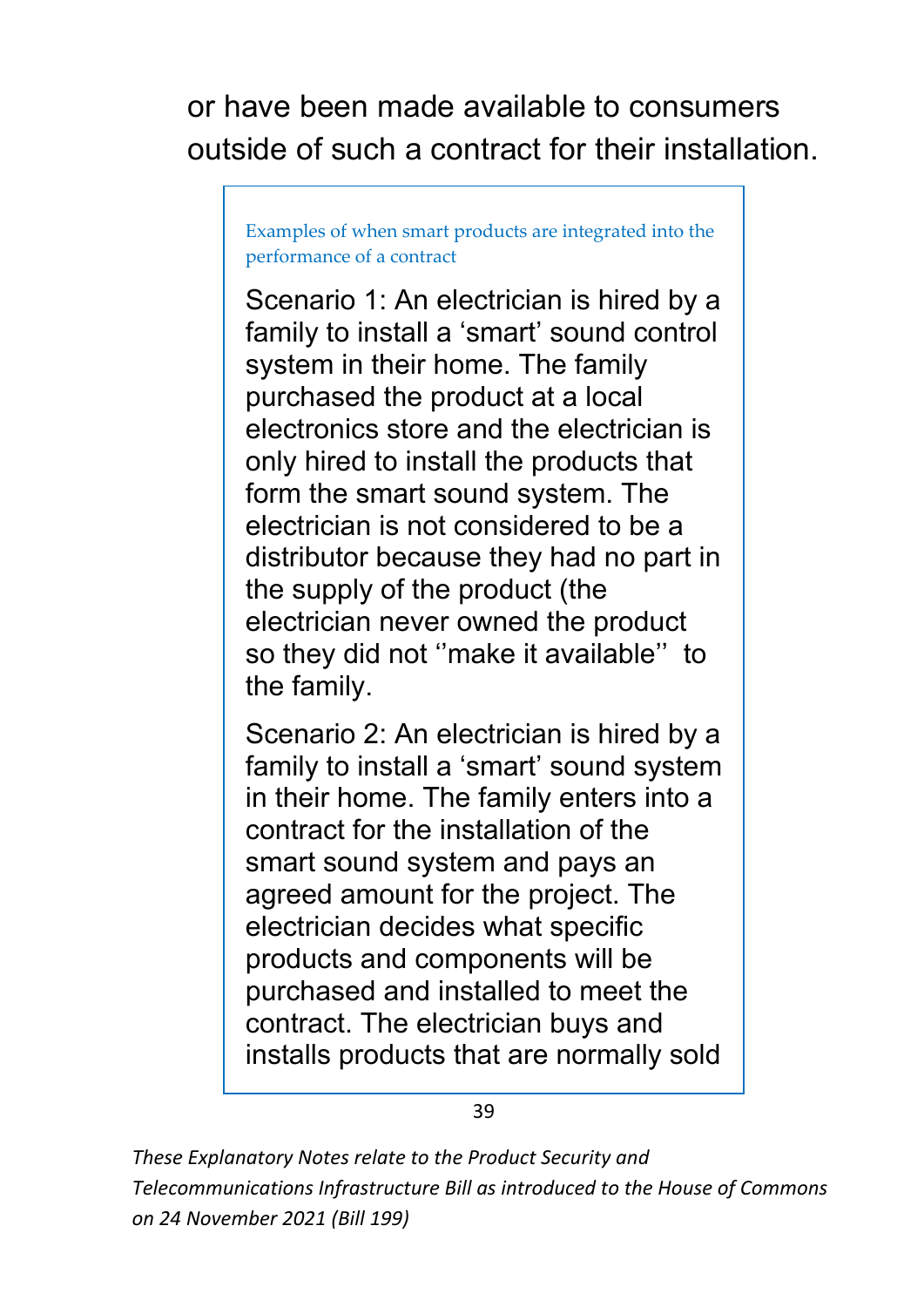to consumers via an online consumer retail website. While the electrician owned the product and made it available to the family, the electrician will not be considered a distributor because products identical to the installed products have been made available to consumers via an online consumer retail website.

Scenario 3: A family hires a company ''A'' to install a bespoke smart sound system in their home. The family pays for the entire project (including design, production, installation and the products). The products that form the smart sound system can only be purchased from company A as part of a contract that involves their installation. The products are unique and are not made available to consumers in any other way (e.g. they cannot be purchased from a shop without entering into a contract for their installation). Company A is a distributor of the products.

### **Intention for subsection (6)**

This provision is intended to absolve small businesses whose ordinary

#### 40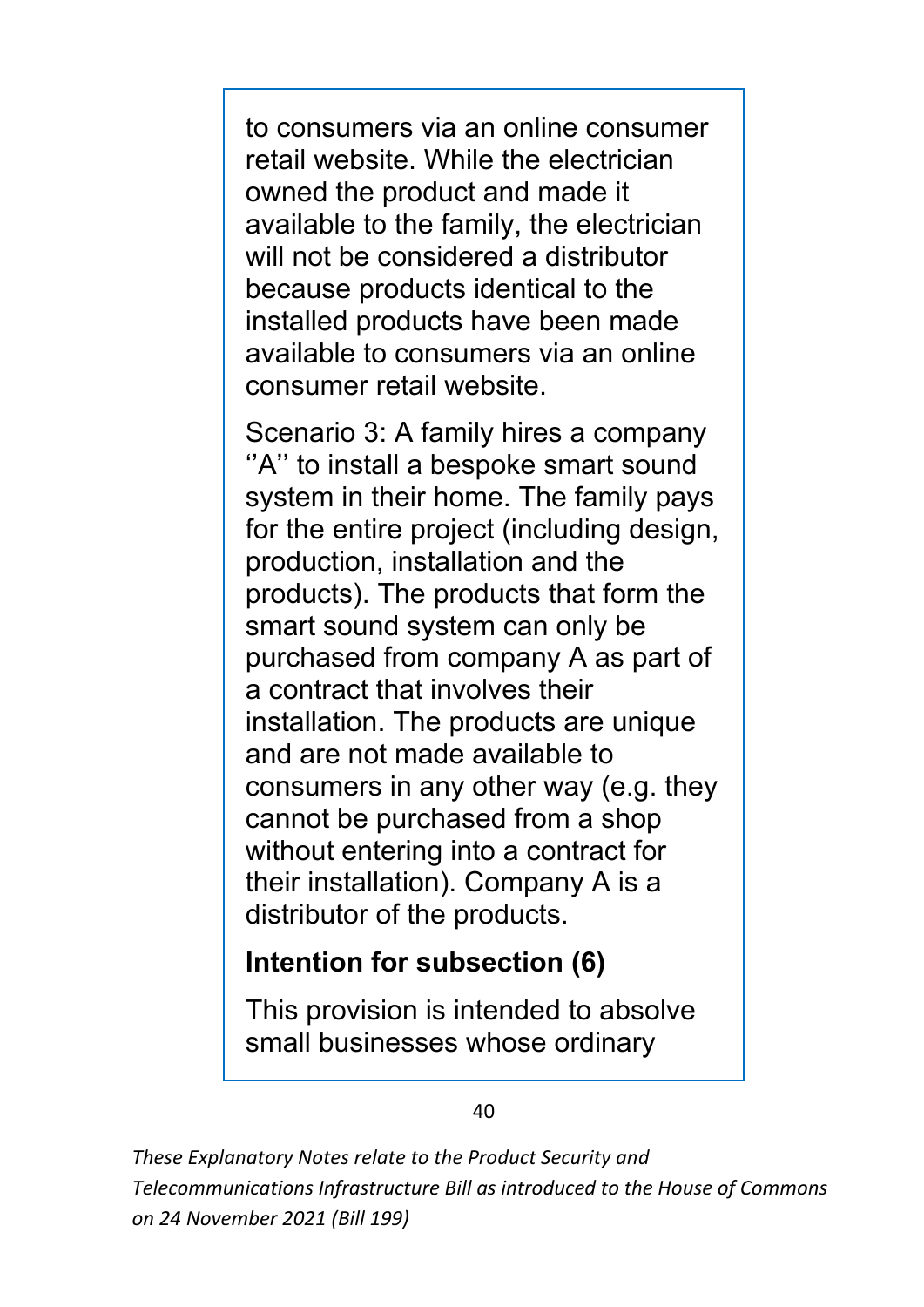business is not the sale of products such as electricians, etc. from the potentially burdensome duties of distributors. At the same time, the provision ensures that products such as smart home control systems (which are in most cases only made available through a contract for their installation) are in scope and their users will be protected.

#### **Chapter 2: Duties of relevant persons**

Clause 8: Duty to comply with security

### requirements

57 This clause places an obligation on a manufacturer of a product to comply with any relevant security requirements relating to that product where one of two conditions is met. Subsection (2) sets out the first condition and establishes that the duty applies where the manufacturer intends for, is aware that, or ought to be aware that, the product will be a "UK consumer connectable product", which is defined in clause 54.

41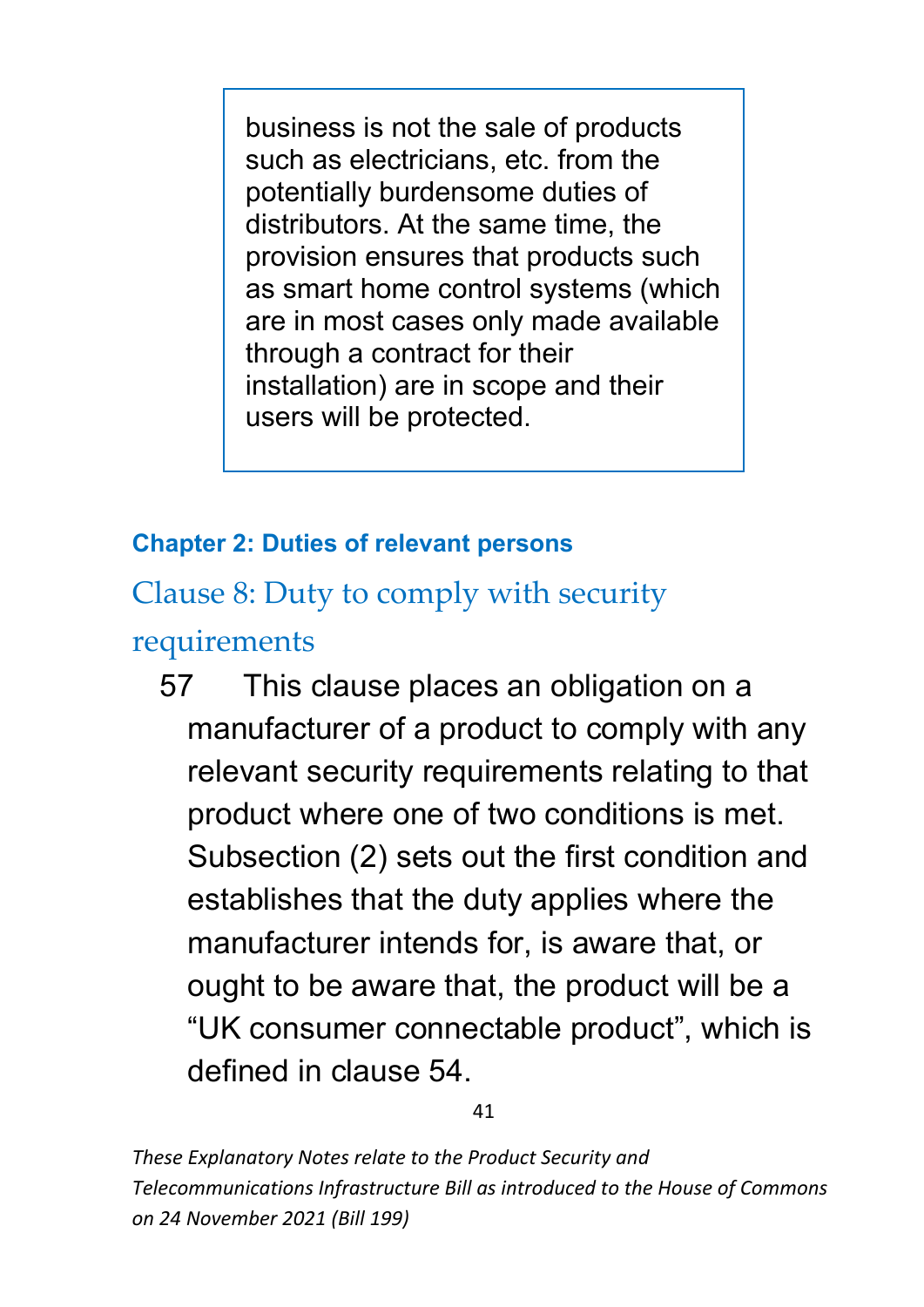58 Subsection (3) sets out the second condition and ensures that this duty continues to apply when a product is in use by a customer (as it has become a "UK consumer connectable product"). The manufacturer has a duty to comply where the manufacturer intended, was aware, or ought to have been aware that the product would become a "UK consumer connectable product" at the point where the manufacturer made the product available.

## Clause 9: Statements of compliance

- 59 This sets out that a manufacturer may not make a consumer connectable product available in the United Kingdom unless it is accompanied by (a) a statement of compliance or (b) a summary of the statement of compliance in which the manufacturer states that in its opinion it has complied with the applicable security requirements.
- 42 60 Subsection (4) defines "applicable security requirements'' as any relevant security requirements relating to a product to which the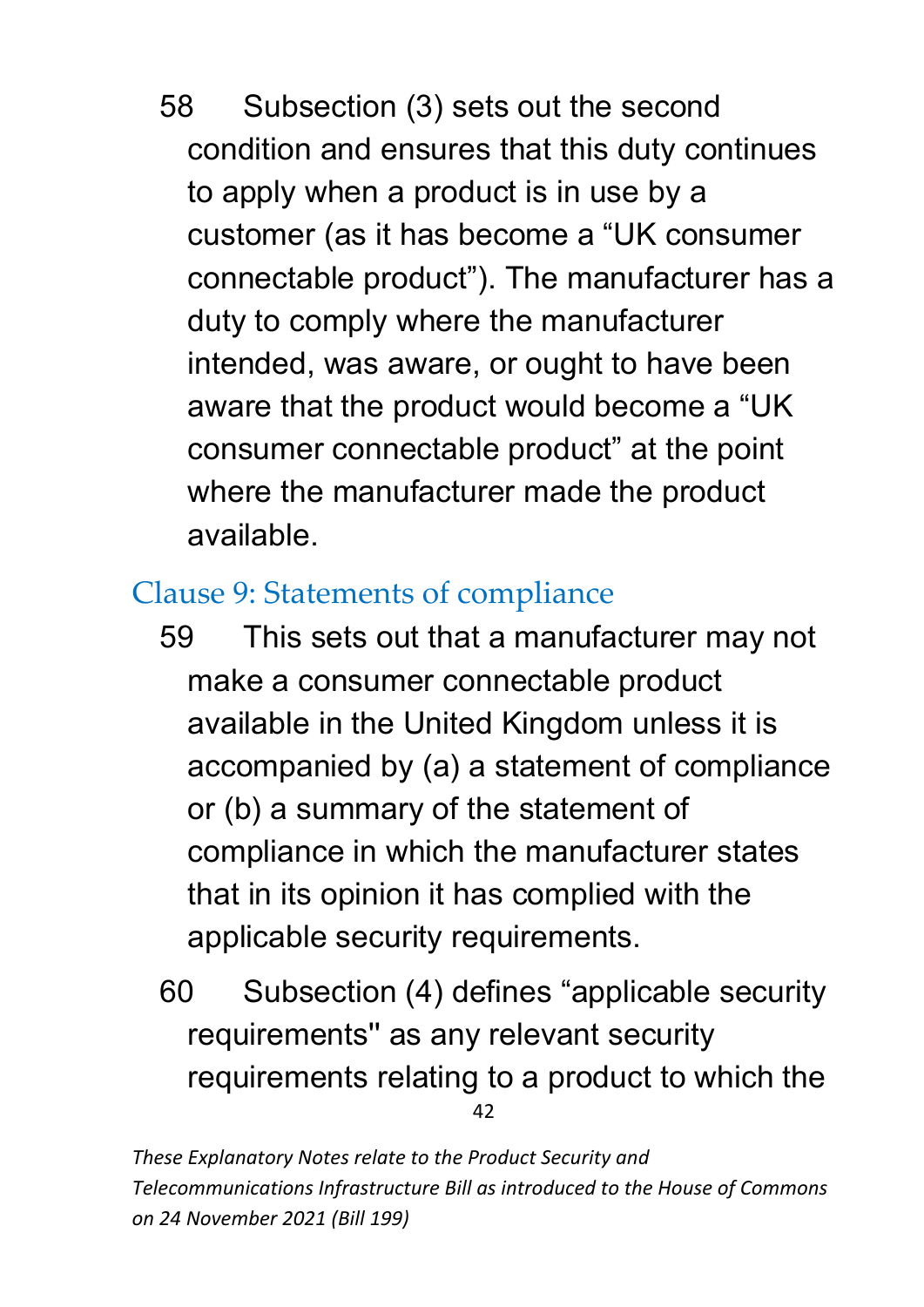manufacturer is subject. In this clause ''applicable security requirements'' are likely to be any security requirement that apply to the manufacturer before a product is made available to the market. Some security requirements will only apply after a product is made available in the United Kingdom and may not be applicable security requirements for the purpose of the statement of compliance. It is a breach of this duty to make a product available in the United Kingdom if the product is not accompanied by a statement of compliance or a summary statement of compliance and should have been, even if the manufacturer has technically complied with applicable security requirements relating to that product.

- 61 Subsection (2)(b) defines a "summary statement of compliance" as a summary of the statement of compliance that is in such a form, and contains such information, as specified in regulations made by the Secretary of State.
- 43 62 Subsection (3) defines a statement of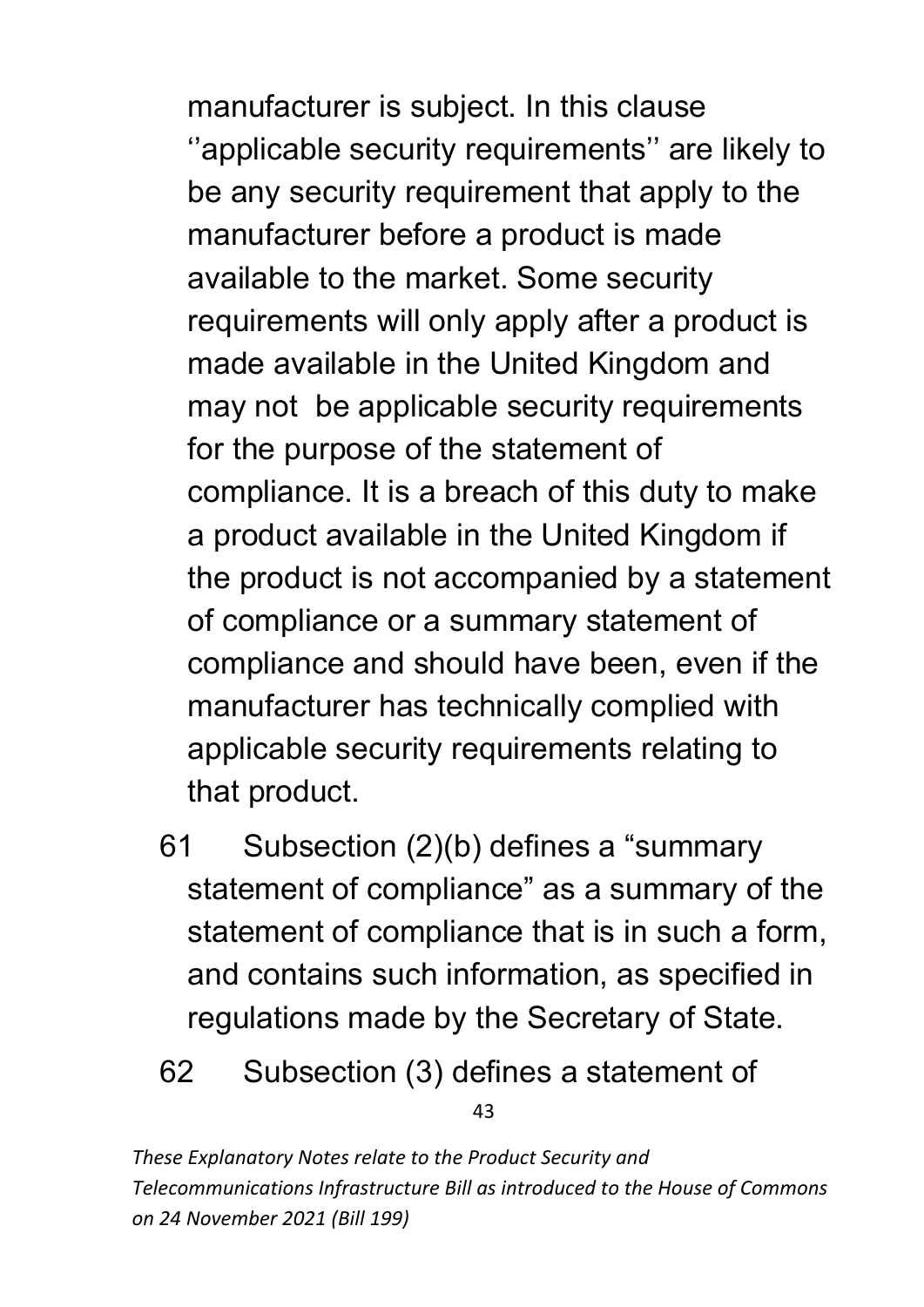compliance, in relation to a product, as a document that meets the following conditions. A statement of compliance must state that, in the opinion of the manufacturer, any applicable security requirements have been complied with. The statement must be prepared by or on behalf of the manufacturer, and be in a form, or contain any information, specified in regulations made by the Secretary of State under subsection (6).

- 63 Subsection (5) covers cases where a product has more than one manufacturer. In such cases, all manufacturers may jointly prepare a statement of compliance but it is also possible for a single manufacturer to prepare a statement of compliance. The statement of compliance must contain all necessary information for the duty to be discharged.
- 44 64 Subsection (6) provides a power for the Secretary of State to set out in regulations further details around statements of compliance, which may include provisions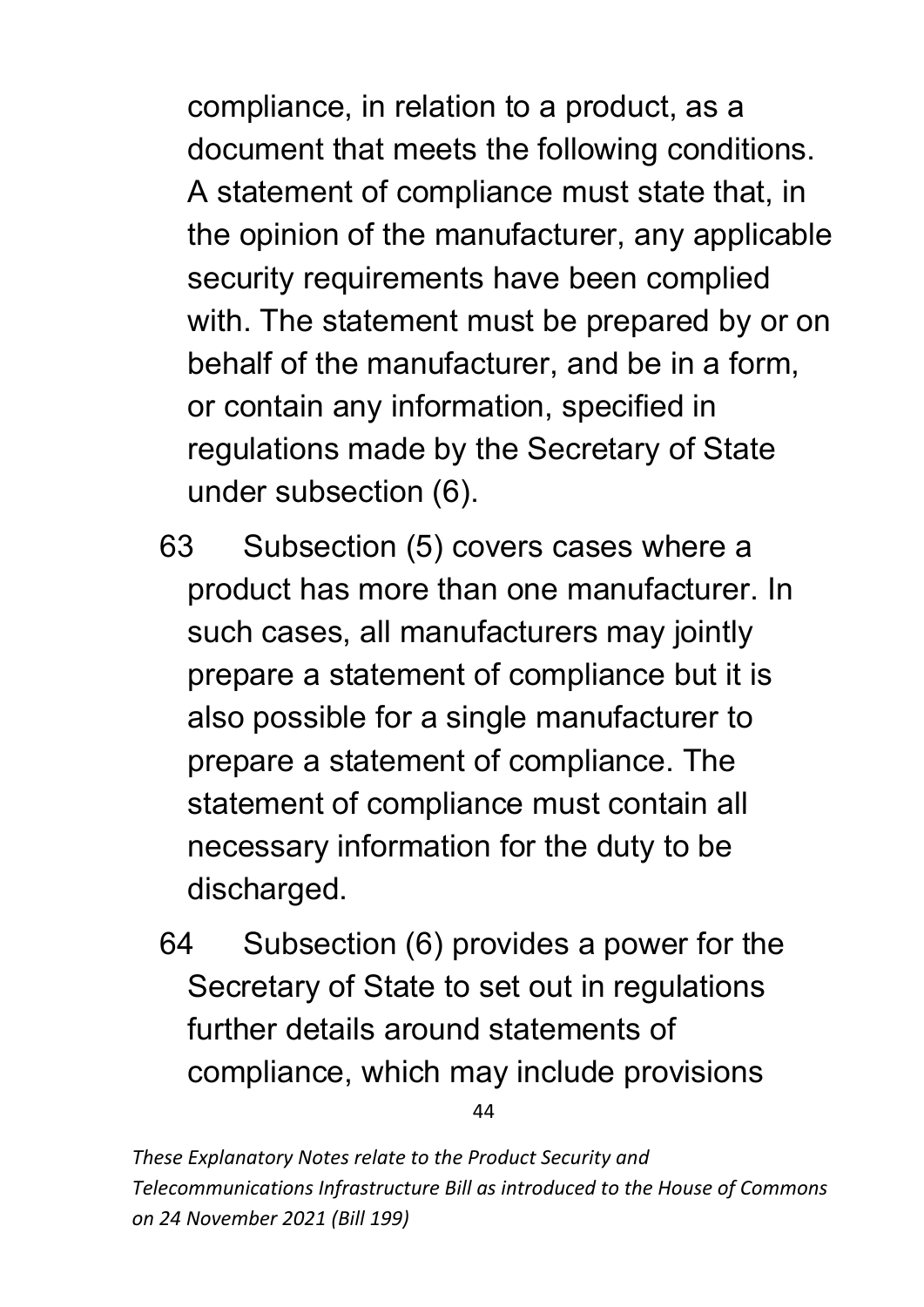requiring the manufacturer to take certain specified steps to determine compliance with the security requirements for the preparation of the statement of compliance, as well as provisions around the retention, publishing and making available of the document. The exercise of this power will be subject to a negative resolution.

65 Subsection (7) provides a power for the Secretary of State to state that a manufacturer has complied with the statement of compliance duty when certain conditions are met.

#### Statement of compliance regulations

The Secretary of State may set out in regulations the minimum time that records of compliance statements must be kept, and the steps a manufacturer must take to assure compliance.

The Secretary of State may also establish in regulations that the above is not required if a product is accompanied by documentation confirming that the manufacturer has complied with another cyber security

45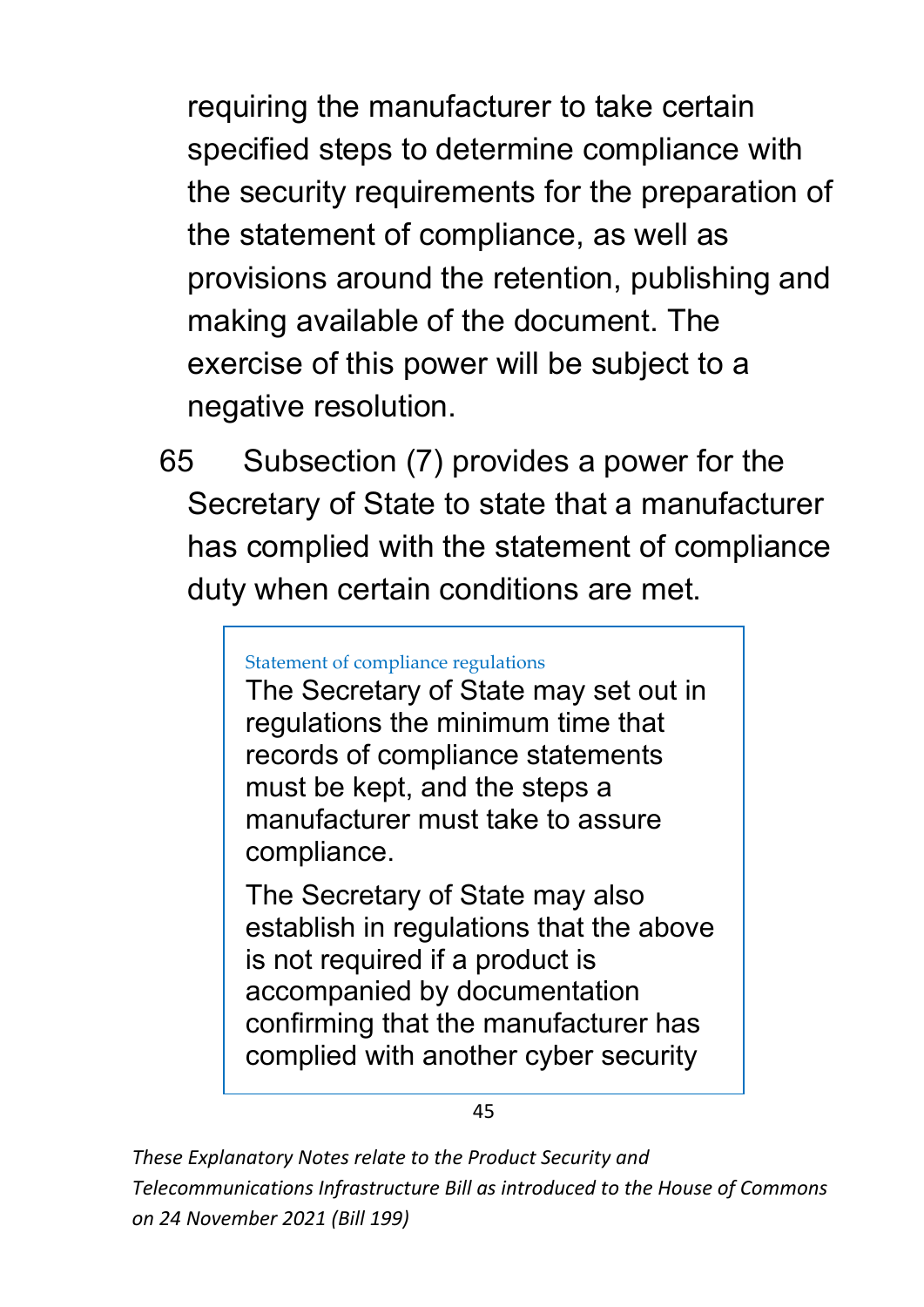regime, because the Secretary of State recognises these standards as equivalent or sufficient to meet the intentions of this regime.

# Clause 10: Duty to investigate potential

### compliance failures

66 Subsection (2) sets out a requirement for manufacturers to take all reasonable steps to investigate a compliance failure in relation to a product if they are informed that there is, or may be, a compliance failure relating to a product and if they are aware or ought to be aware that the product is or will be a UK consumer connectable product as defined in clause 54.

#### Example: a third party identifies a compliance failure

A security researcher discovers a specific software bug which makes the product default to a basic password setting after updating and notifies the manufacturer. The manufacturer must

#### 46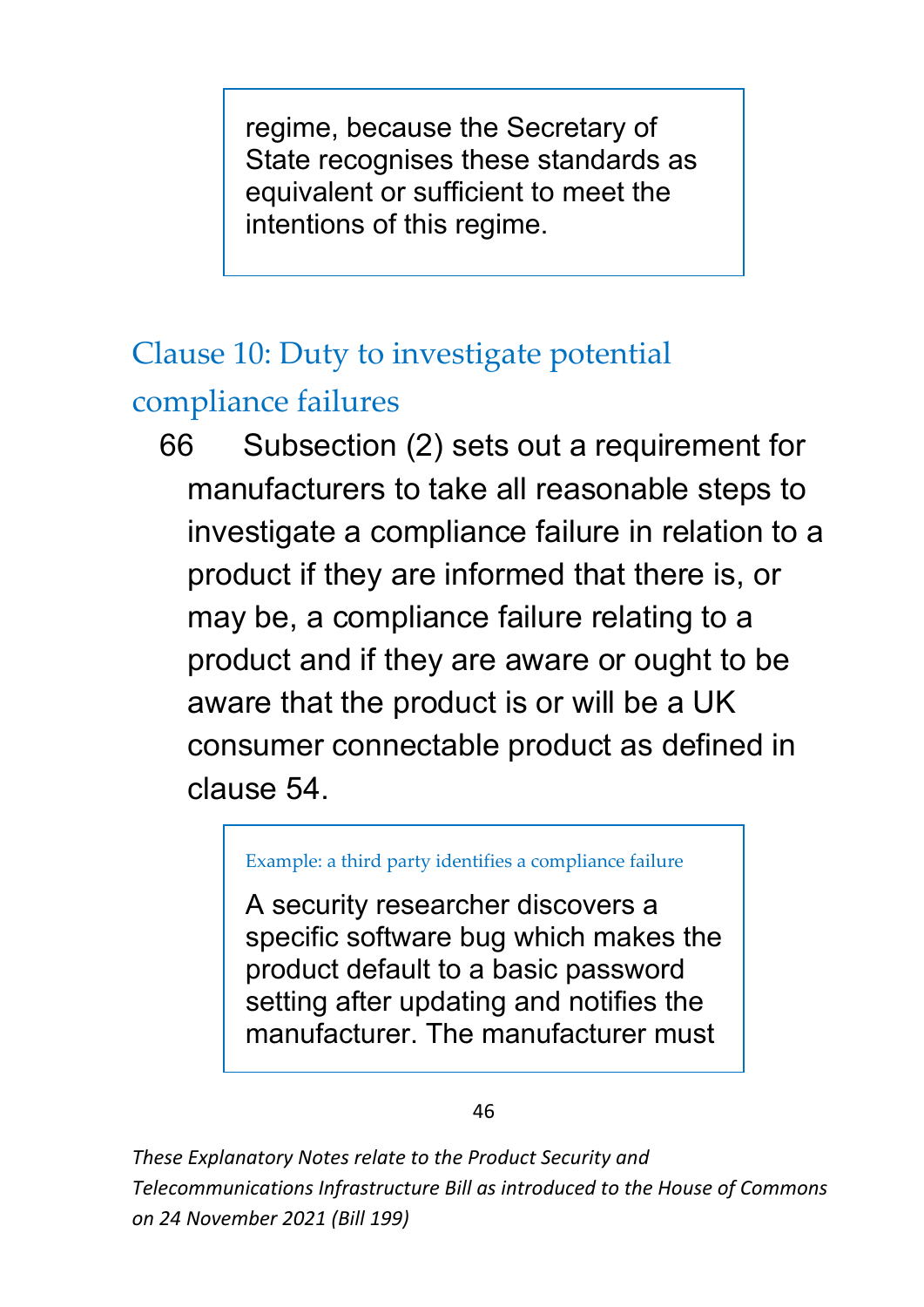then investigate to determine if this constitutes a compliance failure.

Example: a manufacture identifies a compliance failure

A manufacturer makes products available in the UK and several other countries as well. The manufacturer is aware of reports in another country that their product has a vulnerability which means they may not be complying with security requirements in relation to identical products made available to customers in the UK. They then have a duty to investigate if the products in the UK are impacted and if this constitutes a compliance failure.

67 The obligation to investigate reports of compliance failures applies at any time after a product has been made available in the United Kingdom.

Clause 11: Duties to take action in relation to compliance failure

68 This clause provides that, if a

47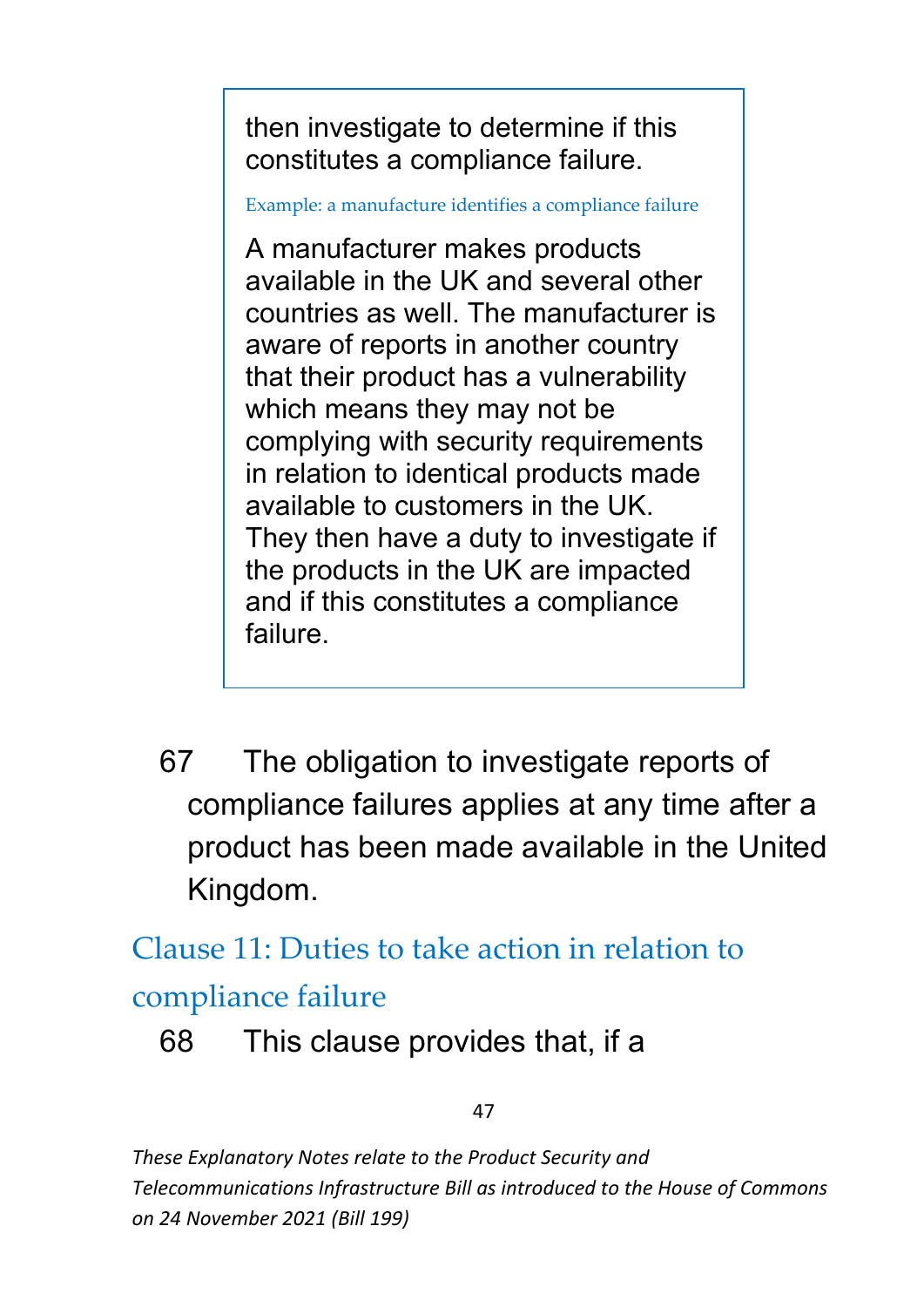manufacturer is aware, or ought to be aware, of a compliance failure as defined in clause 11(9) and is aware, or ought to be aware, that product is or will be a UK consumer connectable product as defined in clause 54, then the manufacturer must take all reasonable steps to (a) prevent the product from being made available in the United Kingdom, and/or (b) remedy the compliance failure.

69 Subsections (3) and (4) require that the manufacturer is transparent about this process. The manufacturer must notify persons including the enforcement authority, any other manufacturer of the product of which the manufacturer is aware and any importer or distributor to whom the manufacturer supplied the product. When certain conditions are met in relation to a compliance failure, the manufacturer must also notify any customer to whom it directly supplied the product. These conditions will be set out in regulations by the Secretary of State using the power in

48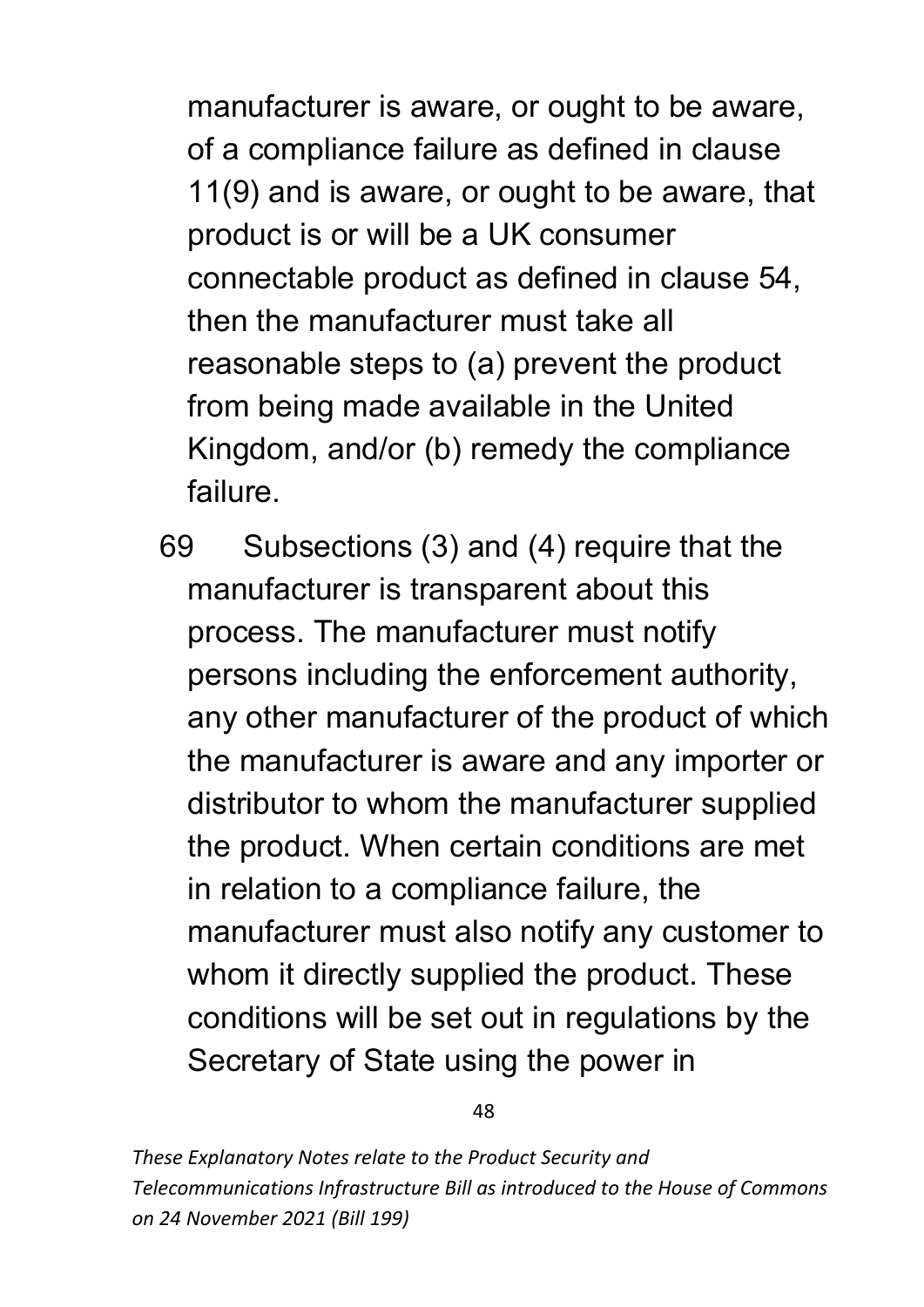subsection (5).

- 70 Subsection (6) sets out that the notification under subsection (3) must include detail of (a) the compliance failure, (b) any risks of which the manufacturer is aware that are posed by the compliance failure, and (c) any steps taken by the manufacturer to remedy the compliance failure and whether or not those steps have been successful.
- 71 Subsections (7) and (8) ensure that relevant persons are not required to duplicate notifications made by others in the supply chain.
- 72 The duties in this clause apply at any time after a product has been made available in the United Kingdom.

### Clause 12: Duty to maintain records

73 This clause requires manufacturers to keep records of compliance failures and investigations relating to products for which they are the manufacturer. Subsections (2) and (3) set out the information that needs to be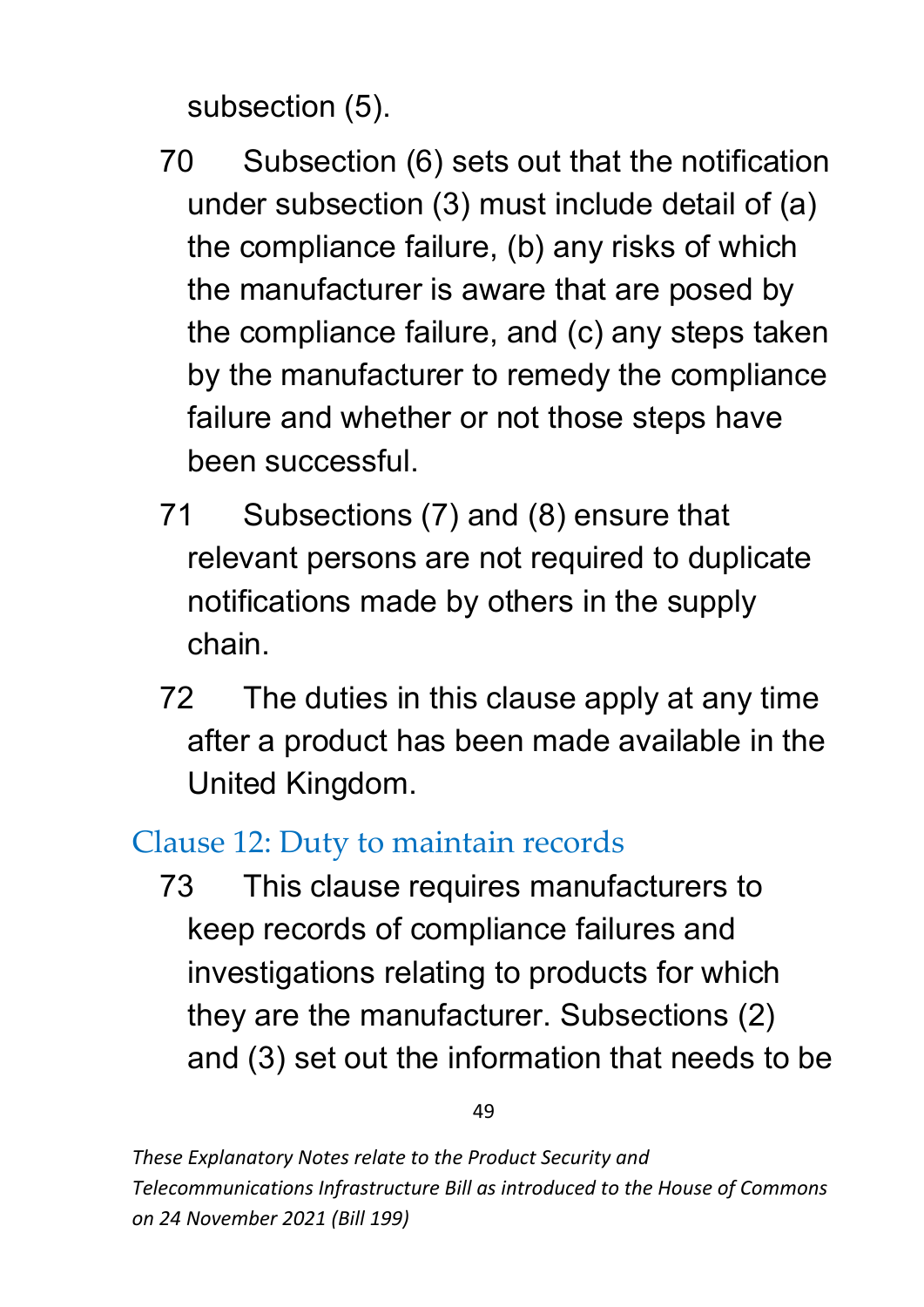captured in this process. Records and information on compliance failures and investigations must be kept for a minimum of ten years. These records may be requested by the Secretary of State in the course of investigating and enforcing the legislation.

# Clause 13: Duties to take action in relation to manufacturer's compliance failure

74 A manufacturer that is not established in the United Kingdom may authorise a person in the United Kingdom to perform certain duties on its behalf as described in clause 51 and to act as an "authorised representative". Clause 13 places a duty on any manufacturer's authorised representatives to notify the manufacturer and then also the enforcement authority if they are informed that there is or may be a compliance failure and if the authorised representative is aware or ought to be aware that the product is or will be a UK consumer connectable product as defined in clause 54.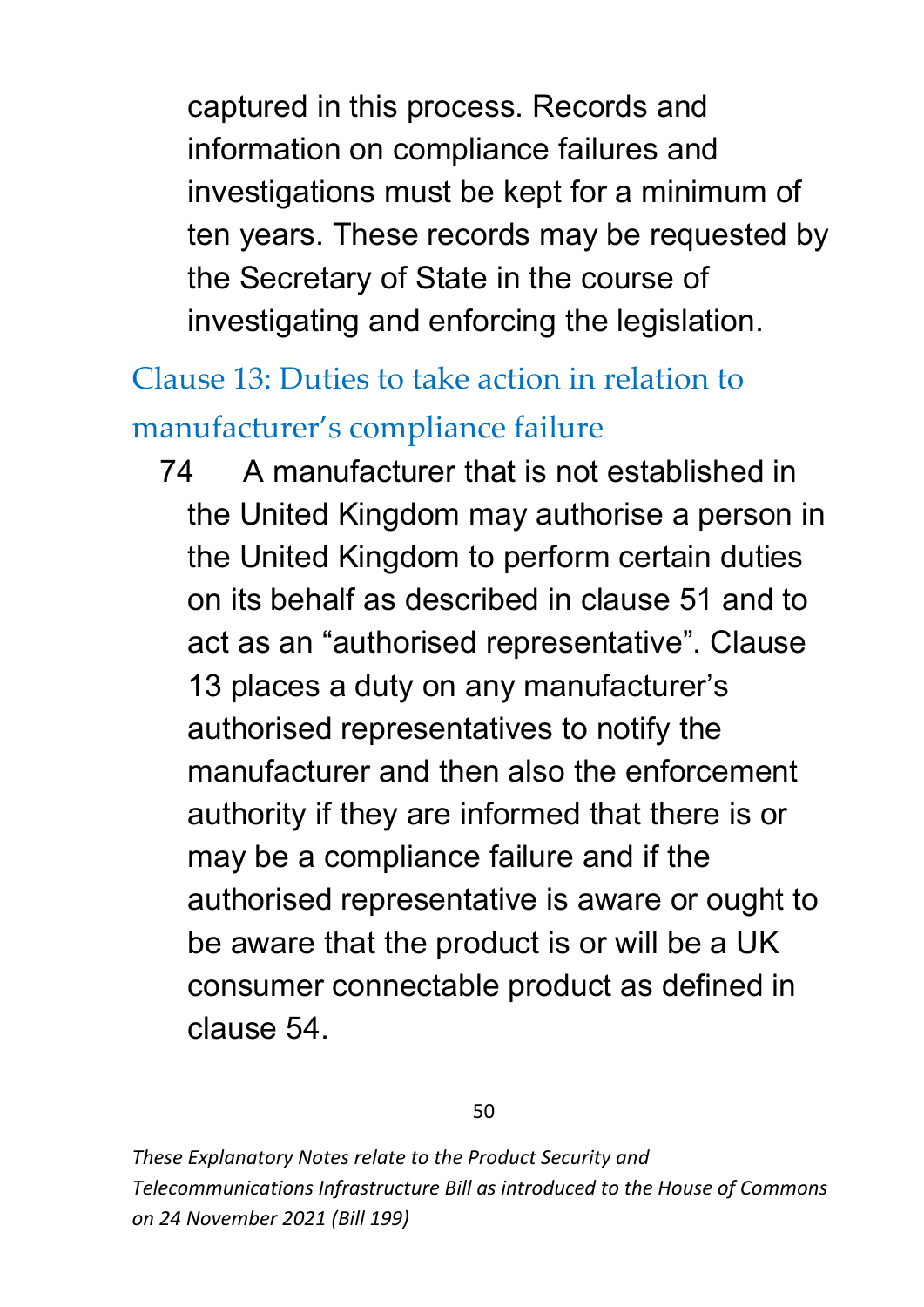75 This duty applies at any time after a product has been made available in the United Kingdom.

Clause 14: Duty to comply with security requirements

- 76 This clause places a duty on importers to comply with any relevant security requirements that apply to an importer. Compliance is required where one of two conditions is met. Subsection (2) sets out the first condition that the duty applies where the importer intends for, is aware that, or ought to be aware that the product will be a UK consumer connectable product, as defined in clause 54.
- 77 Subsection (3) sets out the second condition. It provides that the importer is also subject to this duty where a product has become a UK consumer connectable product, and at the time the importer made the product available, it intended, was aware, or ought to have been aware that the product would become one.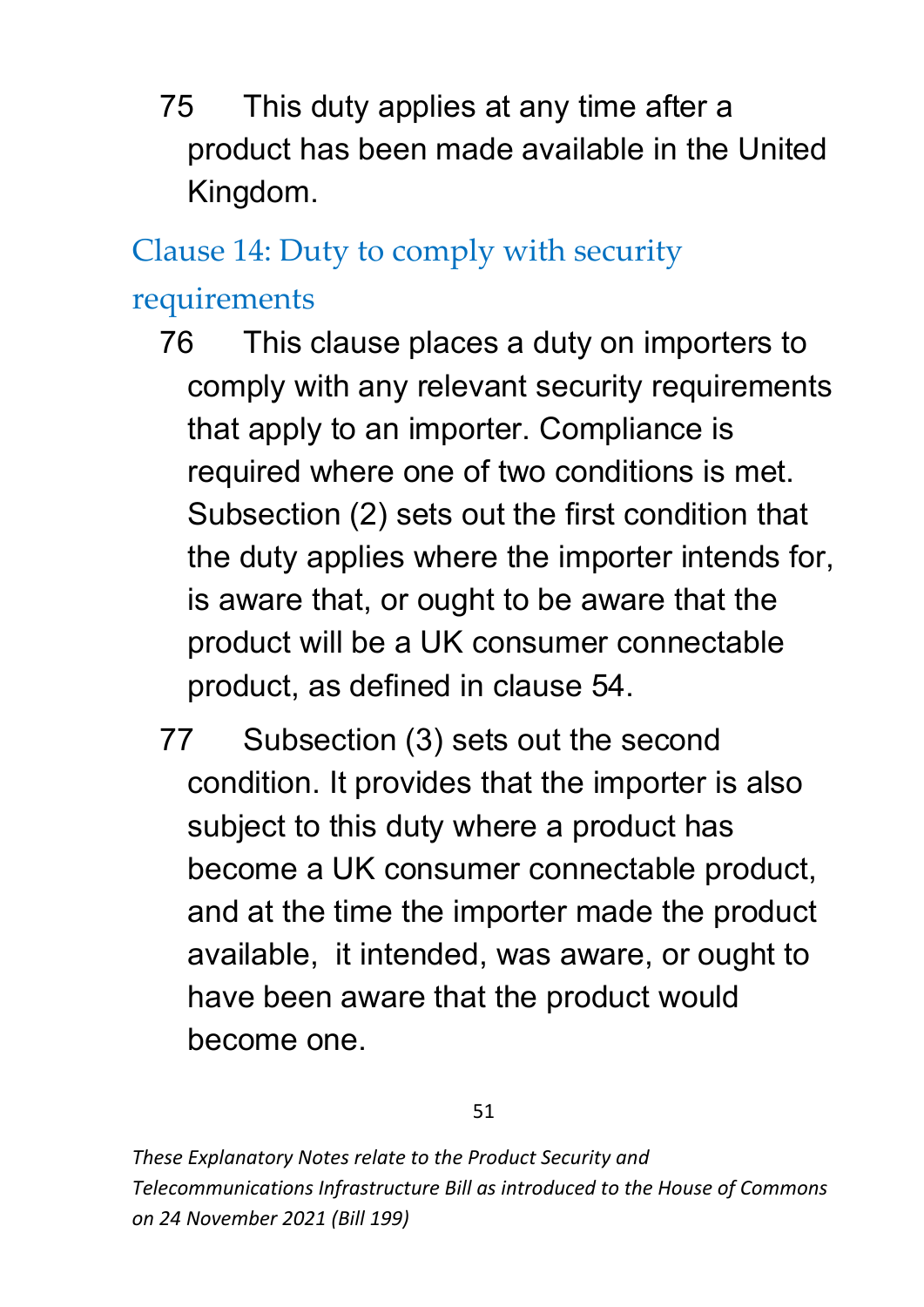### Clause 15: Statements of compliance

- 78 This clause provides that an importer may not make a product available in the United Kingdom unless it is accompanied by a statement of compliance, or summary statement, where the importer intends for, is aware that, or ought to be aware that the product will be a UK consumer connectable product, as defined in clause 54.
- 79 Subsection (3) provides a power for the Secretary of State to set out in regulations the period of time for which importers must retain a copy of statements of compliance. Subsection (4) provides that the Secretary of State may establish via regulations when an importer must make a statement of compliance or summary statement available. These will be subject to the negative resolution procedure.
- 80 Subsection (5) sets out that if a manufacturer satisfies the conditions set out in regulations made under clause 9(7), then importers do not have a duty to ensure a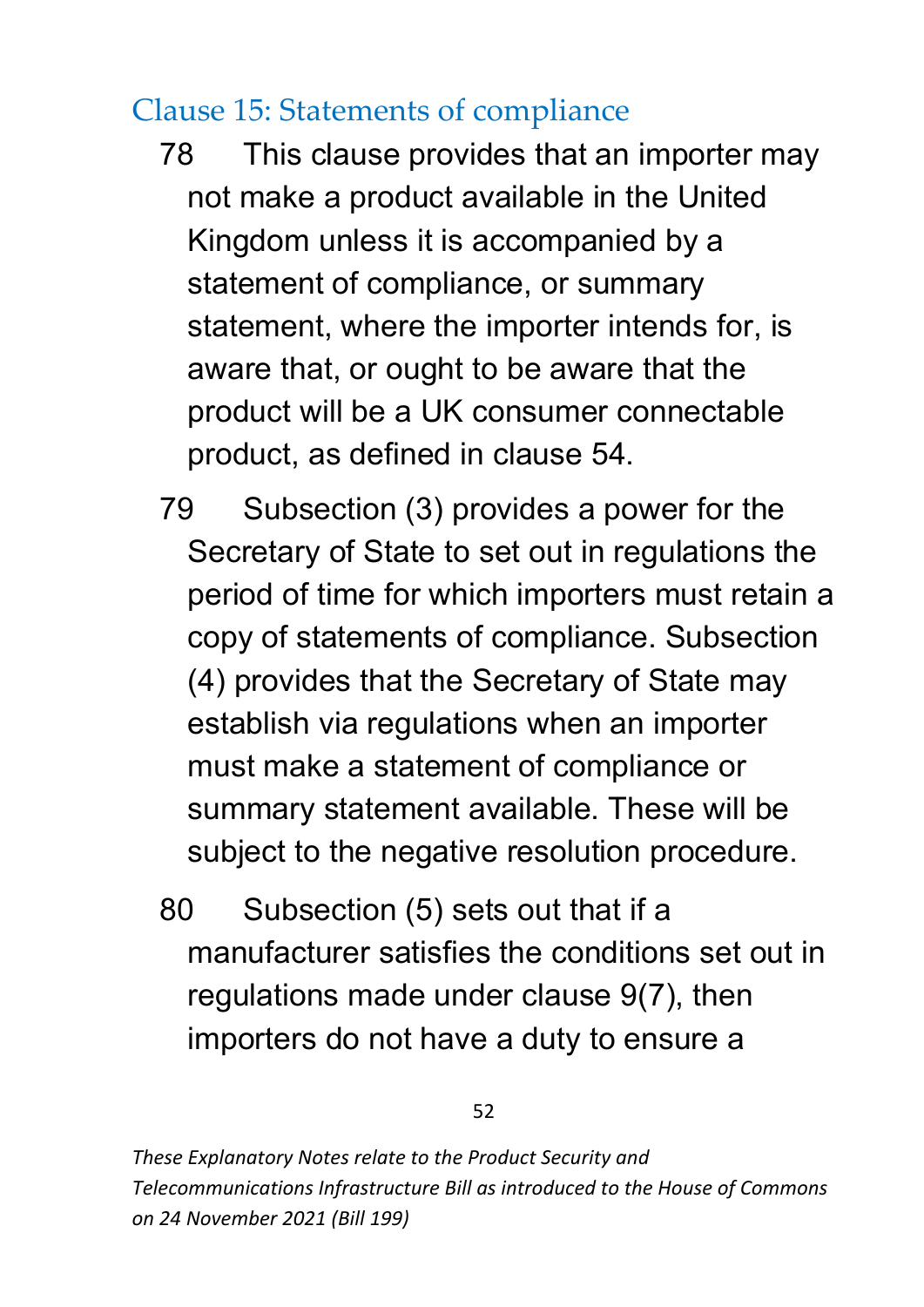statement of compliance or summary statement accompanies the product. Instead the importer must be satisfied that the manufacturer fully complies with any conditions specified in regulations made under clause 9(7).

# Clause 16: Duty not to supply products where compliance failure by manufacturer

- 81 This clause provides that an importer must not make a relevant connectable product available in the United Kingdom if it knows or believes that there is a compliance failure and intends for, is aware or ought to be aware that the product will be a UK consumer connectable product as defined in clause 54. Subsection (2) defines 'compliance failure' as a failure by the manufacturer of a product to comply with security requirements relating to the product.
- 82 This applies, for example, when the importer is informed (or could reasonably have been made aware by third parties including the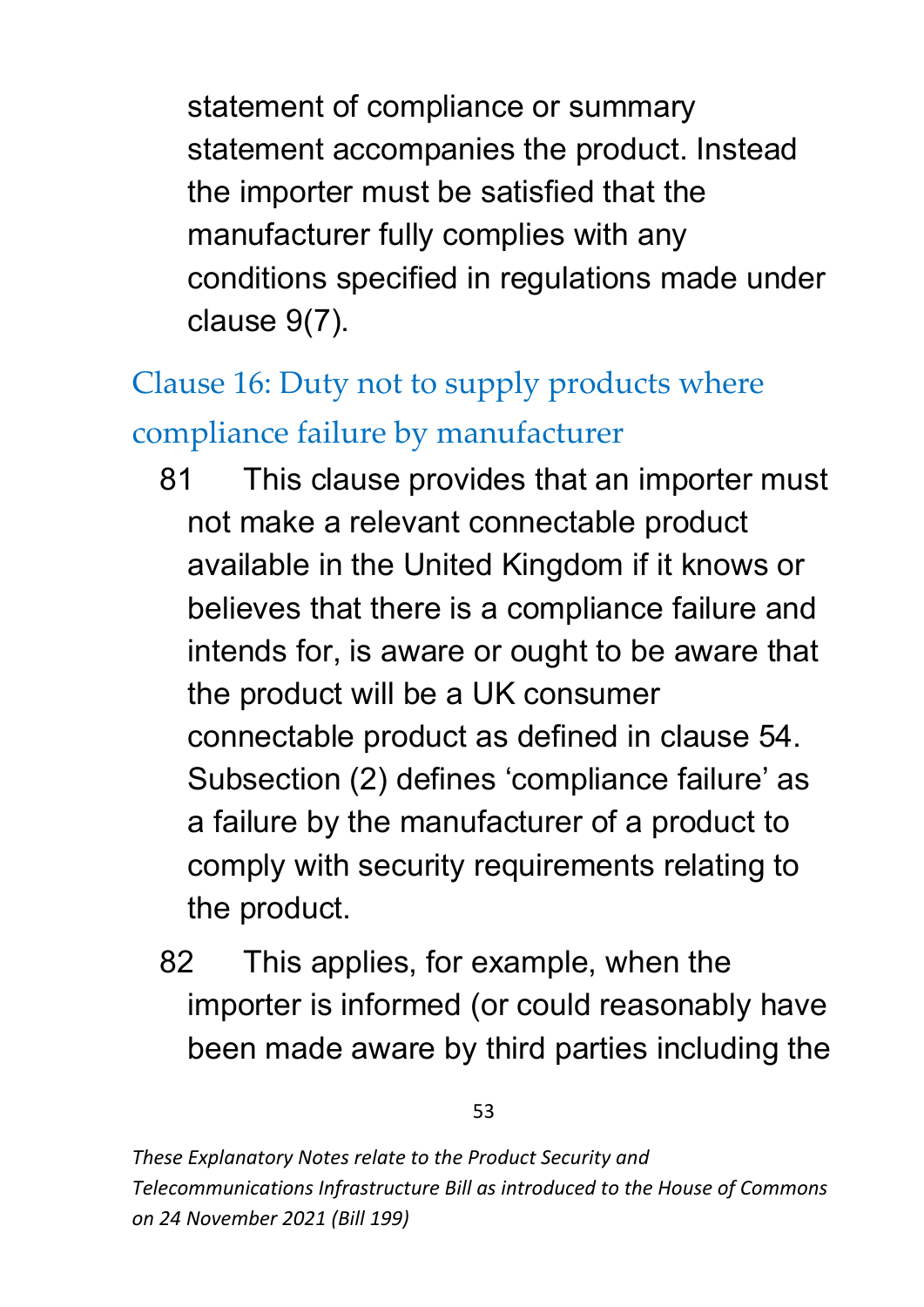press, regulators or security experts) that the manufacturer has not or is unlikely to have complied with relevant security requirements.

# Clause 17: Duty to investigate potential compliance failures of importer or manufacturer

- 83 This clause sets out a requirement for importers to take all reasonable steps to investigate any compliance failure, if they are informed that there is, or may be, a compliance failure and the product is or will be a UK consumer connectable product, as defined in clause 54. An importer may, for example, become informed of a compliance failure because information is circulating in the public domain or a third party provides information directly to it. A compliance failure may be by either the importer or a manufacturer.
- 84 The obligation to investigate potential compliance failures applies at any time after a product has been made available in the United Kingdom.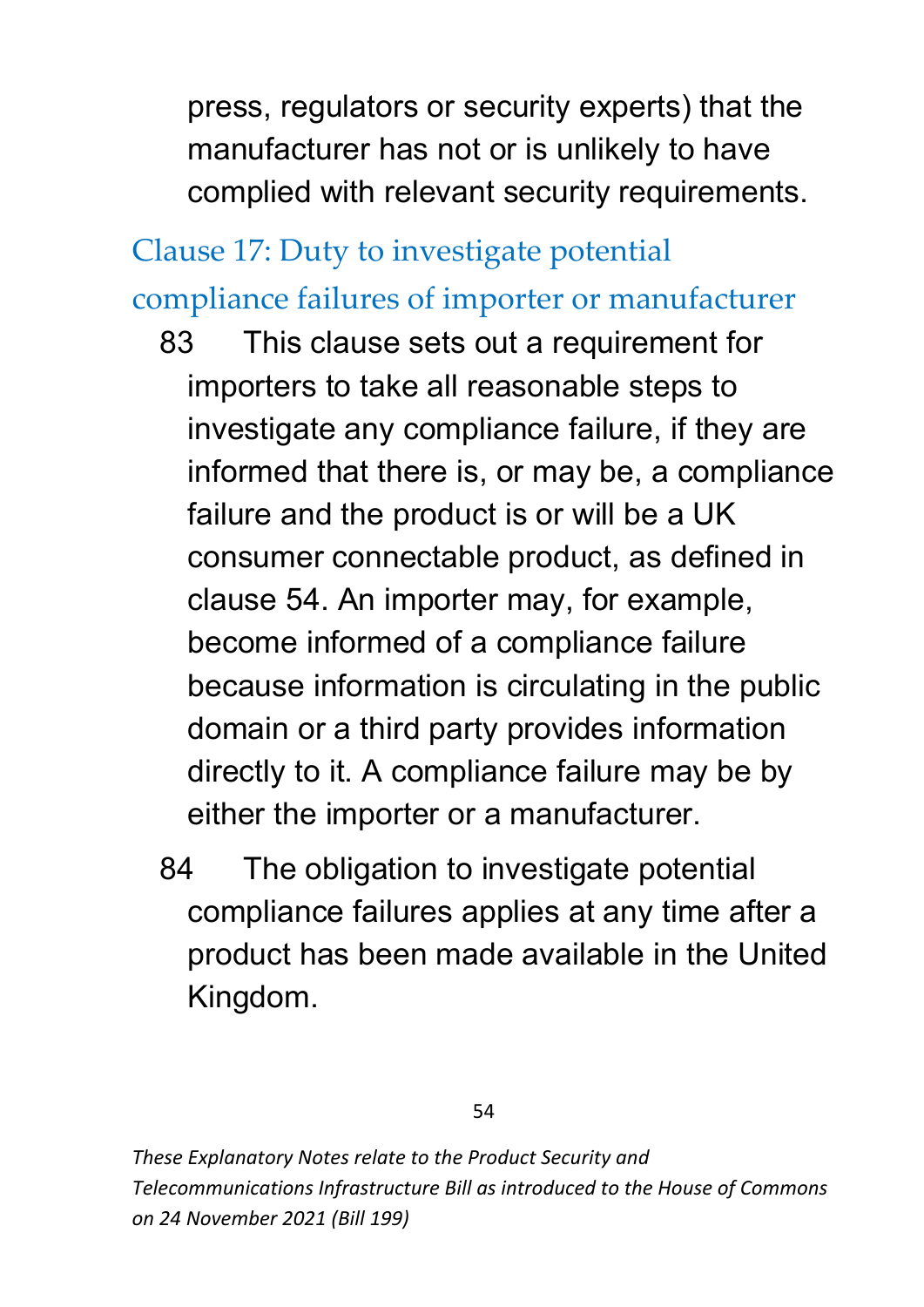Clause 18: Duties to take action in relation to importer's compliance failure

- 85 This clause provides that, if an importer is aware, or ought to be aware, of a compliance failure by the importer as defined in clause 18(7) and is aware or ought to be aware that the product is a UK consumer connectable product as defined in clause 54, it must take all reasonable steps as soon as is practicable to remedy the compliance failure.
- 86 Subsections (3) and (4) require that the importer notifies relevant parties as soon as possible of a compliance failure. When certain conditions are met in relation to a compliance failure, the importer must notify any customer to whom it directly supplied the product. These conditions will be set out in regulations by the Secretary of State using the power in subsection (5) and will be subject to the negative resolution procedure.
- 87 Subsection (6) sets out that the notification under subsection (3) must include (a) details of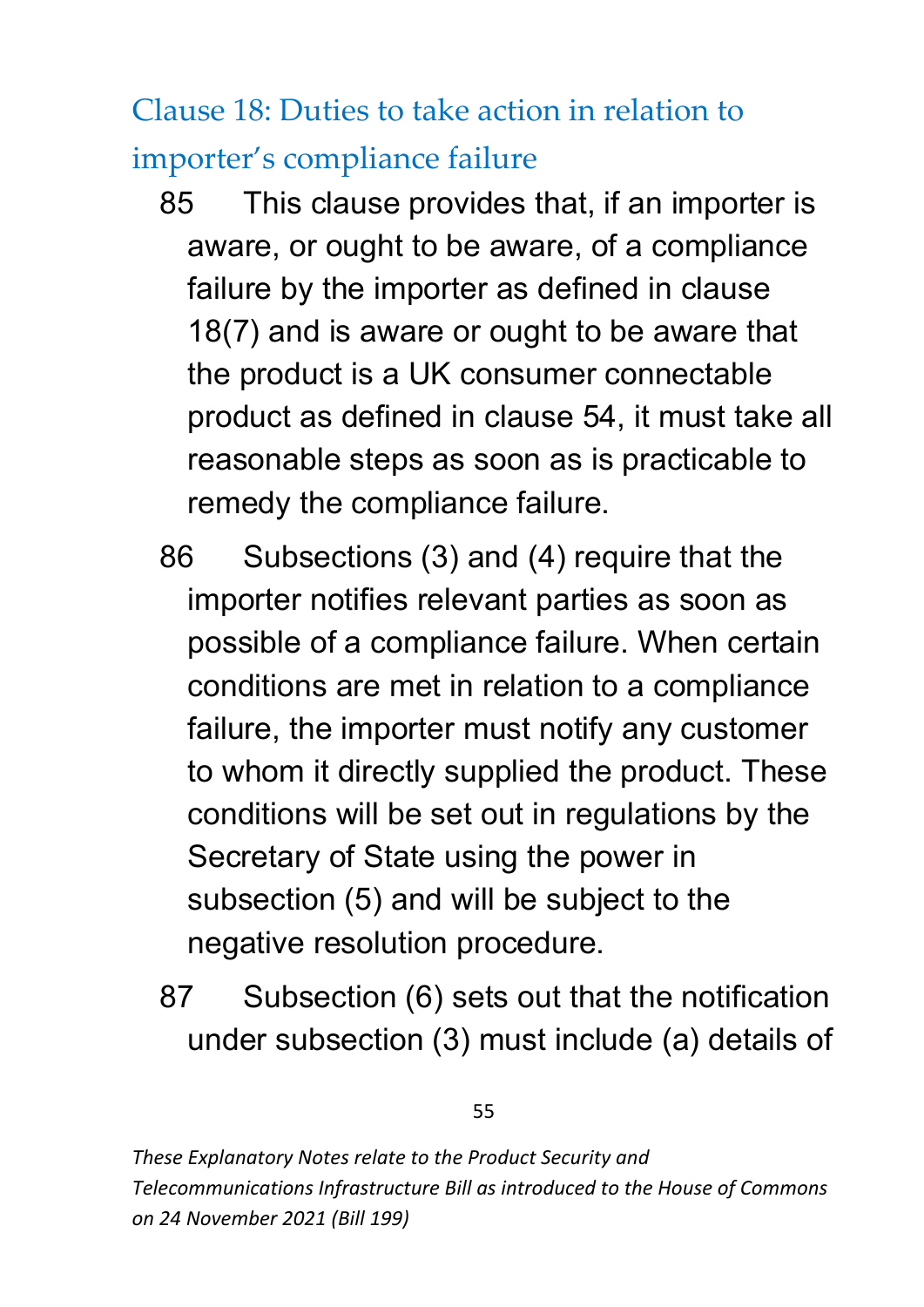the compliance failure, (b) any risks of which the importer is aware that are posed by the compliance failure, and (c) any steps taken by the importer to remedy the compliance failure and whether or not those steps have been successful.

88 The duties in this clause apply at any time after a product has been made available by an importer to a customer in the United Kingdom.

# Clause 19: Duties to take action in relation to manufacturer's compliance failure

89 If an importer becomes aware, or ought to be aware, of a manufacturer's compliance failure and is aware, or ought to be aware, that a product will be a UK consumer connectable product, then it has a duty to act. The importer must contact the manufacturer about the compliance failure as soon as possible, and, if it appears that the compliance failure is not going to be remedied, then subsection (4) requires the importer to take all reasonable steps as soon as is practicable to prevent the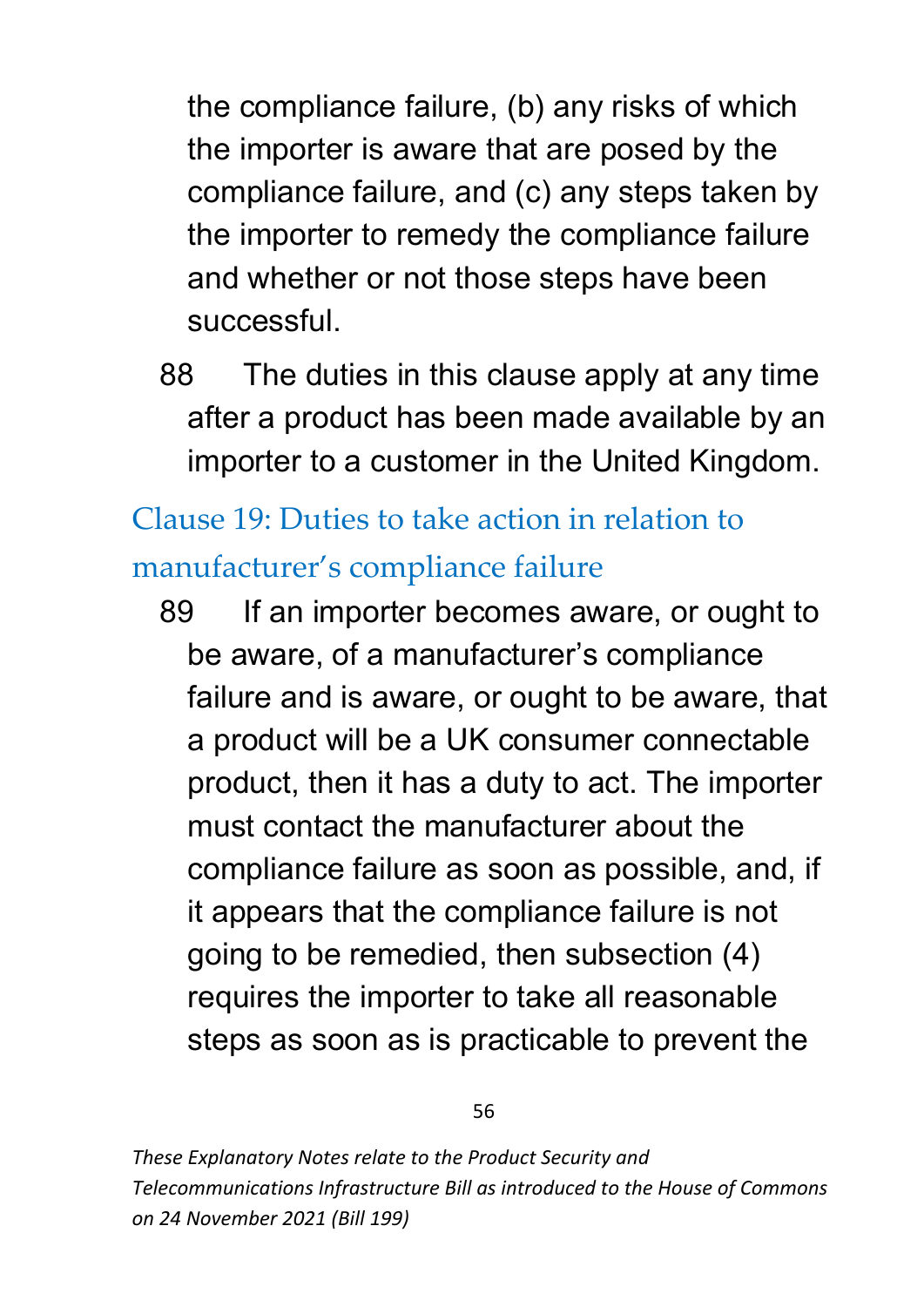product from being made available to customers in the UK.

- 90 Subsection (5) requires the importer to notify certain persons of the compliance failure after contacting, or attempting to contact the manufacturer. These persons are specified in subsection (6), and include the enforcement authority and any distributor to whom the importer has supplied the product. The importer may also need to notify any customer to whom it directly supplied the product. The conditions for notifying customers will be set out in regulations by the Secretary of State using the power in subsection (7) and will be subject to the negative resolution procedure.
- 91 Subsection (8) sets out that notifications under subsection (5) must include (a) details of the compliance failure, (b) any risks of which the importer is aware posed by that compliance failure, and (c) any steps of which the importer is aware that the manufacturer has taken to remedy the failure and if those steps have been successful.

57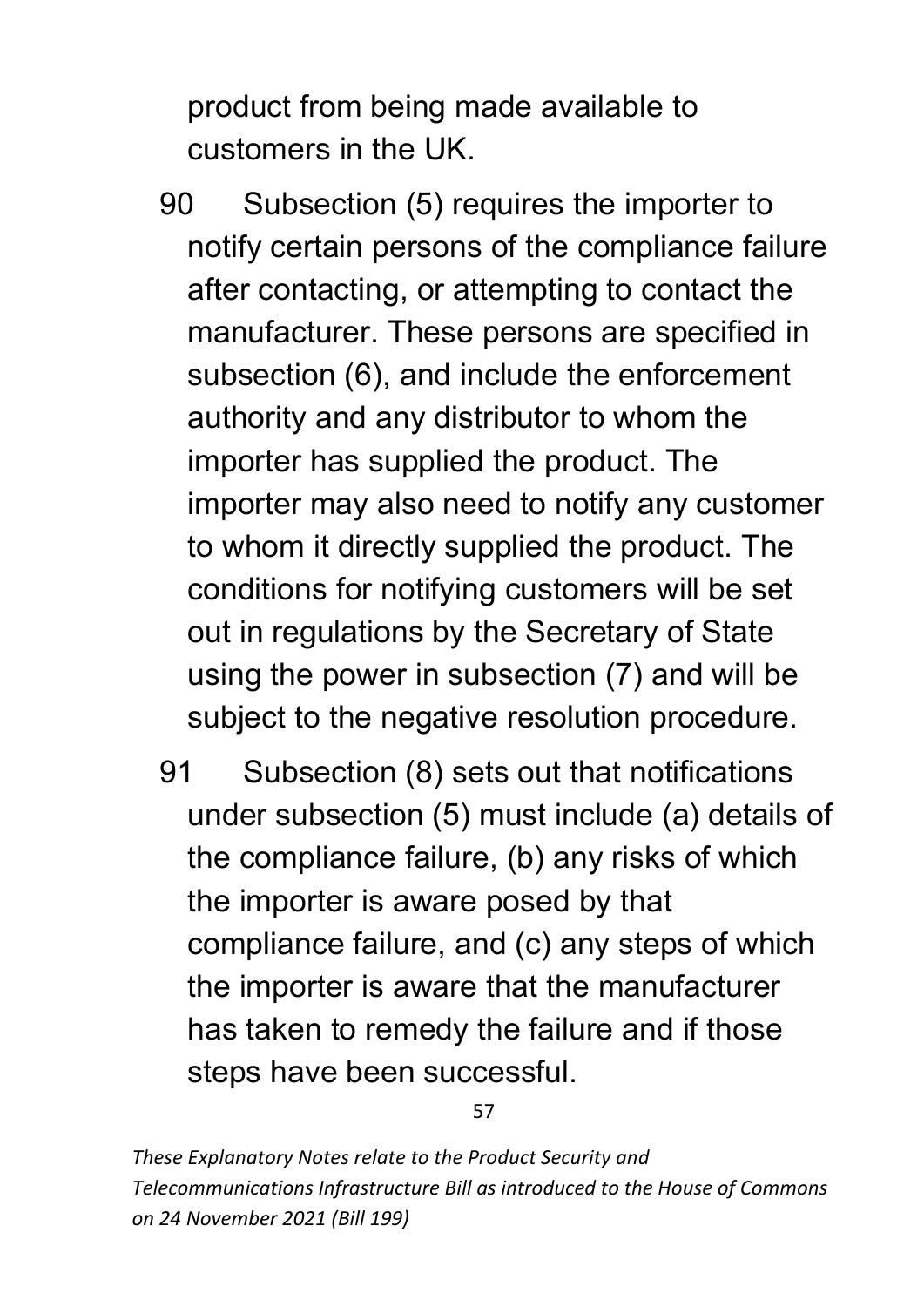- 92 Subsection (9) sets out that when an importer notifies a distributor to whom it has supplied a product of a compliance failure, the importer must also inform the distributor if the manufacturer is aware of the compliance failure and if the enforcement authority has been notified of the compliance failure.
- 93 Subsection (10) ensures that relevant persons are not required to duplicate notifications made by others in the supply chain.
- 94 The duties in this clause apply at any time after an importer of a product has made it available in the United Kingdom.

Clause 20: Duty to maintain records of

investigations

95 This clause requires importers to keep records of any investigations into compliance failures or suspected compliance failures, as defined in subsection (5), relating to products for which they are an importer. These records will allow a clear audit of the importer's

58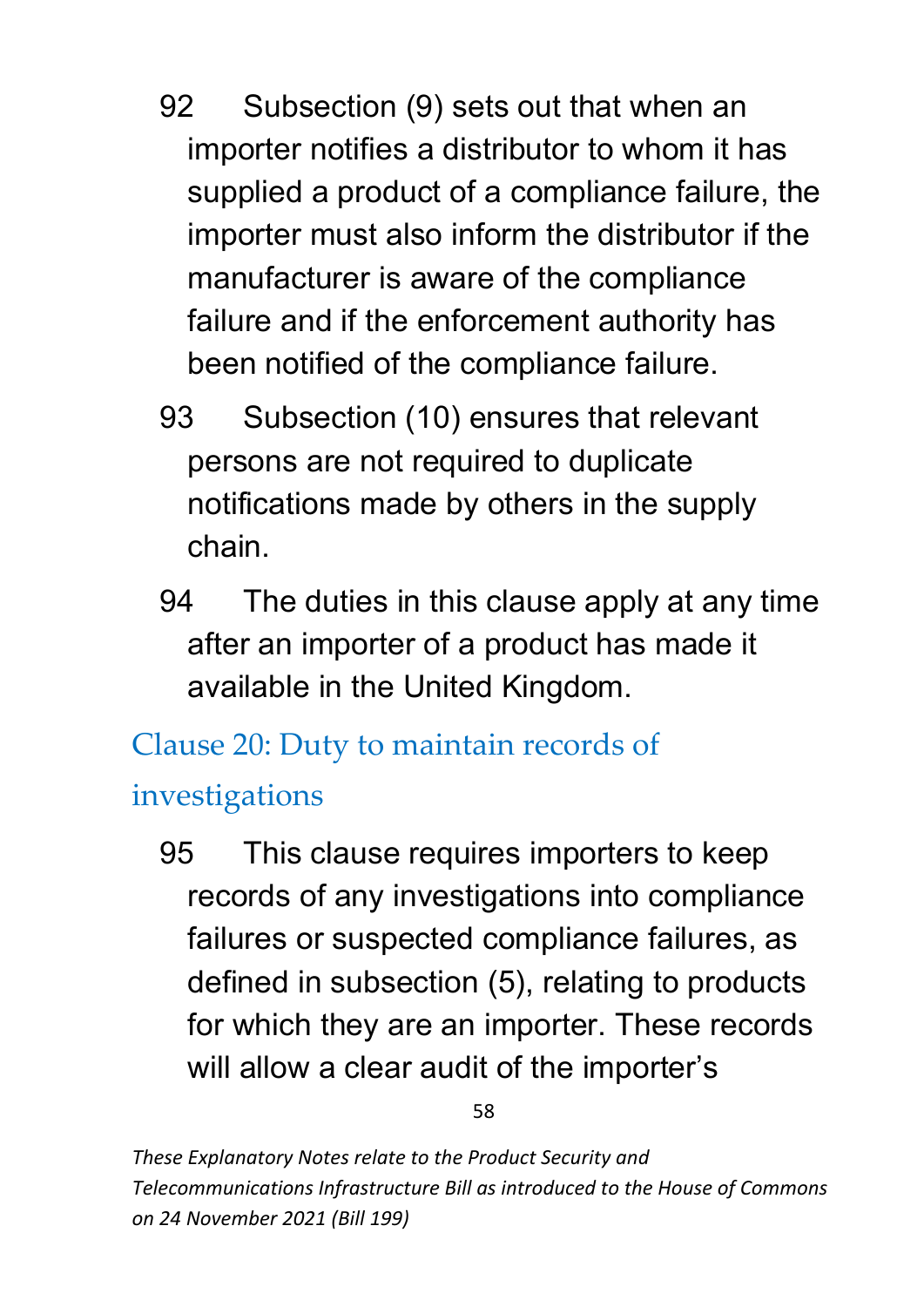activities and help investigations into compliance failures. Subsection (2) and sets out the minimum content that needs to be captured in this process. Subsection (3) ensures that the importer will not breach its record keeping duty due to the actions of the manufacturer but the importer must have taken reasonable steps to obtain all required information from the manufacturer. Records and information on compliance failures and investigations must be kept to a minimum of ten years.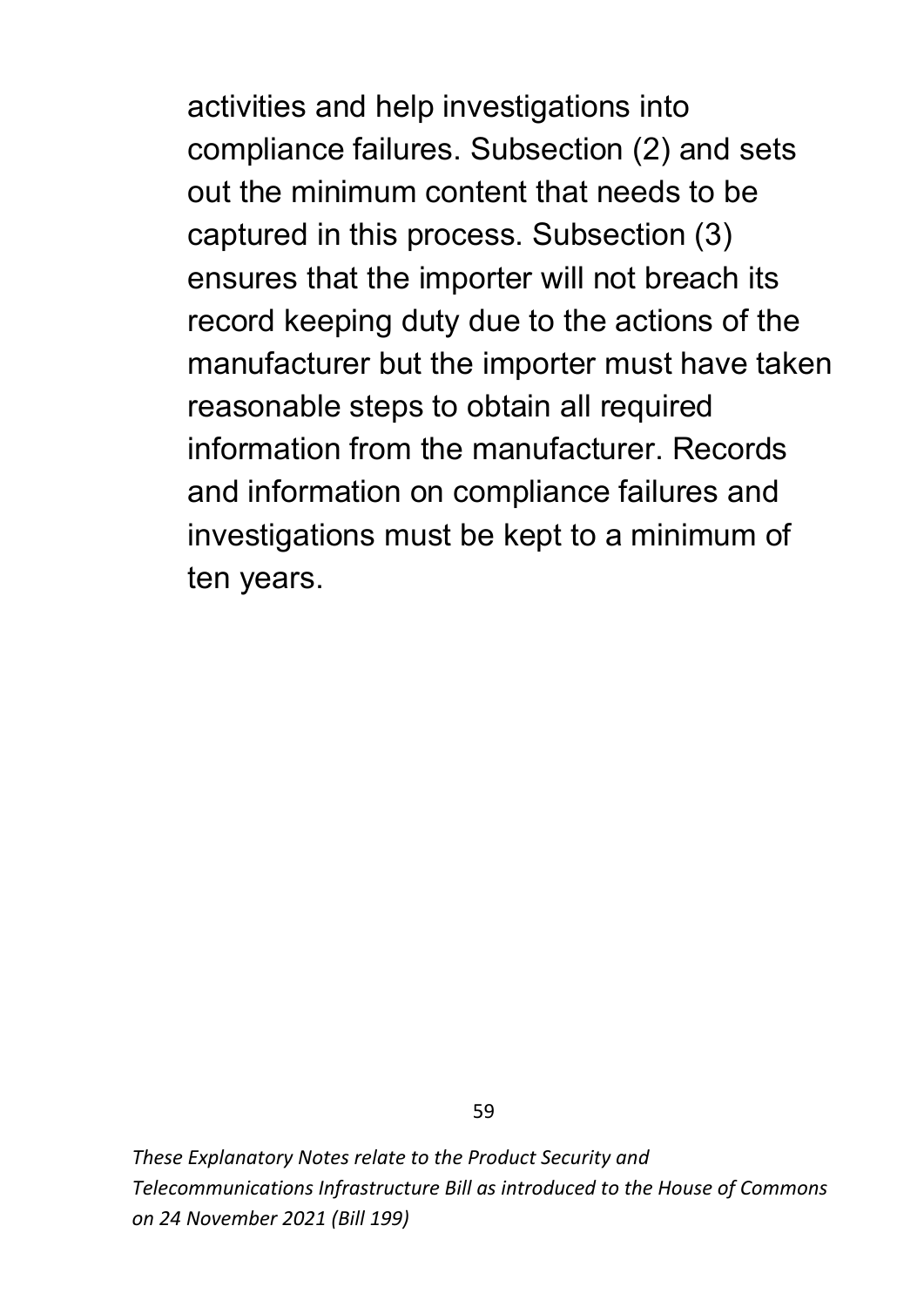Clause 21: Duty to comply with security requirements

- 96 This clause places a duty on distributors to comply with any relevant security requirements relating to a relevant connectable product. Compliance is required if one of two conditions is met. Condition one is met if the distributor intends for, is aware that, or ought to be aware that the product will be a UK consumer connectable product, as defined in clause 54.
- 97 Condition two is met where a product has become a UK consumer connectable product, as defined in clause 54, and at the time the distributor made the product available, it intended, was aware, or ought to have been aware that the product would become a UK consumer connectable product.

### Clause 22: Statements of compliance

98 This clause provides that a distributor of a relevant connectable product may not make a product available in the United Kingdom unless it is accompanied by a statement of

60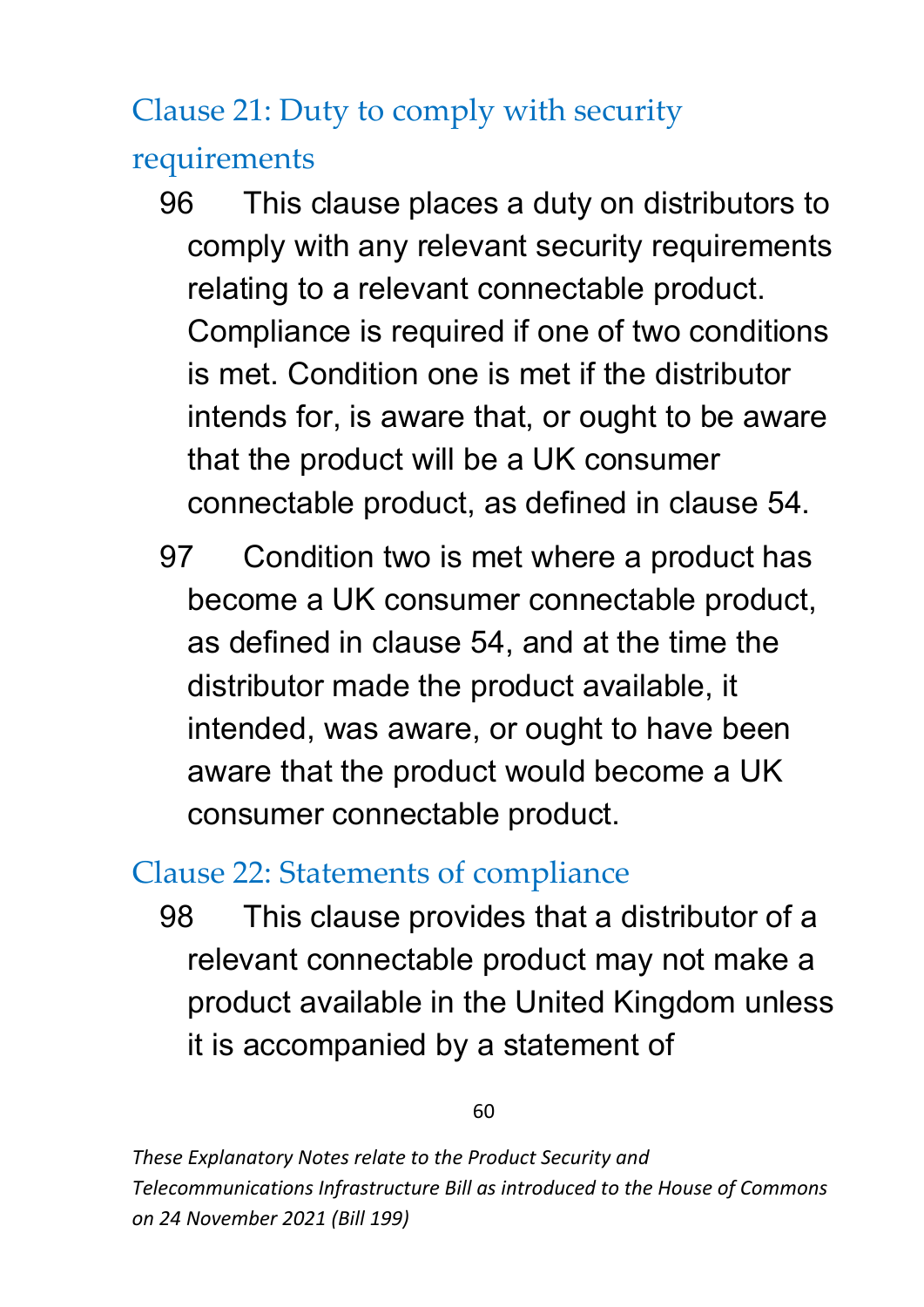compliance, or a summary of the statement of compliance. This duty applies if the distributor intends for the product to be a UK consumer connectable product as defined in clause 54 or is aware or ought to be aware that the product will be a UK consumer connectable product.

99 Subsection (3) sets out that if a manufacturer satisfies the conditions set out in regulations made under clause 9(7), then distributors do not need to ensure the presence of a statement of compliance or summary statement of compliance, so long as the distributor is satisfied that the manufacturer is fully compliant with the conditions set out in regulations made under clause 9(7).

## Clause 23: Duty not to supply products where compliance failure by manufacturer

100 A distributor must not make the product available in the United Kingdom if it knows or believes there is a compliance failure in relation to that product and intends for the product to be or is aware or ought to be aware

61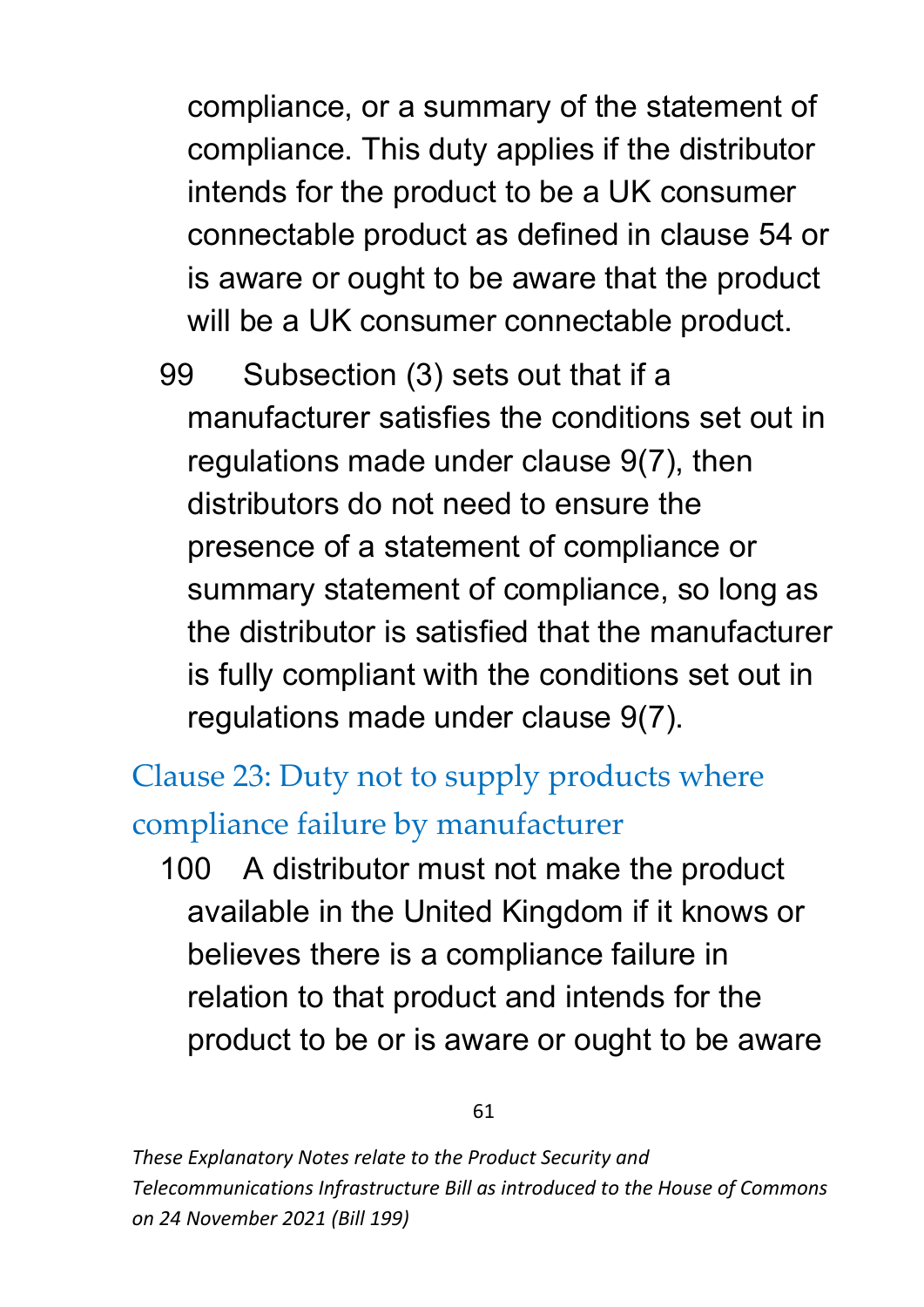that the product will be a UK consumer connectable product, as defined in clause 54. For the purposes of this clause, "compliance failure" is defined in subsection (2) as a failure by a manufacturer of the product with relevant security requirements relating to that product.

# Clause 24: Duties to take action in relation to distributor's compliance failure

101 This clause provides that, if a distributor becomes aware, or ought to be aware, of a compliance failure in relation to a product as defined in subsection (7) and is aware or ought to be aware that the product will be a UK consumer connectable product , it must (a) as soon as is practicable, take all reasonable steps to remedy the compliance failure, and (b) notify the enforcement authority and in certain circumstances the customer. Subsection (5) provides for the Secretary of State to set out in regulations the conditions for when the customer must be notified of a compliance failure.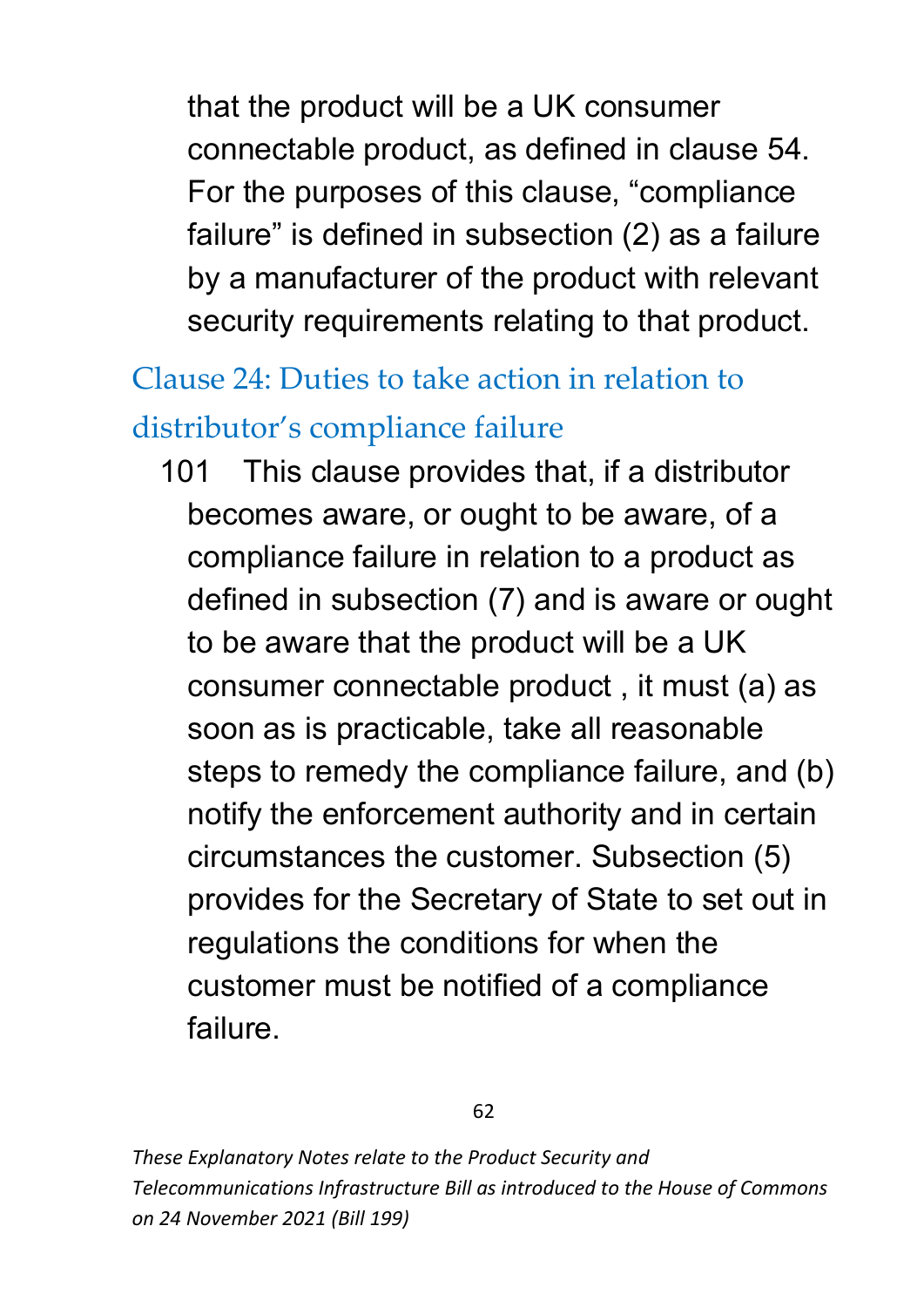- 102 Subsection (6) sets out that notifications under subsection (3) must include (a) details of the compliance failure, (b) any risks of which the distributor is aware posed by that compliance failure, and (c) any steps taken by the distributor to remedy the compliance failure and whether or not those steps have been successful.
- 103 The duties in this clause apply at any time after a product has been made available by a distributor to a customer in the United Kingdom.

### Clause 25: Duties to take action in relation to

### manufacturer's compliance failure

104 This clause provides that, if a distributor of a relevant connectable product becomes aware, or ought to be aware, of a manufacturer's compliance failure, as defined in subsection (2) and is aware or ought to be aware that the product will be a UK consumer connectable product as defined in clause 54, then the distributor has a duty to act.

#### 63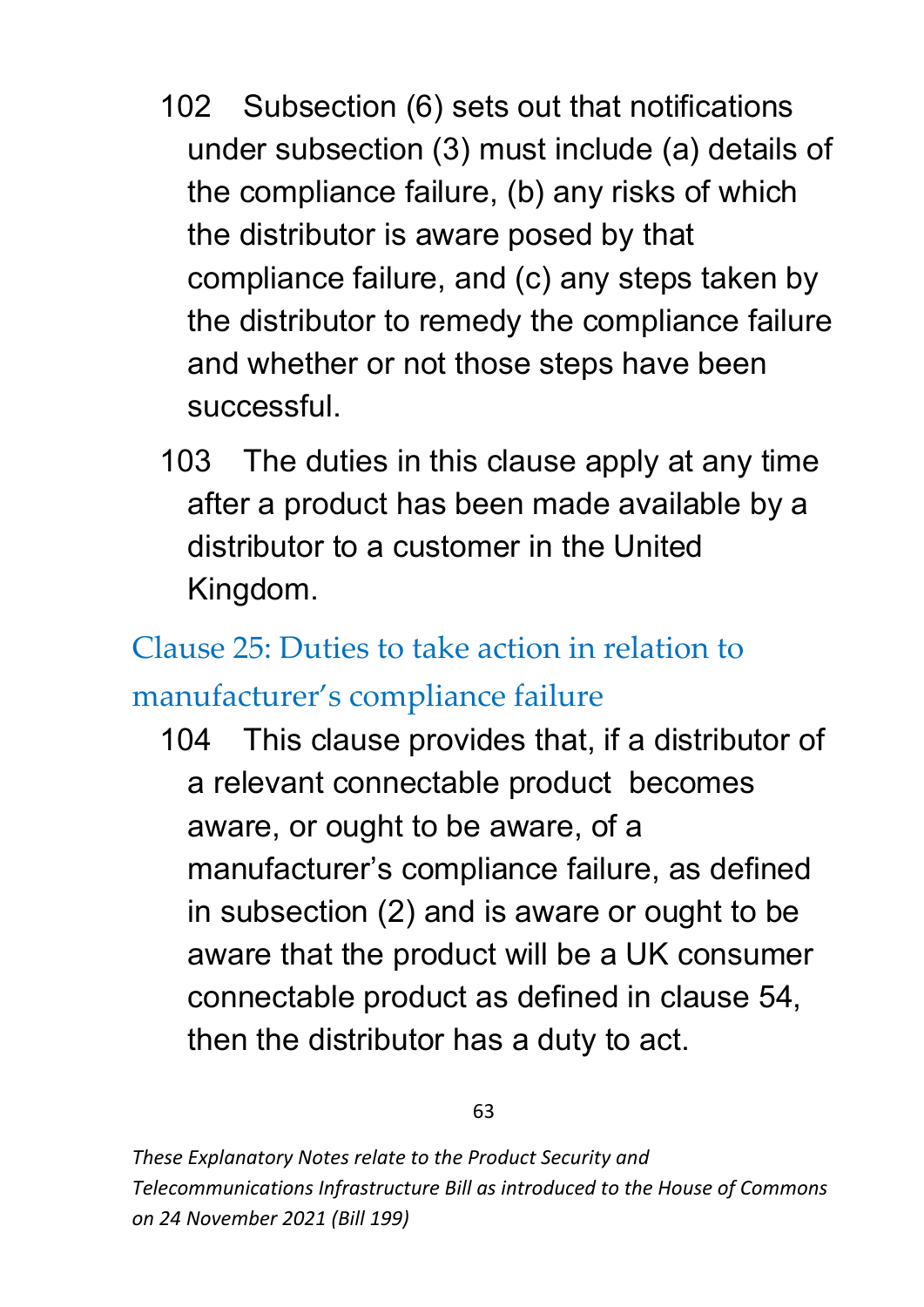- 105 Subsection (3) requires that the distributor to contact the manufacturer about the compliance failure as soon as possible.
- 106 Subsection (4) provides that, if it is not possible to notify the manufacturer and a relevant person other than the manufacturer supplied the product to the distributor, the distributor must contact that other relevant person about the compliance failure as soon as possible.
- 107 If it appears that the compliance failure is not going to be remedied by the manufacturer in accordance with clause 11(2)(b), the distributor must take all reasonable steps to prevent the product from being made available to customers in the United Kingdom.
- 108 The distributor must also notify the persons in subsection (7) of the compliance failure as soon as possible, after it has contacted (or attempted to contact) the manufacturer. When certain conditions are met in relation to a compliance failure, the

64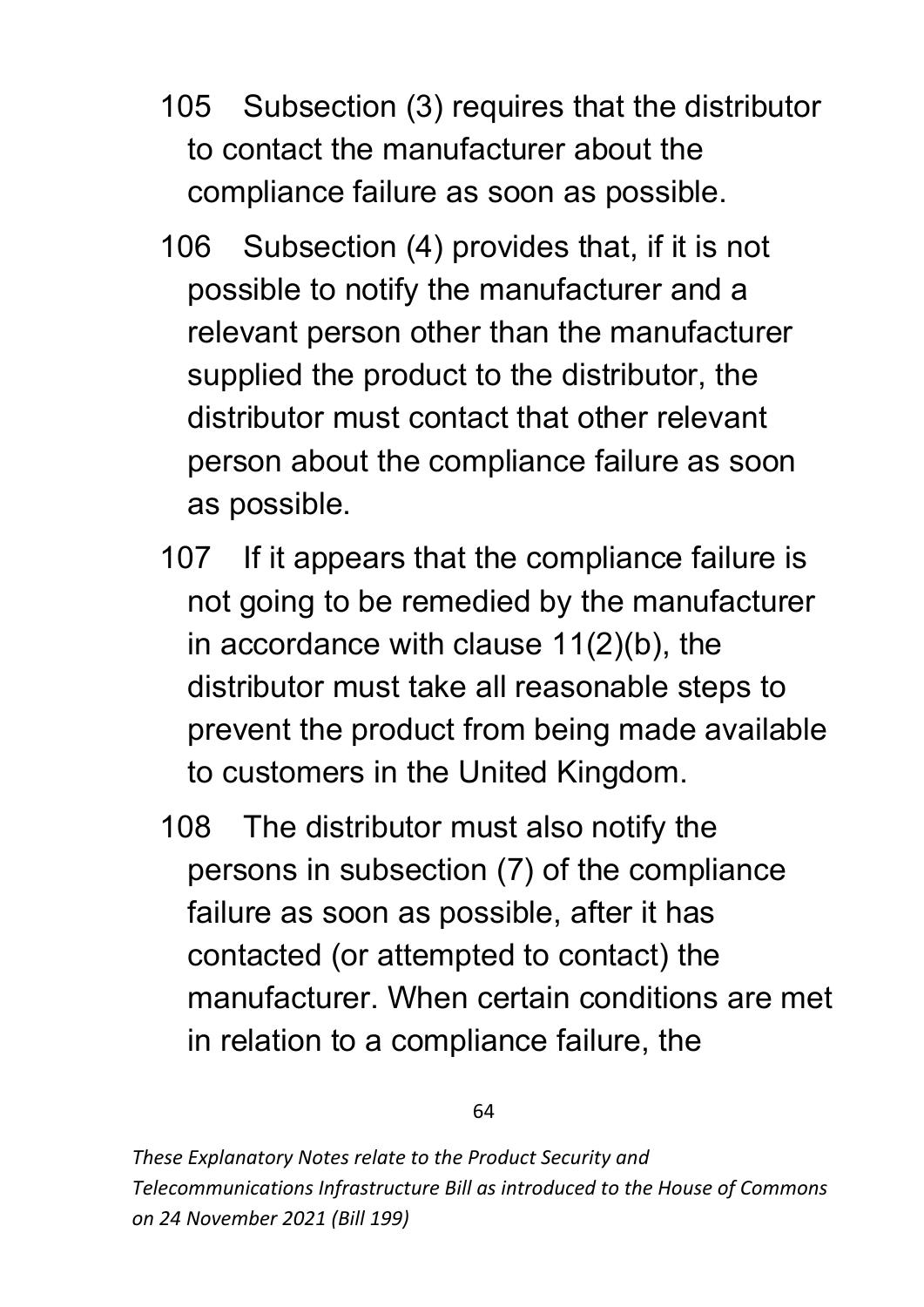distributor must also notify any customer to whom it directly supplied the product. These conditions will be set out in regulations by the Secretary of State using the power in subsection (8).

- 109 Subsection (9) sets out that any such notification must include (a) details of the compliance failure, (b) any risks of which the distributor is aware posed by that compliance failure, and (c) any steps which the manufacturer has taken to remedy the failure of which the distributor is aware and whether or not those steps have been successful.
- 110 Subsection (10) sets out that where the distributor notifies a distributor or an importer to whom it has supplied a product or the person from whom they obtained the product of a compliance failure, the distributor must also inform them whether the manufacturer is aware of the compliance failure and weather the enforcement authority has been notified of the compliance failure.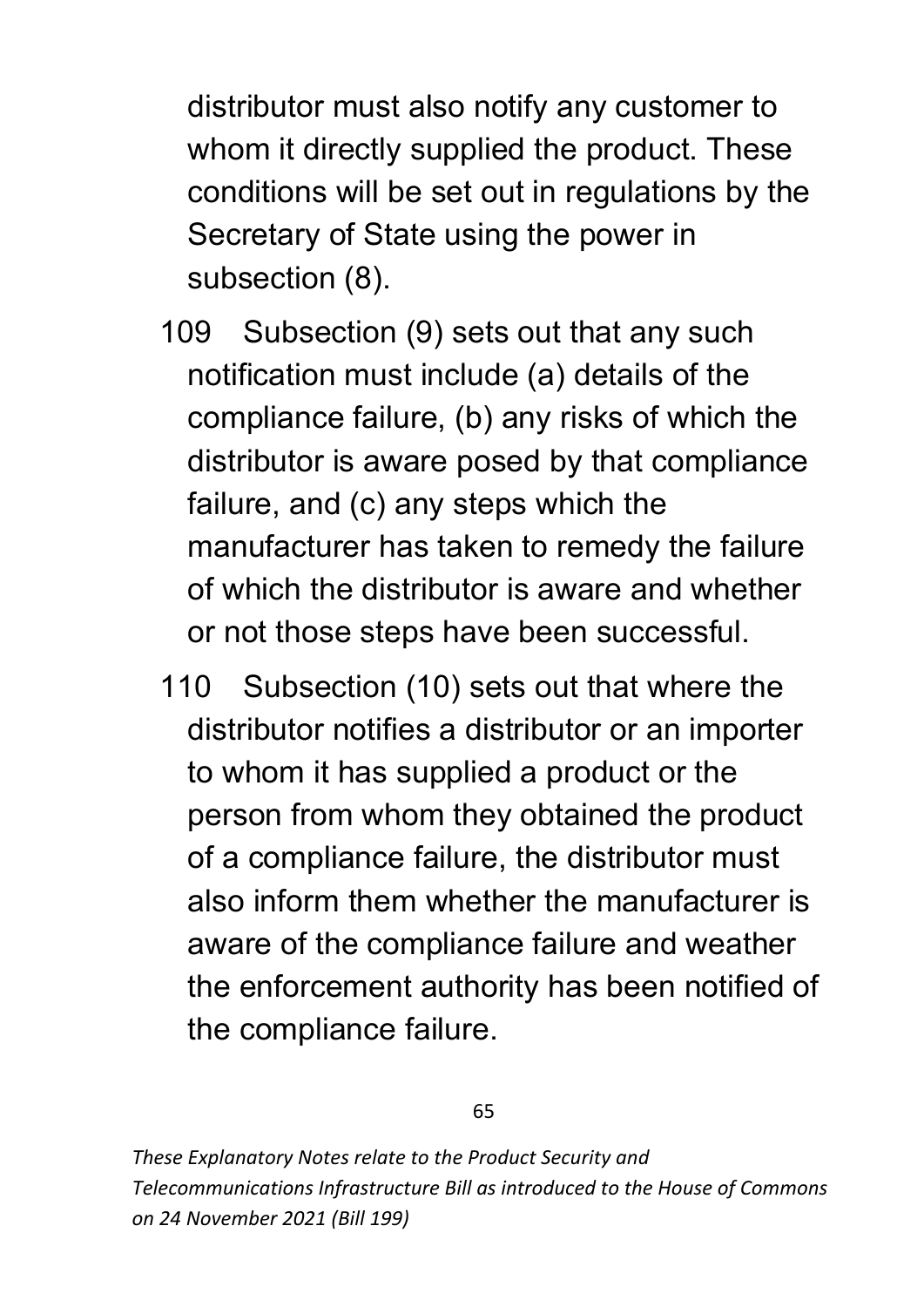- 111 Subsection (11) ensures that relevant persons are not required to duplicate notifications made by others in the supply chain.
- 112 The duties in this clause apply at any time after a distributor of a product has made it available in the United Kingdom.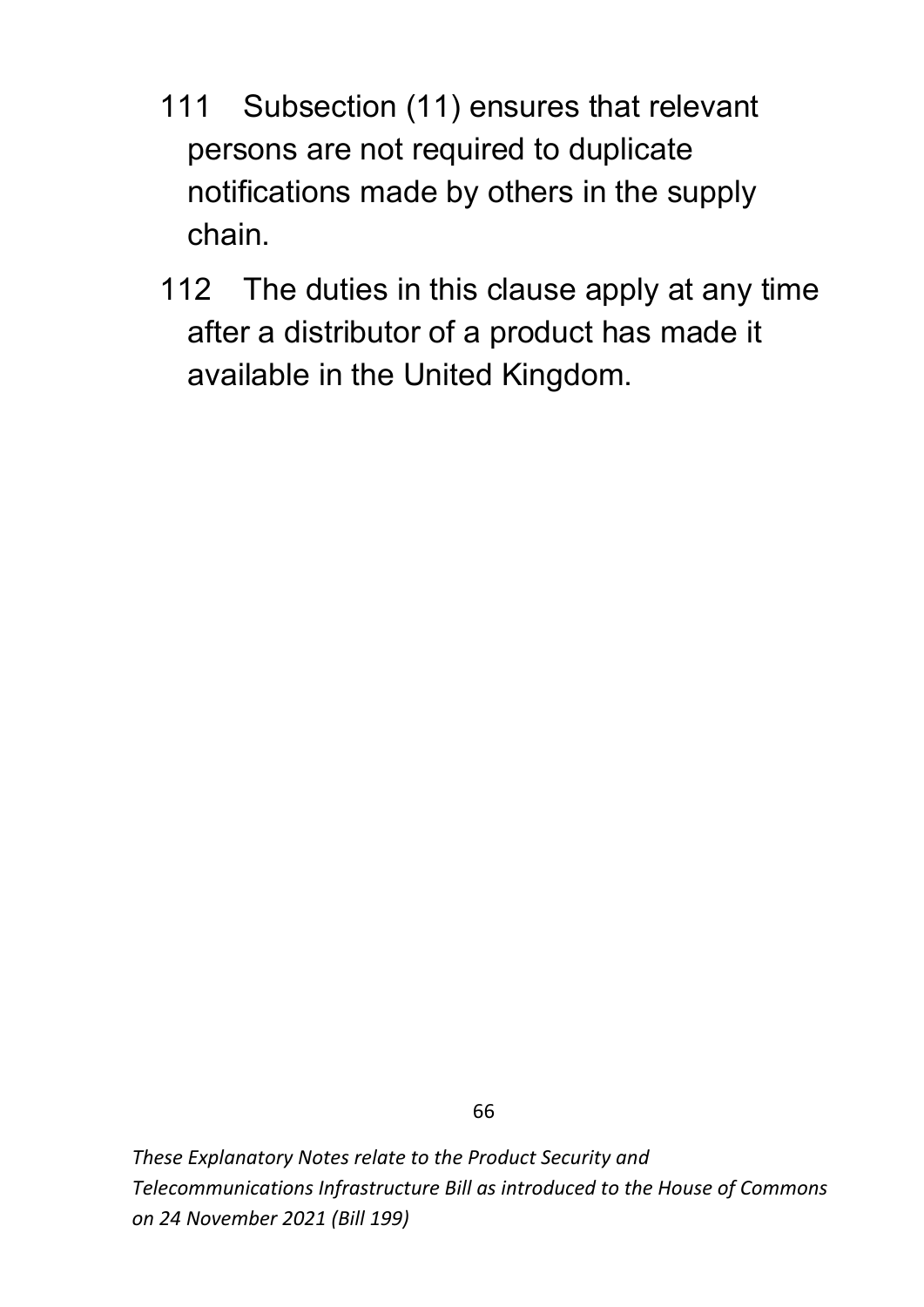### **Chapter 3: Enforcement**

### Clause 26: Enforcement of Part 1

Subsection (1) establishes that the Secretary of State will be responsible for enforcing the provisions of Part 1 and any regulations made under it.

- 113 Subsections (2) and (3) set out that the powers of investigation in Schedule 5 to the Consumer Rights Act 2015 are available to the Secretary of State and amend Schedule 5 of the Consumer Rights Act 2015 to that effect.
- 67 114 Subsection (4) removes the restriction in paragraph 13(4) of Schedule 5 of the Consumer Rights Act 2015 that limits information requests to determining if a breach has occurred and allows the Secretary of State to exercise powers in relation to production of information for any purpose relating to the enforcement of Part 1. This provides for the Secretary of State to request relevant information both to determine that a breach has occurred and to ensure that penalties are correctly applied. For instance, requests for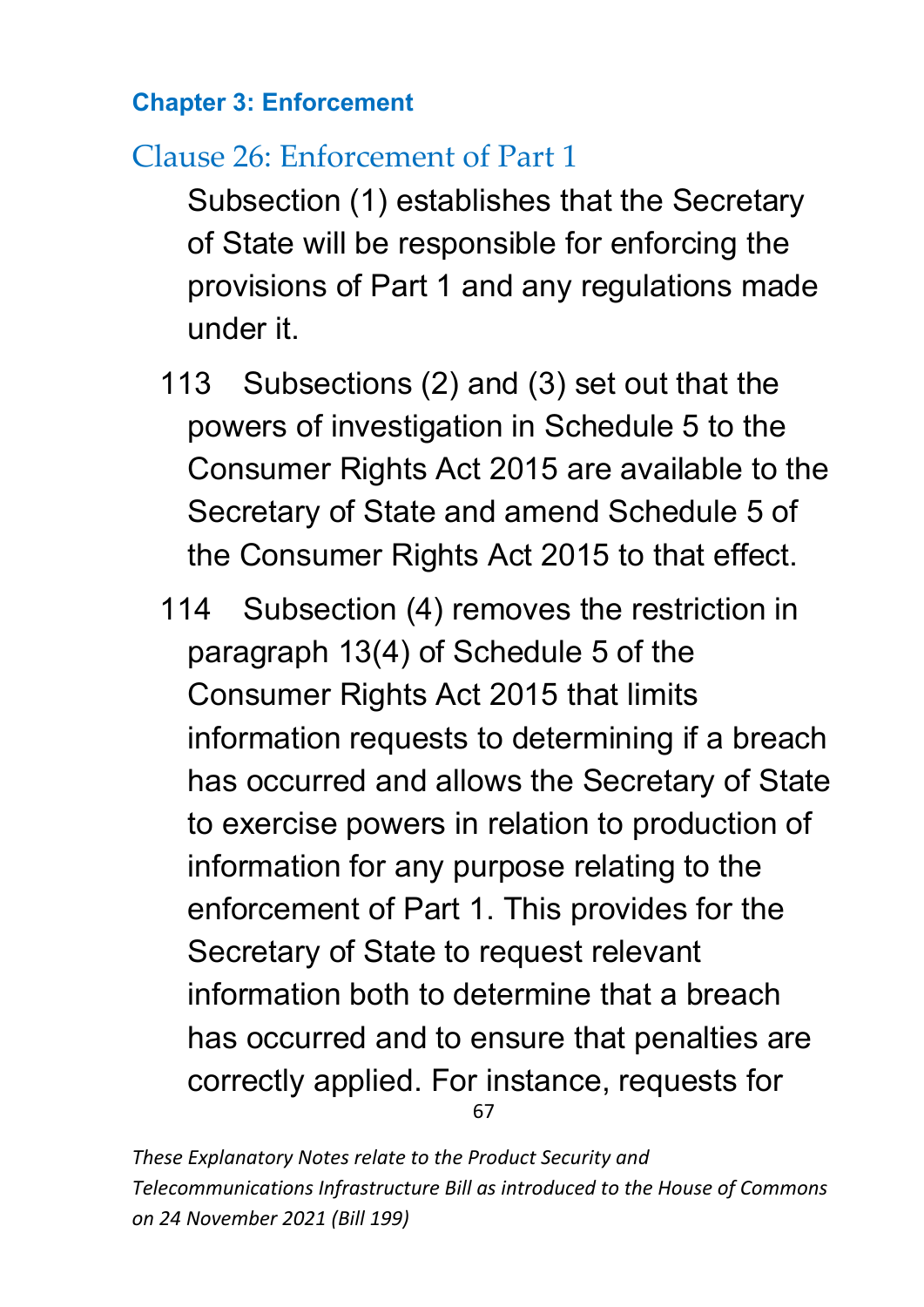financial information might be needed to ensure only relevant entities are used when calculating worldwide revenue for a company group.

- 115 Subsection (4) also removes the restriction in paragraph 13(5) of Schedule 5 to the 2015 Act, so that the Secretary of State can request that a manufacturer, distributor or importer produce information without there needing to be a reasonable suspicion of a breach of the legislation. This allows the Secretary of State to undertake their enforcement functions. Requesting information is needed to correctly ascertain if compliance failures have occurred, the level of risk arising from these compliance failures and ensure notices or corrective measures are issued where it is deemed necessary and proportionate to do so.
- 116 Subsection (5) provides that the Secretary of State may not bring proceedings for offences under Part 1 in Scotland, to ensure that the legislation does not contradict Scottish court procedures.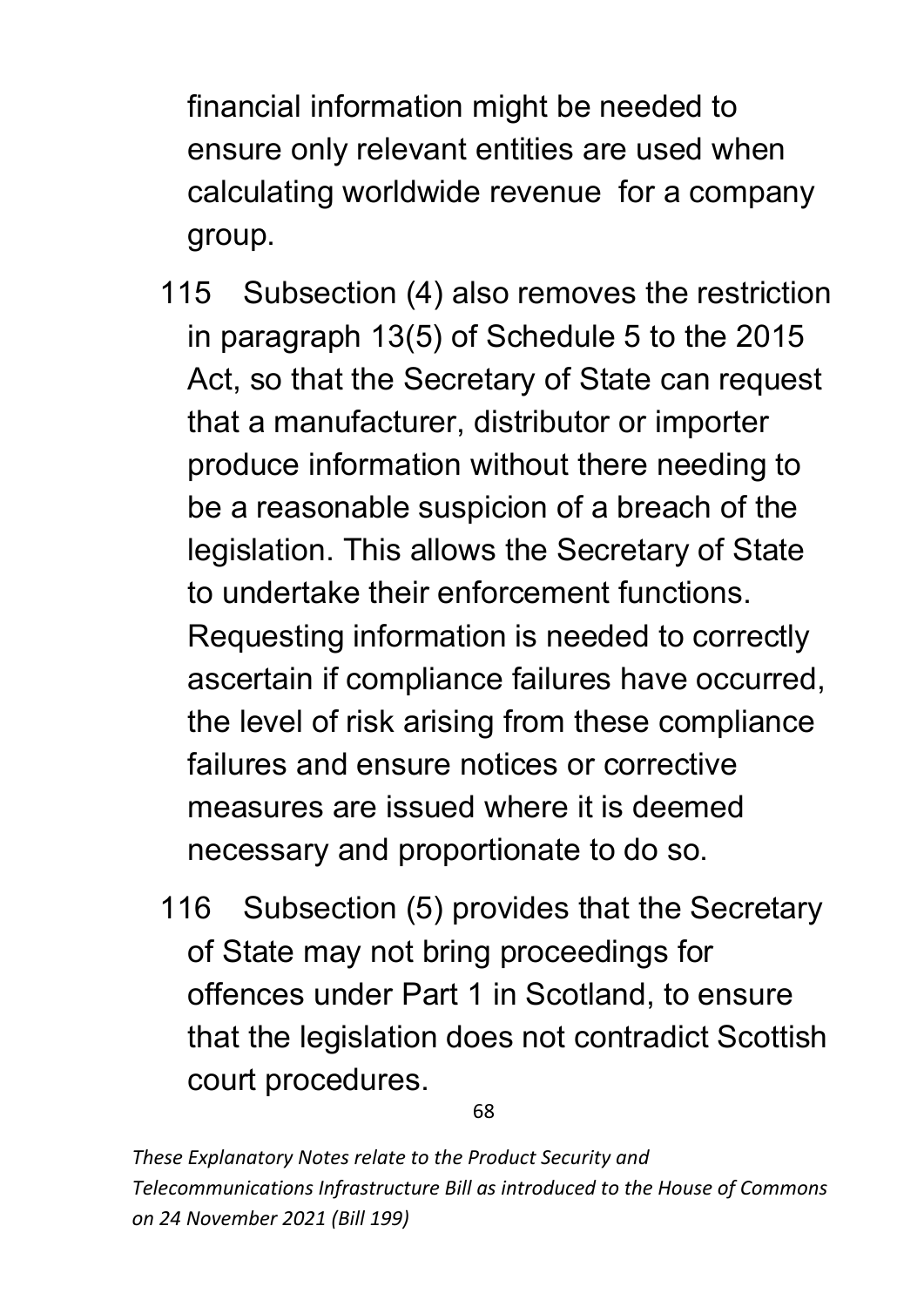### Clause 27: Delegation of enforcement functions

- 117 This clause provides for the Secretary of State to enter into an agreement with any person authorising that person to exercise any enforcement function of the Secretary of State. Subsection (3) provides that the Secretary of State may cancel an agreement for the undertaking of enforcement functions at any time. An agreement with another person to exercise enforcement functions does not prevent the Secretary of State from also performing a function to which the agreement relates.
- 118 Subsection (2) provides that the Secretary of State may make payments for the performance of enforcement functions to an authorised person. This could be payment for singular enforcement actions or continuous responsibility for multiple enforcement activities.
- 69 119 Subsection (5) defines an "enforcement function" as (a) any function of the Secretary of State under this Chapter, or (b) any function of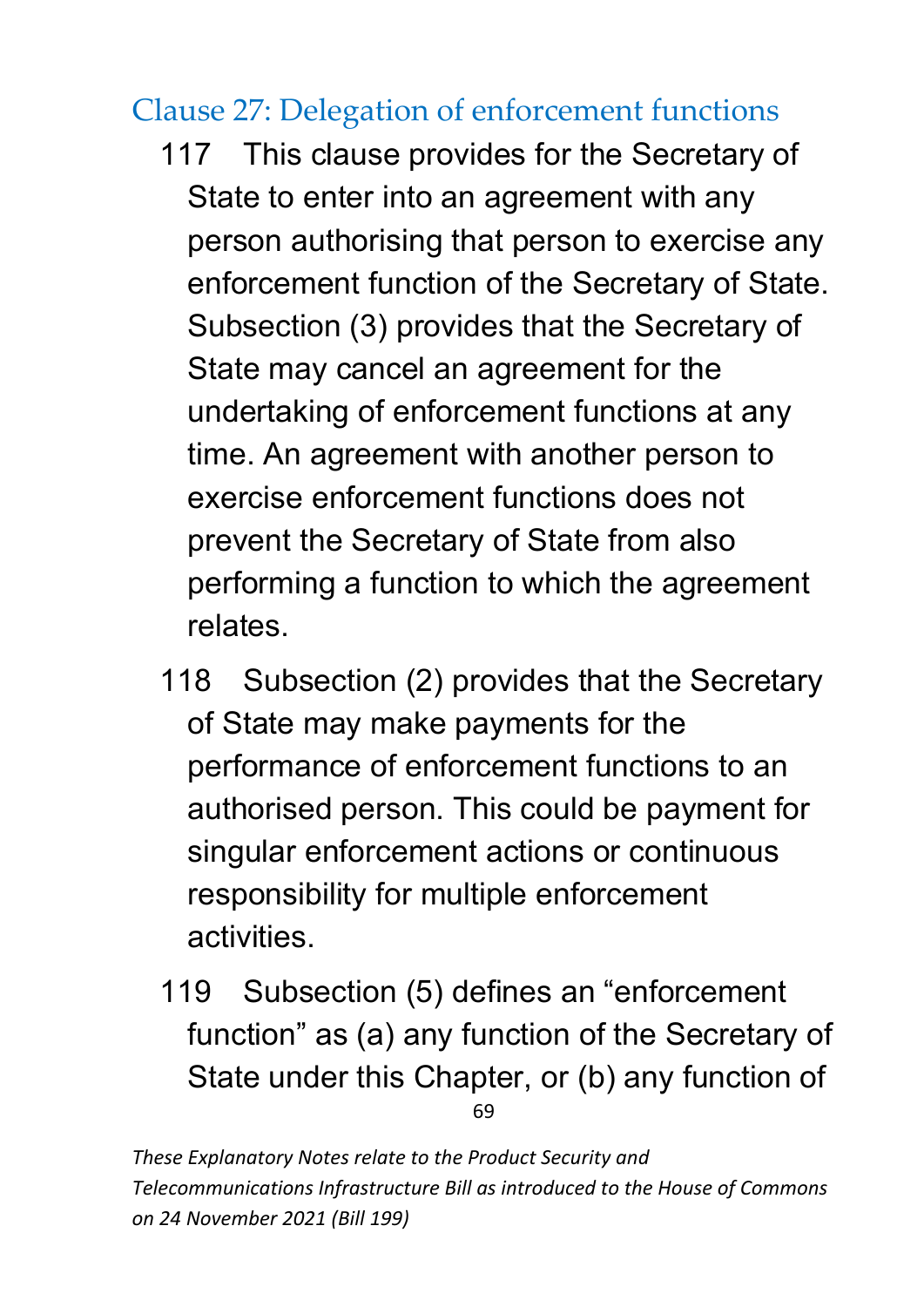the Secretary of State under Schedule 5 to the Consumer Rights Act 2015, so far as exercisable for the purposes of this Part.

- 120 Where a person is authorised to undertake an enforcement function under subsection (1), subsection (6) provides that any reference to the Secretary of State in provisions relating to that enforcement function should also be read as a reference to that person.
- 121 This is a routine power that replicates other legislation such as Section 125 of the Environmental Protection Act 1990.

### Clause 28: Compliance notices

- 122 This clause provides that the Secretary of State may give a compliance notice where they have reasonable grounds to believe a person has failed to comply with a relevant duty.
- 123 Subsection (2) describes a compliance notice as a notice requiring the recipient to comply with a relevant duty within a specified time frame. Subsection (3) provides that a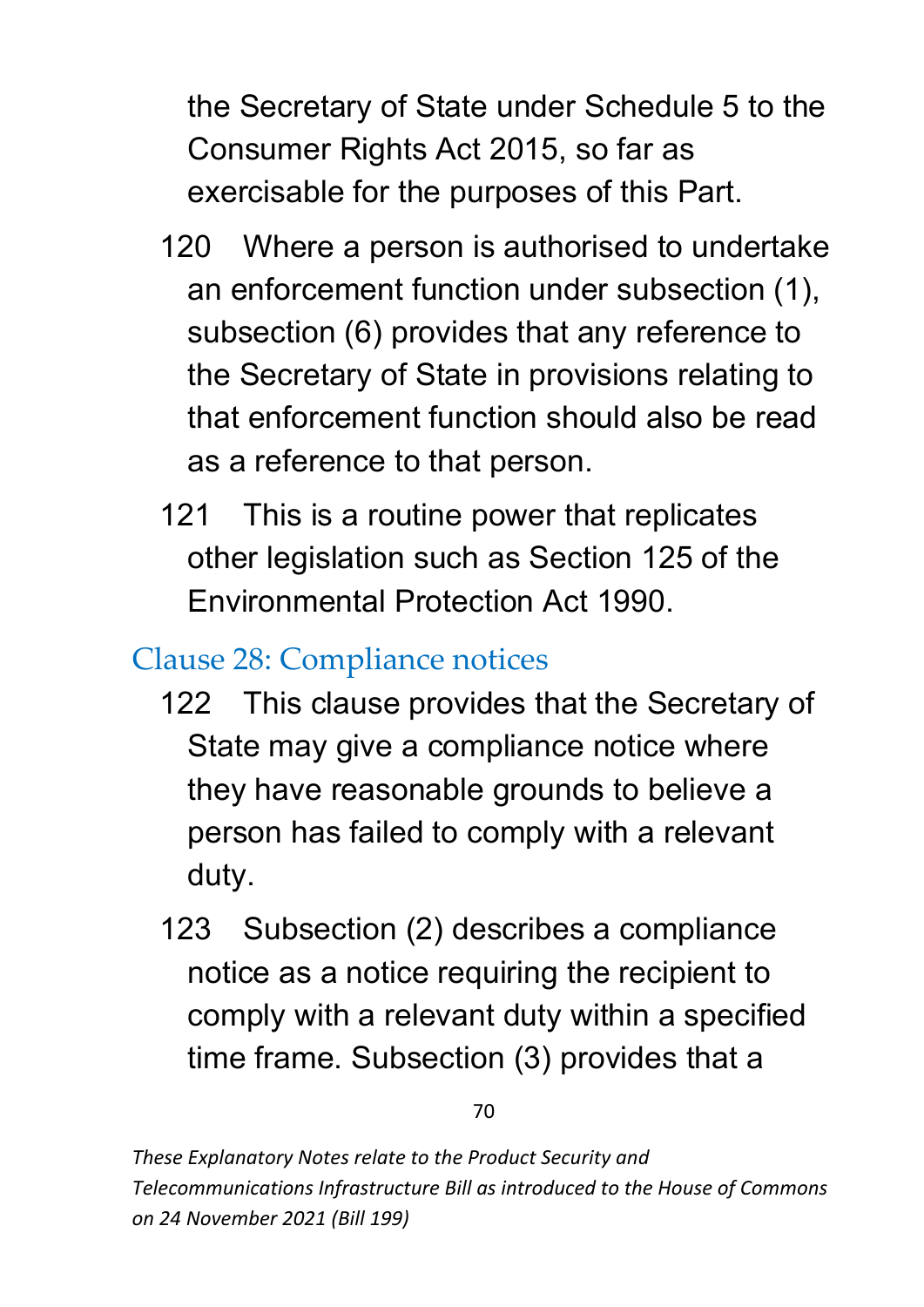compliance notice must (a) set out the reasons for giving the compliance notice, (b) explain what may happen if the person does not comply with it, and (c) explain how the person may appeal against it.

- 124 Subsection (4) provides that a compliance notice may require the recipient to take specified steps to comply with a relevant duty and/or to provide evidence to satisfy the Secretary of State within a specified period that the person has complied or is complying with the relevant duty.
- 125 Subsection (5) requires that, before issuing a compliance notice, the Secretary of State must notify the recipient that they intend to give a compliance notice and provide an opportunity for the recipient to make representations about the giving of the notice.
- 126 Subsection (6) sets out that the Secretary of State must not impose the compliance notice until 10 days after they have notified the recipient that they intend to issue a compliance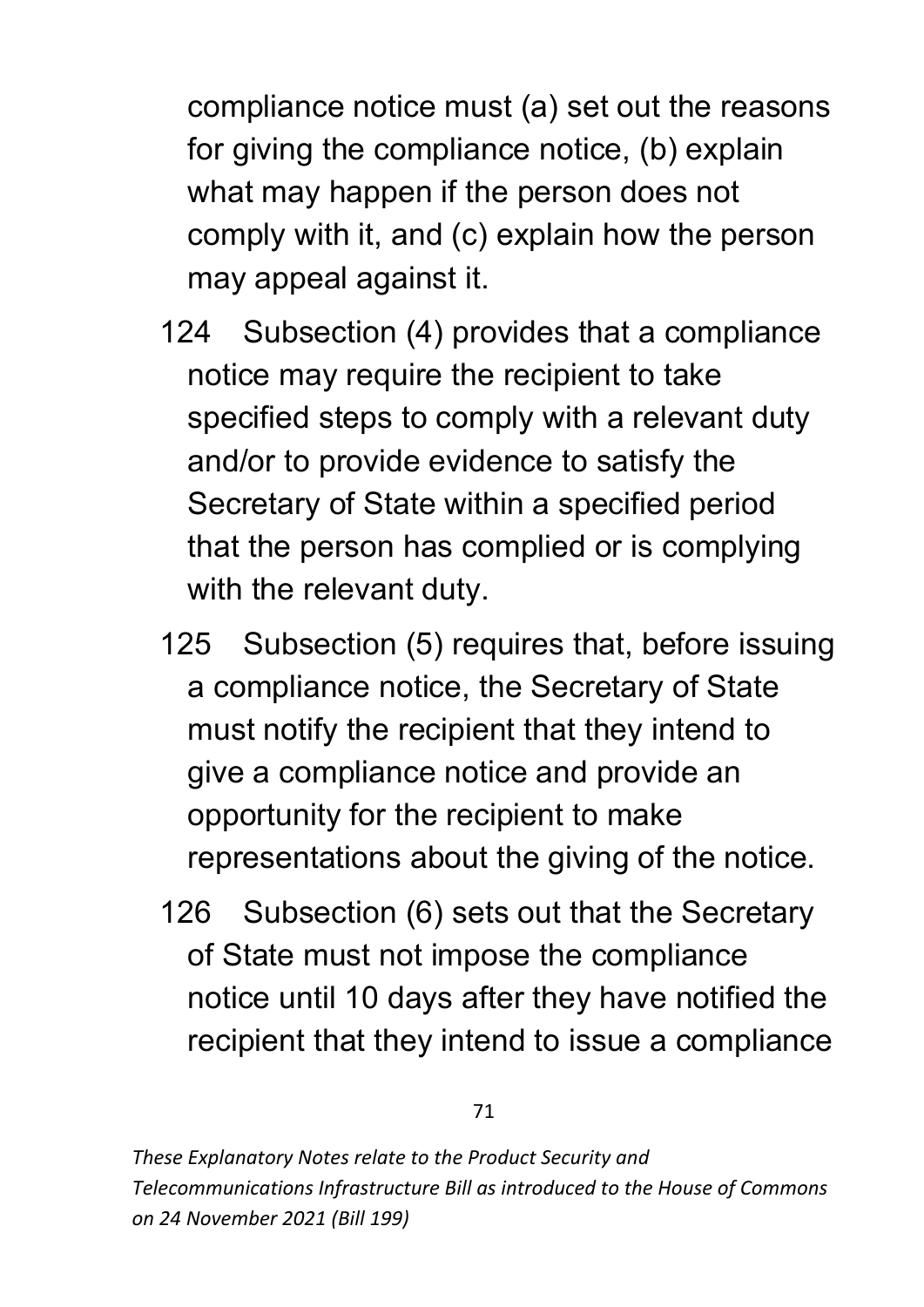notice.

127 Subsection (7) provides that only one compliance notice can be given for the same act or omission. A person may receive multiple notices where there are repeated and different breaches.

### Clause 29: Stop notices

- 128 This clause provides that the Secretary of State may give a stop notice n where they have reasonable grounds to believe that a person is carrying on, or is likely to carry on, an activity in breach of a relevant duty.
- 129 Subsection (2) describes a stop notice as a notice requiring the recipient to stop carrying on an activity within a specified time frame. Subsection (3) provides that a stop notice must (a) set out the reasons for giving the stop notice, (b) explain what may happen if the person does not comply with it, and (c) explain how the person may appeal against it.
- 130 Subsection (4) provides further detail as to what a stop notice may require, including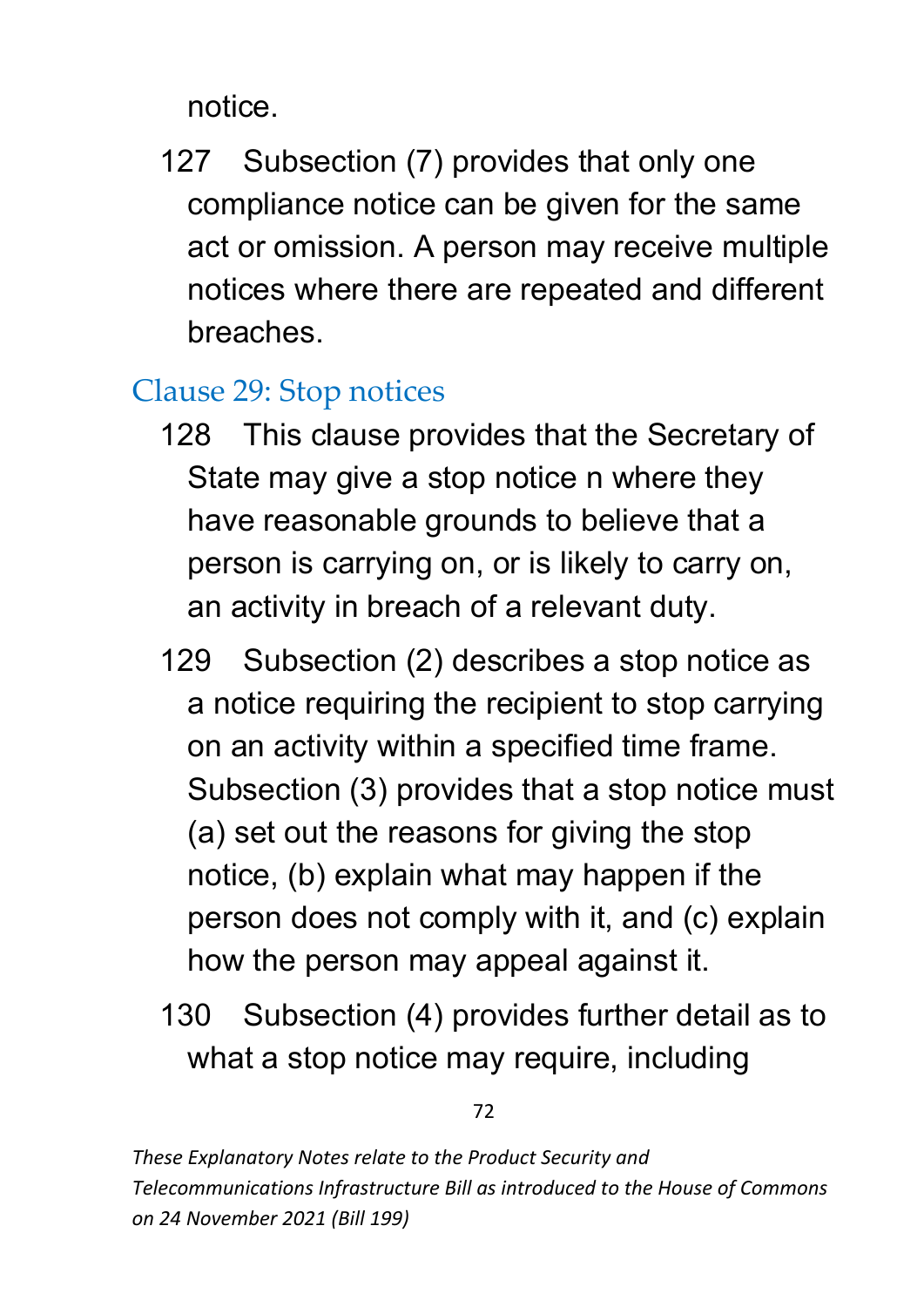informing customers of risks posed by the product to which the stop notice relates.

- 131 Subsection (5) provides that, before issuing a stop notice, the Secretary of State must notify the recipient that they intend to give a stop notice and provide an opportunity for the recipient to make representations about the giving of a notice.
- 132 Subsection (6) provides that the Secretary of State must not impose the stop notice until 10 days after they have notified the recipient that they intend to issue a stop notice.
- 133 Subsection (7) provides that, if the Secretary of State considers that there is an urgent need to give a stop notice, then the requirements in subsections (5) and (6) do not apply.

### Clause 30: Recall notices

134 This clause provides a power for the Secretary of State to give a recall notice to a manufacturer or its authorised representative, an importer or a distributor.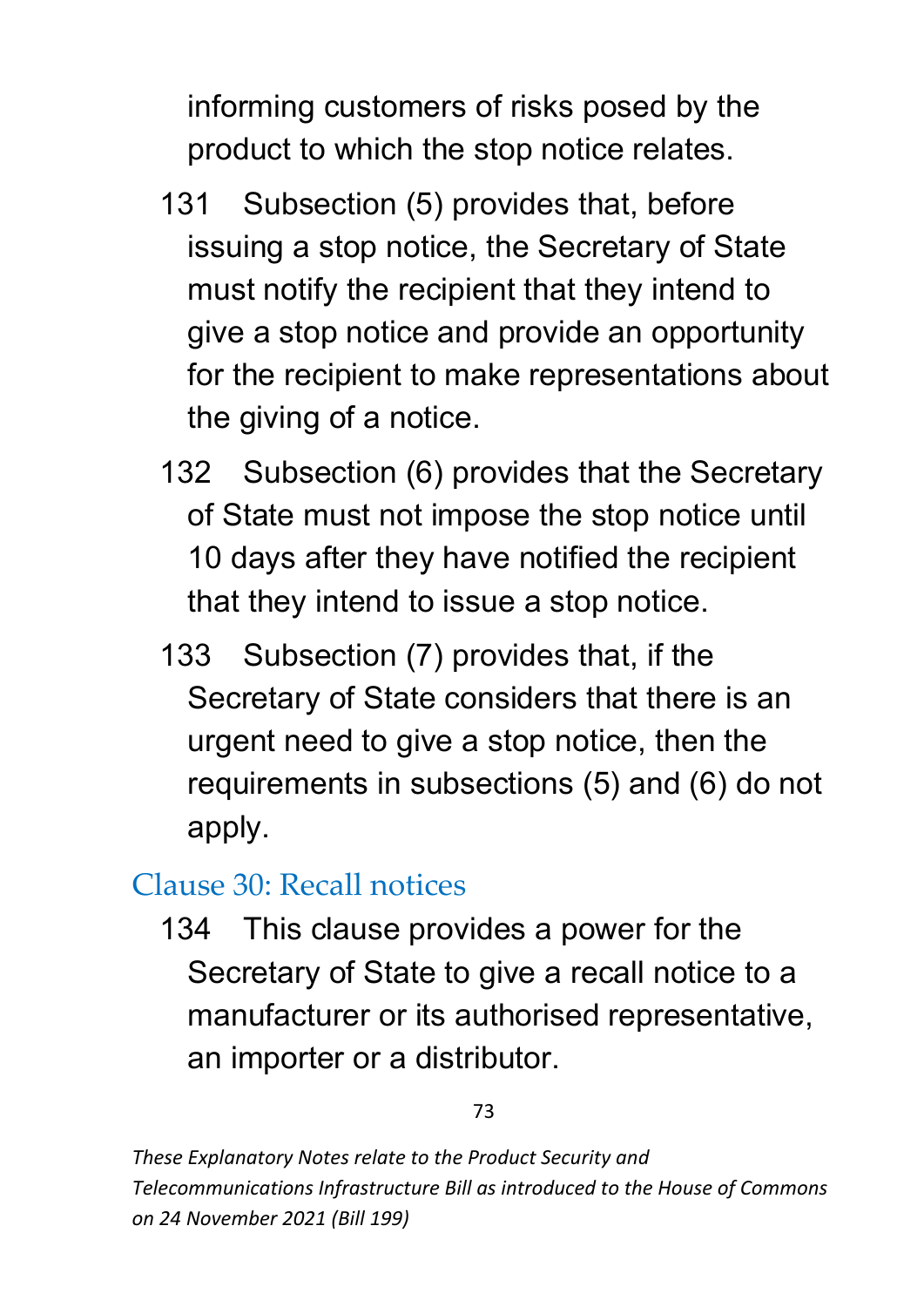- 135 Subsection (1) provides that a recall notice may only be given if (a) the Secretary of State has reasonable grounds to believe that there is a compliance failure in relation to any UK consumer connectable products that have been supplied to customers, (b) the Secretary of State considers that the action (if any) being taken by any relevant person in relation to the compliance failure is inadequate, and (c) the Secretary of State considers that any no other action which the Secretary of State may take under clauses 28, 29 and 42 would be sufficient to deal with the risks posed by the compliance failure.
- 136 Subsection (3) describes a recall notice as a notice requiring the recipient to make arrangements within a specified period for the return of the products to the recipient or to another person specified in the notice.
- 137 Subsection (4) provides that a stop notice must (a) set out the reasons for giving the recall notice, (b) explain what may happen if the person does not comply with it, and (c)

74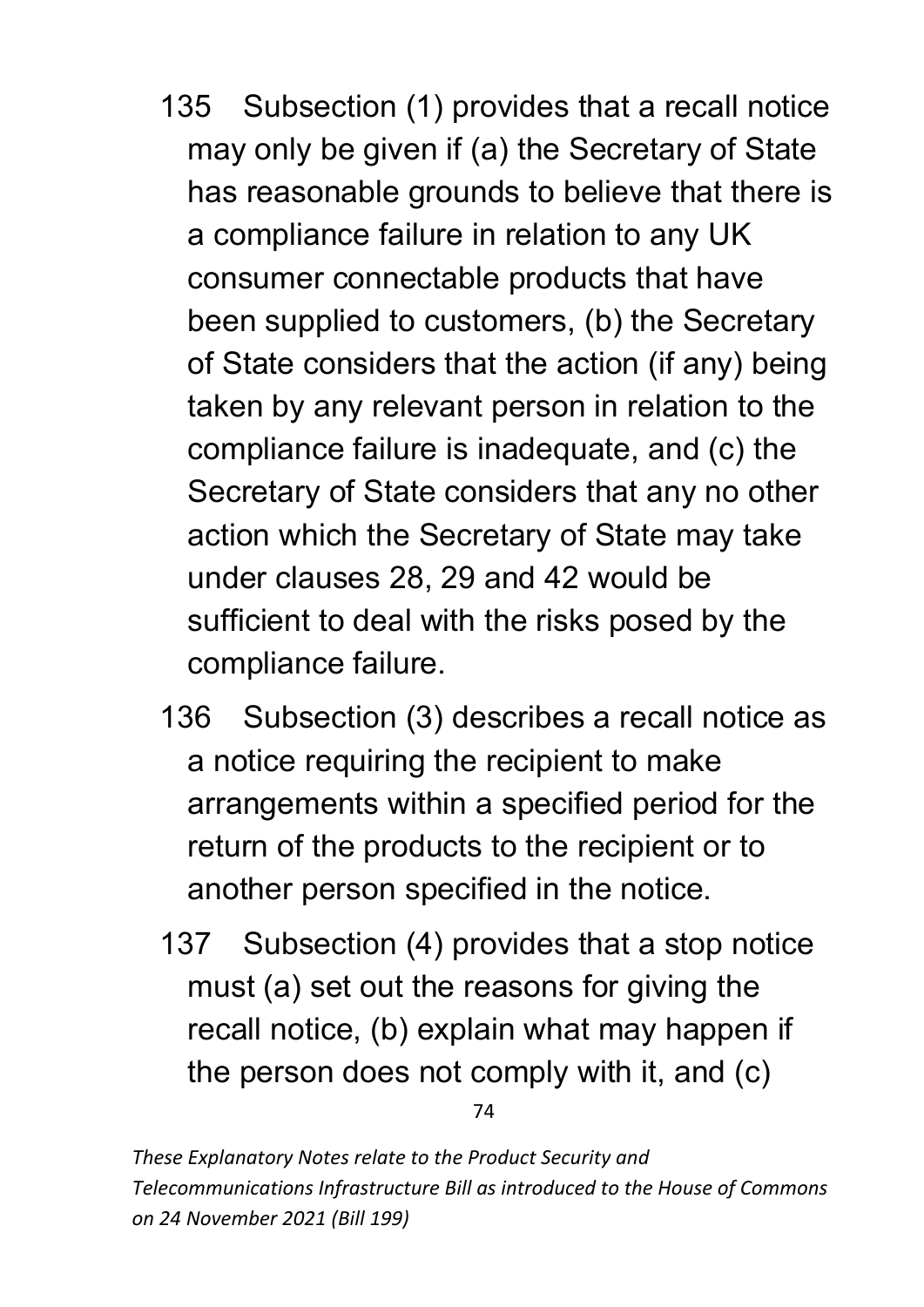explain how the person may appeal against it.

- 138 Subsection (5) provides some further detail as to what a recall notice may require, including, informing customers of risks posed by the product to which the recall notice relates.
- 139 Subsection (6) provides that before issuing a recall notice, the Secretary of State must notify the recipient that they intend to give a recall notice and provide an opportunity for the recipient to make representations about the giving of a notice.
- 140 The Secretary of State must not impose a recall notice until 10 days after they have notified the recipient that they intend to issue a recall notice.
- 141 Subsection (8) provides that if there is an urgent need to give a recall notice, then the requirements in subsections (6) and (7) do not apply.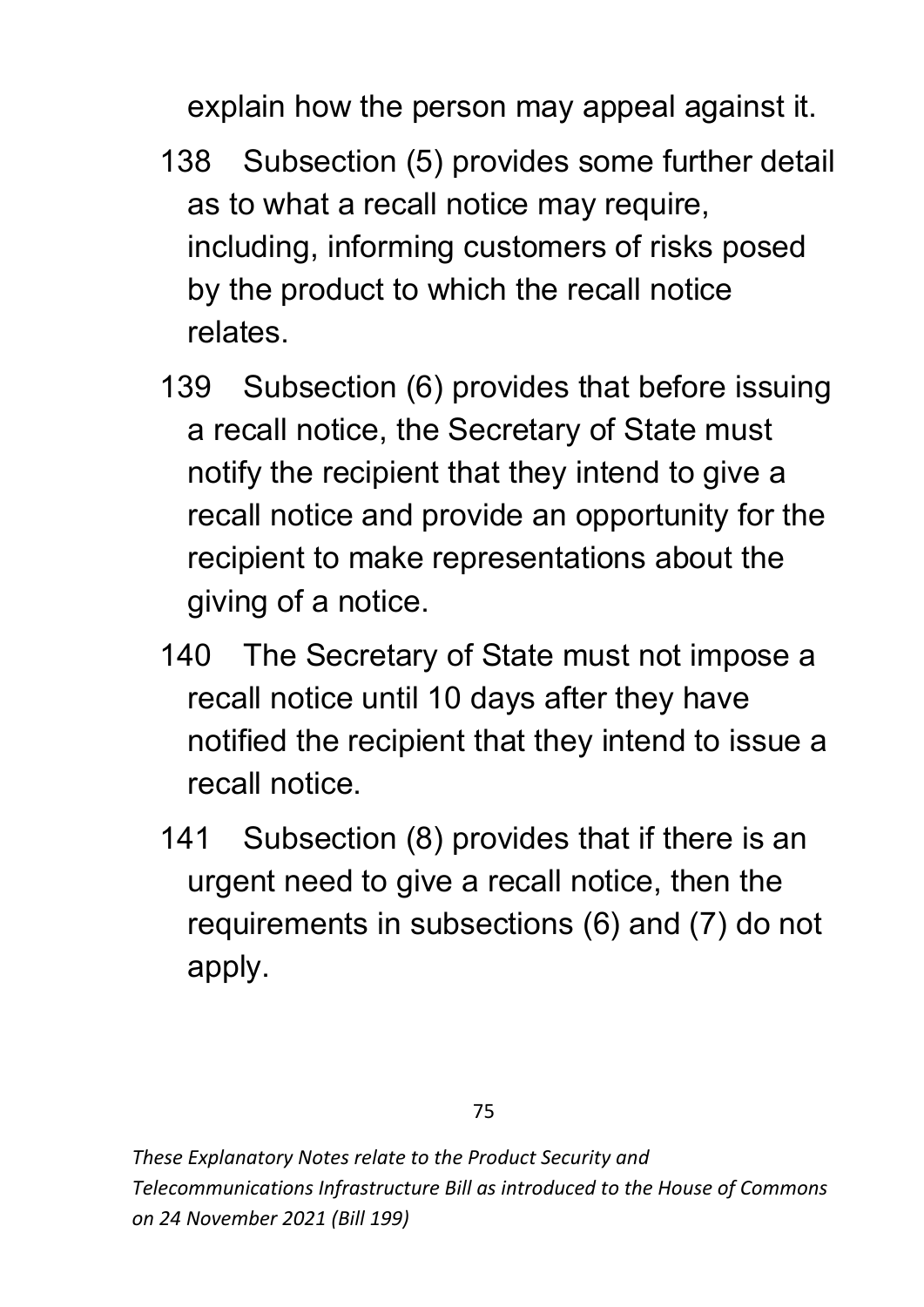#### Example of issuing a recall notice

A smart camera with a universal default password is hacked and used to spy on consumers or to facilitate robberies.The manufacturer is unable and unwilling to comply with its duties in relation to the product and continues to supply the product to customers. After assessing the risk of the breach, the Secretary of State determines the compliance failure poses an immediate and high risk to any UK household which has purchased this product and to the UK's economy due to the products facilitation of robberies.

The Secretary of State gives a recall notice to the manufacturer/importer/distributor(s) or to any combination of relevant persons involved in the supply chain of the product to ensure the products are removed from circulation and the threat is eliminated.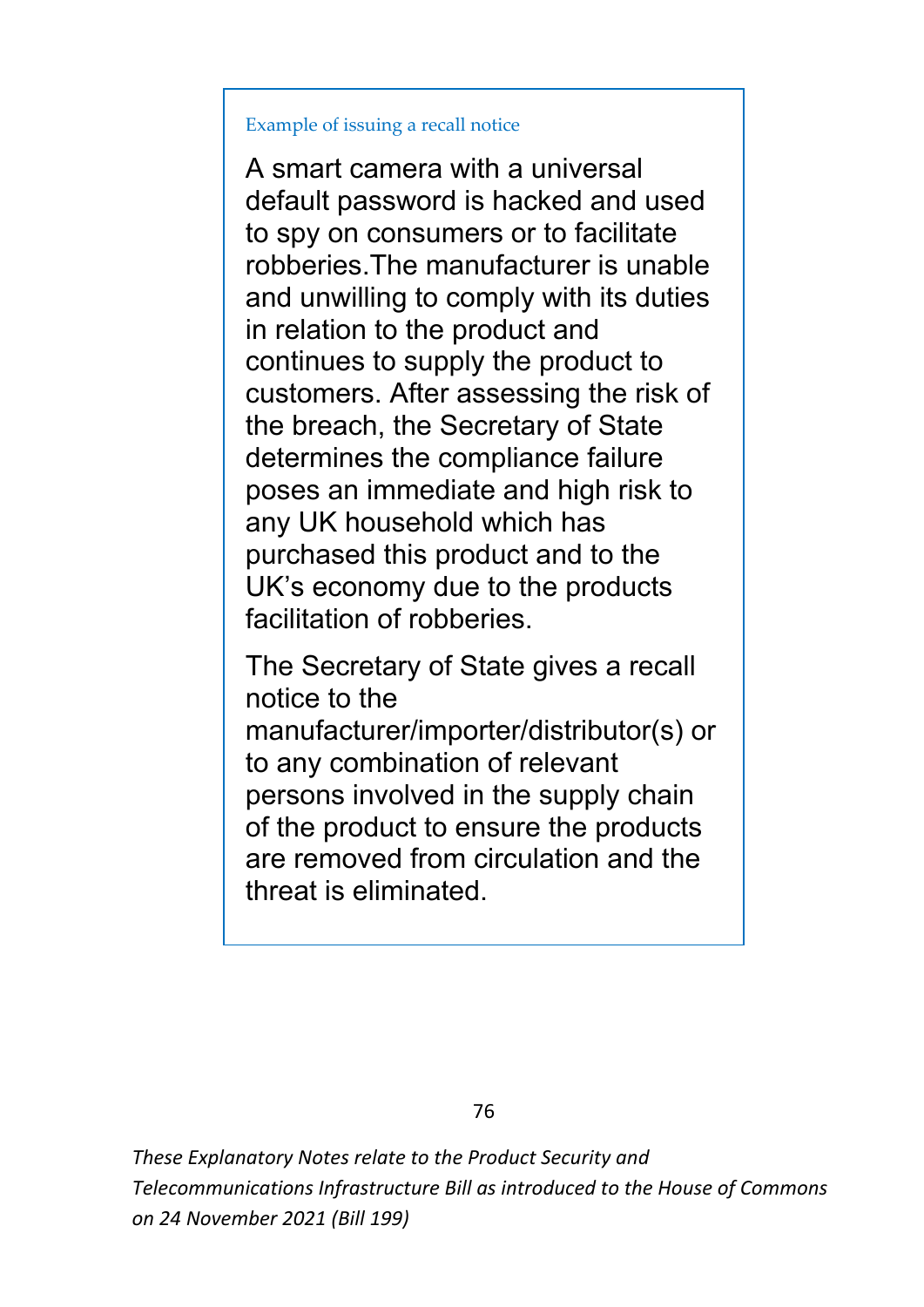Clause 31: Power to vary or revoke enforcement notices

142 This clause provides the Secretary of State with power to vary or revoke an enforcement notice, as long as the changes do not make the notice more onerous than the original notice.

#### Example of varying a stop notice

The enforcement authority identifies that a popular baby monitor comes with a default password. The enforcement authority issues a compliance notice to the manufacturer, requiring that they ensure the product complies with all technical aspects of a security requirement within 14 days or stop making it available. The manufacturer has identified a solution to the problem and requests the Secretary of State allows the manufacturer 28 days to comply with the notice instead. The additional time is requested because another manufacturer supplies a key component part within the product and the primary manufacturer needs to

#### 77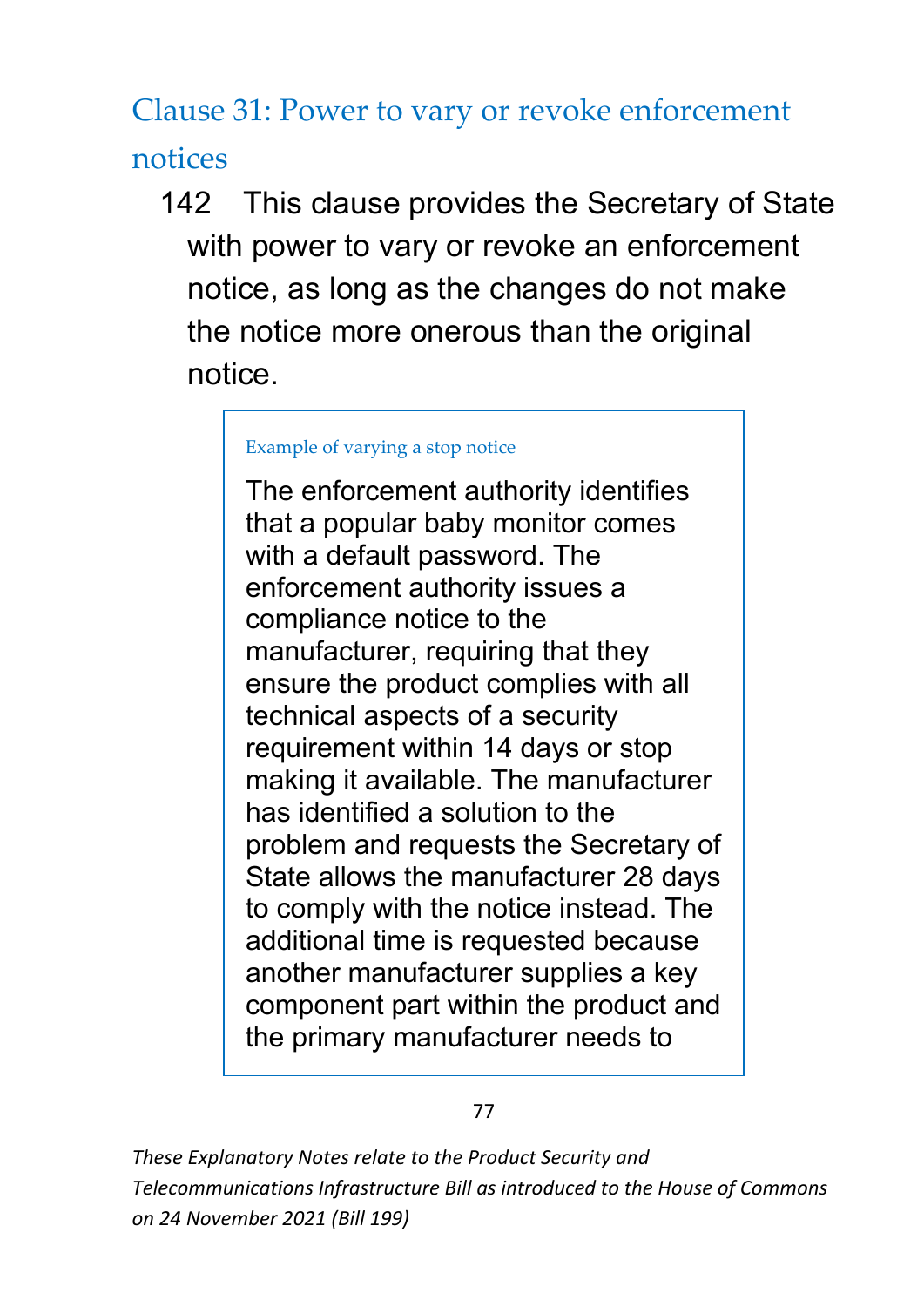work with its supplier to achieve compliance.

The Secretary of State is satisfied that the manufacturer is taking reasonable steps to comply, the additional time is genuinely needed, and that the extension does not materially expose citizens, networks and infrastructure to additional harm. The Secretary of State decides to vary the notice so that compliance is required within 28 days.

#### Example of revoking a stop notice

The Secretary of State issues a stop notice requiring a distributor to stop selling a non-compliant smart television within 60 days. The distributor works with the manufacturer to resolve the compliance failure and within 15 days the product complies with the security requirements. The Secretary of State is satisfied that the product complies, and decides to revoke the notice so the distributor can continue to make it available.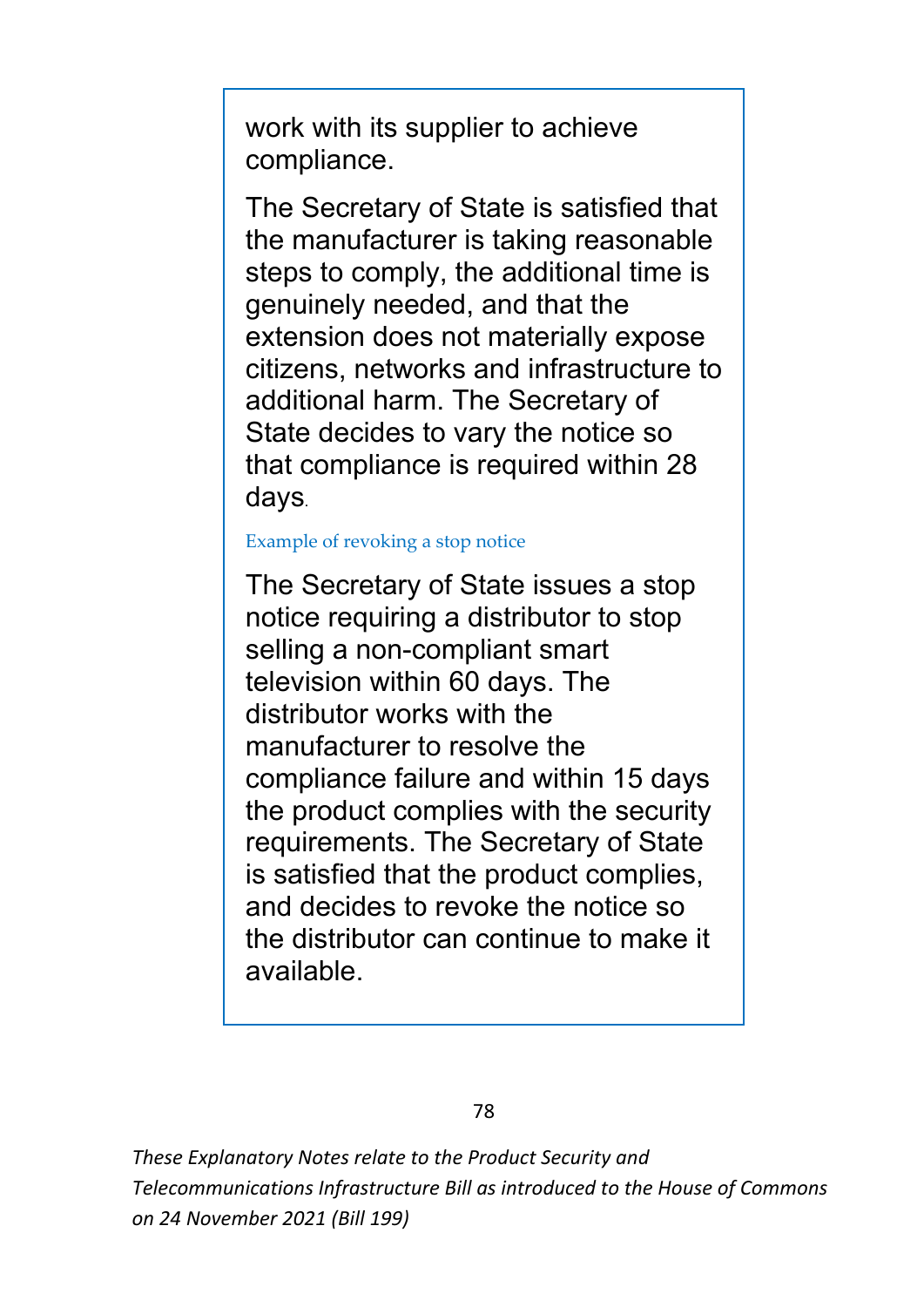Clause 32: Failure to comply with enforcement notice

- 143 This clause makes it an offence for a recipient of an enforcement notice to fail to comply with that notice. A person guilty of an offence under this clause is liable to a fine of the type set out in subsection (9).
- 144 Subsections (2) sets out a defence to this offence for the recipient of the notice to show that they took all reasonable steps to comply with the notice. Subsection (3) provides that a person is taken to have shown that fact where sufficient evidence is adduced to raise this as an issue and the contrary is not proven beyond reasonable doubt. When considering the defence, the relevant courts will consider evidence provided to show the recipient's effort to comply with the notice as well as any evidence demonstrating the recipient could have undertaken additional effort to comply with the notice.
- 145 The recipient of the enforcement notice is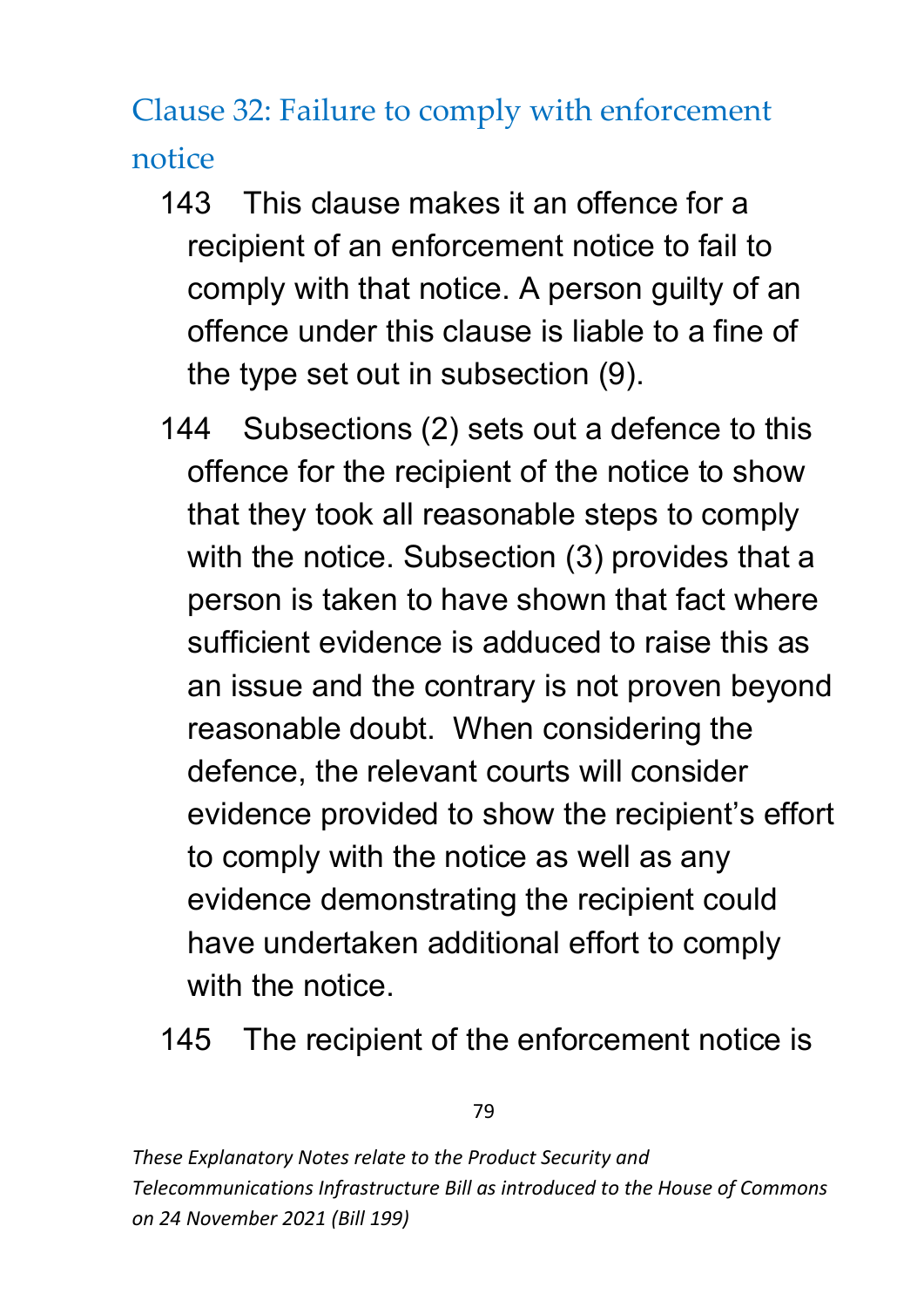responsible for complying with it and accountable for any failure to comply with the notice. This is true even if the recipient has not made themselves available for correspondence with the Secretary of State and failed to receive correspondence sent to an appropriate address.

- 146 A person charged with an offence under this clause must serve a notice on a prosecutor or obtain the permission of the court if that person intends to rely on a defence under subsection (2), which involves a third party allegation. 'Third party allegation' is defined in subsection (5) to mean the act or omission of another person or reliance on information provided by another person.
- 147 Subsection (7) states that in England, Wales or Northern Ireland the prosecutor must be notified 7 days in advance of the hearing of the proceedings and subsection (8) states that in Scotland the prosecutor must be notified 10 days before the trial diet or where there is an intermediate diet, at or before this diet.

80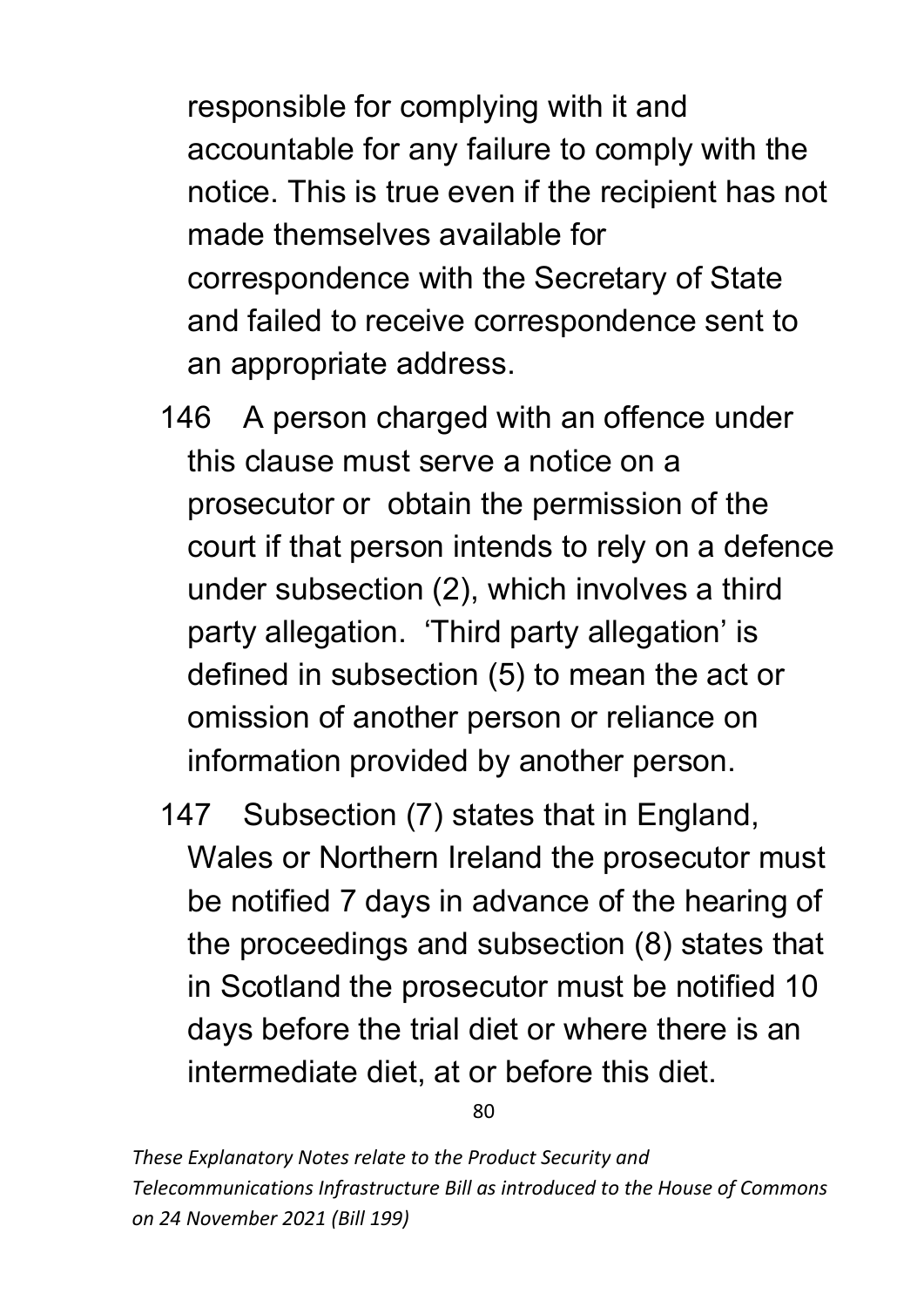### Clause 33: Appeals against enforcement notices

- 148 Subsection (1) provides that a recipient of an enforcement notice will be able to appeal to the First-tier Tribunal against the notice or any provision of it, including the decision to issue it. Appeals can also be made against any variation to a notice made under clause 31.
- 149 Appeals must be made within 28 days from the date the notice was given by the enforcement authority. If the appeal is against the variation of the notice, then the appeal must be within 28 days beginning on the day on which the notice was varied.
- 150 Subsection (3) establishes the Tribunal's power to either confirm the notice or, if it is satisfied that any of the grounds in subsection (4) apply, to vary or cancel the notice.
- 151 Subsection (5) provides that if the Tribunal cancels a notice (whether in part or in full), it may require the person who gave the notice to reconsider the matter and make a new decision in accordance with the Tribunal's

81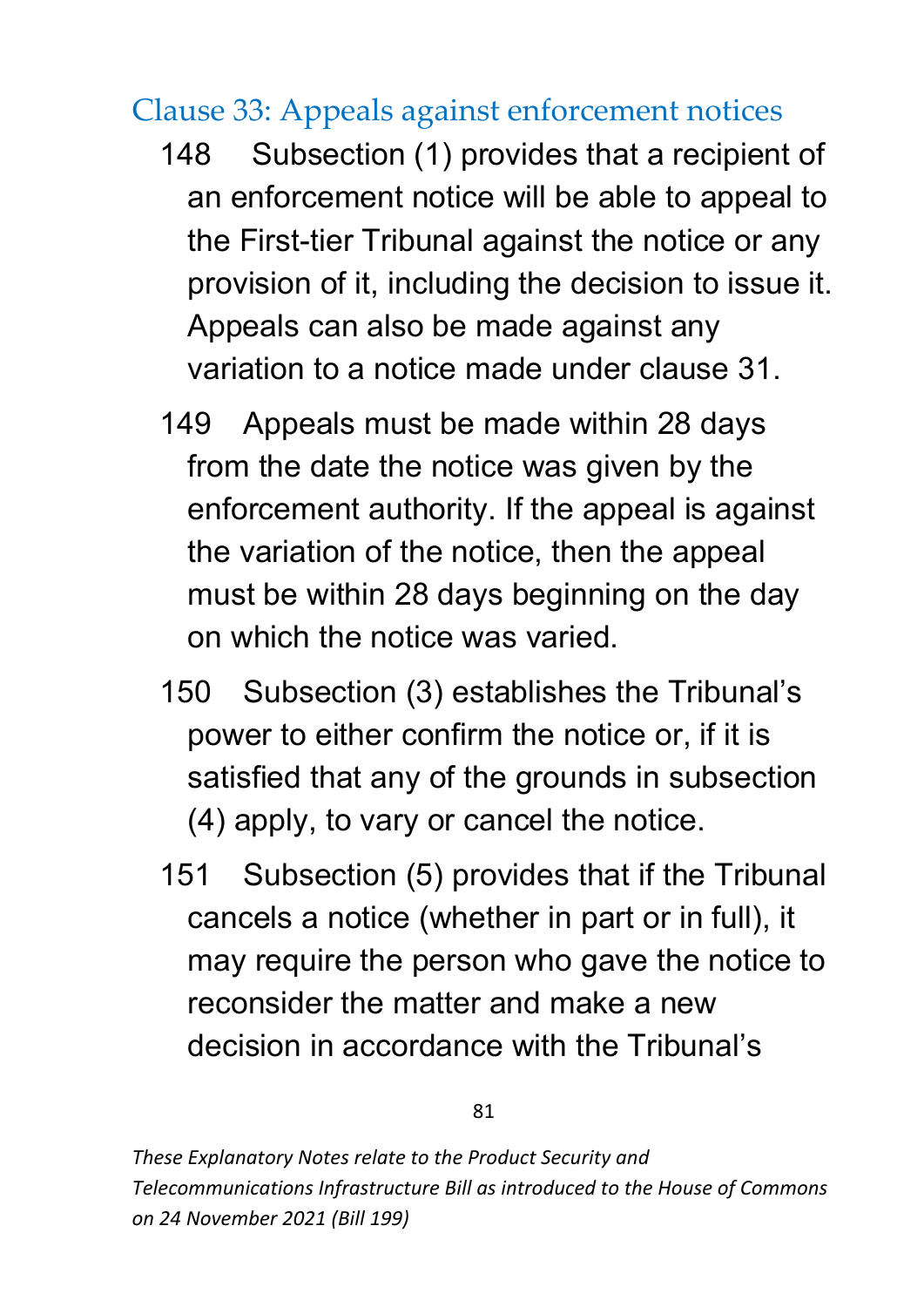ruling.

- 152 Subsection (6) limits the Tribunal's powers so that the Tribunal cannot direct the person who gave the notice to take any action that they would otherwise be unauthorised to take. The Tribunal cannot, for example, order a person to recall products that are not in scope of Part 1 of this Bill, because this exceeds the powers of the Secretary of State.
- 153 Subsection (7) allows the Tribunal to review the facts on which the decision to give the notice, or to include any provision of it, was based. The Tribunal may also consider evidence that was not available to the person who issued the notice. This allows for an appeals process even where the person who received the notice did not have an opportunity to submit evidence to the enforcement authority prior to the service of the notice by virtue of clause 29(7) or clause 30(8).
- 154 Subsections (8) and (9) act as safeguards. Subsection (8) temporarily suspends the effect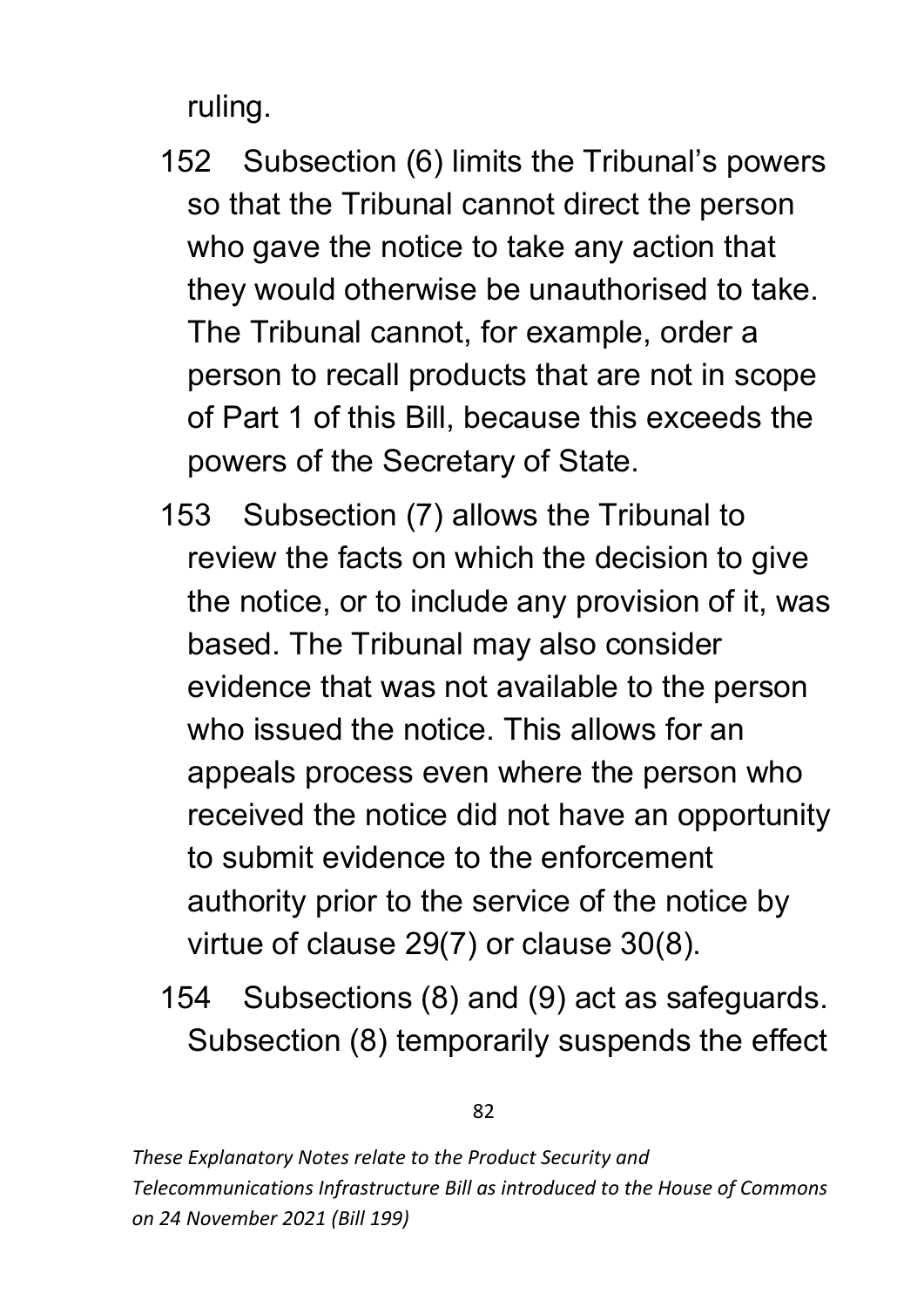of the enforcement notice, or the variation of the enforcement notice, against which an appeal is made until that appeal is determined or withdrawn. Subsection (9) allows the Upper Tribunal to suspend the notice, or any part of it, if an appeal against the decision of the First-tier Tribunal is or may be made until the Upper Tribunal determines that appeal or until it is withdrawn.

Clause 34: Compensation for notices wrongly given

- 155 This clause sets out that the Secretary of State is liable to pay compensation to the person on whom a stop or a recall notice is wrongly given for loss or damage caused as a result of the giving of the notice. Compensation is only payable if the breach that led to the imposition of the stop or recall notice did not occur, and the decision to give a notice was not due to any neglect or default by the recipient of the notice.
- 156 Subsection (3) states that the Secretary of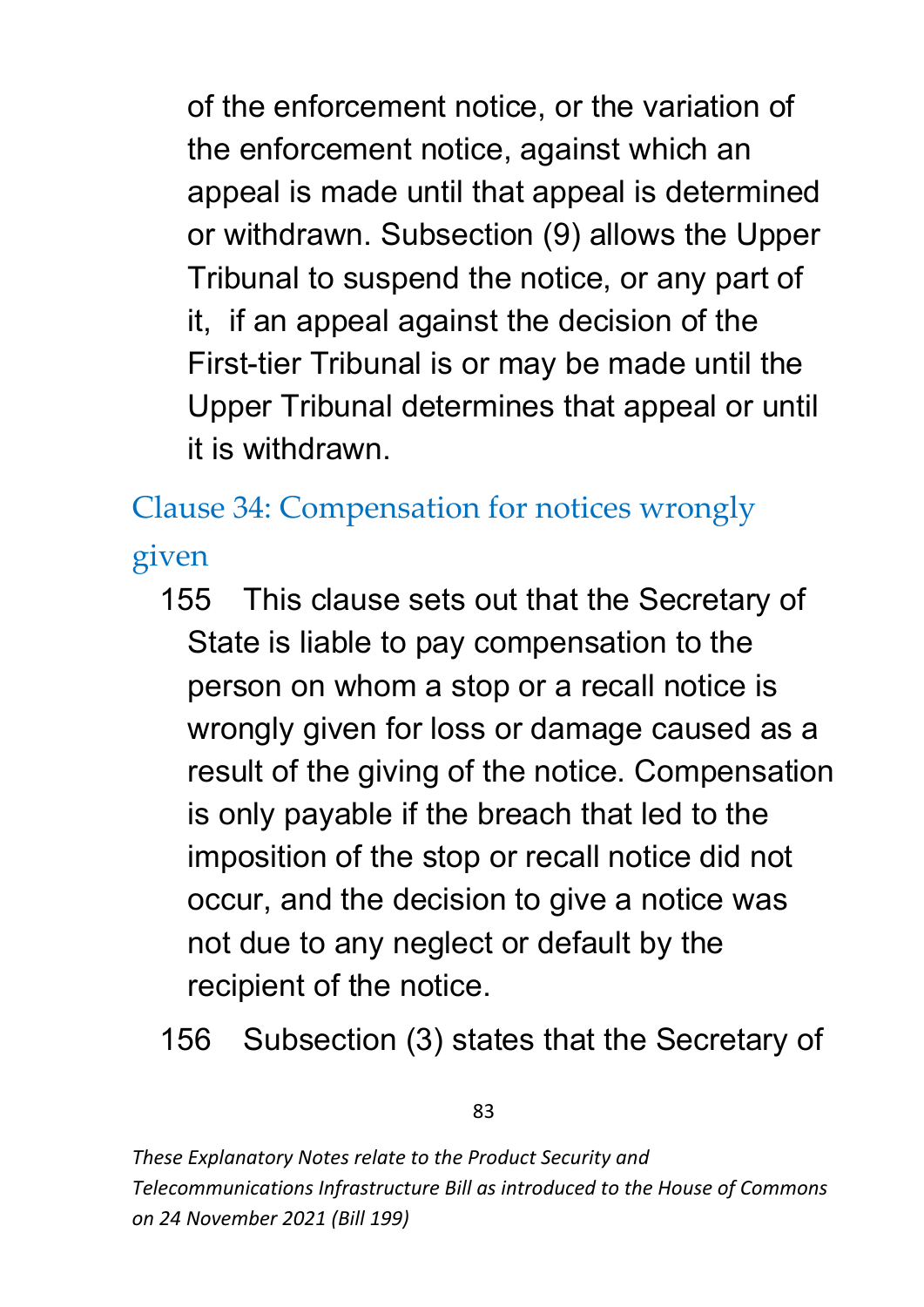State will be responsible for determining the amount of compensation payable to a person under this clause.

- 157 Subsection (4) and (5) states that the Secretary of State may take into consideration the extent to which the person took reasonable steps to reduce the loss or damage caused as a result of the giving of the notice.
- 158 Subsection (6) states that a person seeking compensation must make a claim to the Secretary of State which includes evidence of the loss or damage in respect of which compensation is sought and the amount of the compensation sought. The claim must be made in a form and manner directed by the Secretary of State.
- 159 Subsection (7) provides that the Secretary of State must decide whether compensation will be paid and the amount of any compensation (if payable) and notify the person making the claim of their decision within 45 days beginning on the day on which

84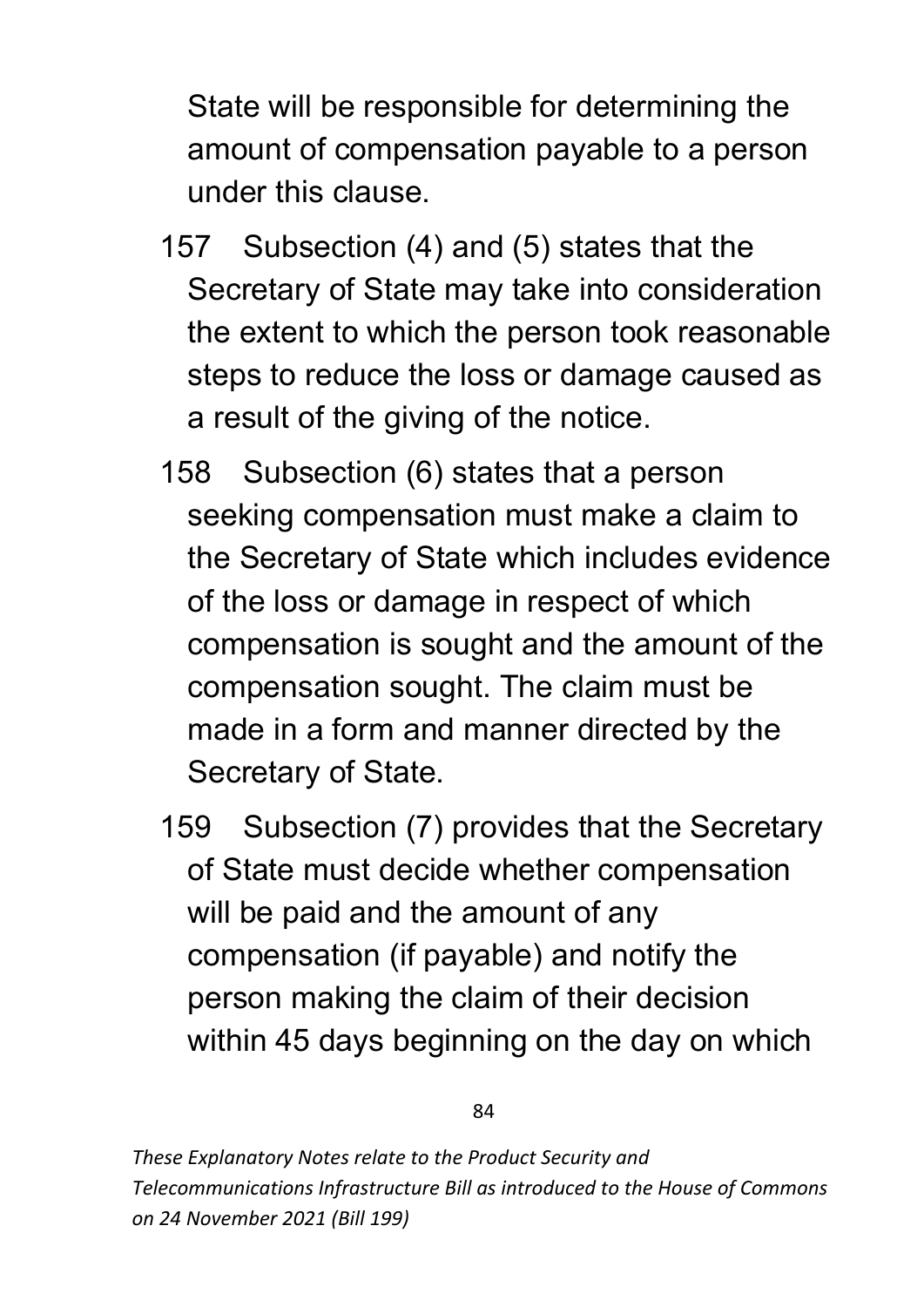the Secretary of State receives a claim.

Clause 35: Appeals against decisions under section 34

- 160 This clause sets out a person's right to appeal to the First-tier Tribunal against the decision not to award compensation or against the amount of the compensation payable under clause 34.
- 161 An appeal should be made within 28 days beginning on the day the Secretary of State notified the person claiming compensation whether compensation would be paid, or the amount to be paid (if payable).
- 162 Where the decision appealed against is the decision not to award compensation, subsections (3) and (4) give the Tribunal the power to confirm or quash the decision that is appealed and where it is quashed, to order the Secretary of State to pay compensation of an amount determined by the Tribunal or refer the decision back to the Secretary of State to retake the decision in accordance with its

85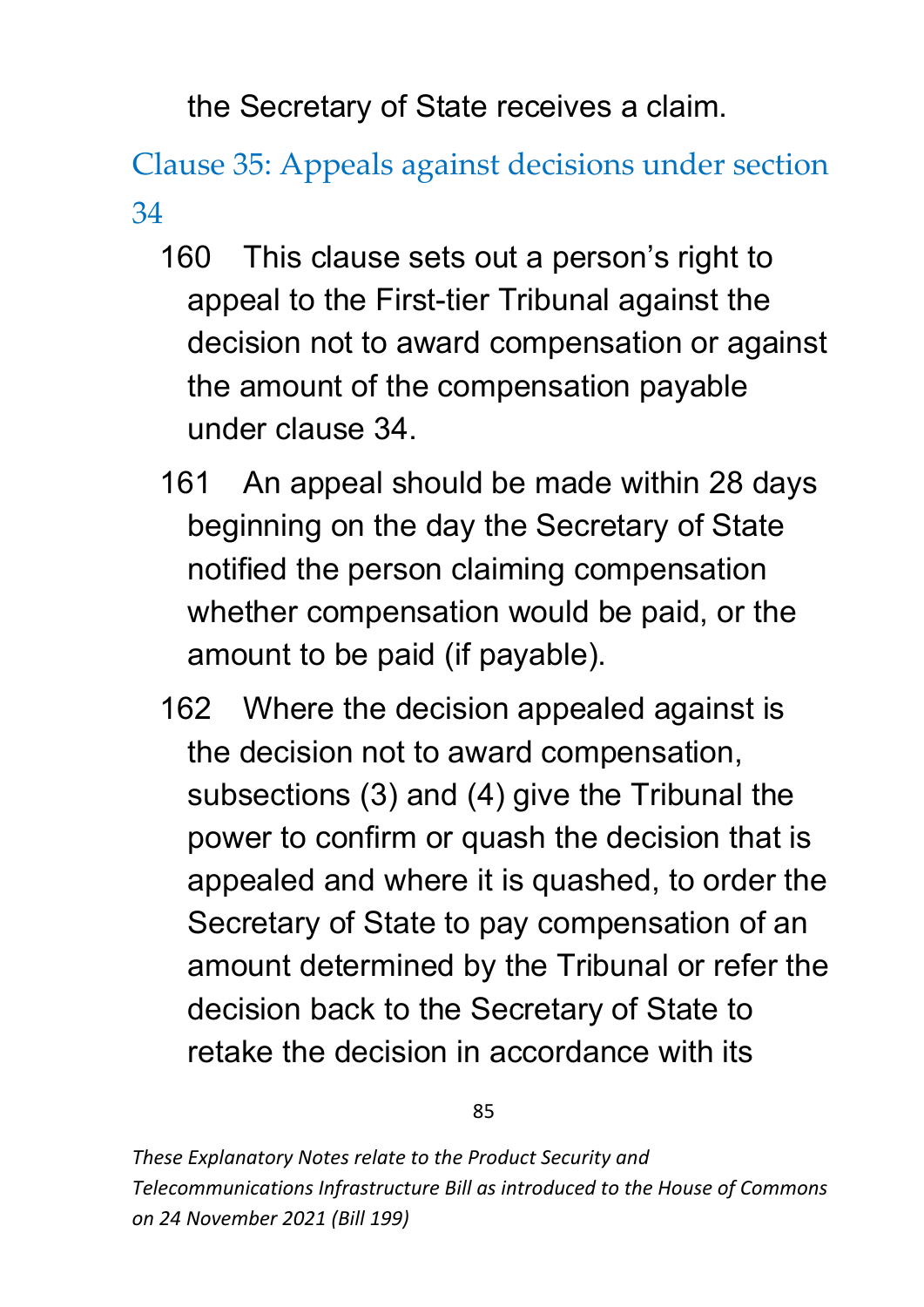ruling.

- 163 Where the decision appealed against is the amount of compensation awarded, subsection (5) provides that the Tribunal may confirm the amount of compensation awarded, vary the amount of the compensation or require the Secretary of State to retake the decision that is appealed in accordance with its ruling.
- 164 Subsection (6) provides that an appeal against the decision not to award compensation or against the amount of the compensation may be made on the grounds that the decision appealed against was based wholly or partly on an error of fact or that the decision appealed against was wrong in law. Appeals against the amount of the compensation may also be made on the ground that the amount of the compensation was unfair or unreasonable for any other reason.
- 165 Subsection (7) provides that the Tribunal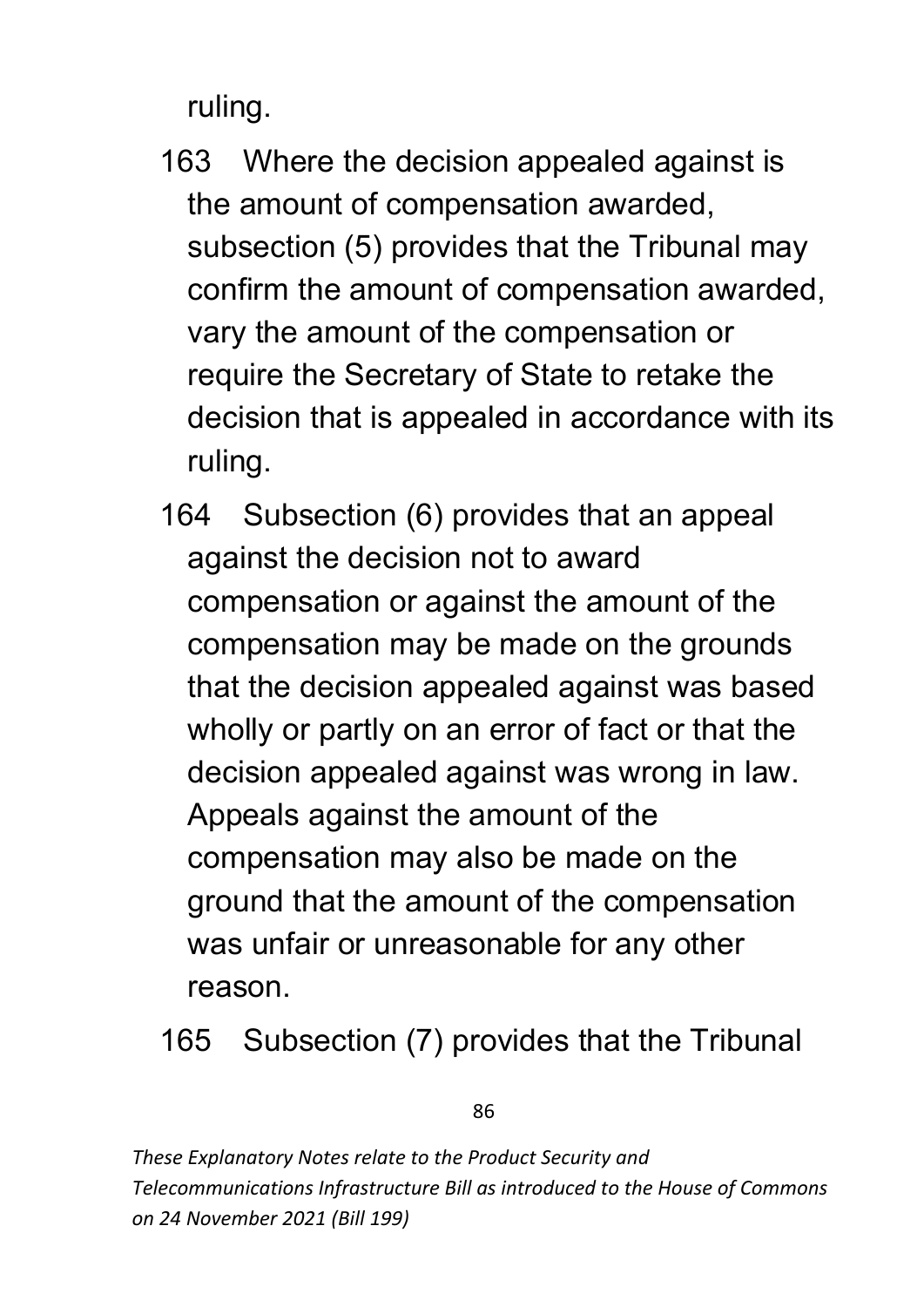may review any facts on which the decision to appeal was based and take into account evidence not available to the Secretary of State and subsection (8) provides that the Tribunal cannot direct the Secretary of State to pay any compensation that they would not be otherwise be liable to pay under clause 34(2).

### Clause 36: Monetary Penalties

- 166 This clause provides that, where a person has, on the balance of probabilities, failed to comply with a relevant duty, the Secretary of State may give a penalty notice requiring the recipient to pay a fine of a specified amount within a specified time period of no less than 28 days. The amount must not exceed any maximum established under clause 38.
- 167 A penalty may be issued even if the recipient has not previously received an enforcement notice in respect of the relevant breach but a person may not receive more than one penalty notice for a single breach. All penalties paid to the Secretary of State are to be paid into the Consolidated fund.

87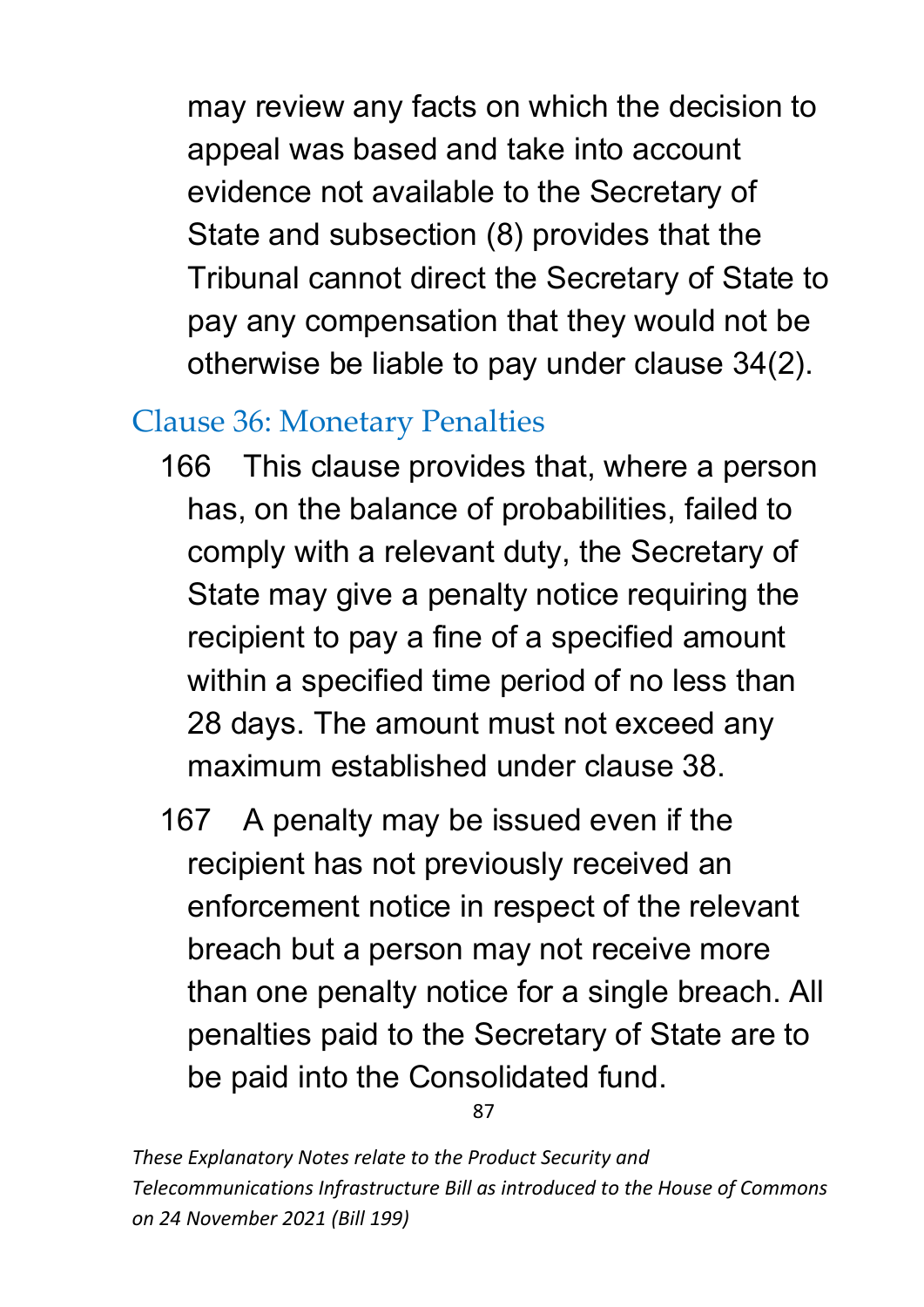168 Where a breach continues beyond the period set in the penalty notice, subsection (5) provides that a daily penalty can be imposed requiring the person to pay up to £20,000 for each additional day a breach takes place. There is no cap on the potential penalty accrued in daily penalties. If a daily penalty is to be imposed, then the daily penalty amount must also be set out in the initial penalty notice.

### Clause 37: Determining the amount of a penalty

169 This clause sets out that the penalty must be an amount considered by the Secretary of State to be appropriate and proportionate to the breach for which it is imposed. It must be determined taking into account the effects arising from a breach, and action taken by the recipient to remedy the breach or mitigate its effects.

#### $Cl<sub>311</sub>$ se 38<sup> $\cdot$ </sup> The relevant maximum

170 This clause sets the relevant maximum penalty for breaches to be the greater of £10

#### 88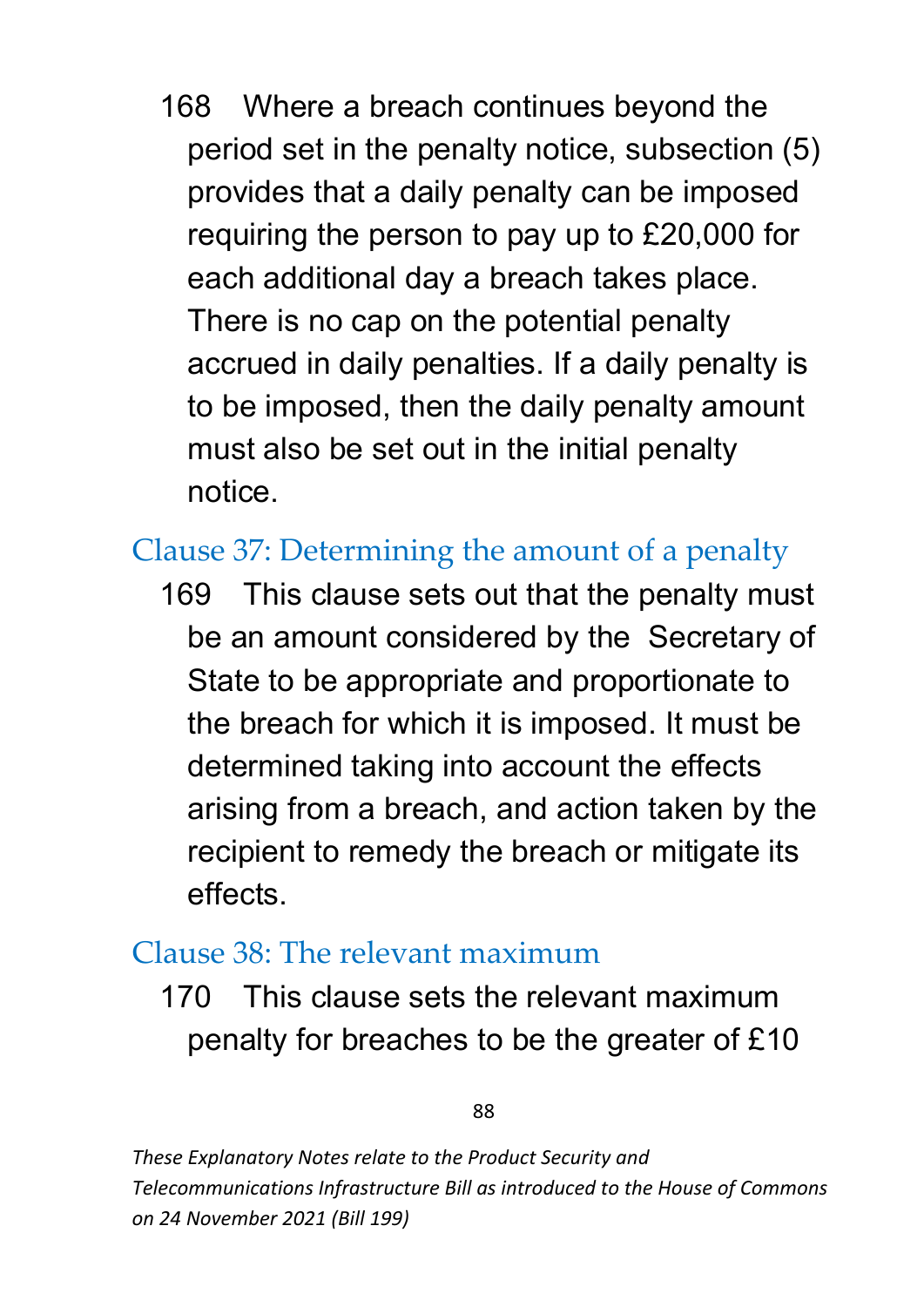million or 4 per cent of the person's qualifying worldwide revenue for the person's most recent complete accounting period.

- 171 Where a non-compliant relevant person is a member of one or more groups (e.g. groups of companies), subsection (6) provides a power for the Secretary of State to determine the class of members within the group or groups that will have their revenue taken into account for the purposes of calculating the relevant maximum penalty.
- 172 Subsection (7) provides a power for the Secretary of State to set out in regulations how qualifying worldwide revenue for a period is to be determined for the purpose of calculating the maximum possible penalty.
- 173 Regulations under these powers will be subject to the affirmative resolution procedure.

## Clause 39: Penalty notices: further provision

174 This clause sets out that, before giving a penalty notice, the Secretary of State must notify the recipient of their intention to give a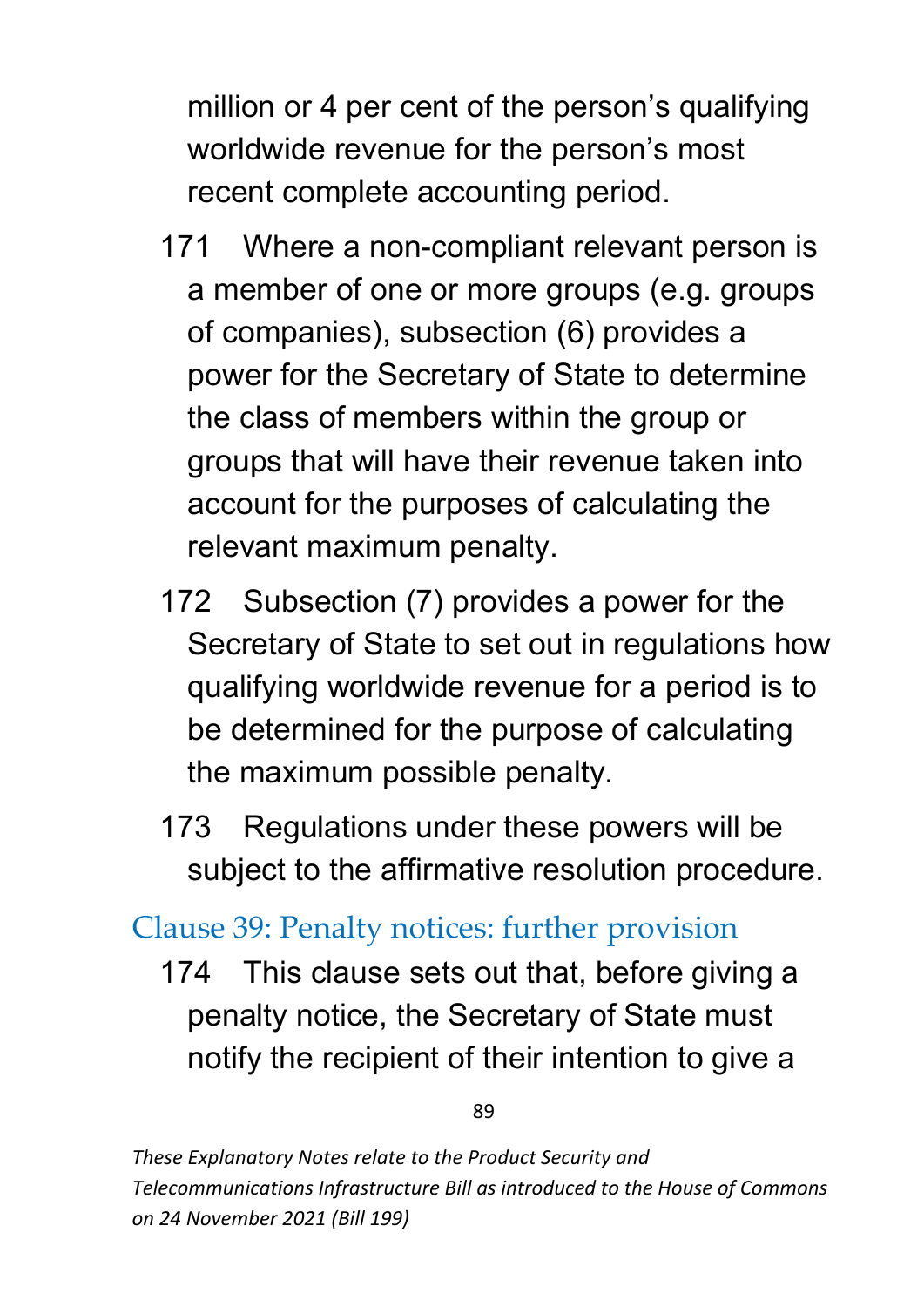notice and provide an opportunity for the recipient to make representations. Although there is no formal time limit within which a relevant person has to make representations, in practice it is likely that a relevant person would make representations within 28 days as the Secretary of State can issue a penalty notice as soon as 28 days after notification.

- 175 Subsection (3) sets out that the penalty notice must (a) give reasons for the notice, (b) include the amount of the penalty, (c) set out how payment may be made,(d) the deadline for making payment, (e) explain how the notice can be appealed, and (f) explain the consequences of failing to pay the penalty.
- 176 Subsections (4) and (5) provide that after issuing a variable monetary penalty notice, the Secretary of State may vary or revoke the notice but any variation may not make the notice more onerous. For example, the Secretary of State may reduce the amount of the penalty or allow for it to be paid at a later date but cannot require a higher penalty to be

90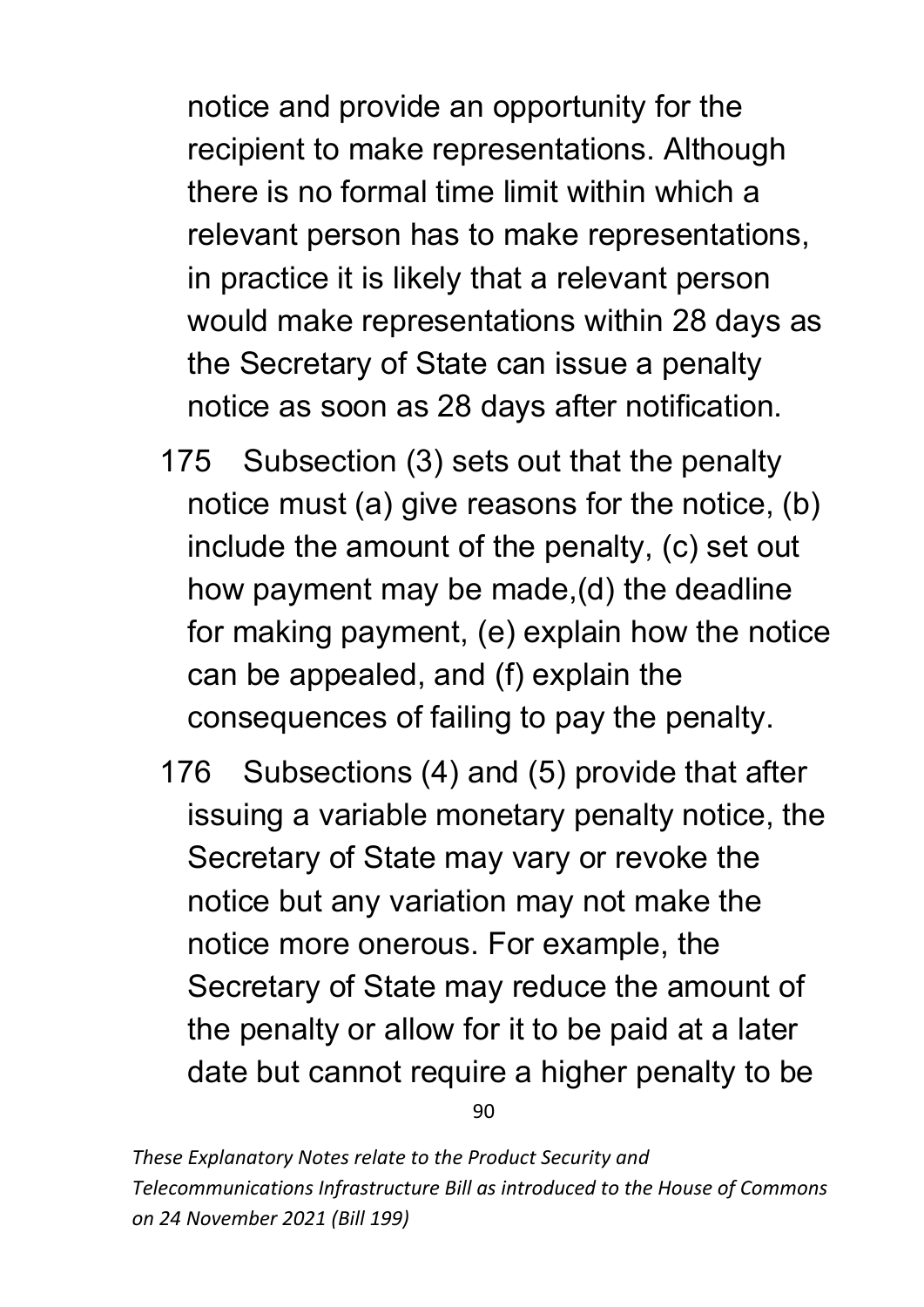paid after the initial penalty notice has been issued.

# Clause 40: Enforcement of penalty notices

177 This clause establishes the procedure for enforcing a penalty notice in England and Wales, Scotland, and Northern Ireland.

# Clause 41: Appeals against penalty notices

- 178 This clause provides that a person who receives a penalty notice has the right to appeal to the First-tier Tribunal against the imposition of a penalty, the amount of a penalty or period in which a penalty or any part of it must be paid. Any appeal must be brought before the end of the period of 28 days beginning with the day on which the penalty notice was given, or the day on which the penalty notice was varied by the Secretary of State.
- 179 Subsections (3), (4) and (5) set out what the Tribunal may do, and the conditions under which the Tribunal may cancel or vary the decision of the Secretary of State.

91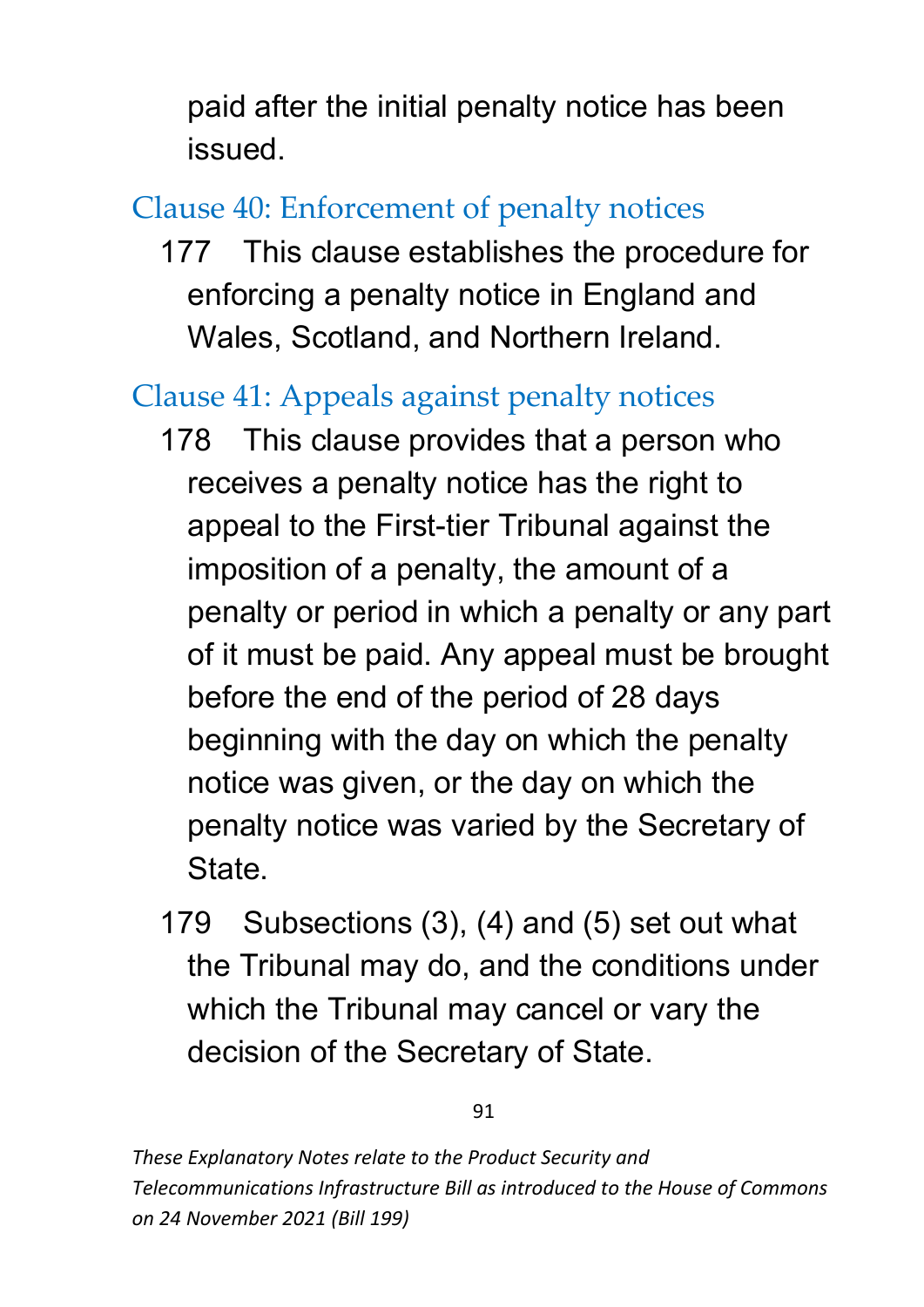- 180 Where the Tribunal cancels the notice, it may refer the matter back to the decisionmaker with a direction to reconsider the matter and make a new decision in line with its ruling. However, the Tribunal may not direct the person who gave the penalty notice to take any action that the person would not have otherwise have the power to take.
- 181 Subsection (7) provides that the Tribunal may review any determination of fact on which the decision appealed against was based. The Tribunal may also take into account evidence that was not available to the person who gave the notice.
- 182 Subsection (8) is a safeguard that ensures that the penalty notice will not have effect (and therefore a penalty will not be payable) if an appeal against it is made to the First-tier Tribunal until that appeal is determined or withdrawn. The same applies in respect of a variation of a penalty notice. Subsection (9) is similar and it allows the Upper Tribunal, if an appeal against the decision of the First-tier

92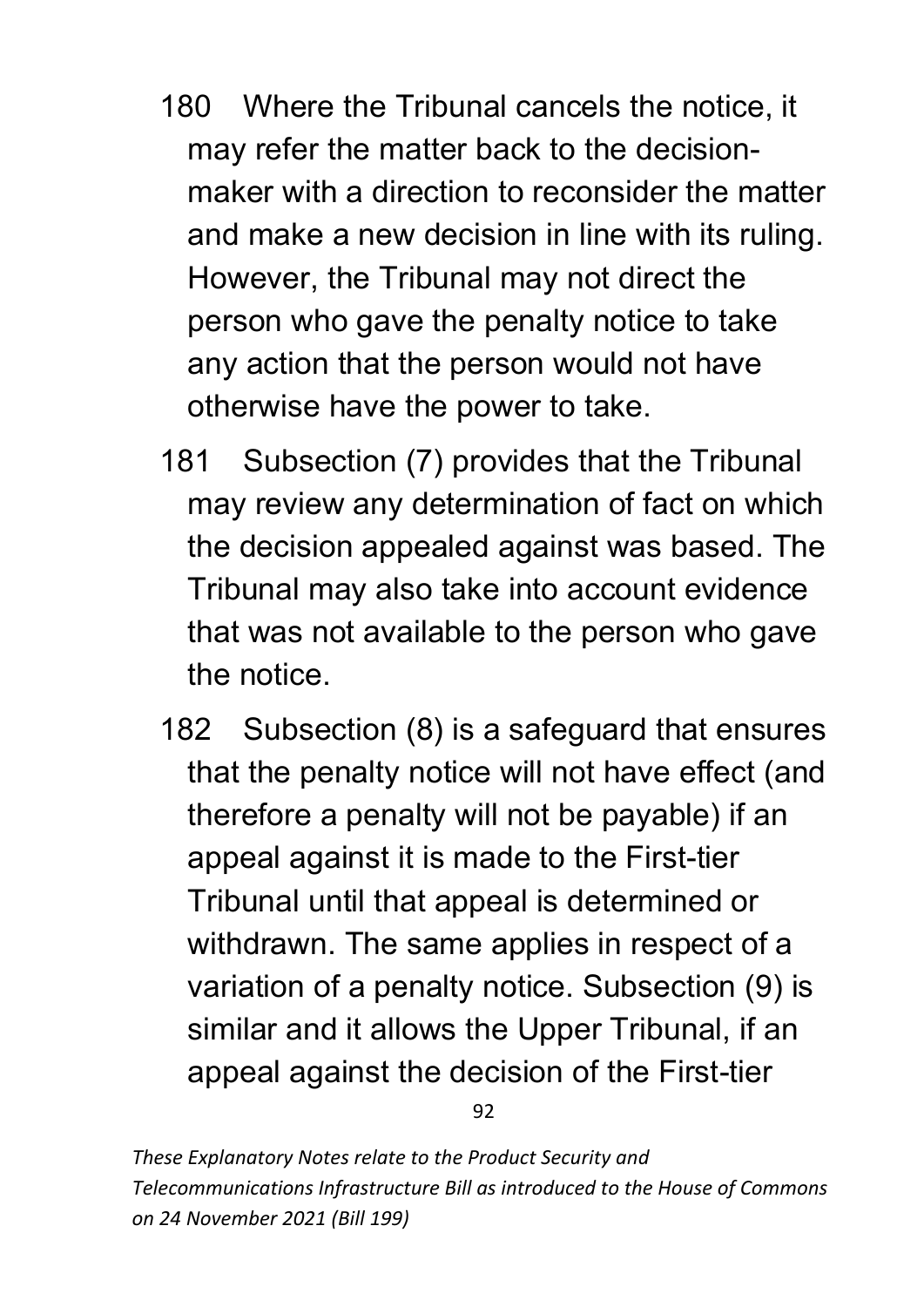Tribunal is or may be made, to suspend the penalty notice until the appeal is determined or withdrawn.

### Clause 42: Forfeiture

- 183 This clause sets out when relevant connectable products may be forfeited.
- 184 "Forfeitable products" are defined to include relevant connectable products that are in the possession or control of specific economic operators. This includes products that have been returned, for example, as a result of a recall notice, to one of the aforementioned economic operators. Products detained under paragraph 28 of Schedule 5 to the Consumer Rights Act 2015 are also included.
- 185 Subsections (2) and (3) provide the conditions under which the Secretary of State may apply to court for an order for the forfeiture of products and the conditions upon which the court may make an order for the forfeiture of products.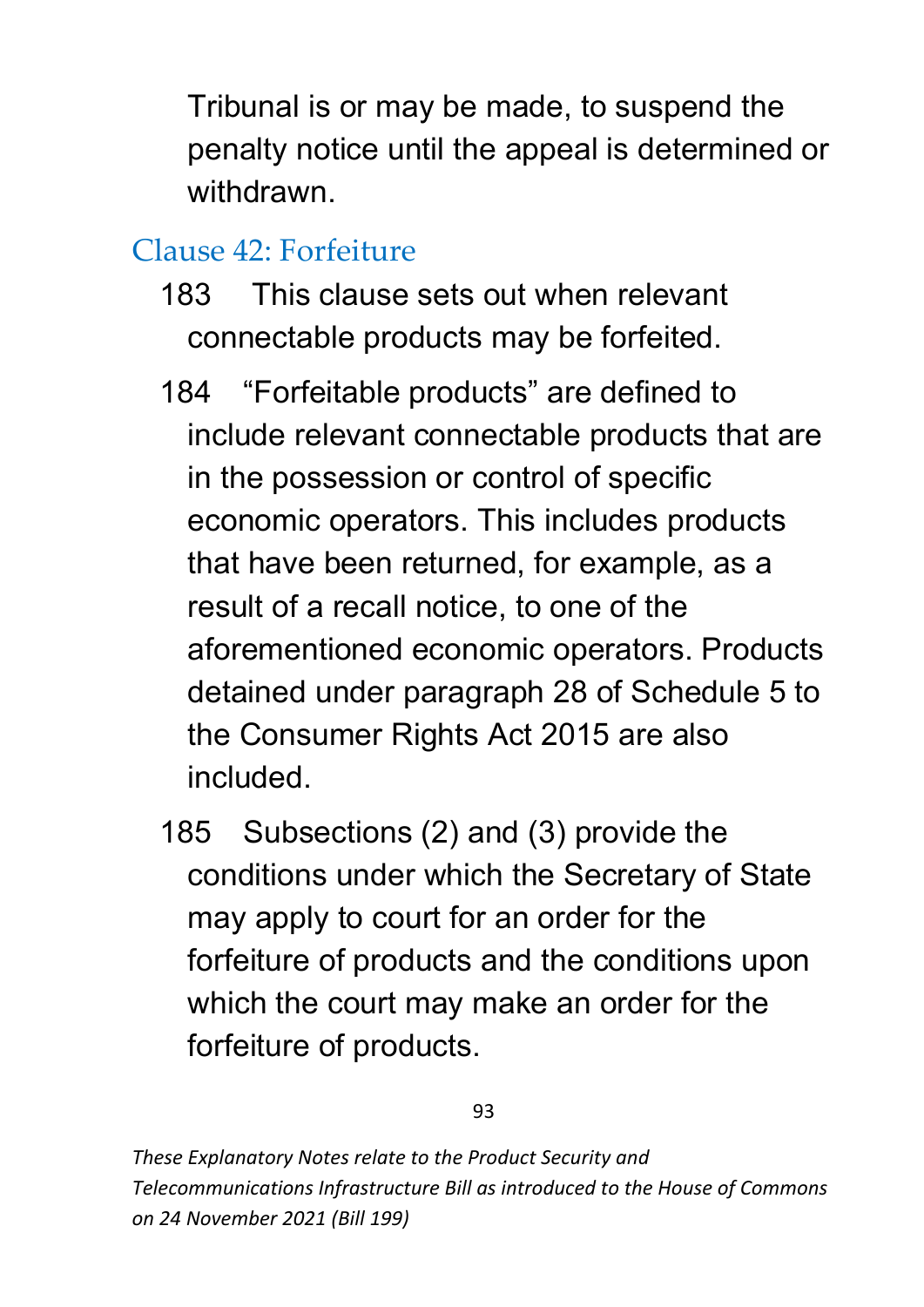- 186 Subsection (6) provides for the court to order the delivery of property to the Secretary of State, or such other person as the court may direct. It also provides for the Secretary of State, or such other person as the court may direct, to destroy or otherwise dispose of the property in whatever way the Secretary of State or other person considers appropriate. An order under this clause may require the property to be destroyed or otherwise disposed of in accordance with any directions of the court.
- 187 Subsections (7),(8), and (9) provide for the conditions under which forfeited products detained under paragraph 28 of Schedule 5 to the 2015 Act are returned to whomever is entitled to them.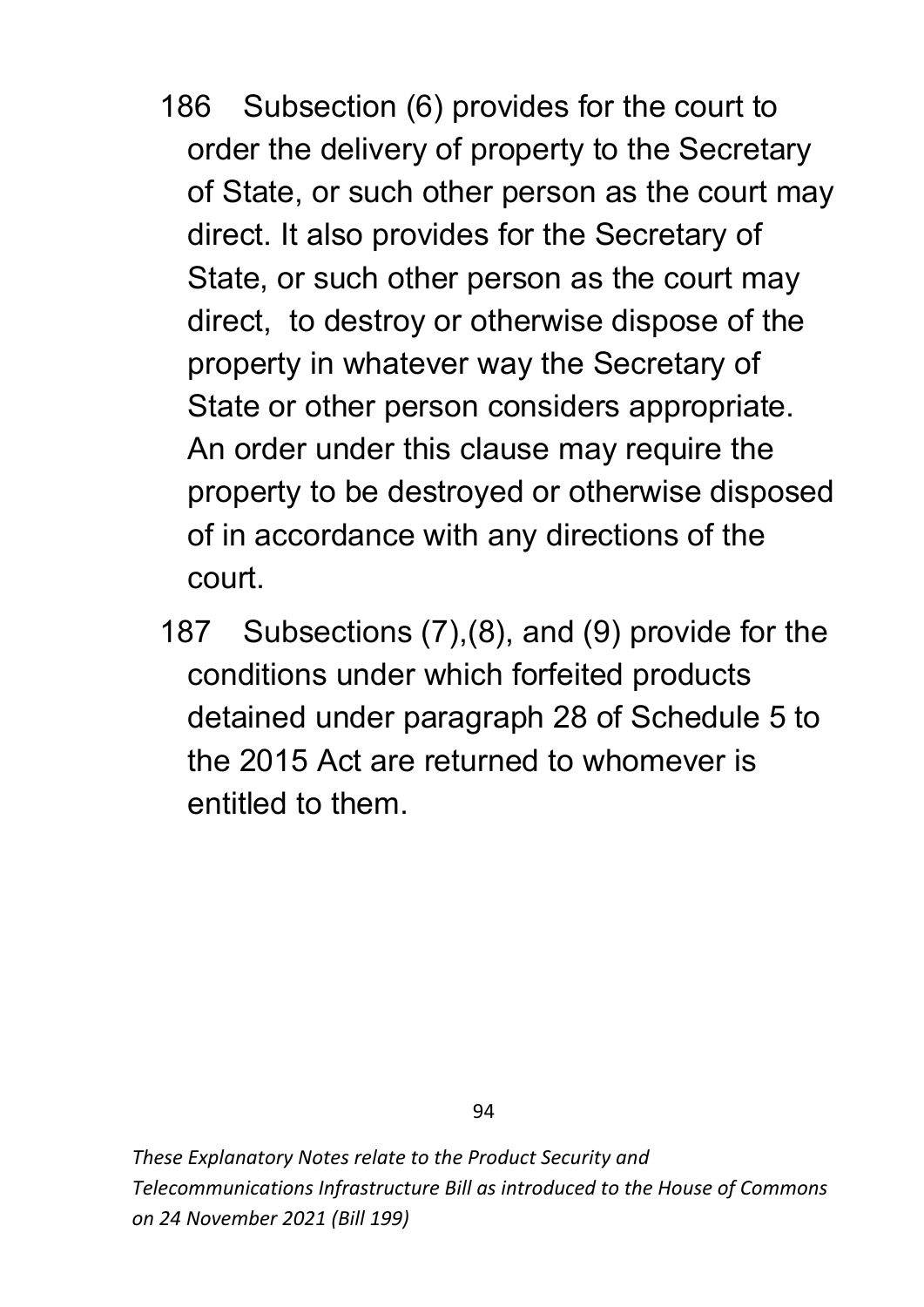### Clause 43: Further provision about forfeiture

- 188 This clause sets out how applications for an order for the forfeiture of products will be made to a the court in England and Wales and Northern Ireland.
- 189 Applications for an order for forfeiture of products can be made in cases where proceedings have been brought in England and Wales and Northern Ireland for an offence under either (a) Clause 32 or (b) paragraph 36(1) or (2) of Schedule 5 to the 2015 Act.
- 190 Subsection (4) establishes that the court may only issue a forfeiture if (a) the Secretary of State has given notice to every identifiable person with an interest in the product of the application, date and location of the proceedings for forfeiture, or (b) the court is satisfied that it was reasonable in the circumstances not to have given such notice.
- 191 Subsection (5) provides for any person having an interest in any forfeitable products to appear in court proceedings under clause 42.

95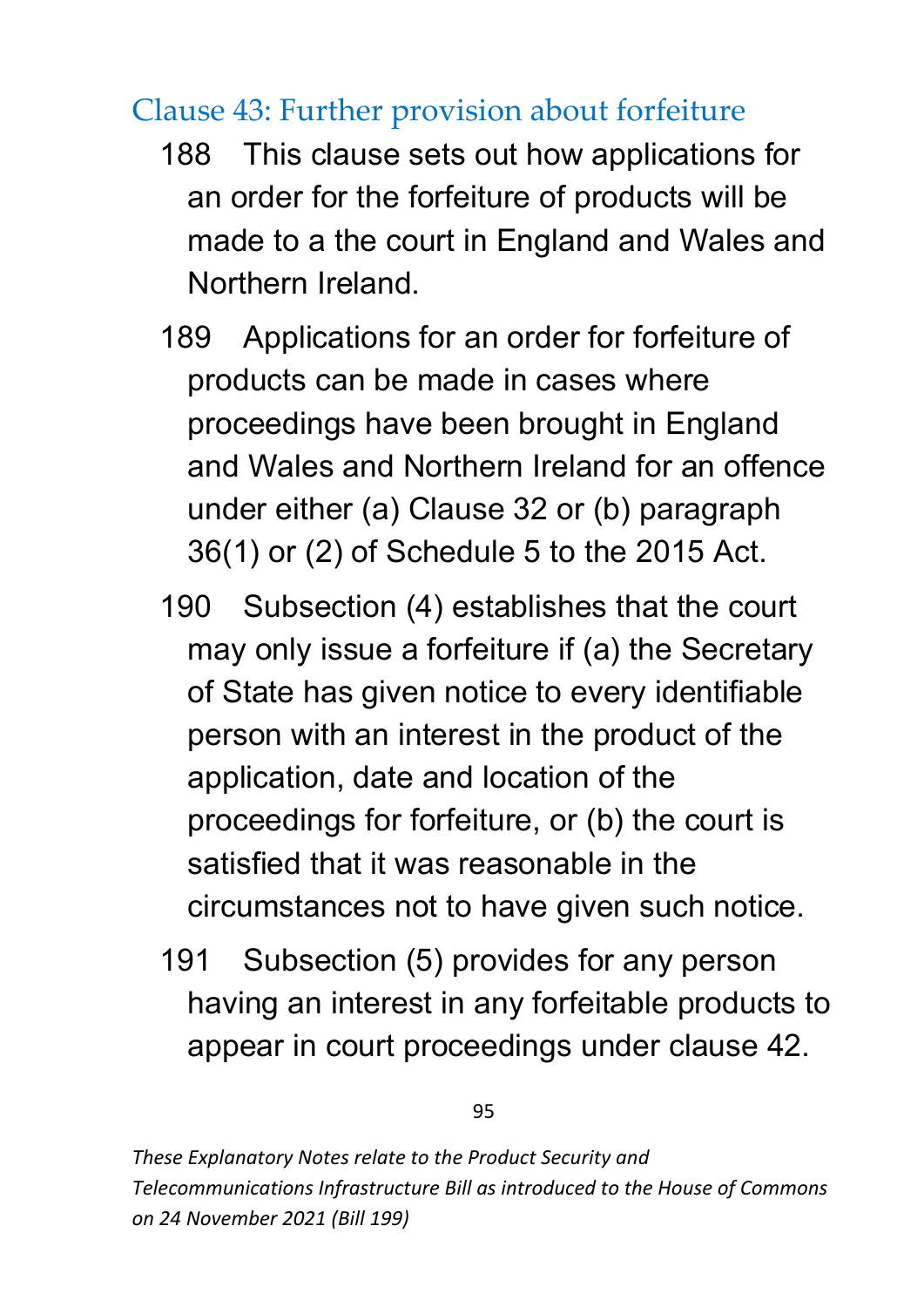192 Subsection (6) is a safeguard. It provides that a forfeiture order may not take effect until the period for appealing against the court's decision to order forfeiture has ended or if an appeal is made, until it has been determined or withdrawn.

Clause 44: Appeal against decision under section 42

- 193 This clause sets out that appeals against an order for the forfeiture of products under clause 42 are permitted by any party to the proceedings in which the order was made, and any other parties entitled to the products.
- 194 Subsection (2) provides for the Secretary of State to appeal against a decision not to make an order for forfeiture under clause 42, or an order under subsection (8) of that clause for the return of any products.
- 195 Subsection (5) provides that an appeal under this clause must be brought before the end of the period of 28 days, beginning with the date of the order or other decision

96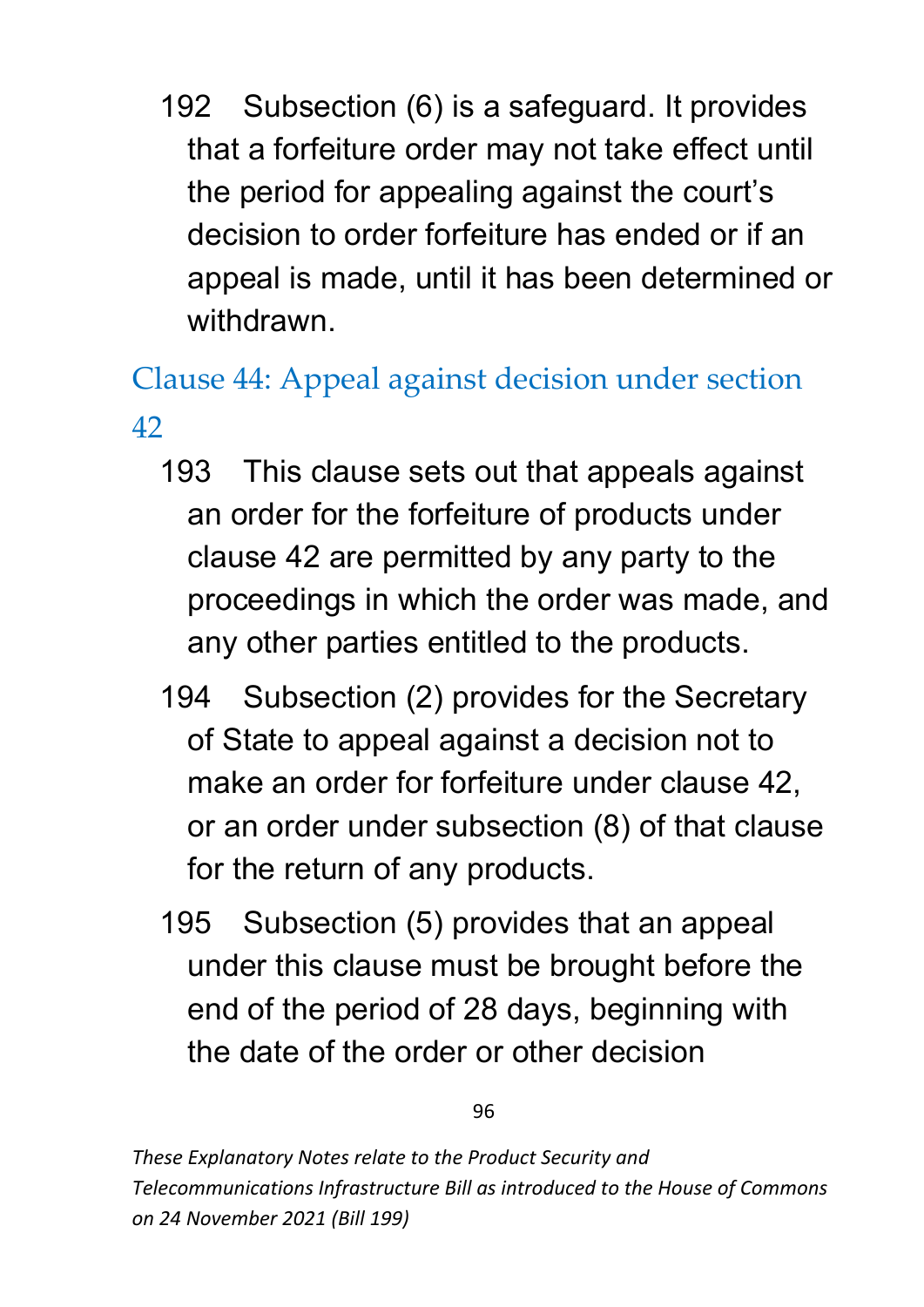appealed against.

# Clause 45: Power to inform public about compliance failures

196 This clause provides a power for the Secretary of State to publish whatever information they consider appropriate in order to inform the public about (2)(a) the nature of the compliance failure, (b) any risks posed by using the product, or (c) any steps that may be taken to mitigate the effect of any such risks, where the Secretary of State has reasonable grounds to believe there is a compliance failure. This power is subject to any enactment or rule of law restricting the disclosure of information.

Clause 46: Power to publish details of enforcement action taken against relevant persons

197 This clause enables the Secretary of State to publish information about failures by relevant persons to comply with their security requirements. The power also allows the Secretary of State to publish details about

97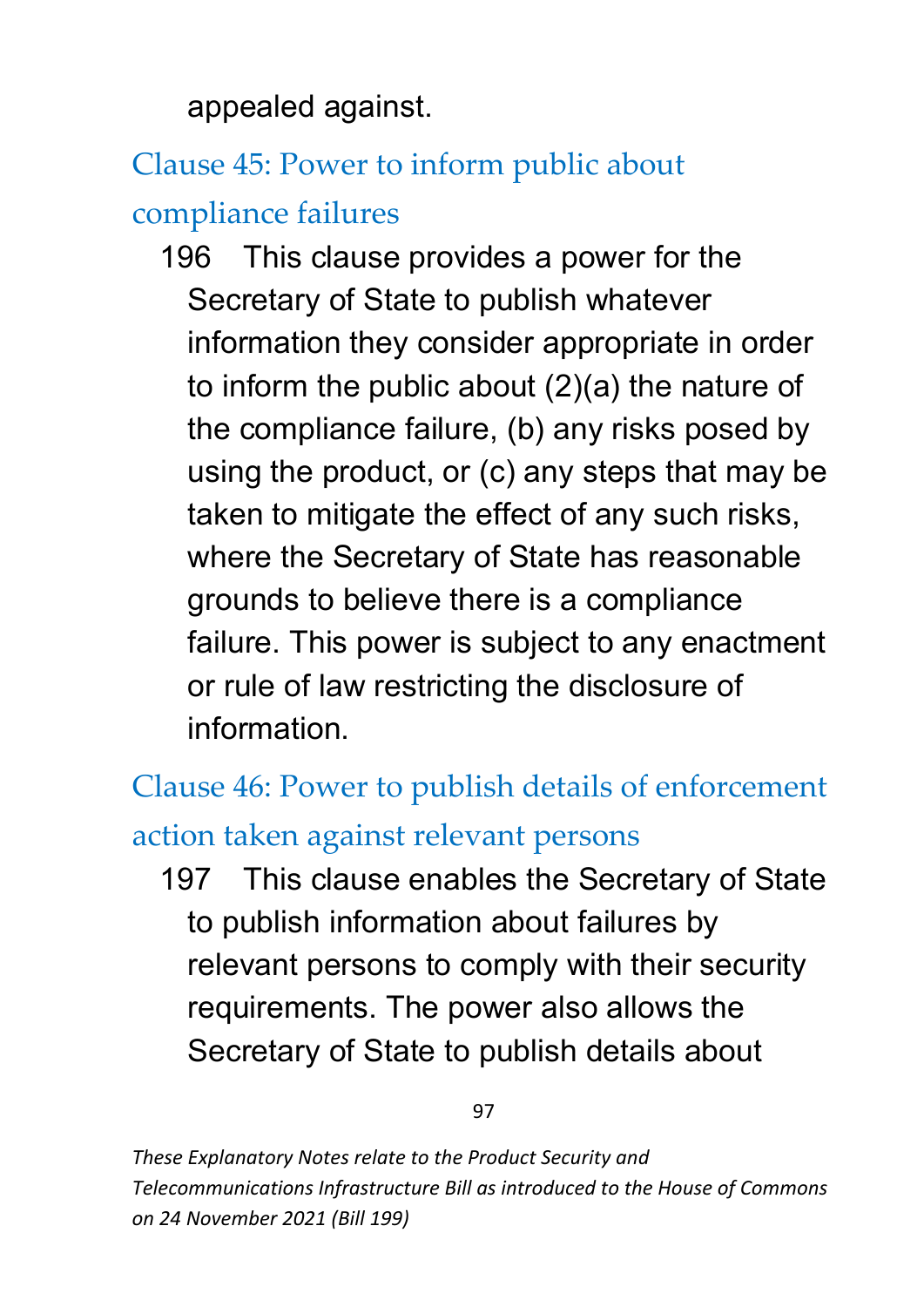enforcement notices, penalties and forfeiture orders.

# Clause 47: Power to recall products

- 198 This clause provides a power for the Secretary of State to recall non-compliant products that have been supplied to customers in cases where a recall notice has not been complied with or where it was not possible to give a recall notice to the relevant person, and the Secretary of State has reasonable grounds to believe that there is a compliance failure in consumer connectable products supplied to consumers.
- 199 Subsection (4) provides that the Secretary of State may make arrangements for the delivery, disposal and destruction of the recalled products.
- 200 Subsection (5) provides that the Secretary of State may pay any amount it considers appropriate to customers who return products in a recall organised by the Secretary of State.
- 201 Subsection (6) provides that if the

98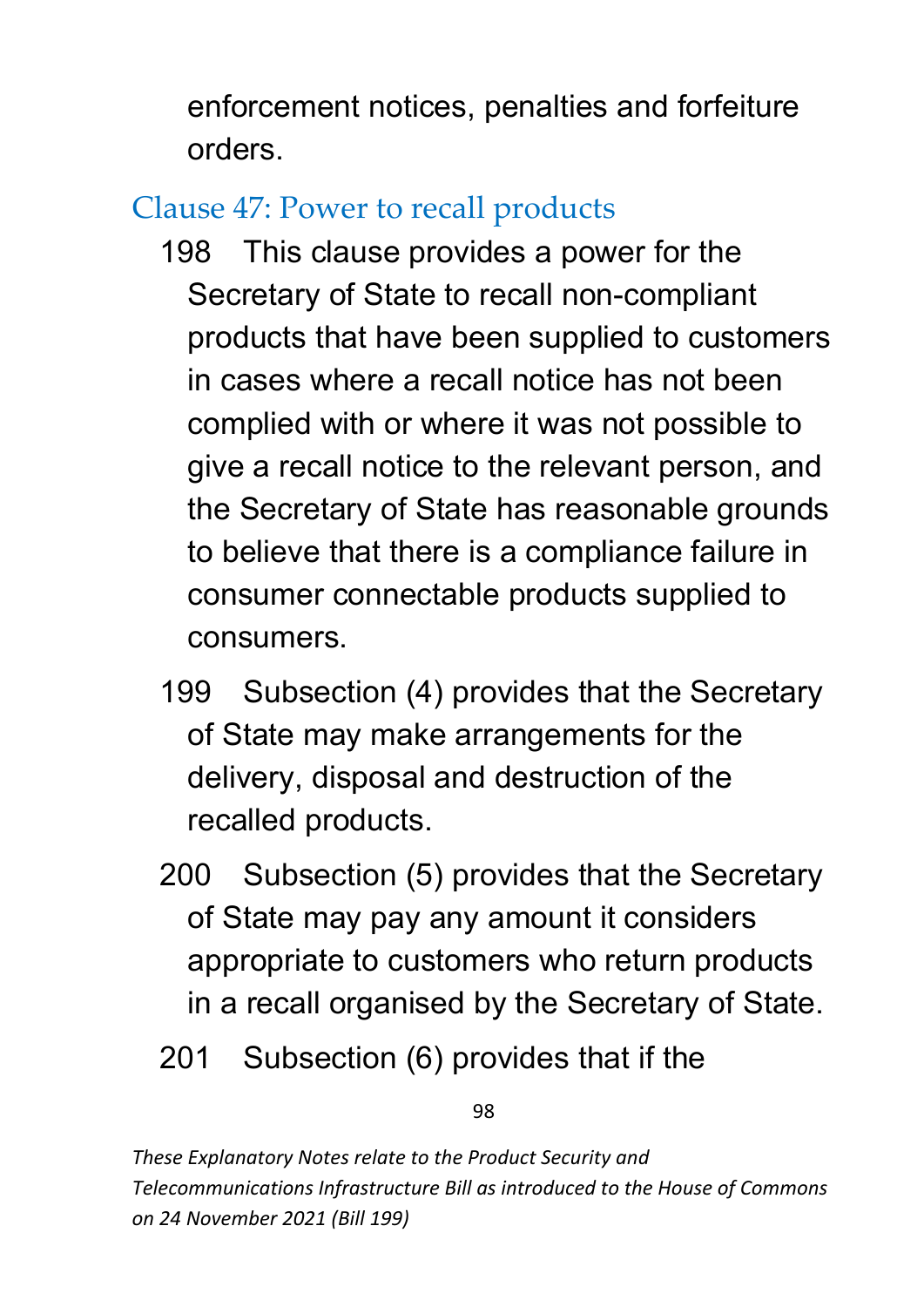Secretary of State provides any financial incentive for the return of the product organised under clause 46 to a customer, a relevant person who is required to pay compensation to that customer will be able to deduct the amount paid by the Secretary of State from any amount that the relevant person is required to pay (whether as a result of the exercise of the customer's statutory rights or otherwise).

202 Subsection (7) provides that, where the recipient of a recall notice fails to comply with it, the Secretary of State may recover any costs or expenses reasonably incurred in taking action under this clause relating to a compliance failure from the person who failed to comply with the recall notice.

## Clause 48: Disclosure of information

99 203 This clause allows the Secretary of State to disclose to a person any information obtained in connection with, where the disclosure made is for a purpose connected with an enforcement function of the Secretary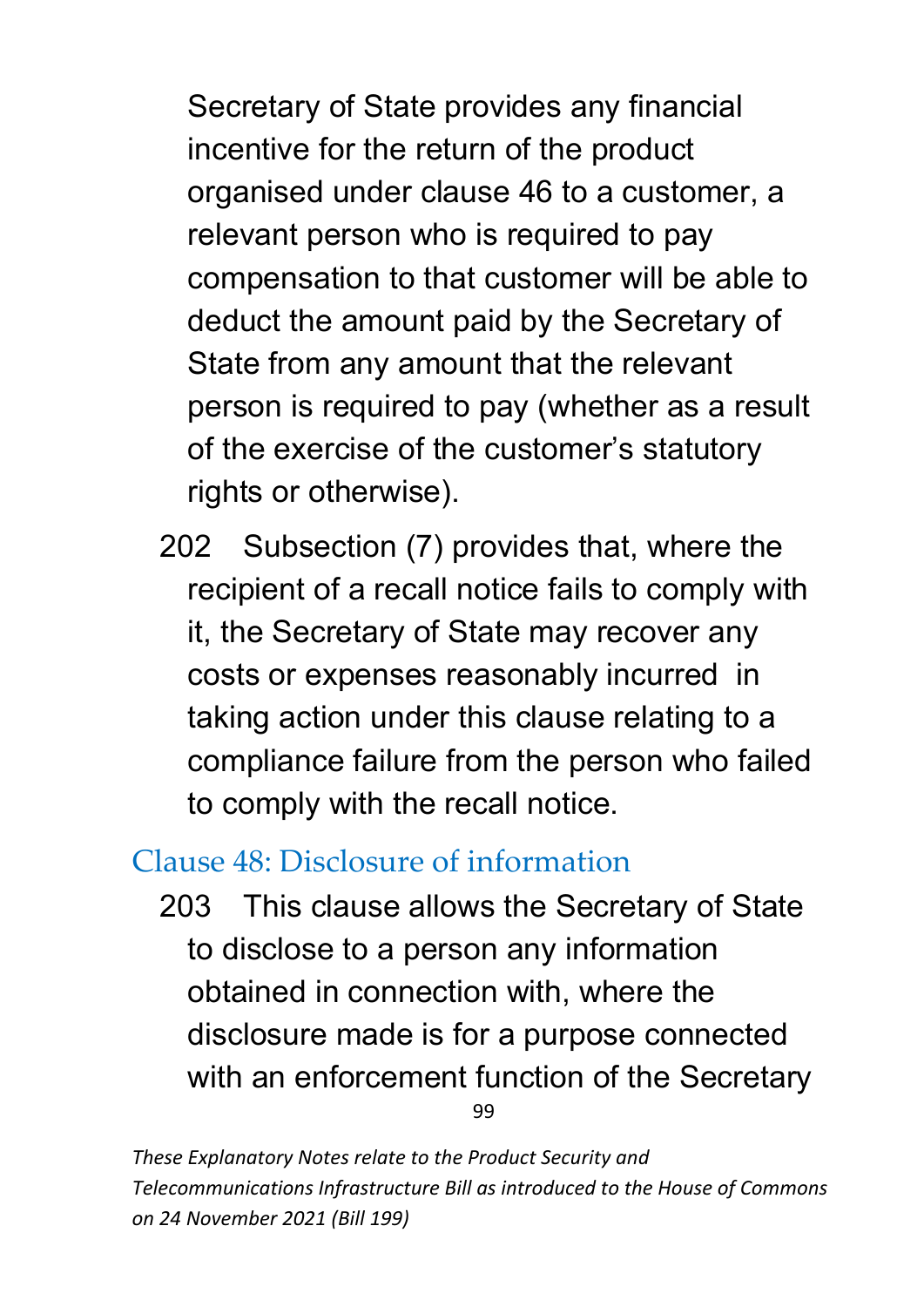of State. Subsection (2) provides that a person may disclose any information to the Secretary of State if it is for the purposes of enabling or assisting the Secretary of State to exercise any enforcement function.

- 204 As per subsection (3), this can be done without breaching any restriction on the disclosure of information imposed on the person making the disclosure. However, subsections (4) and (5) provide that any action taken under this clause must not contravene data protection legislation or any of Parts 1 to 7 or Chapter 1 of Part 9 of the Investigatory Powers Act 2016.
- 100 205 Subsection (7) inserts Part 1 of the Product Security and Telecommunications Act 2021 into Schedule 14 of the Enterprise Act 2002 to empower the Secretary of State to disclose information to others (e.g. other regulators) so that they can carry out their functions pursuant to any act listed in Schedule 15 to the 2002 Act, or any subordinate legislation as may be specified for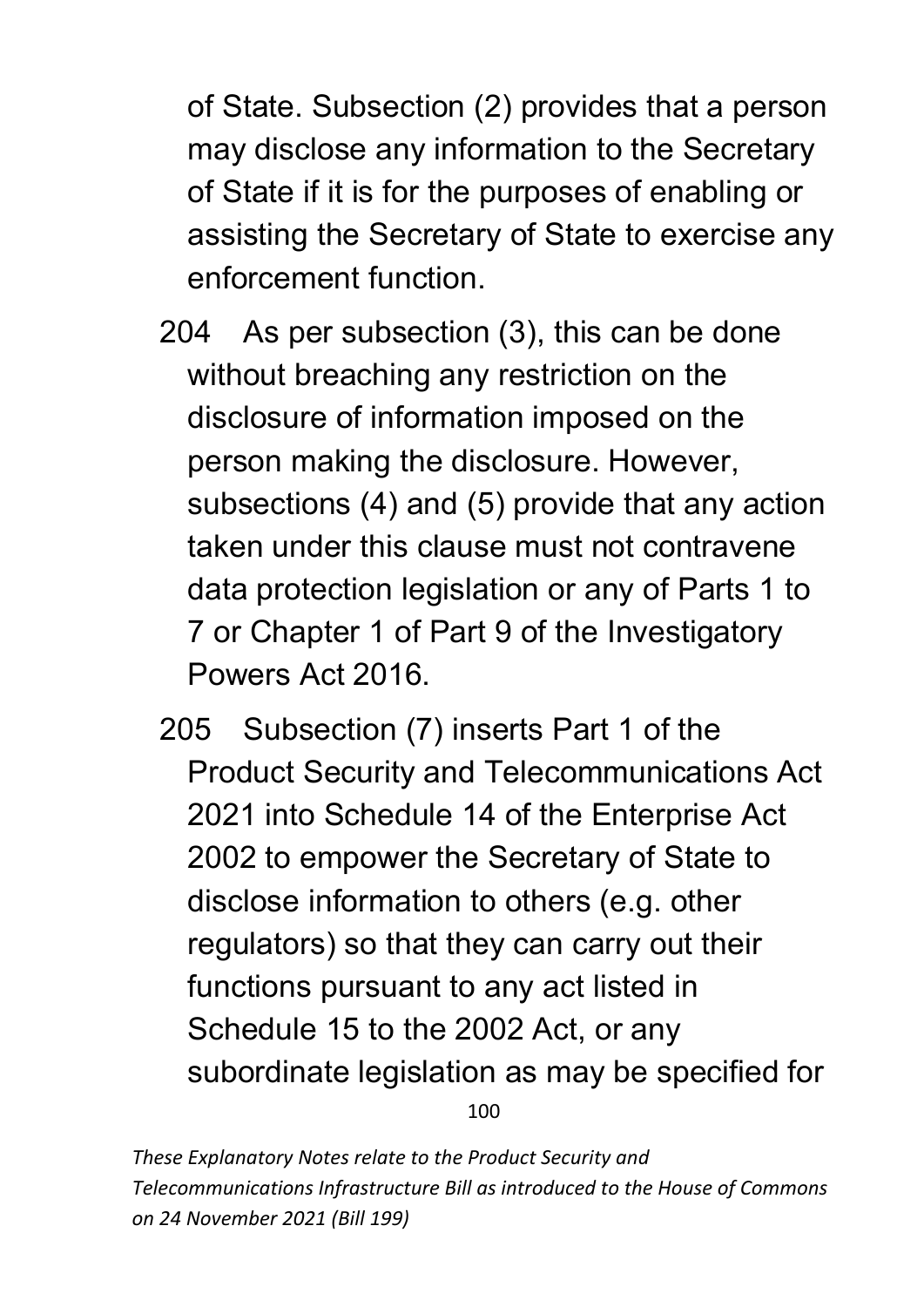the purposes of this section 241(3) of the 2002 Act.

# Clause 49: Offence of purporting to act as

authorised to exercise enforcement function

- 206 This offence is in addition to the offence of purporting to act as officer at paragraph 37 of Schedule 5 to the Consumer Rights Act 2015.
- 207 Whilst paragraph 37 of Schedule 5 to the 2015 Act provides that it is an offence for a person who is not an officer of an enforcer to purport to act as such under Part 3 or 4 of that Schedule, this clause additionally sets out that it is an offence for a person to purport to act as authorised to exercise a function of the Secretary of State under Chapter 3 (the enforcement provisions).
- 208 Subsection (2) provides the maximum penalty that the relevant court can impose on a person found guilty of the offence.

### Clause 50: Means of giving notices

209 This clause provides the means by which an enforcement notice can be given to a

101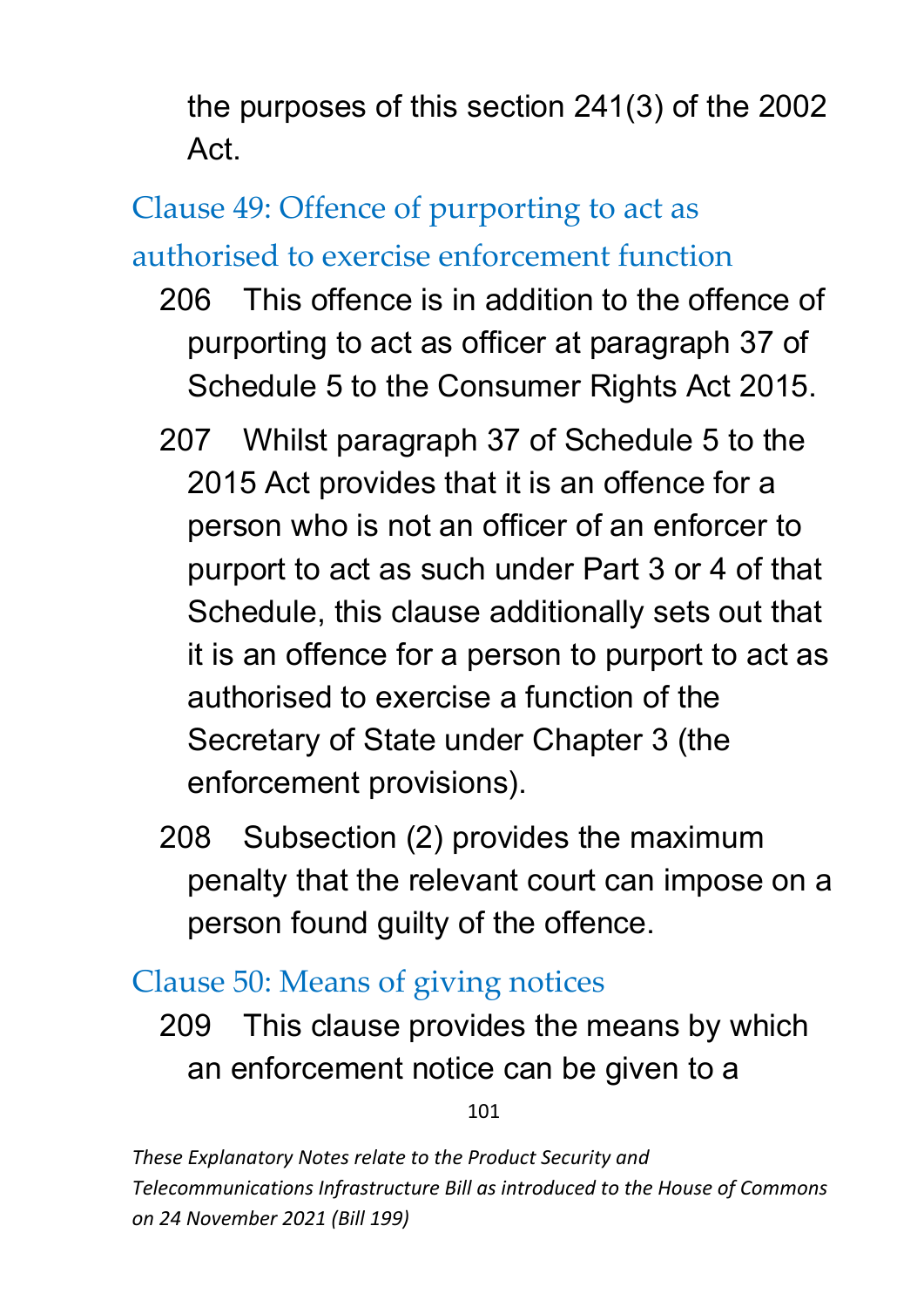person, namely (a) handing it to the person, (b) leaving it at the person's proper address, (c) sending it by post to the person at that address, or (d) where appropriate, sending it to the person by electronic means.

### Clause 51: Liability of authorised representatives

210 Where a manufacturer established abroad authorises a person in the United Kingdom, with the agreement of that person, to perform any of the duties listed in subsection (3) on their behalf, this clause sets out that the authorised representative must comply with those duties. Subsection (5) stipulates that this does not affect the manufacturer's liability for a failure to comply with a duty.

### Clause 52: Offences by directors, partners etc

211 This clause provides for the liability of a director, manager, secretary, or other similar officer of a corporate body, or any person purporting to act in such a capacity. This includes anyone in a similar corporate position, including members who manage the body

#### 102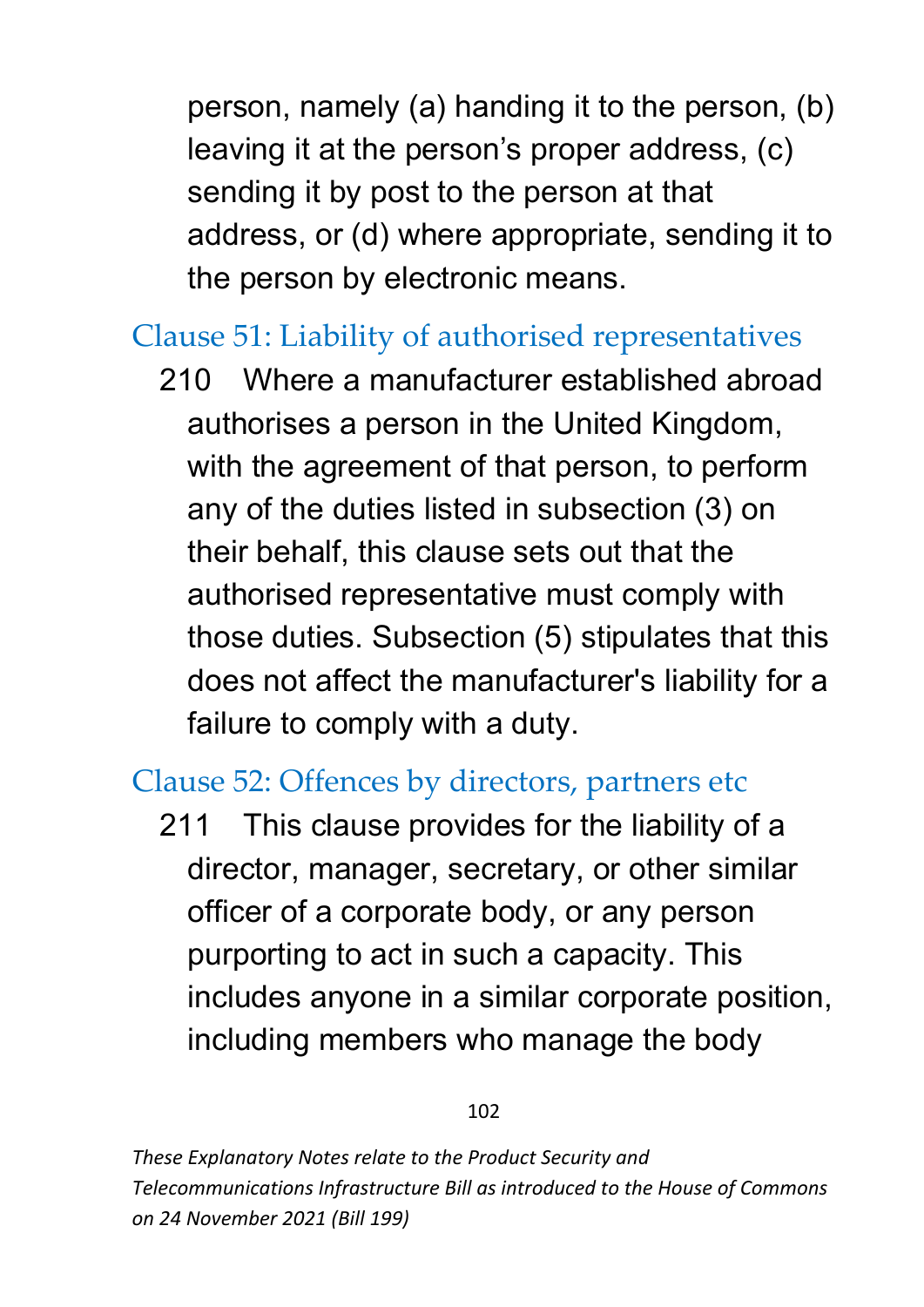corporate's affairs, and partners of a Scottish partnership or those purporting to act as such a partner.

212 Such persons (as well as the body corporate) are liable when an offence is committed either with their consent or connivance or due to their neglect.

#### **Chapter 4: Supplementary provision**

# Clause 53: Guidance

- 213 This clause provides the Secretary of State with the power to issue guidance on the effect of any provision made by or under Part 1 of the Bill
- 214 Subsection (2) provides the enforcement authority, as defined in clause 56, with a power to issue guidance on the exercise of any of its enforcement functions.

Example of guidance supporting the enforcement function

The Secretary of State publishes guidance for economic actors on how to engage with the enforcement

103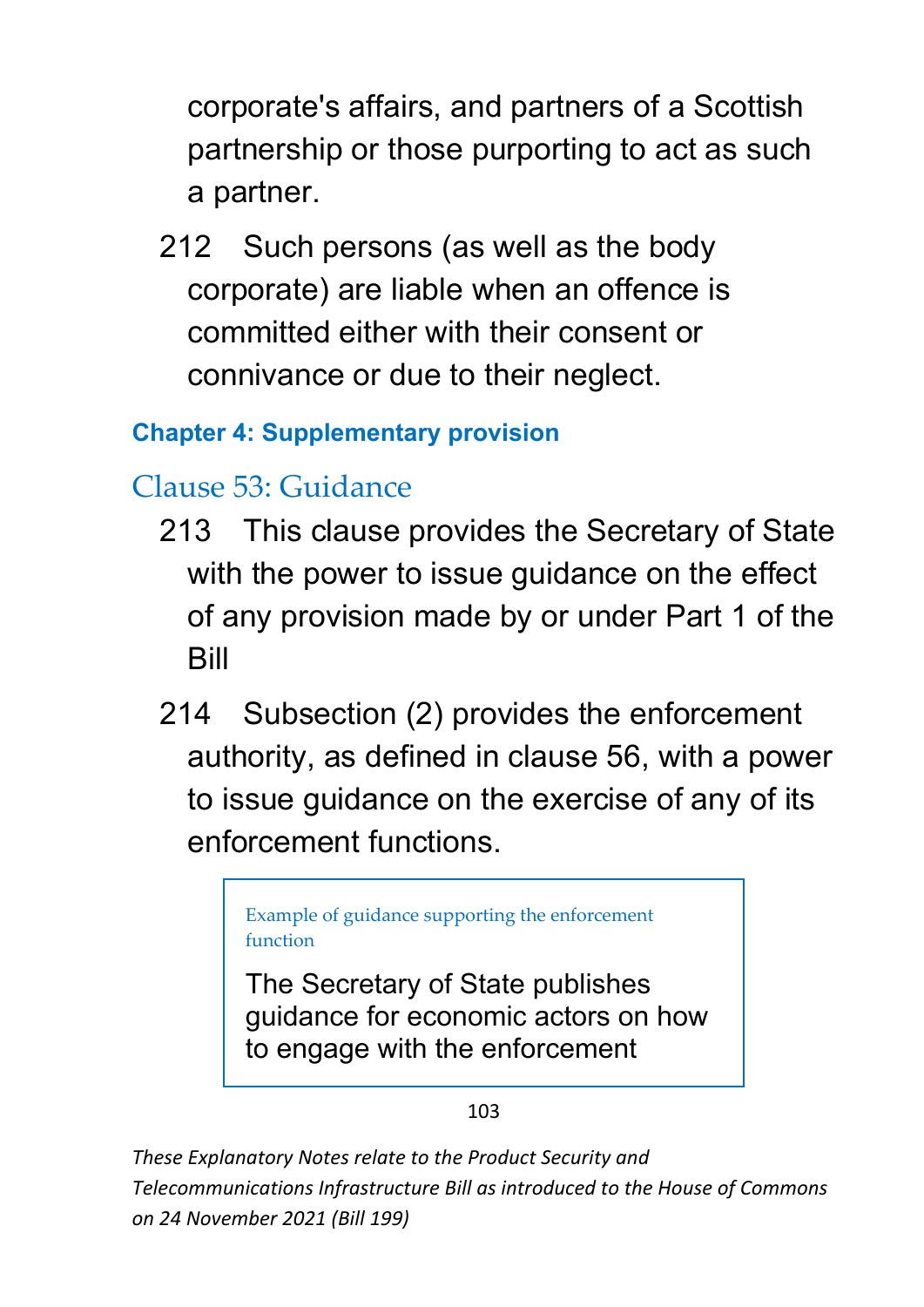process and what parties should do upon receipt of a compliance notice. The guidance may include information on how the party should provide evidence of compliance or how the party can request that the notice is varied to allow a longer period of time to comply with the requirements of the notice..

Clause 54: Meaning of "UK consumer connectable product"

- 215 This clause defines the meaning of "UK consumer connectable products". They are defined as relevant connectable products that meet either of the conditions within subsection (2) or subsection (3)
- 216 Subsection (2) sets out the first condition condition A. Condition A captures relevant connectable products that are or have been made available to UK consumers and that are not "used" at the point at which they are made available to customers.

#### 104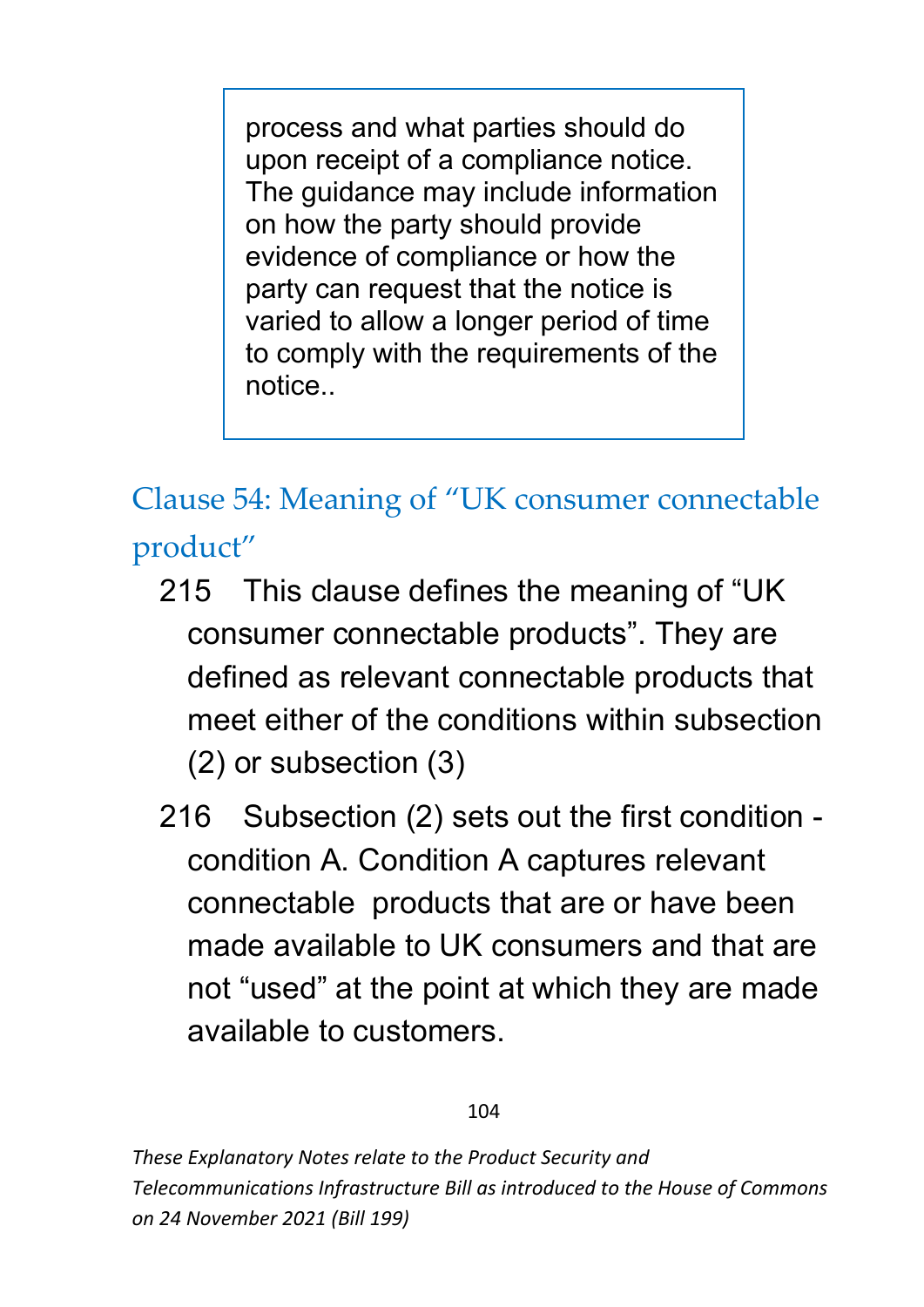- 217 Subsection (3) sets out the second condition - condition B. Condition B captures relevant connectable products that are or have been made available to businesses, where the products are not "used" at the point at which they are made available to customers and where products identical to it meet Condition A. Unused products that are made available to any UK customer, where other products in that product line have been, or are being made available to UK customers, will meet Condition B.
- 218 Duties predicated on a relevant person's intent or knowledge that a relevant connectable product is or will be a "UK consumer connectable product" will cease to apply if a product that has previously been supplied to a customer is made available to UK customers again. This applies principally to products in a "used" condition (i.e. they have been "supplied" before). This clause also provides that duties continue to apply in relation to returned or reconditioned (when

105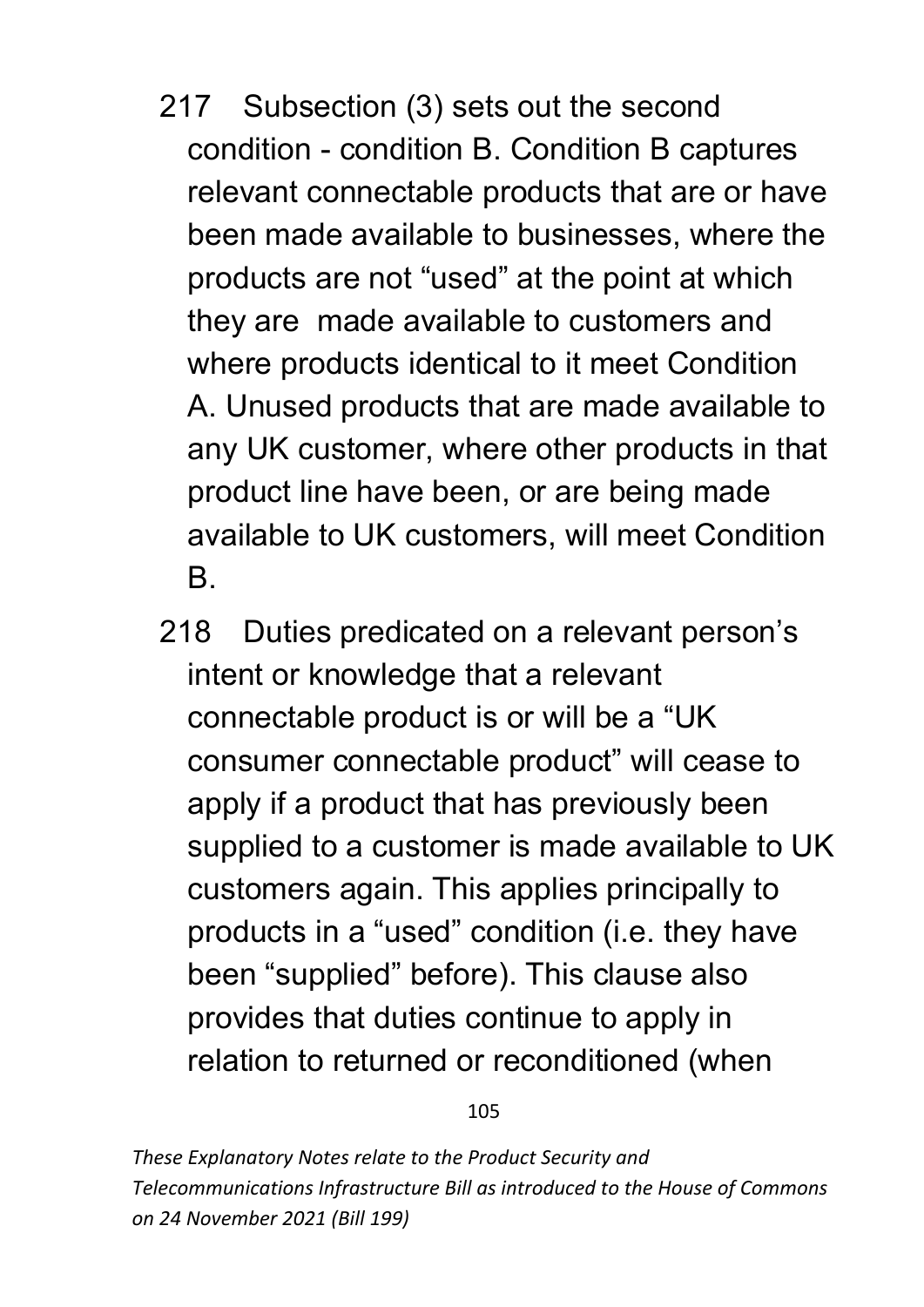reconditioned by or on behalf of the manufacturer as per the provisions in subsections (8) and (9)) products.

219 Subsection (10) provides a power for the Secretary of State to make regulations to repeal the conditions in subsections (2) and (3) which prevent duties from applying to used products and to amend any provisions of the product security part of the Bill that are necessary or appropriate consequent to the repeal of subsections (2)(b) and (3)(b). Regulations made in the exercise of this power will be subject to the affirmative resolution procedure by virtue of subsection 11.

> Example of when a product sold to businesses may also be a "UK consumer connectable product":

> A product may meet the definition of "UK consumer connectable product" even if it is solely aimed at business customers. A smart camera is advertised to business users but not to consumers in the UK because the distributor selling the camera only sells to businesses. However,

> > 106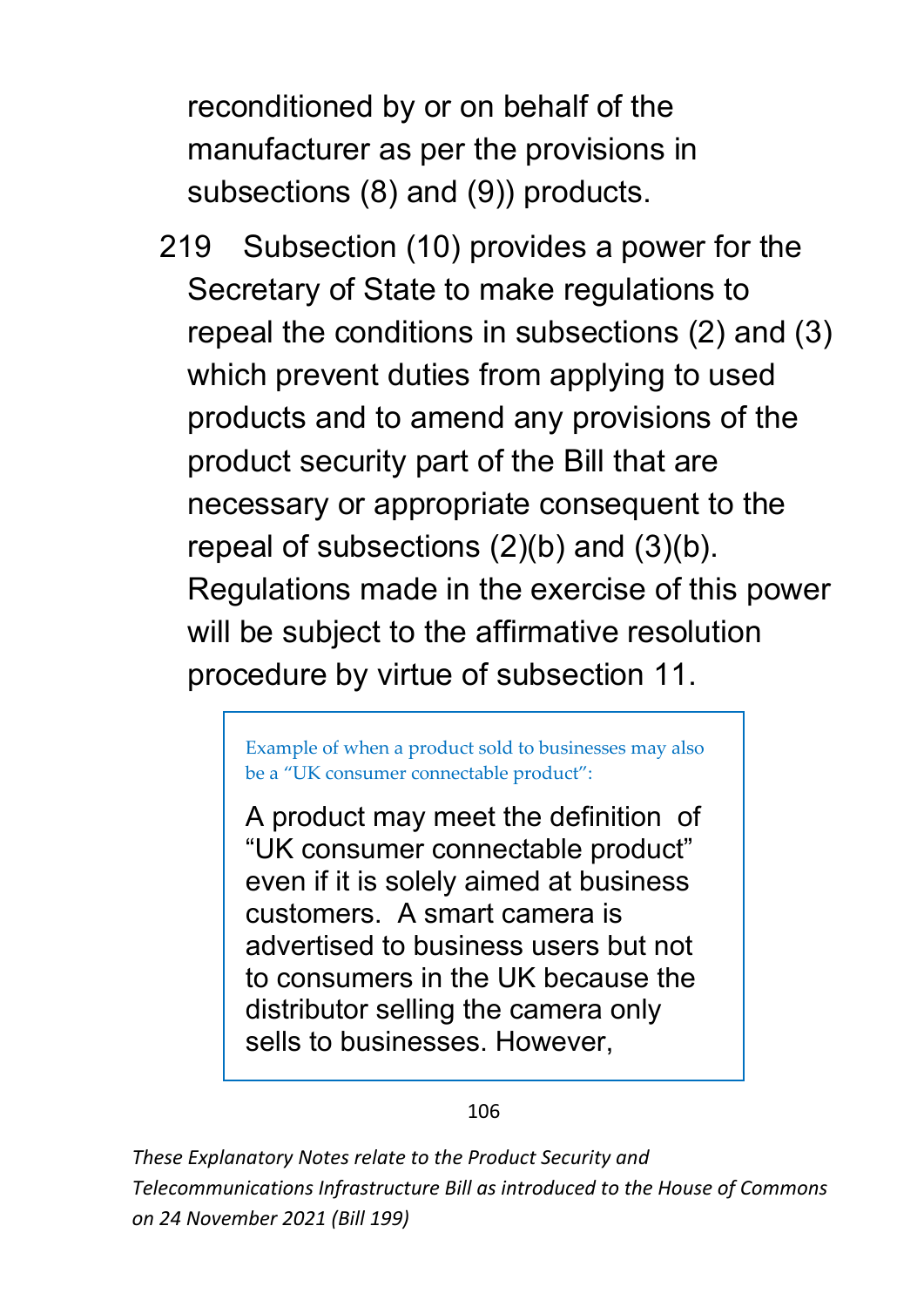products identical to it (e.g. a smart camera of the same make and model) has been advertised (made available) to consumers in the UK by another distributor. This means the product should also be considered a "UK consumer connectable product" and must meet Part 1 security requirements, the distributor must also meet all relevant duties under Part 1.

As with condition A, if this camera has been supplied to customers (this means end users who can be either consumers or business users) before being advertised (made available to consumers in the UK), the camera will not be a consumer connectable product. The presumption is that products that have been supplied to users would have been used and used products are out of scope.

#### **Intention**

This ensures that all products that may reasonably be expected to be used by consumers are subject to the same security requirements, even where a particular individual product has not been directly made available

#### 107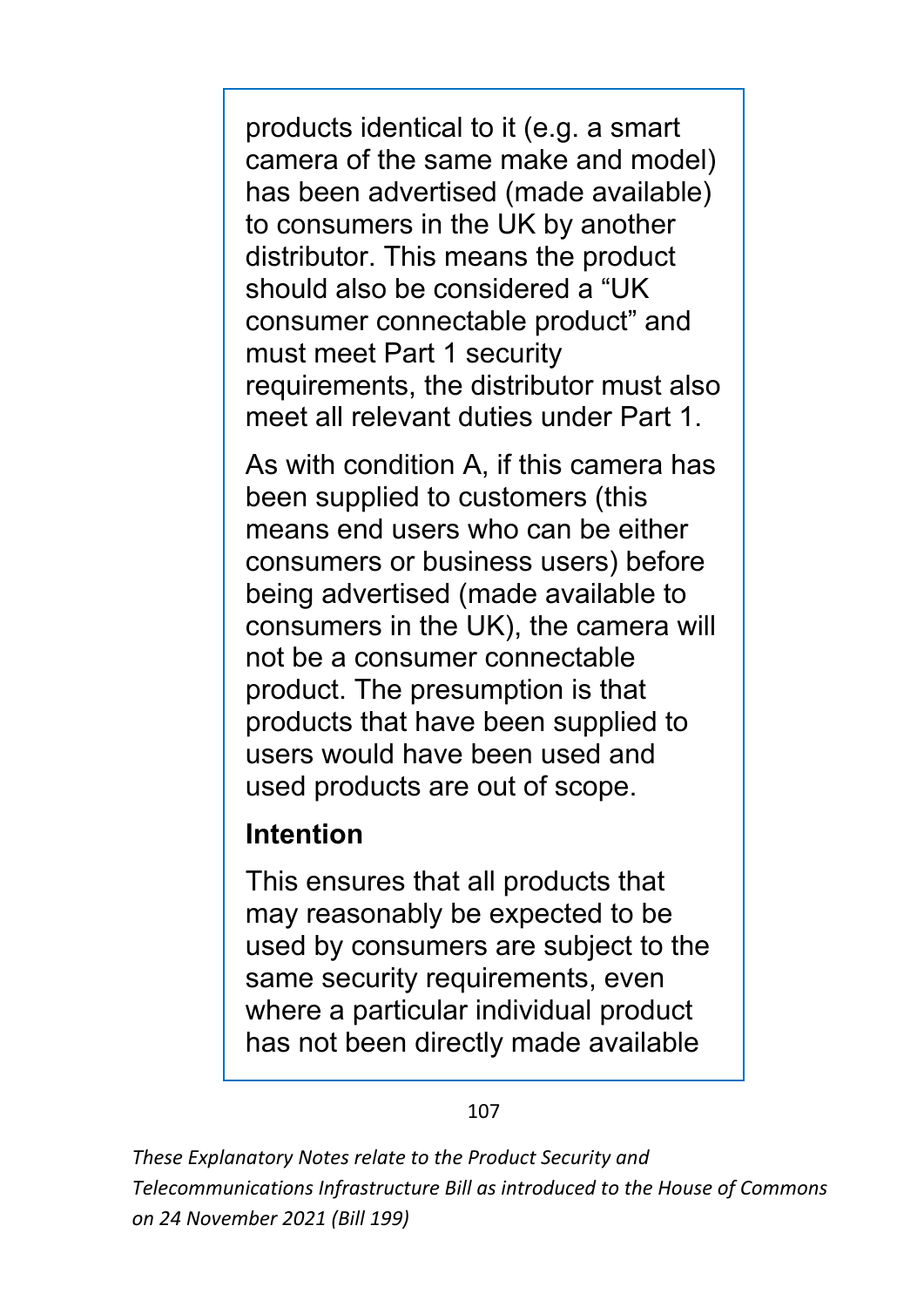to consumers.

## Clause 55: Meaning of "supply"

- 220 This clause defines the term "supply" for the purposes of Part 1.
- 221 Subsection (2) defines "supply" as supplying a product in the course of business. This includes 'supply' of a product by companies, sole traders, not for profit organisations and public bodies, but not supplies made by individuals acting outside the individual's business.
- 222 Subsection (2) also provides that supply is not limited to instances where a product is sold as part of a financial transaction. Provision of a product in exchange for non-monetary consideration (e.g. in exchange for goods or services, or as a gift accompanying a separate transaction) would also be considered a

108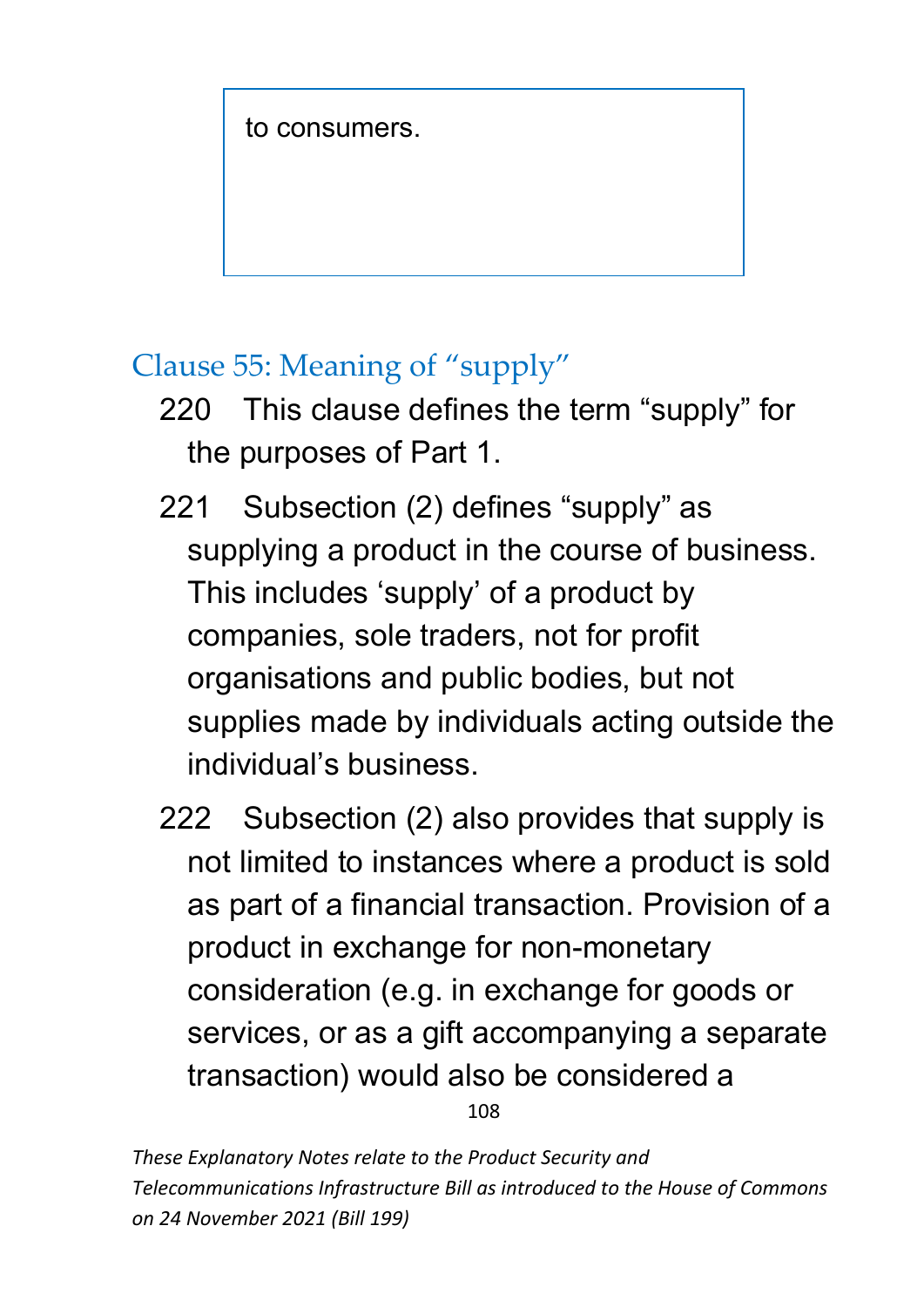"supply".

- 223 Subsection (3) provides that supply of a product does not include hiring out or the lending of a product unless the manufacturer is hiring out or lending the product, or unless the product is supplied under a hire-purchase agreement.
- 224 Subsection (4) provides that where a product has been supplied by being hired out or lent to a person, a continuation or renewal of the hire of loan or any transaction for the transfer after that time of any interest in the product to the person will not be considered as 'supply' of the product. This will ensure that administrative duties such as ensuring that there is a statement of compliance do not need to be complied with each time a person renews a rental agreement for a product because compliance at the first instance of 'supply' of the product to the same customer will be sufficient.
- 225 Subsection (5) provides that performance

### 109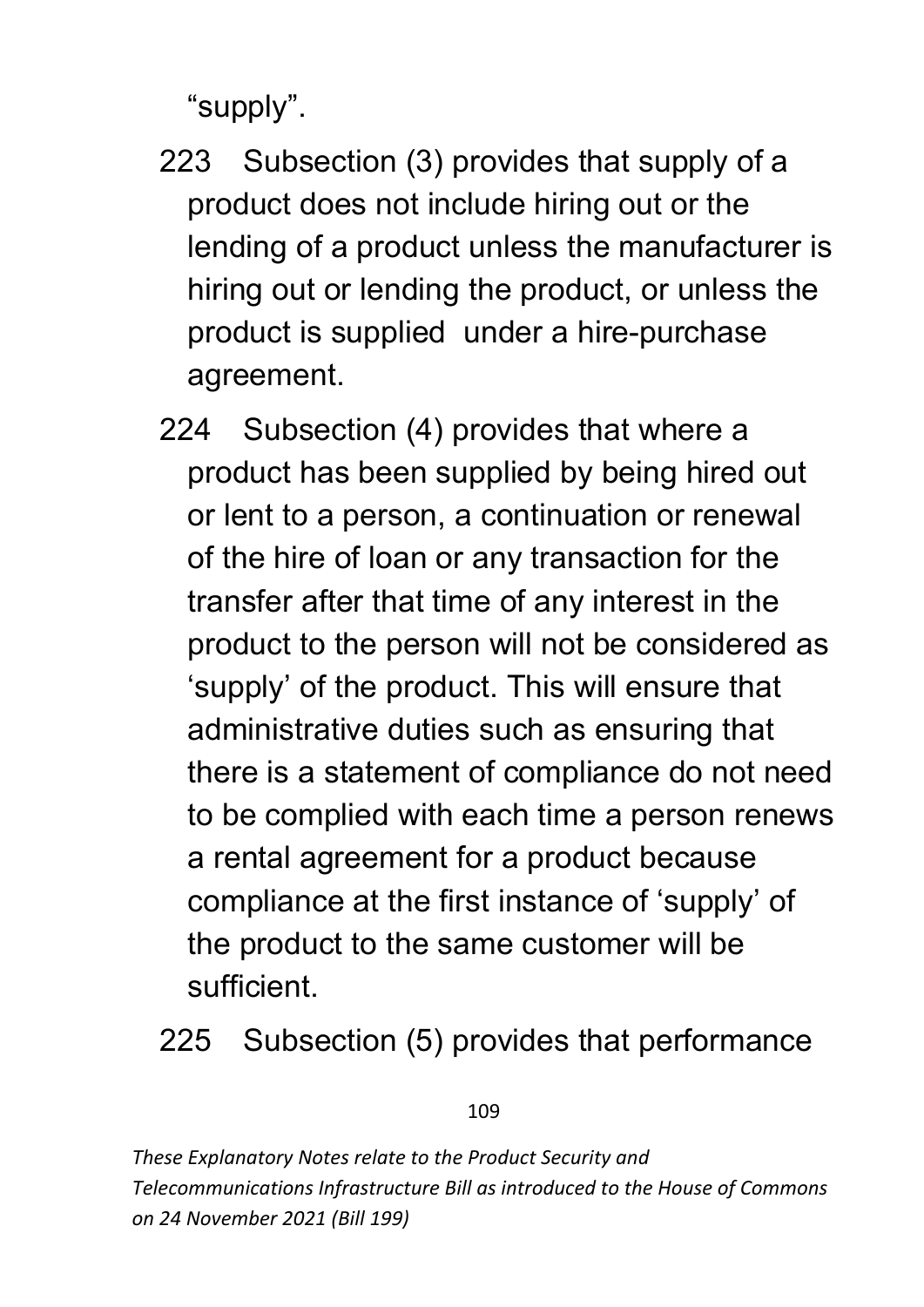of a contract for the carrying out of works that consist of or include the installation of a product into a building or structure will be treated as 'supply' for the purposes of Part 1, only in so far as it involves the provision of a product to a person by means of its installation into a building or a structure. The effect of this provision will be that customers will receive similar protections when hiring someone to install products in their premises as customers who directly buy in-scope products.

- 226 Subsection (6) provides that the provision of products by means of incorporating them in a building or a structure will be considered a supply of those products if they were incorporated in the course of a performance of a contract for the construction of the building or structure.
- 227 Subsection (7) provides that the transfer of in-scope products, either as fixtures or chattels, resulting from an agreement for the creation or a disposal of an interest in land, or resulting from the performance of such an

110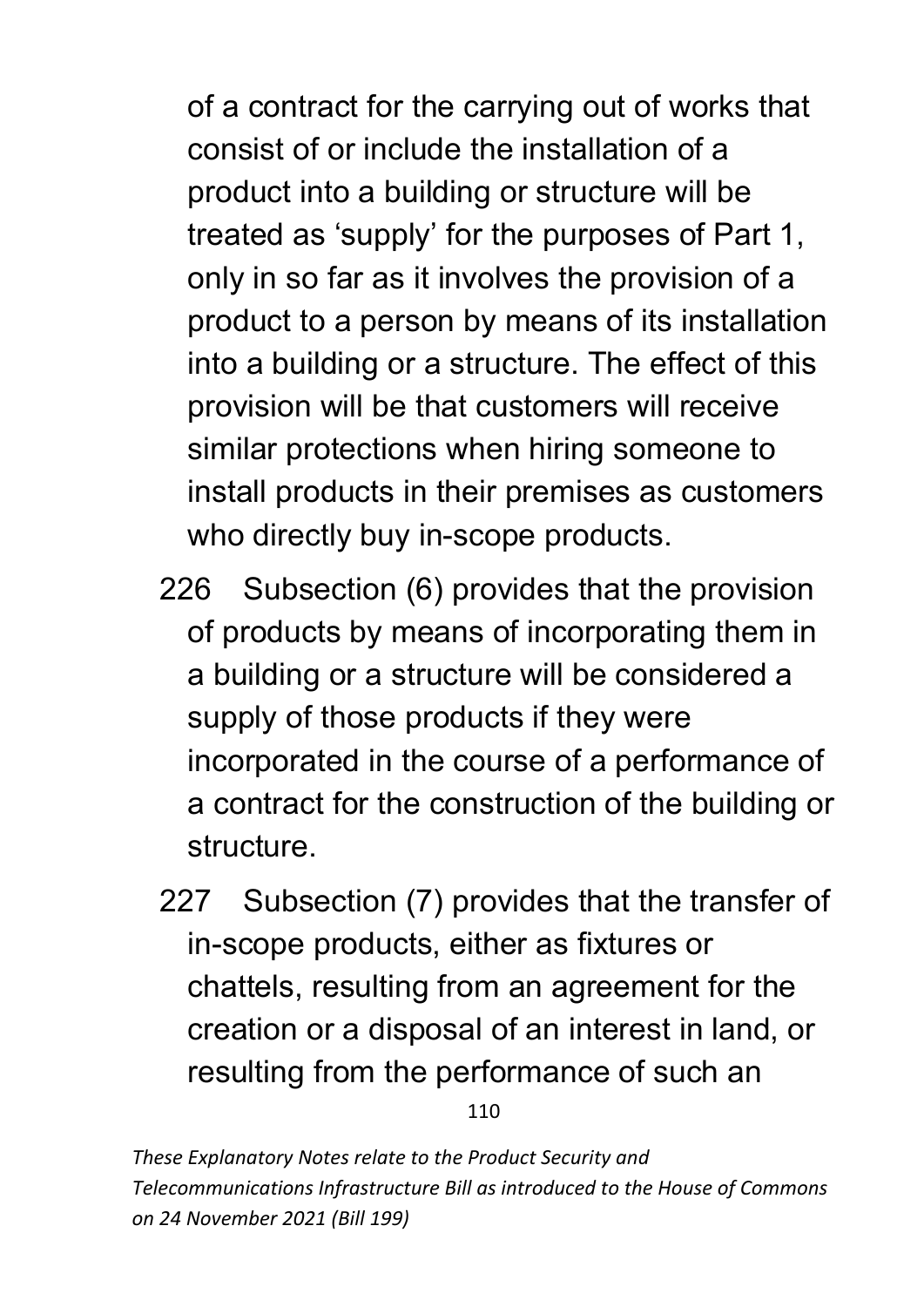agreement, is not to be treated as a 'supply' of the products. However, an exception to this will be where the in-scope product is incorporated into or contained in a building, or part of the building, constructed on the land in question, the building or part of building is to be used for a particular purpose, and at the time of the supply the building or part of the building had not previously been used for that purpose.

228 The effect of subsection (7) is that a home owner selling their home (be it a flat or a house), or a business selling their premises with new in-scope products will not be considered distributors of those products. The distributor will be the retailer who sold the products to the property owner in the first instance, which is consistent with regular supply chains of UK consumer connectable products where a retailer is usually the distributor. However, for example, a developer selling, or otherwise disposing of an interest in a previously unoccupied house which includes in-scope products will be considered to have

111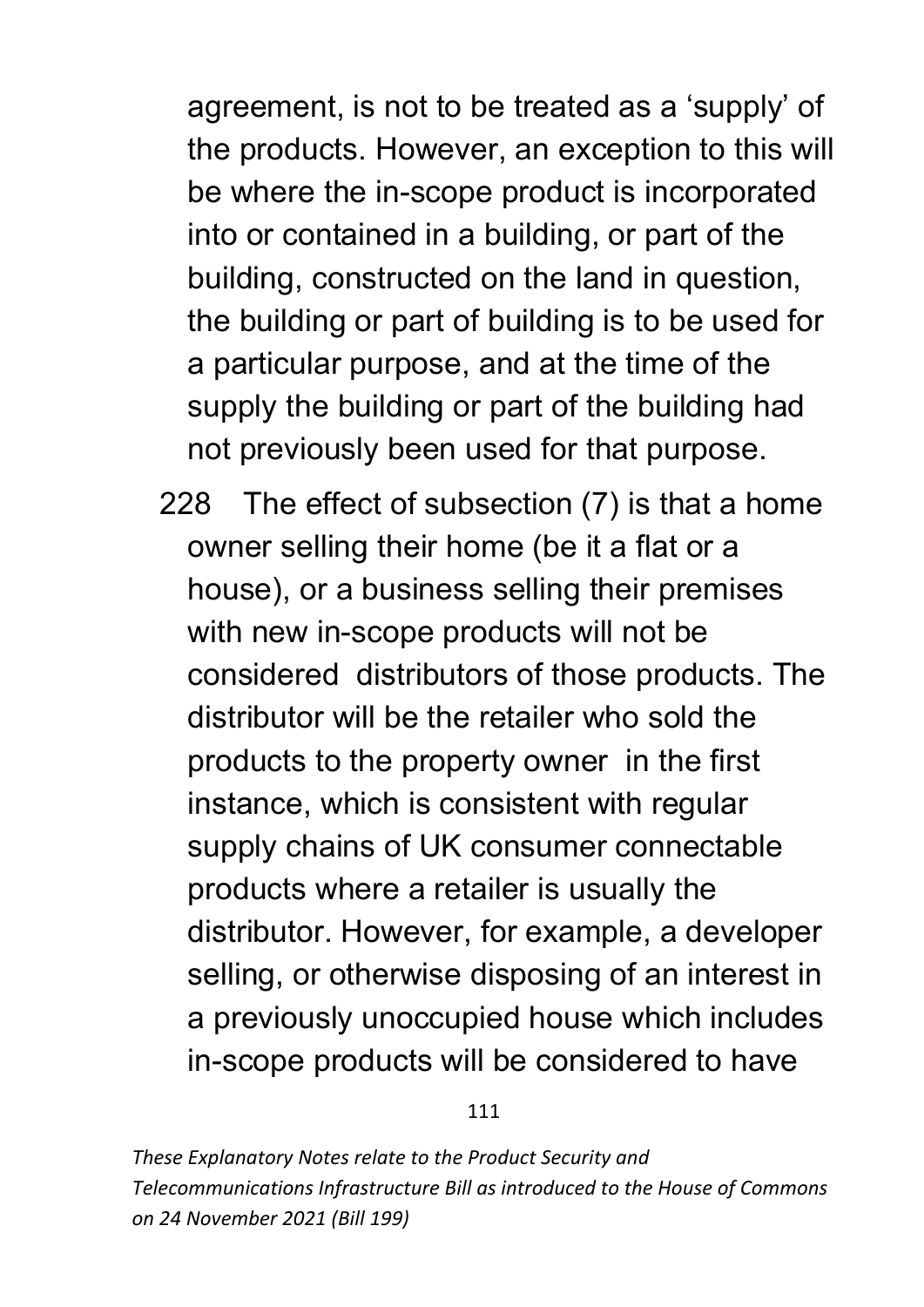supplied them to the new occupier.

- 229 Subsection (8) provides that selling a product for scrap does not constitute 'supply'. Subsection (9) provides that providing transport services for the purpose of enabling the supply of a product does not constitute 'supply'.
- 230 Subsection (10) provides that where a person ('P') who is the customer or the customer's successor in title (e.g. a person who received the product as a gift by the original customer) returns the product temporarily (e.g. to a retailer for repairs under warranty) the subsequent return of the same product to 'P' (e.g. after the product has been repaired) is not a supply of that product. This provision ensures that persons merely providing repairs services will not be treated as distributors. However, if a product cannot be repaired and another product, even if it is of the same model, is provided to P as a replacement, this will be considered a new supply.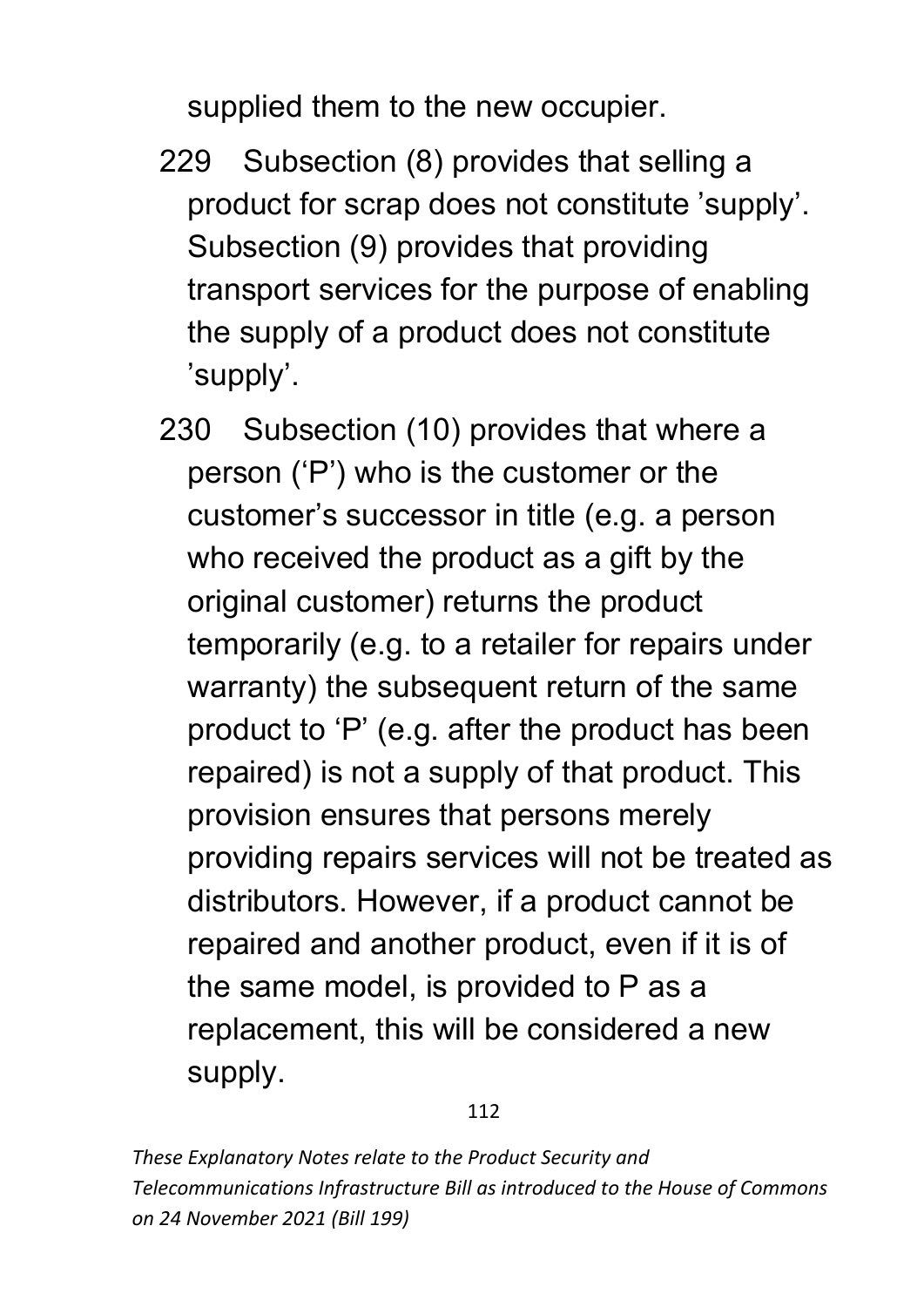231 Subsection (11) distinguishes between retailers who supply products to customers (e.g. by selling the products) and companies that finance purchases of products (e.g. a financing company providing the funds to purchase a product). The effect of this provision is that retailers will be treated as distributors, but financial companies will not.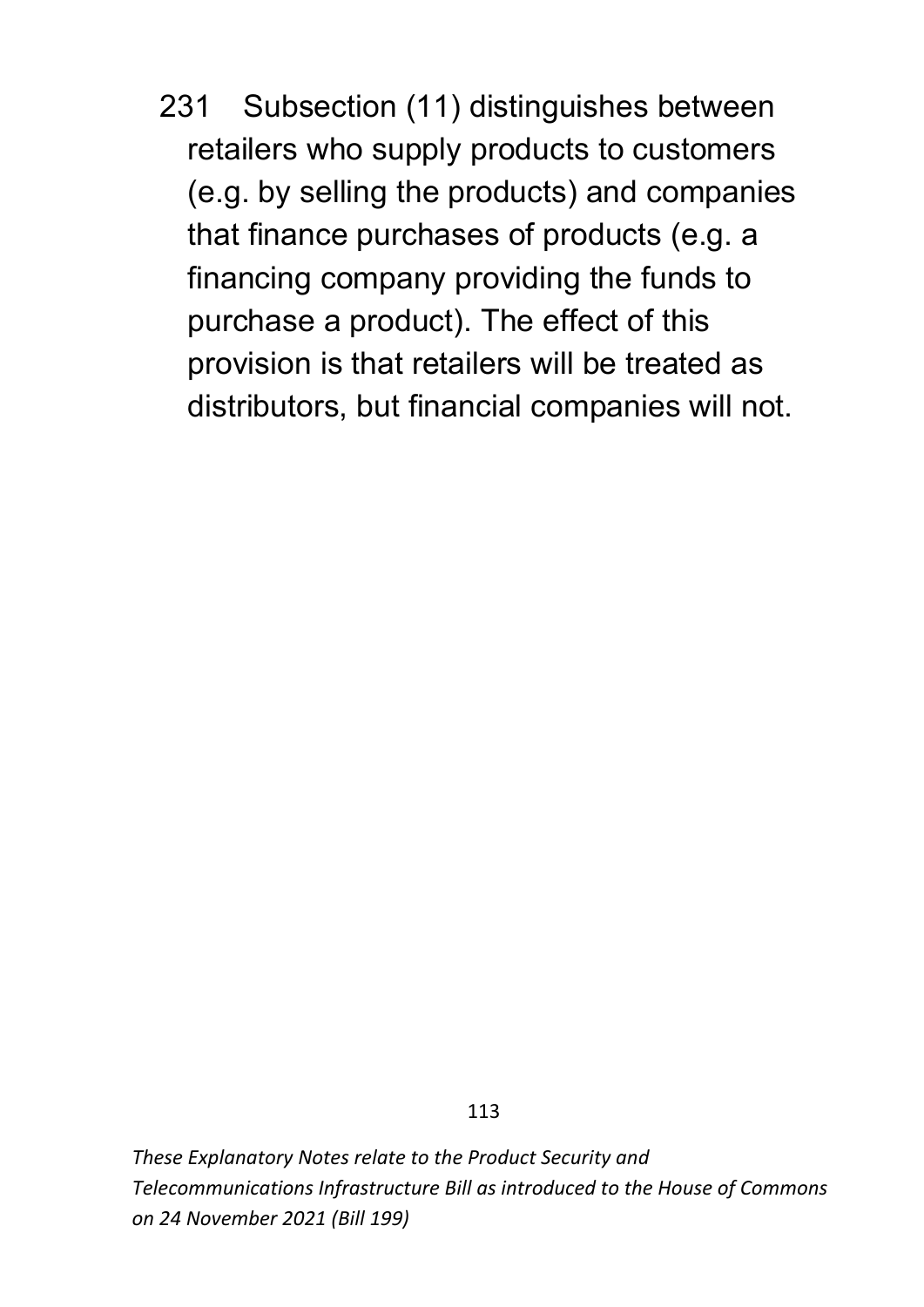Example when consumer connectable products are "supplied"

### **A manufacturer rents out a smart camera (subsection (4)):** A

manufacturer rents out smart cameras to a consumer. The manufacturer will have to comply with the relevant duties when first renting out the product. Any subsequent renewals of the rental agreement with the same consumer will not require the manufacturer to comply with the duties again. Likewise, if the same consumer buys the product from the manufacturer after renting it, the manufacturer will not need to comply with the applicable duties again.

**A developer equips a new house with built in smart products (subsection (5)):** If a developer is hired to build a house with a built-in smart fridge, the developer will be considered a distributor with respect to that smart fridge, and will have to comply with the duties of distributors in clauses 21-25, e.g. not make the product available if there is a compliance failure and ensure that the product is accompanied by a

114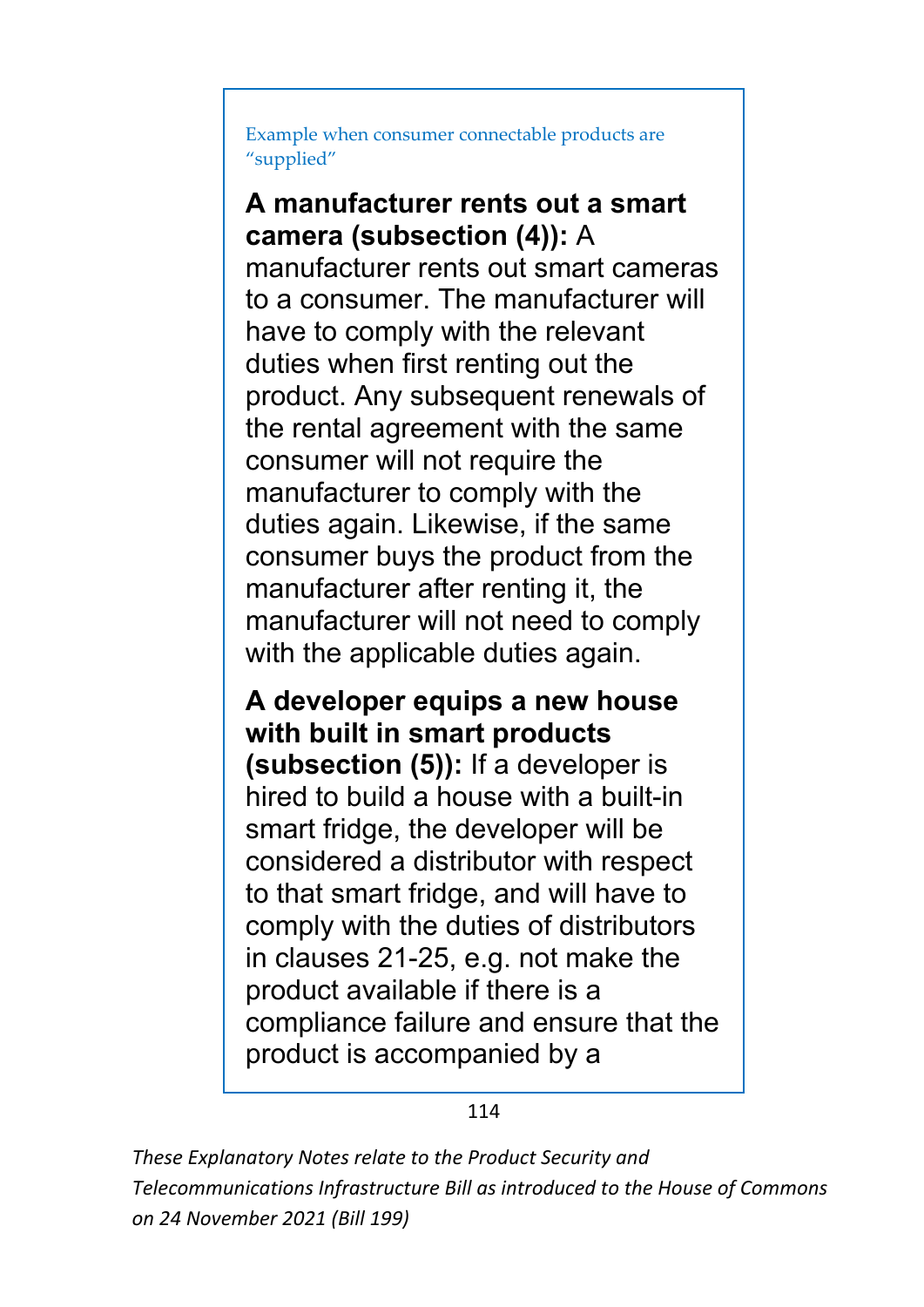statement of compliance, etc.

This provision will not capture individuals installing commonly available to consumers products.

**A builder is hired by a homeowner to build a garage fitted with smart surveillance cameras (subsection (6)):** If a construction company is hired to build a garage and it installs a smart camera while building the garage, the company would be considered to have supplied that camera and as distributors, they would need to comply with the relevant duties.

**A developer sells to a consumer a new building with smart appliances (subsection (7)):**If a developer builds a new house with incorporated and freestanding smart products and appliances such as smart locks and microwaves, the developer will be considered a distributor of the products and appliances and will need to comply with the duties of distributor when selling the house to a consumer.

The developer will not need to comply

115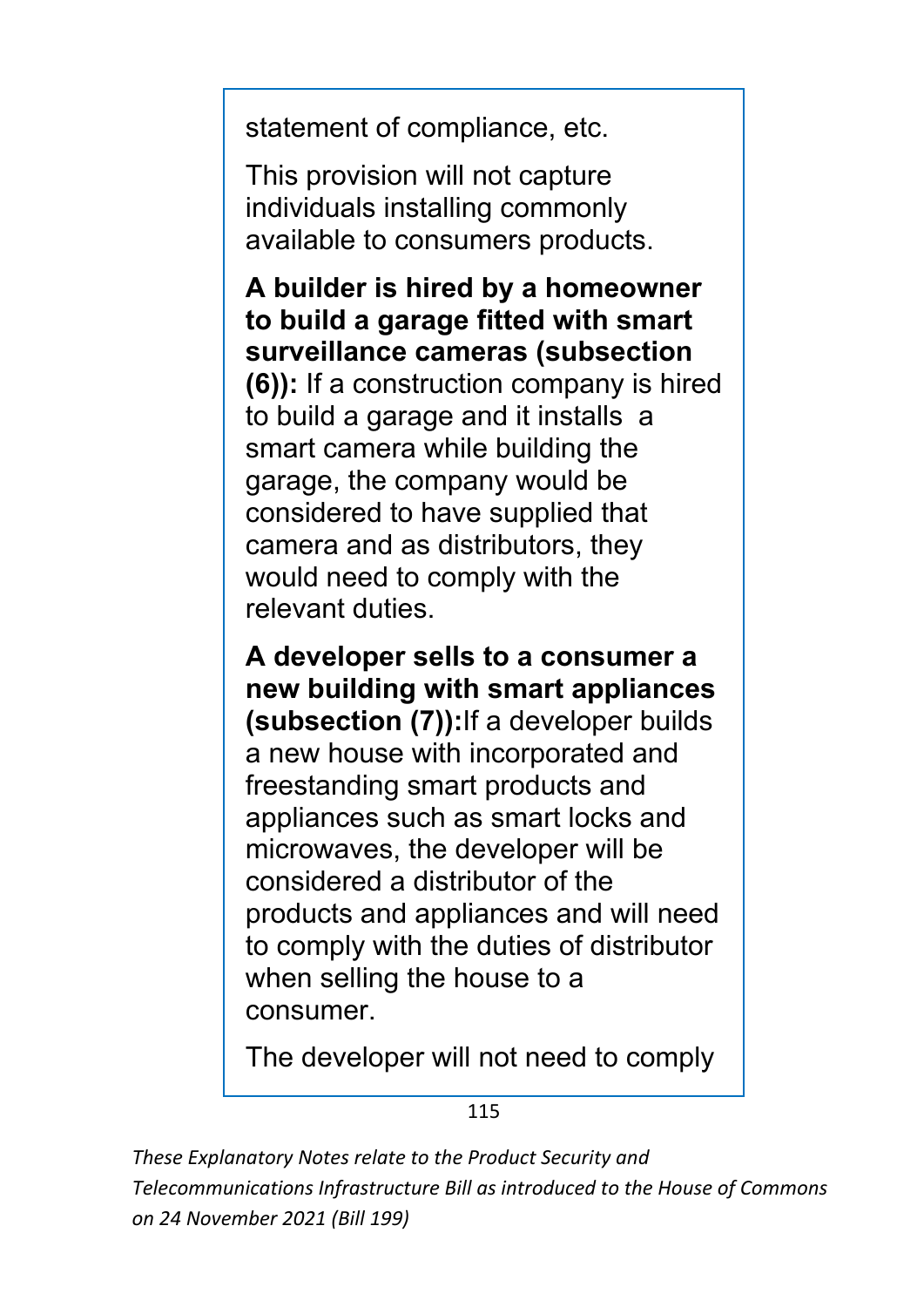with the duties of a distributor if the house was previously occupied. Individuals selling a flat or house will not be considered distributors and will not need to comply with any duties arising from the sale.

This provision helps to capture smart home control systems within the scope of the legislation.

**Instances where a product is not supplied because it is part of a wider transaction:** If an electrician hired to repair a smart oven, installs a new smart thermostat, will not be considered to have supplied the thermostat because the services they provided were not part of a contract for the erection of a building or a structure. The electrician will not need to comply with any duties in relation to the thermostat.

Likewise, a shipping company that delivers relevant connectable products to distributors on behalf of

### 116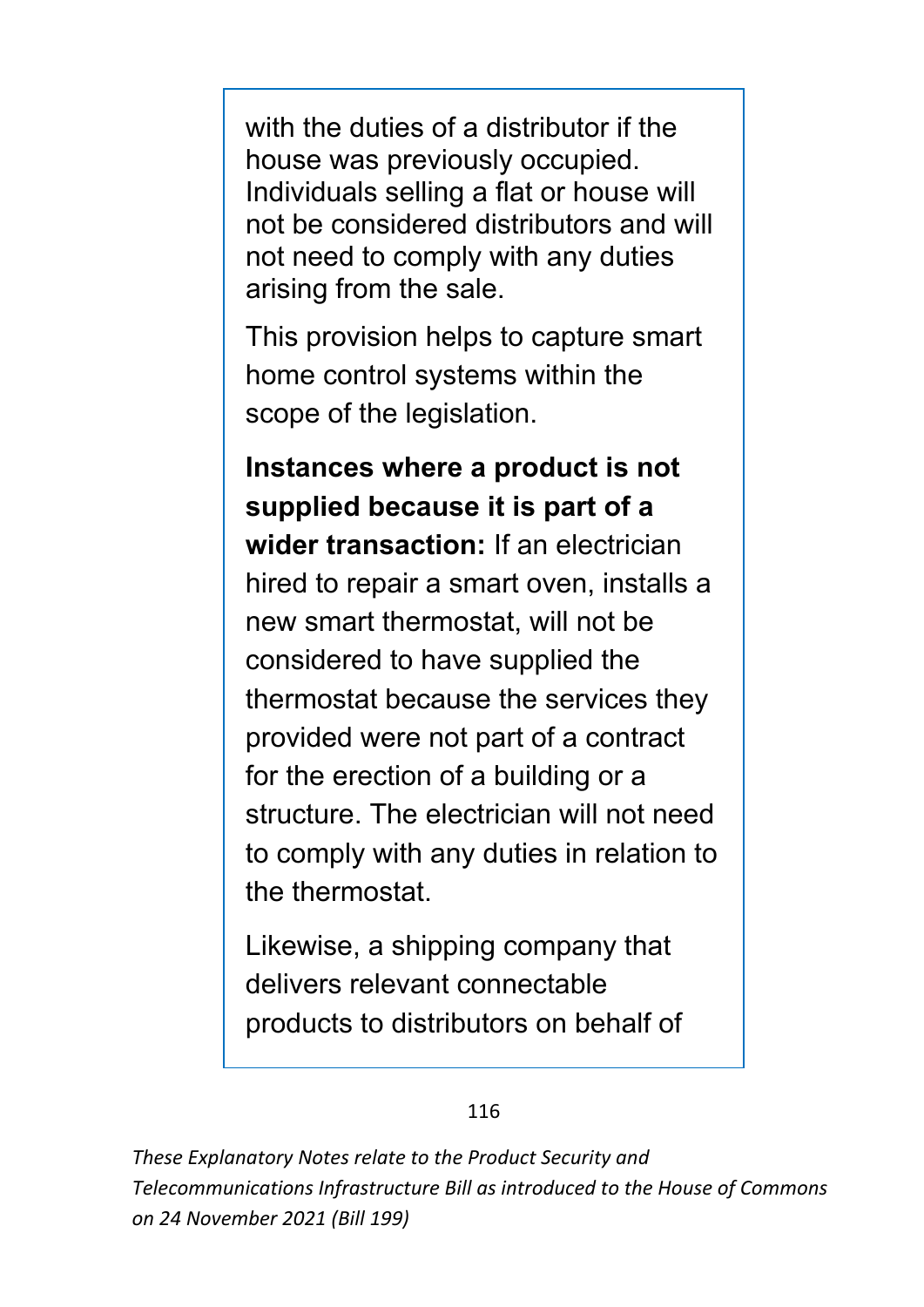the manufacturer is not considered to have supplied those products and will not need to comply with any duties in relation to them.

Clause 56: Meaning of other expressions used in Part 1

## 232 This clause sets out definitions for

117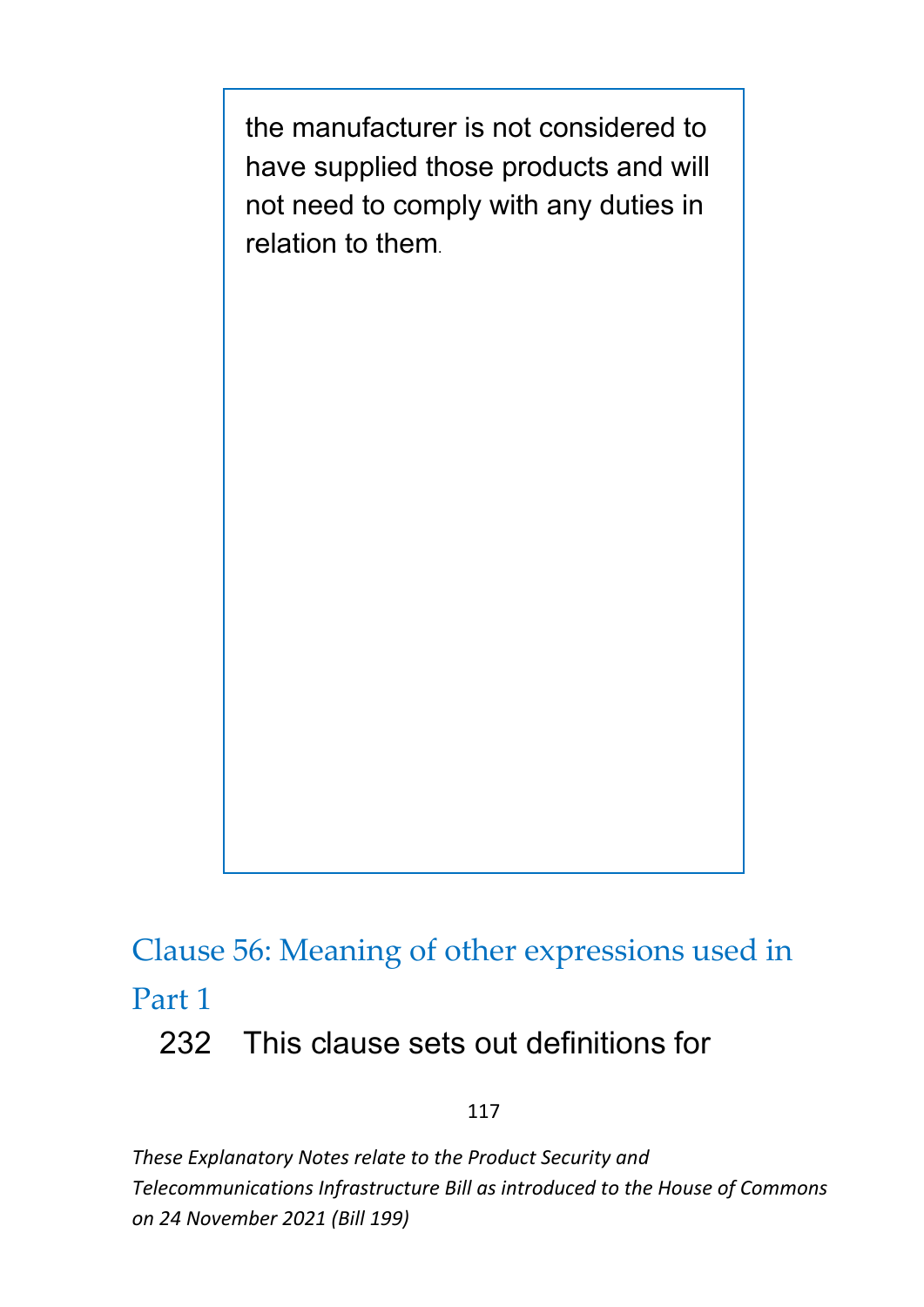interpreting this Part of the legislation.

## **Part 2: Telecommunications Infrastructure**

Clause 57 : Meaning of "occupier" in relation to land occupied by an operator [J500a]

- 233 Code rights must normally be granted by the occupier of the land in question. This clause inserts new sub-paragraphs (6A) and (6B) into paragraph 105 of the Code to address situations where the only occupier(s) of land is or are one or more operators who have Code rights in relation to that land, but need to secure new or additional Code rights. In these circumstances, the person who will be able to confer the Code rights sought will be, in effect, whoever would be treated as the occupier of the land were it not for the operator's presence on it.
- 234 New sub-paragraph (6B)(b) sets out that, if there is no such person, then the operator is able to seek Code rights from every person with an interest in the land whose rights would be prejudiced by the exercise of the Code right

### 118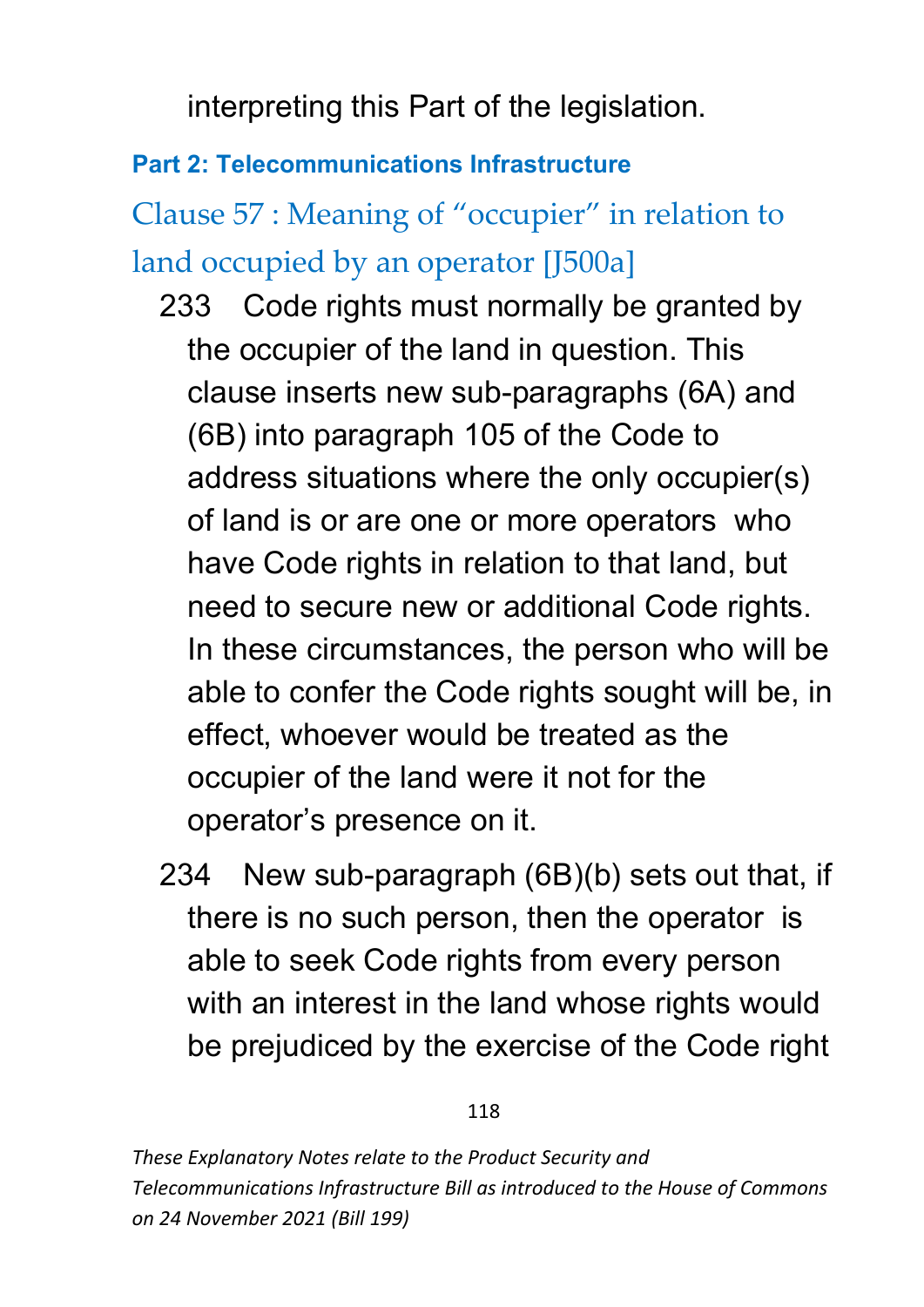sought.

235 The changes to paragraph 105 of the Code still allow an operator who is exclusively occupying the land to grant Code rights to other operators, who may wish to use the land for the purpose of their networks, as is currently the case.

Clause 58: Rights under the electronic

communications code to share apparatus

- 236 This clause amends various paragraphs of the Code in relation to operators' ability to share the use of their electronic communications apparatus with other operators.
- 237 Subsection (2) inserts into paragraph 3 of the Code provisions to make the right to share electronic communications apparatus a specific Code right. It also makes corresponding changes to the rights to carry out works on the land and to enter the land so that they reference these activities being carried out for the purpose of sharing such

119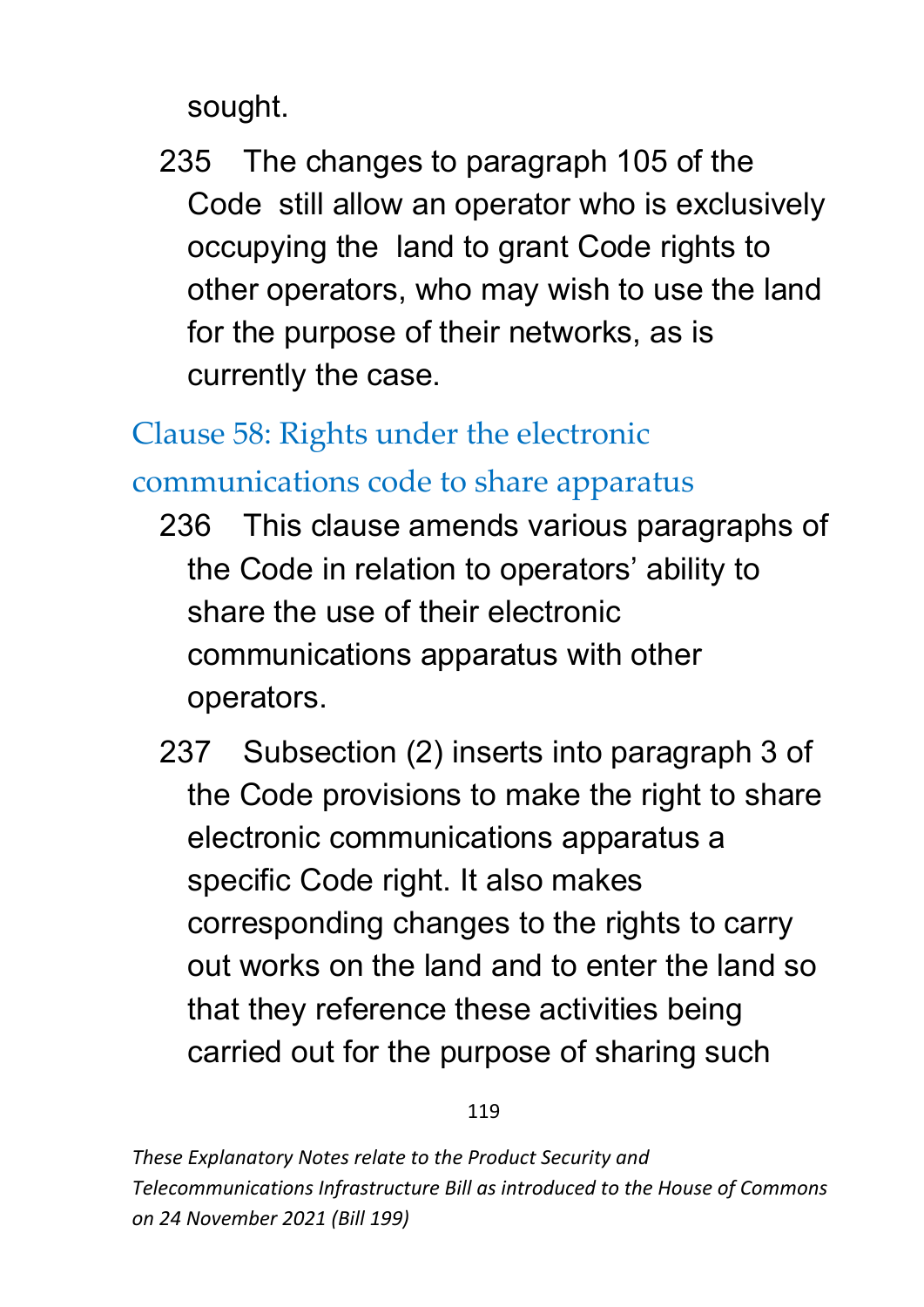apparatus. If such a right is agreed or imposed, the Code agreement may include any such terms as are needed to enable the right to be exercised. The provisions make clear that the right to share is a right available solely to an operator who is keeping apparatus on land in accordance with a Code agreement (the "first operator"). The right, where agreed or imposed, provides the first operator with permission to share that apparatus with others. Other operators therefore cannot use paragraph 3 to require the first operator to share that apparatus. As with the other Code rights, a Code right to share apparatus will only be exercisable in accordance with the accompanying terms (see paragraph 12(1) of the Code). See also subsection (4) which deals with terms relating to sharing.

- 238 The statutory purposes at paragraph 4 of the Code have been amended at subsection (3) to reflect the new right to share in paragraph 3 of the Code.
- 120 239 Subsection (4) amends paragraph 9 of the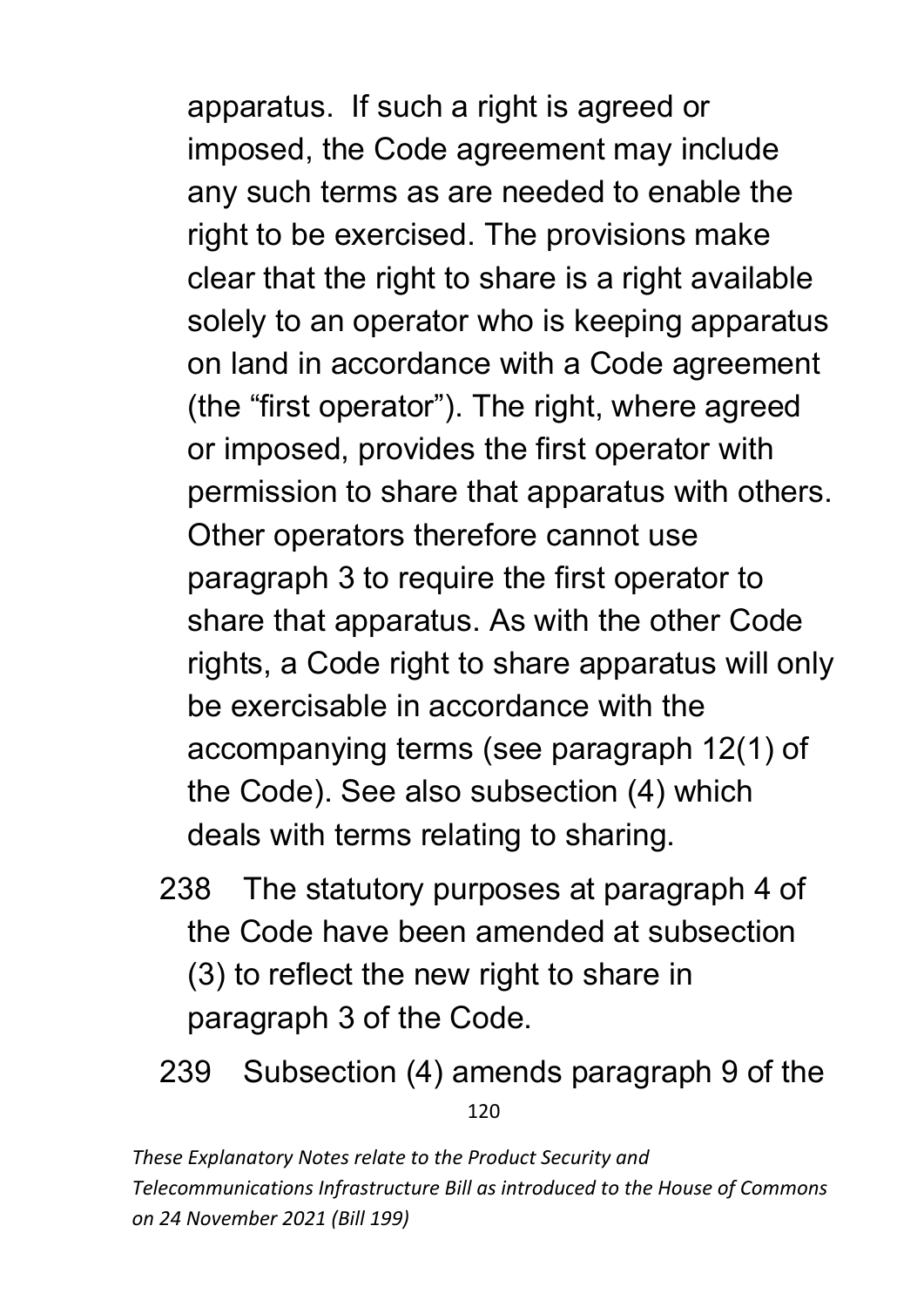Code so as to make clear that an agreement under part 2 of the Code can potentially include terms - subject to whatever is agreed by the parties or imposed by a court permitting the operator on which Code rights are conferred (the first operator) to share the exercise of such Code rights with another operator, in connection with the sharing of the main operator's electronic communications apparatus.

240 Subsection (5) confirms that the new Code rights inserted into paragraph 3 do not automatically apply to existing agreements under part 2 of the Code, and also do not affect any rights already granted in an agreement under part 2 of the Code.

### Example: Sharing apparatus between operators

Operator 1 has a Code agreement with a site provider permitting them to install apparatus on the site provider's land.

Operator 1 is aware that once their apparatus has been installed, other operators may wish to share the use of it.

### 121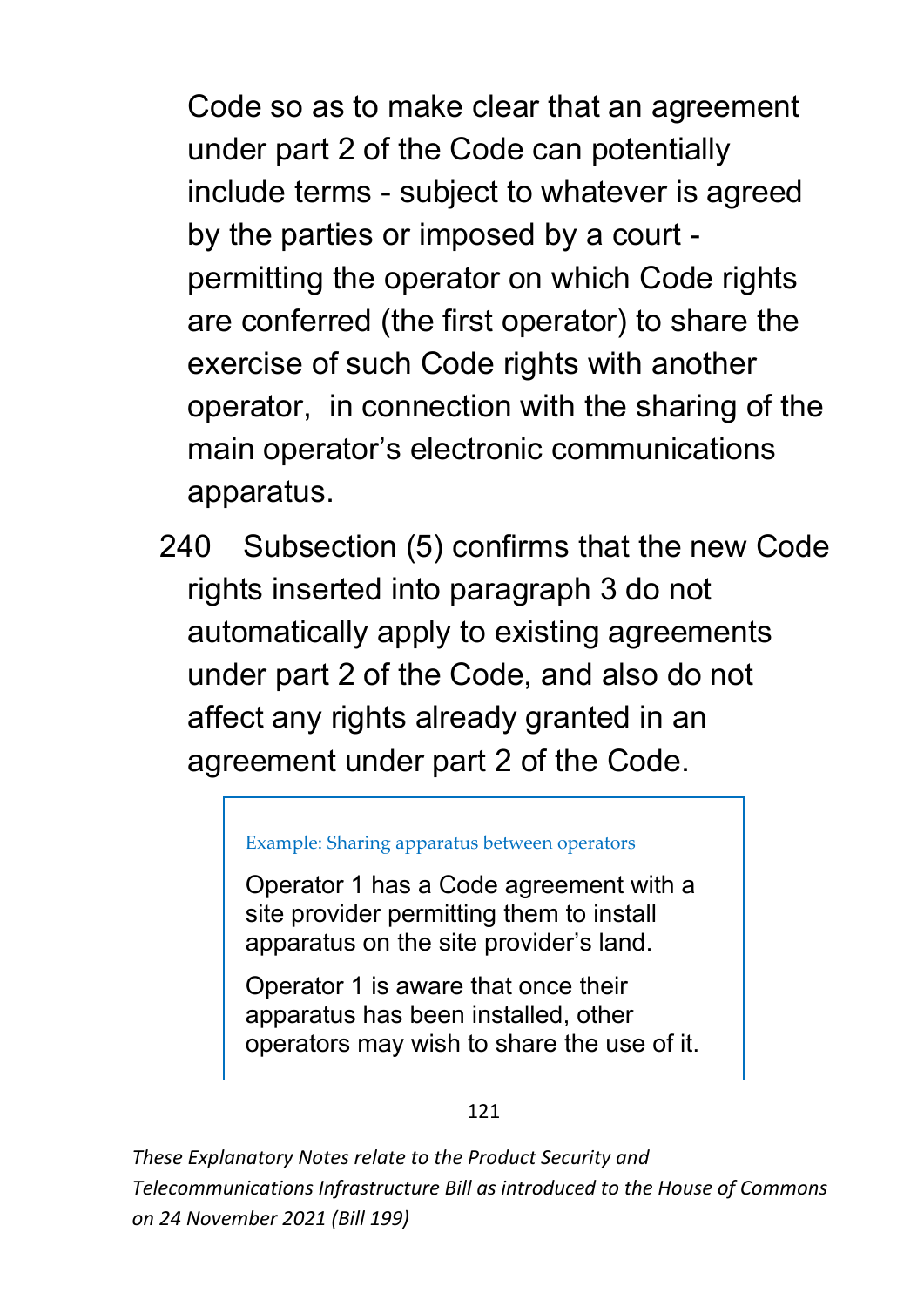Under the new paragraph 3, they ask for a right to share their apparatus with others. The site provider agrees that they may have this right, subject to the payment of additional consideration if the sharing involved goes beyond the degree of activity permitted by the paragraph 17 automatic rights to share.

Operator 1 subsequently enters into a commercial agreement with Operator 2, permitting Operator 2 to share use of the installed apparatus. This enables Operator 2 to expand their network without having to carry out non essential build / installation works. In most cases, Operator 2 will need to access the relevant land in order to install their own equipment on Operator 1's apparatus.

Operator 1 must have authority to permit this access, under the terms of their Code agreement with the site provider, or as a result of their own occupation of the land.

Clause 59: Upgrading and sharing of apparatus: subsisting agreements

# 241 This clause amends Schedule 2 of the Digital Economy Act 2017 (the Electronic Communications Code: Transitional Provision)

122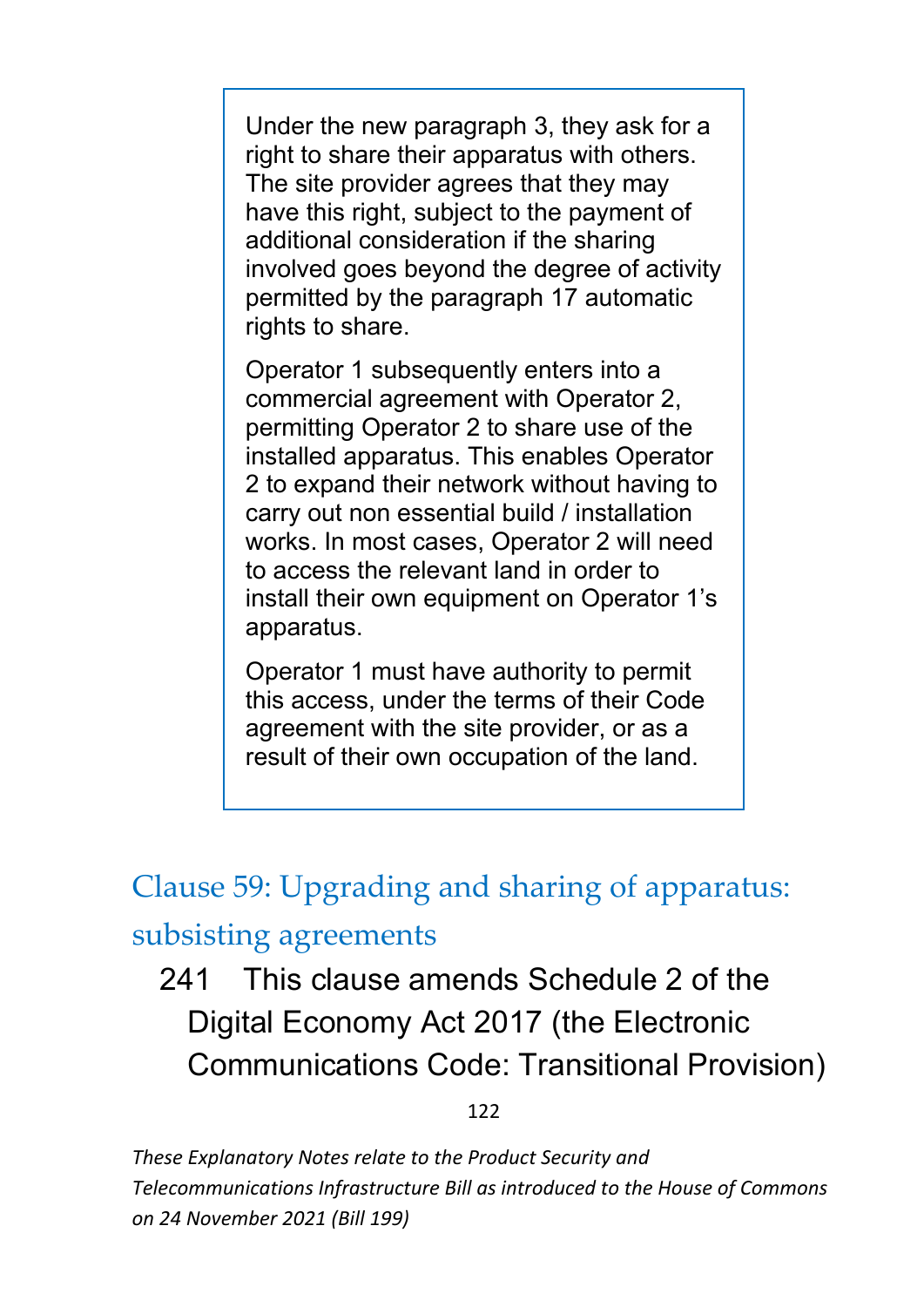to allow operators who have Code agreements pre-dating 28 December 2017 to upgrade and share apparatus under limited circumstances. It does this in subsection (3) by removing the exclusion in paragraph 5 of Schedule 2 to the Digital Economy Act 2017 of the upgrading and sharing rights set out in paragraph 17 of the Code. However, subsisting agreements (defined in paragraph 1 of Schedule 2 to the Digital Economy Act 2017 as an agreement for the purposes of paragraphs 2 or 3, or an order under paragraph 5, of the Telecommunications Act 1984, which was in force and continuing when the Code came into force) remain exempt from the automatic rights to upgrade and share as set out in paragraph 17 of the Code.

242 Instead, subsisting agreements will be subject to the more restrictive rights to upgrade and share apparatus set out in the new paragraph 5A inserted into Schedule 2 to the Digital Economy Act 2017 by subsection (4), which provides for a modified version of the

123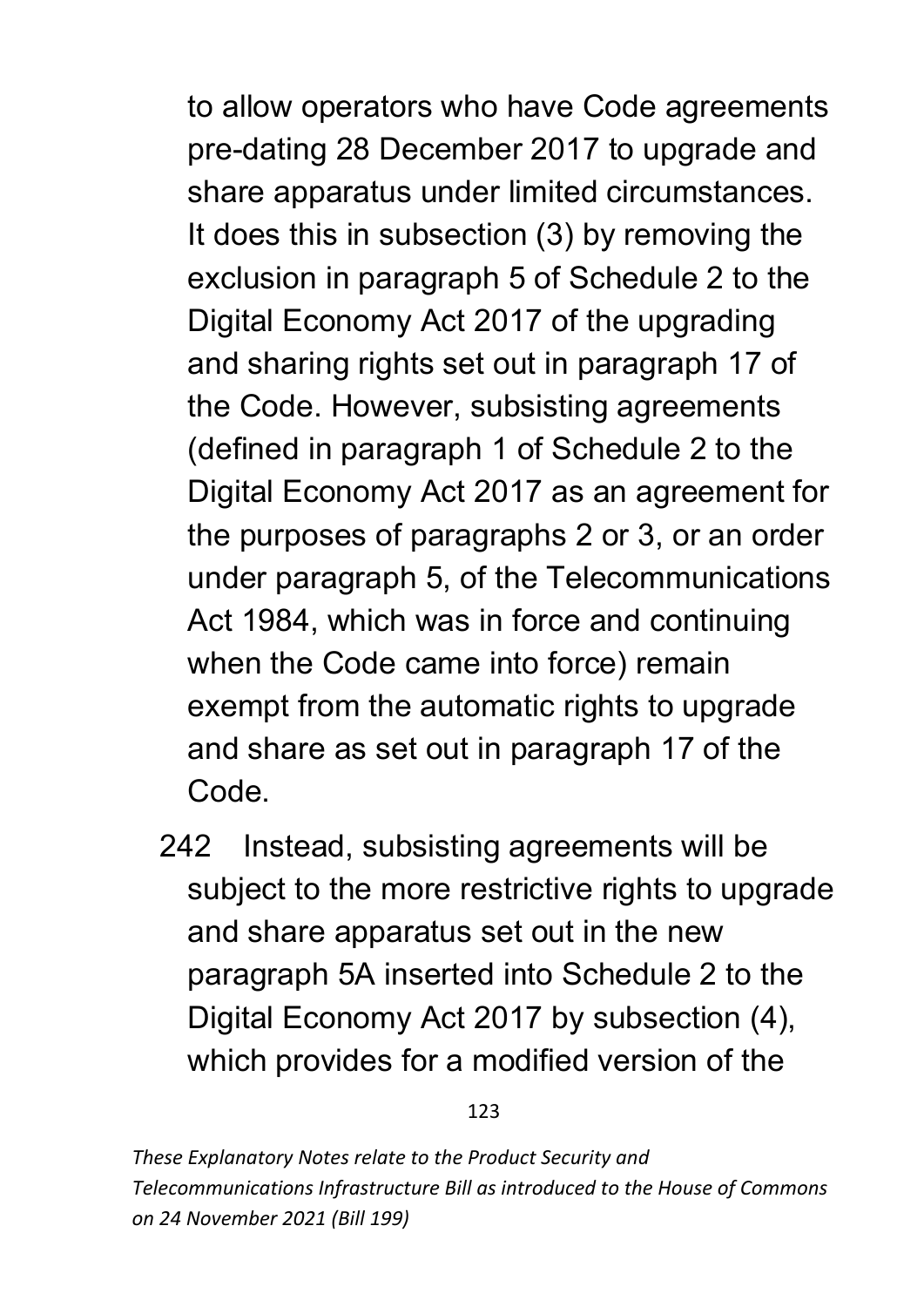existing paragraph 17 of the Code ("the modified paragraph 17") to apply in these circumstances. The narrower conditions in the modified paragraph 17 mean that the rights are limited to apparatus installed under land, and are only exercisable where (a) the upgrading and sharing activity will have no adverse impact on the land under which the apparatus is situated; and (b) the upgrading and sharing activity will impose no burden on the other party to the agreement, which includes anything that has an adverse effect on the person's enjoyment of the land or causes them any loss, damage or expense.

243 The exercise of this right is also subject to a notice requirement in the modified paragraph 17, which requires the operator to affix a notice, no later than 21 days before the upgrading and sharing is carried out, in a secure and durable manner, on a conspicuous object on the relevant land. The modified paragraph 17(12) sets out that relevant land is either the land on which the apparatus is

124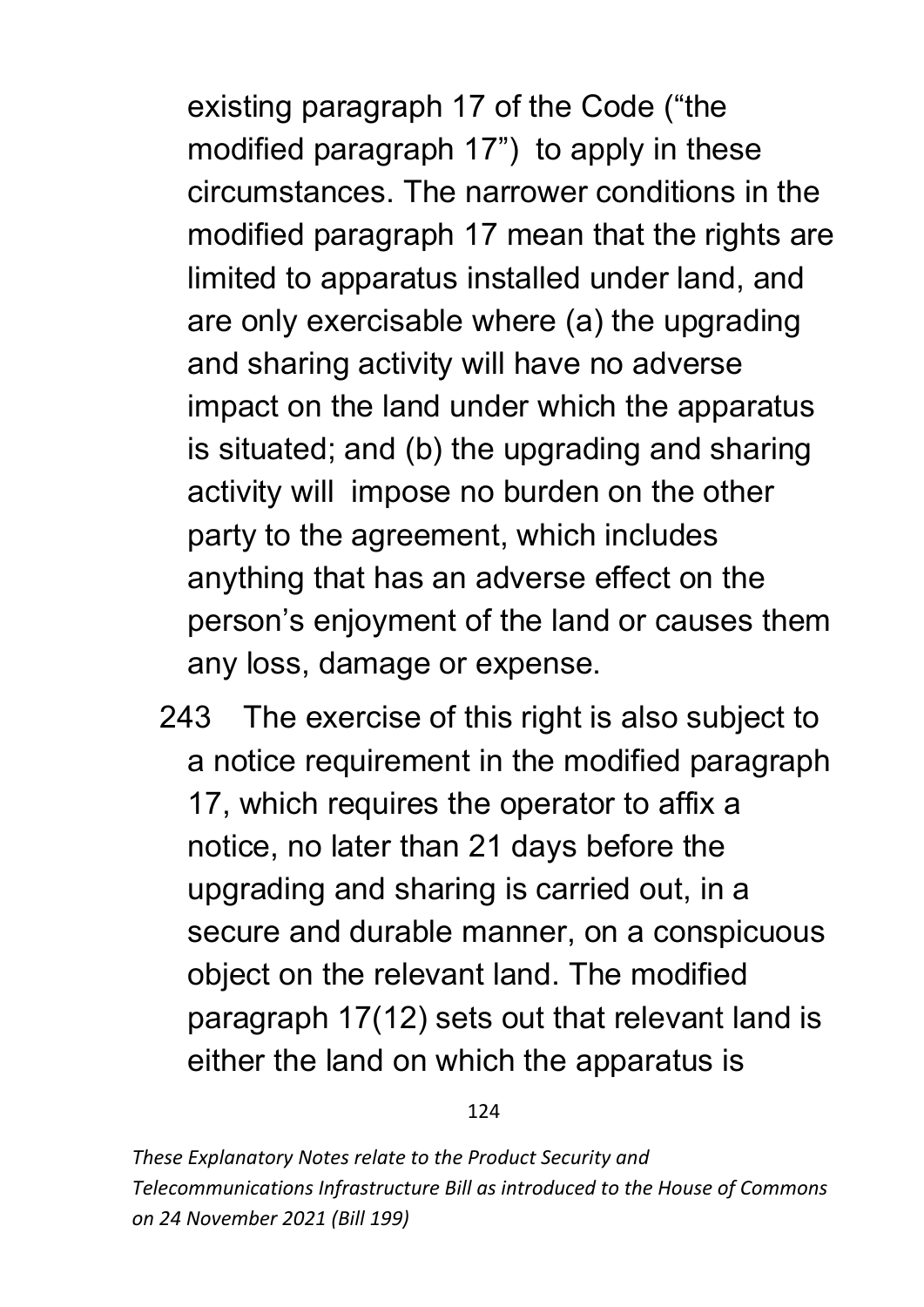situated, where the operator has a right to enter the land, or in all other cases, the land where the works will be carried out to enable the upgrading and/or sharing of the apparatus to take place.

- 244 The modified paragraph 17(7) sets out the manner in which the notice must be attached. The modified paragraph 17(8) confirms that any address provided by an operator within a modified paragraph 17(7) notice will be treated as the proper address for any subsequent notices or other documents in accordance with paragraph 91(2) of the Code.
- 125 245 The modified paragraph 17(9) makes clear that any terms in a subsisting agreement that prevent, limit or in any other way impose conditions on the rights to upgrade and share electronic communications apparatus where the conditions in the modified paragraph 17(3) and (4) have been met will be void. The modified paragraph 17(10) confirms that the upgrading and sharing rights conferred by the modified paragraph 17 do not confer a right of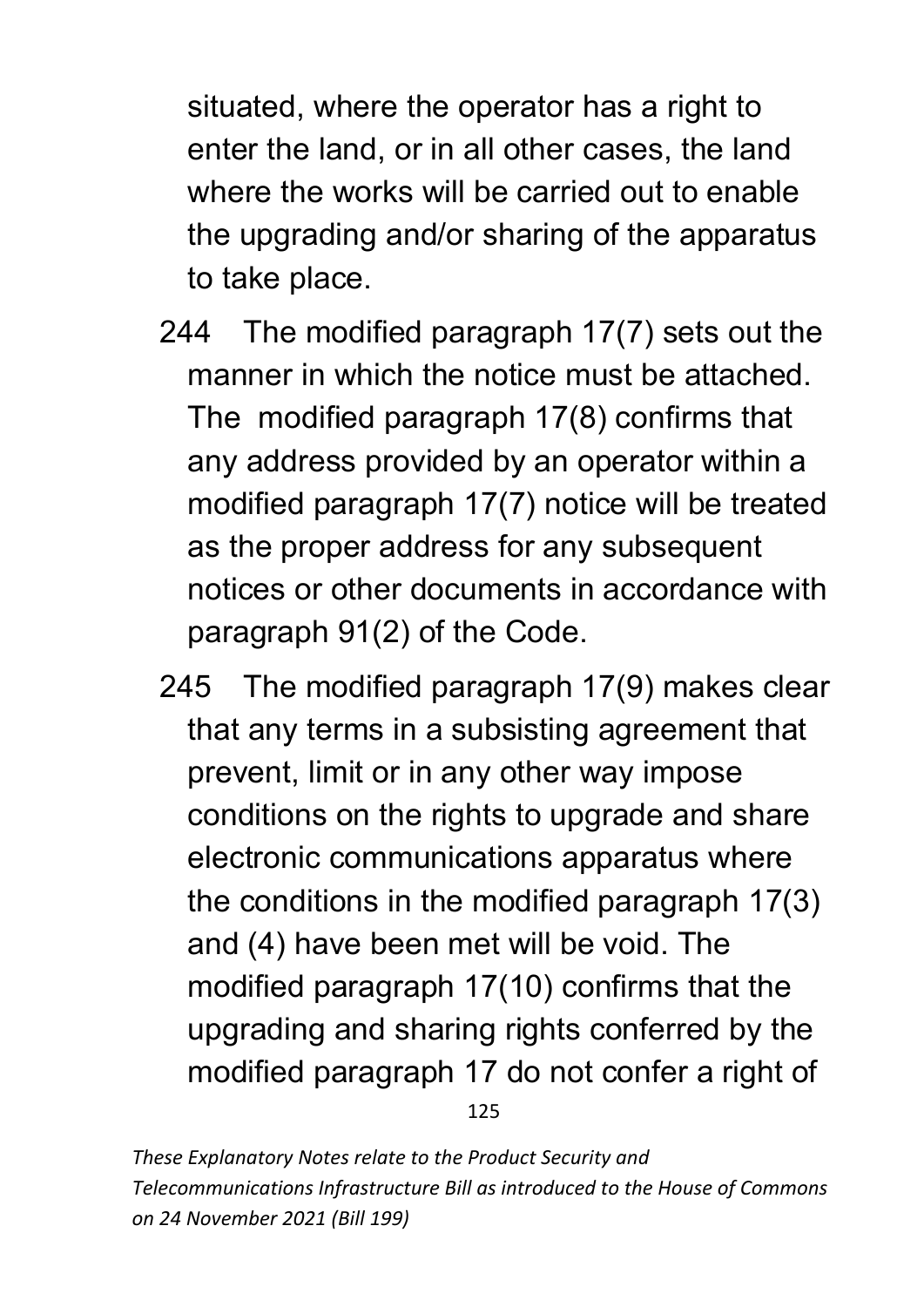entry on to the land. This means that unless an operator already has a right of entry onto the land, it cannot use the rights contained in the modified paragraph 17 to undertake upgrading or sharing which requires entry onto private land.

246 The modified paragraph 17(11) confirms that, as is the case for the current upgrading and sharing rights under paragraph 17 of the Code, references to sharing electronic communications apparatus include carrying out works to the apparatus to enable such sharing.

Clause 60: Upgrading and sharing of apparatus installed before December 2003

247 Subsection (3) inserts a new paragraph 17A into the Code so that when an operator has apparatus under land (such as ducts and cables) that was installed before 29 December 2003 (the date on which the Code came into force), the operator will have a right to upgrade and share that apparatus subject to

126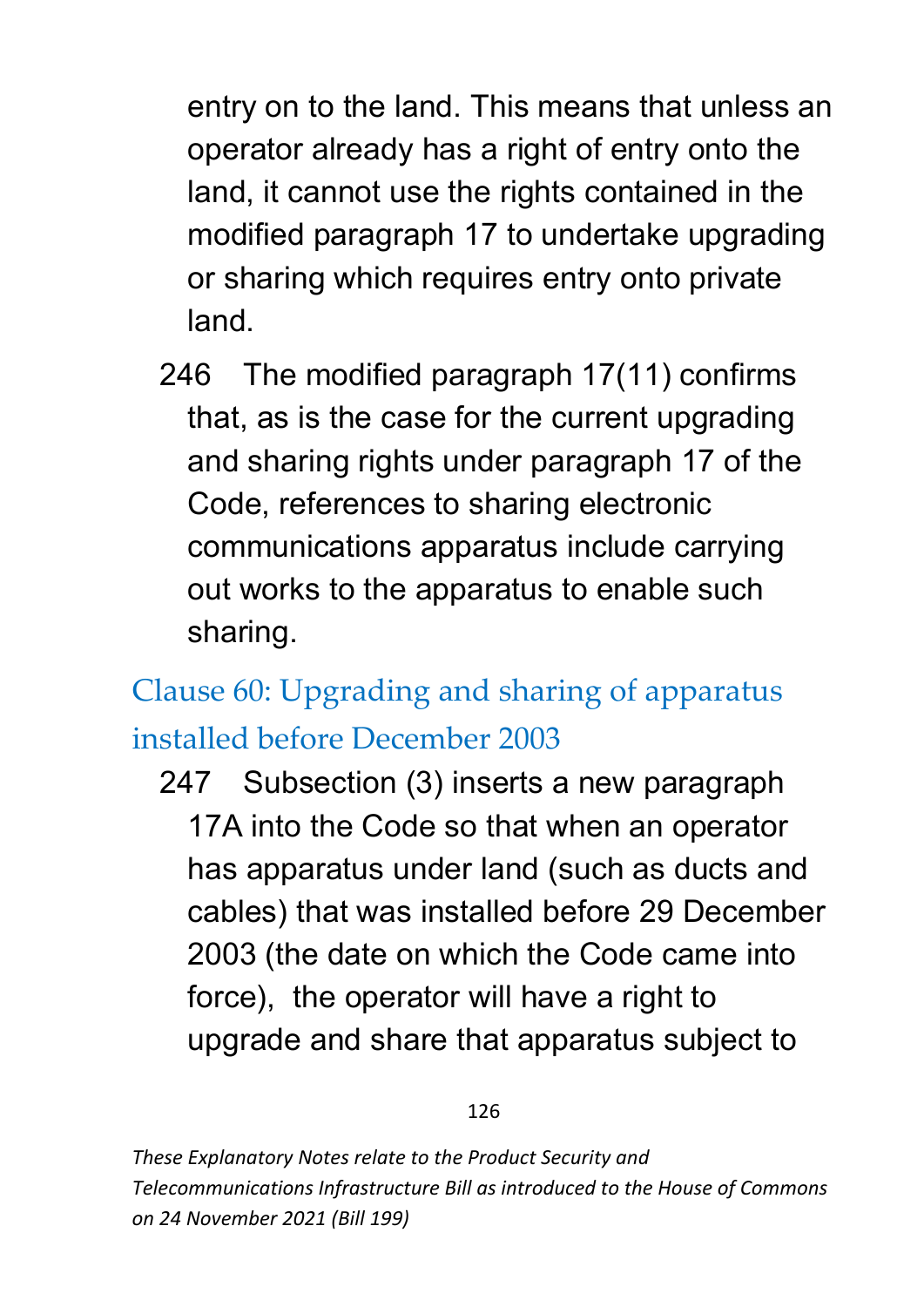the same conditions as those contained in clause 59 above.

248 Subsection (4) amends paragraph 24 of the Code, which is the provision which sets out how consideration is to be determined for an agreement imposed by an order under paragraph 20 of the Code. The amendment to the assumptions in paragraph 24(3) of the Code means that the new automatic right to share, in the new paragraph 17A of the Code as inserted by Clause 60, is not to be taken into account in any way for the purposes of assessing the market value of a person's agreement to confer or be bound by Code rights. This mirrors the provision in paragraph 24 of the Code which disregards the rights in paragraph 17 of the Code, and confirms that the valuation model remains the same notwithstanding the coming into force of the new paragraph 17A right.

Clause 61: Rent under tenancies conferring code rights: England and Wales

### 127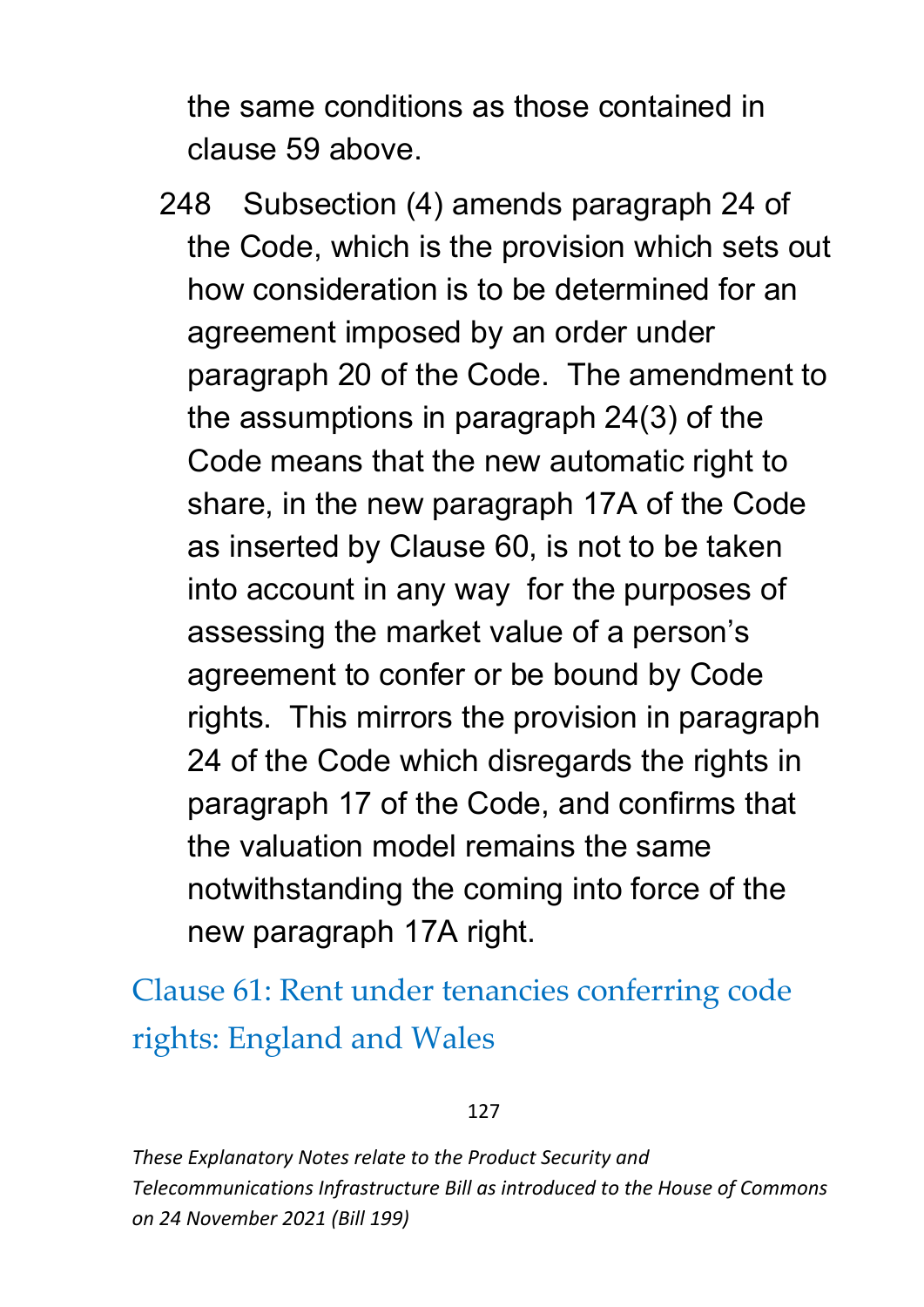- 249 This clause applies to Code agreements in England and Wales, entered into before 28 December 2017, which are currently subject to Part 2 of the Landlord and Tenant Act 1954 ("the 1954 Act"), and are consequently excluded from the renewal procedures contained in Part 5 of the Code by paragraph 6(2) of Schedule 2 of the 2017 Act. The 1954 Act only applies in England and Wales, and the following amendments therefore have no effect in relation to Scotland or Northern Ireland. The position in respect of Northern Ireland, which also has legislation excluding agreements from the operation of Part 5, is set out at paragraphs 252 to 254 below. There are no equivalent provisions in Scotland requiring amendment for these purposes.
- 250 If an agreement is renewed using Part 5 of the Code, paragraph 34(11) provides that the valuation framework contained in paragraph 24 will apply in cases where a renewal agreement is imposed by a court order.. This clause inserts a new section 34A into the 1954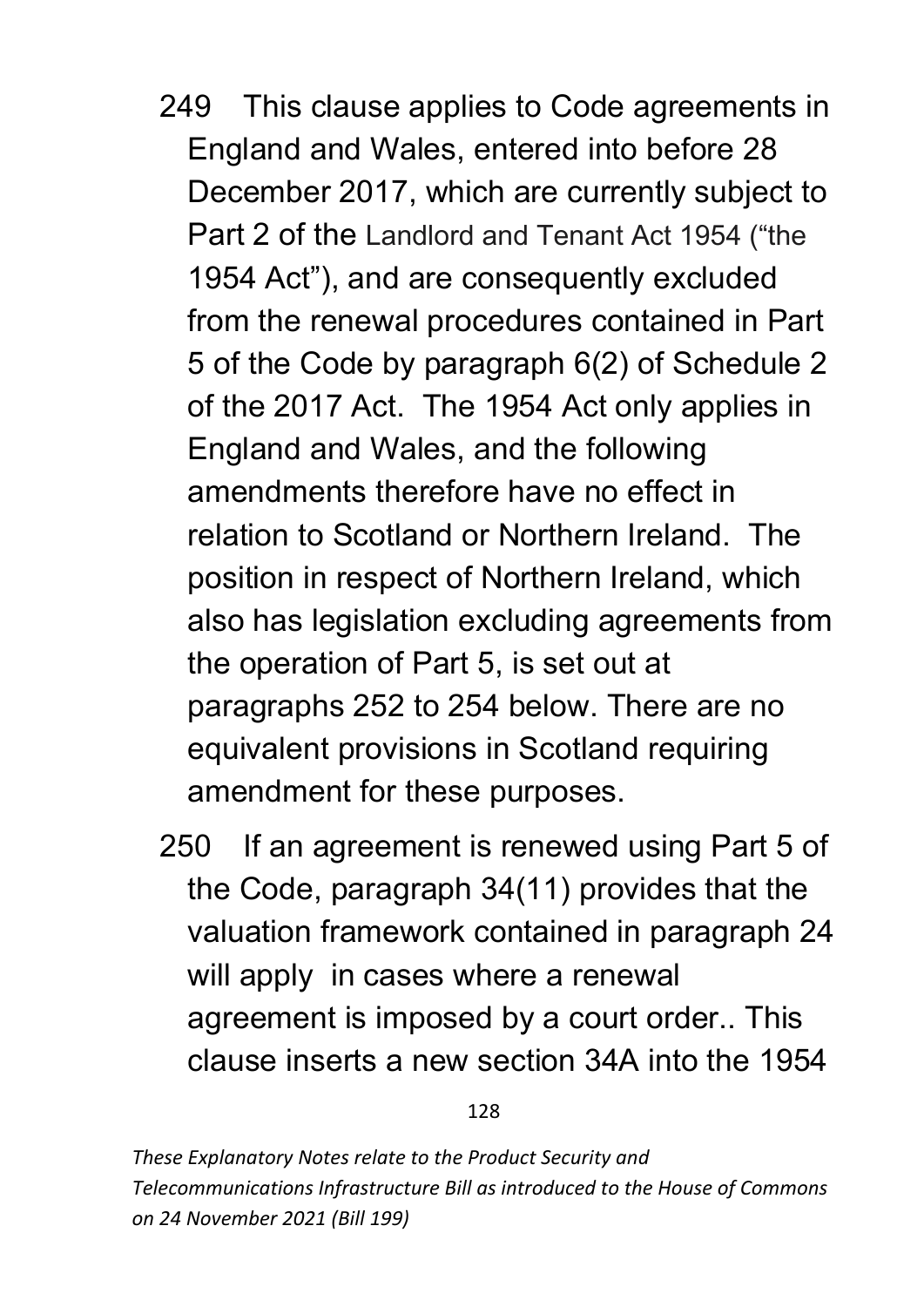Act so that where an agreement is renewed and the primary purpose of that agreement is to grant Code rights, any financial terms of the renewal agreement will be determined by reference to provisions that mirror paragraph 24 of the Code. For completeness, separate provision dealing with the award of compensation is made by clause 63, as discussed below.

251 Subsections (3) and (4) of clause 61 amend sections 24C and 24D (respectively) of the 1954 Act so as to provide that subsections (2) to (4) of the new section 34A will also apply in cases where a court is asked under section 24C or 24D of the 1954 Act to determine whether an interim rent should be paid and how much this rent should be during the renewal process.

Clause 62: Rent under tenancies conferring code rights: Northern Ireland

252 This clause amends Article 18 of the Business Tenancies (Northern Ireland) Order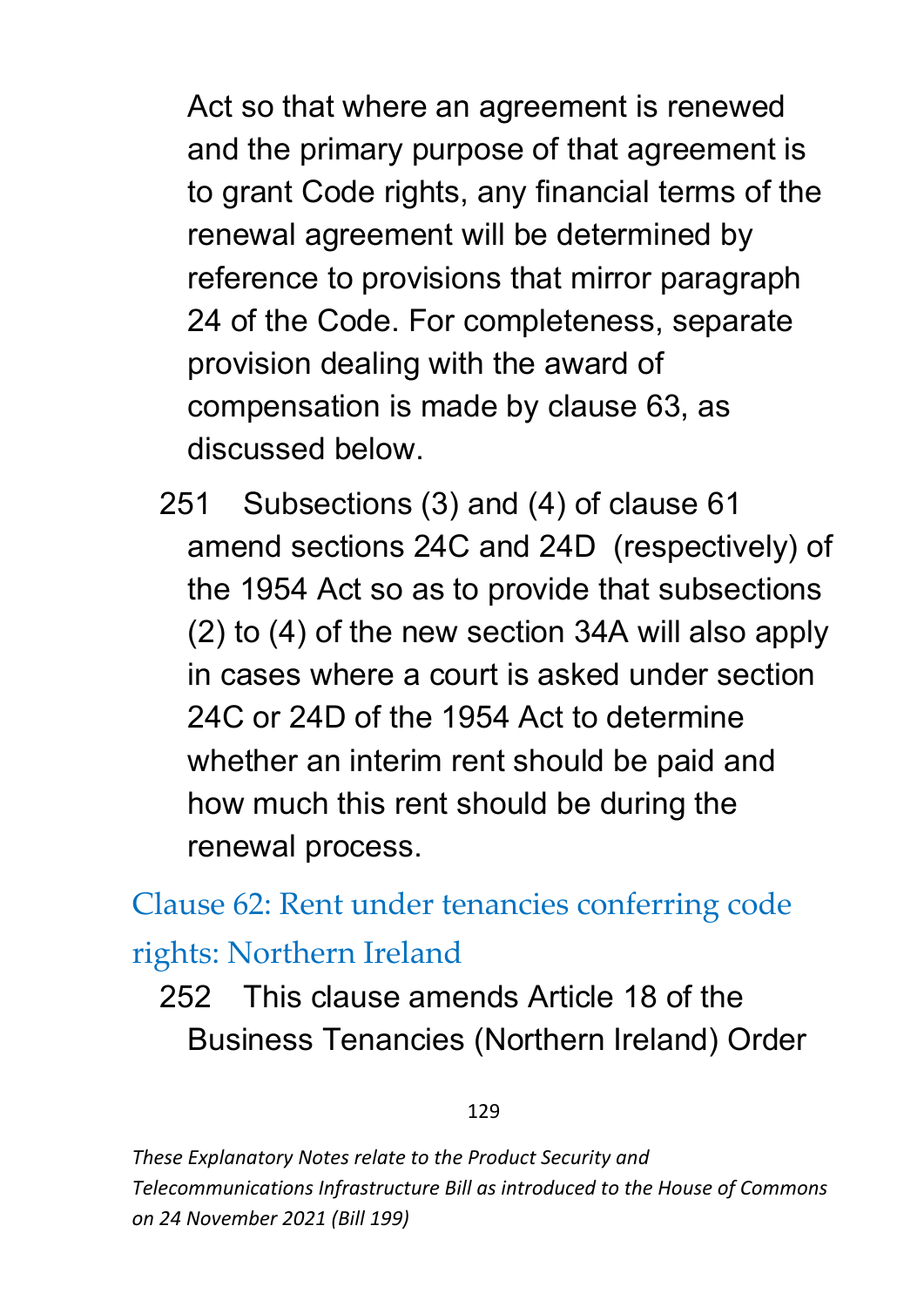1996 ('the 1996 Order"). This clause applies to Code agreements in Northern Ireland, entered into before 28 December 2017, which are protected by the 1996 Order, and are consequently unable to use the Code's Part 5 renewal procedure.

- 253 Currently, where an operator is able to renew pursuant to Part 5 of the Code, the amount of rent payable to the site provider will be calculated in accordance with paragraph 24 of the Code. In addition the site provider will be entitled to seek compensation, covering loss and damage pursuant to paragraph 25.
- 254 So as to provide an approach which is more consistent with that found in the Code, this clause also inserts new Article 18A into the 1996 Order so that, where a subsisting agreement is renewed pursuant to the 1996 Order and the primary purpose of that agreement is to grant Code rights, the rent will be calculated in a way which mirrors the provisions in paragraph 24 of the Code.

### 130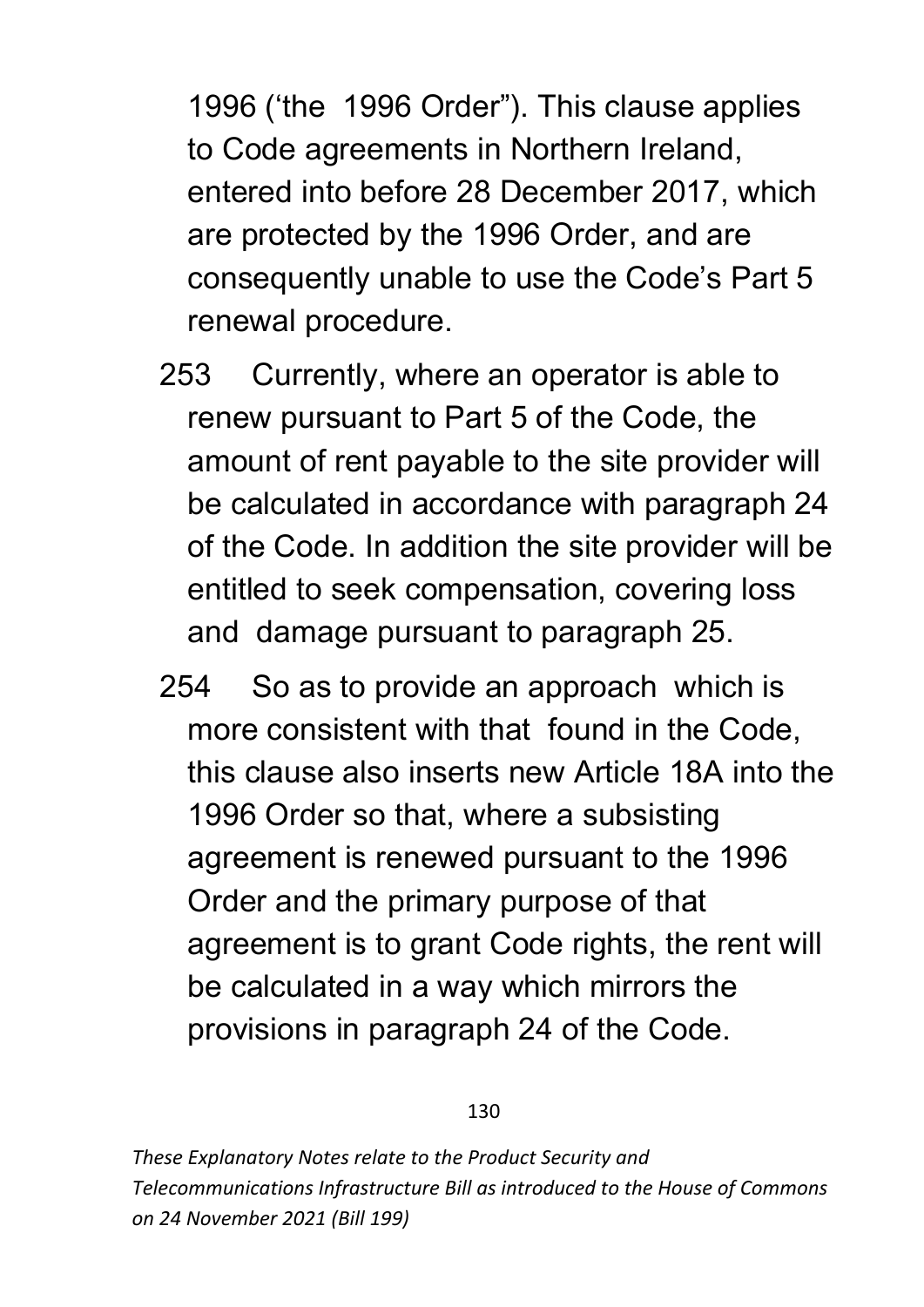Clause 63: Compensation relating to code rights: England and Wales

- 255 This clause amends the 1954 Act by inserting section 34B, which is designed to mirror the compensation provisions in paragraph 25 of the Code and ensure that site providers have the same rights to compensation where a Code agreement is renewed under the 1954 Act, as they would if it was renewed under the Code. Under this provision site providers will be able to recover amounts for loss and damage which they have sustained or will sustain as a result of the operator exercising any Code rights conferred by the new tenancy..
- 256 Clause 63 also inserts a new section 34C into the 1954 Act, which sets out the types of loss and damage that can be awarded to the site provider by the court and how those sums will be calculated. It also limits the amount which the site provider can recover, so that the amount cannot exceed the site provider's losses.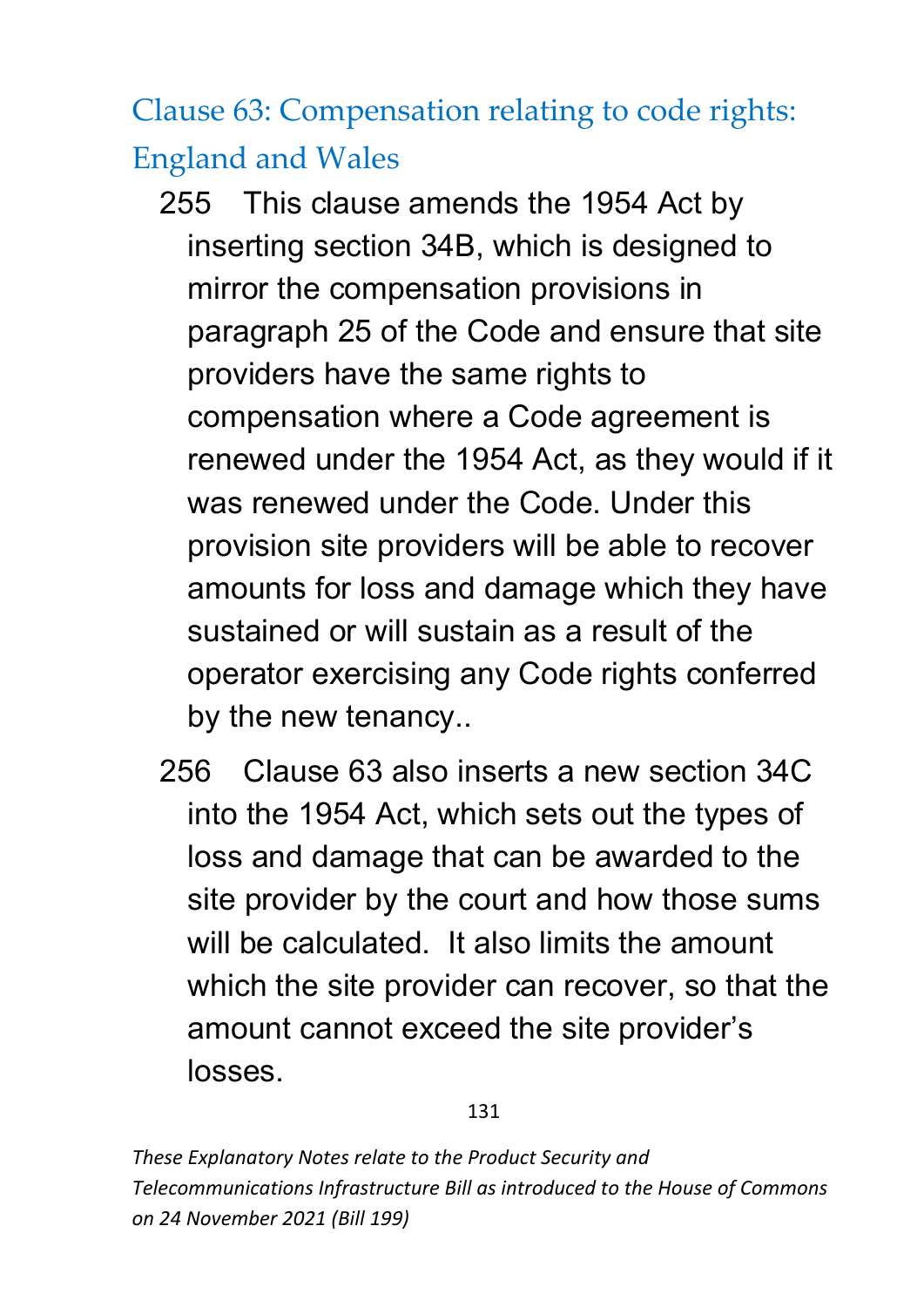Clause 64: Compensation relating to code rights: Northern Ireland

- 257 This clause amends the 1996 Order by inserting Article 18B, which is designed to mirror the compensation provisions in paragraph 25 of the Code and ensure that site providers have the same rights to compensation where a Code agreement is renewed under the 1996 order, as they would if it was renewed under the Code. Under this provision site providers will be able to recover amounts for loss and damage which they have sustained or will sustain as a result of the operator exercising their Code rights.
- 258 The provision also inserts a new article 18C into the 1996 Order, which sets out the types of loss and damage that can be awarded to the site provider by the court and how those sums will be calculated. It also limits the amount which the site provider can recover, so that the amount cannot exceed the site provider's losses.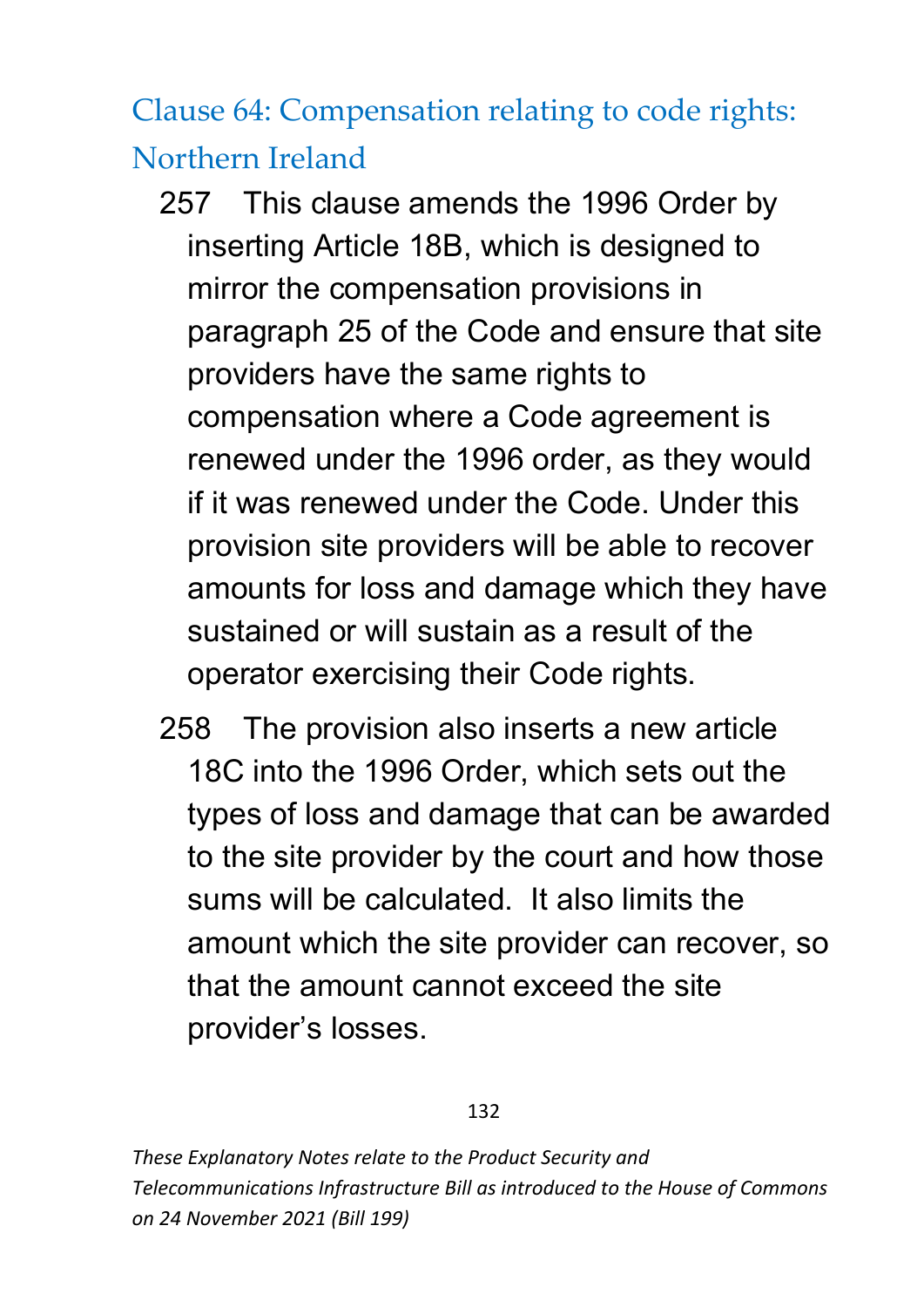Clause 65: Jurisdiction of court in relation to tenancies in England and Wales

259 This clause inserts a new subsection (2A) into section 63 of the 1954 Act. This provision gives the Secretary of State power to make regulations which enable cases heard under Part 2 of the 1954 Act, where the primary purpose of the current Code agreement is to grant Code rights, to be heard in either the First-tier Tribunal or the Upper Tribunal. This will enable the Secretary of State to provide that all disputes relating to code rights fall within the jurisdiction of the same courts. A change to this effect is not required in relation to the 1996 Order, since disputes under that Order are already dealt with by the Lands Tribunal in Northern Ireland.

## Clause 66: Unresponsive Occupiers

133 260 This clause inserts Part 4ZA into the Code. Part 4ZA makes provision for the courts to confer time-limited rights on an operator who has made repeated requests for Code rights for the purpose of providing an electronic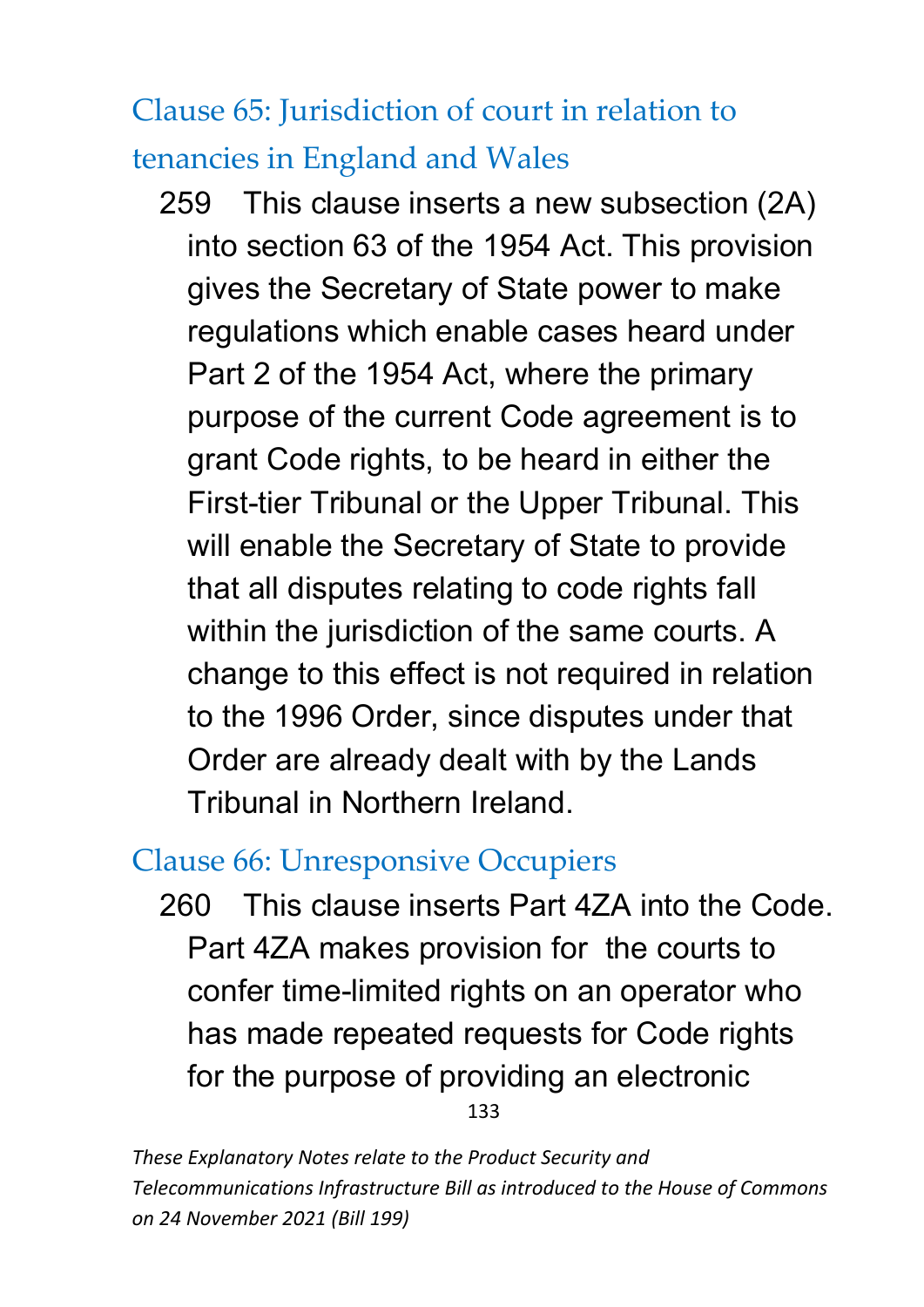communications service, and the occupier of that land (as defined in paragraph 105 of the Code) has failed to respond.

Paragraph 27ZA: Introductory

261 This paragraph explains that Part 4ZA makes provision for the court to impose an agreement which allows operators to exercise Code rights in specific conditions. These rights are for the purpose of providing an electronic communications service (defined in section 32 of the 2003 Act) to relevant premises where the occupier or another person with an interest in the relevant land has not responded to repeated notices seeking agreement to confer or otherwise be bound by the Code rights sought.

Paragraph 27ZB: Circumstances in which an application for an order under this Part can be made

262 Sub-paragraph (1) paragraph sets out the circumstances in which an application for an order under Part 4ZA can be made.

134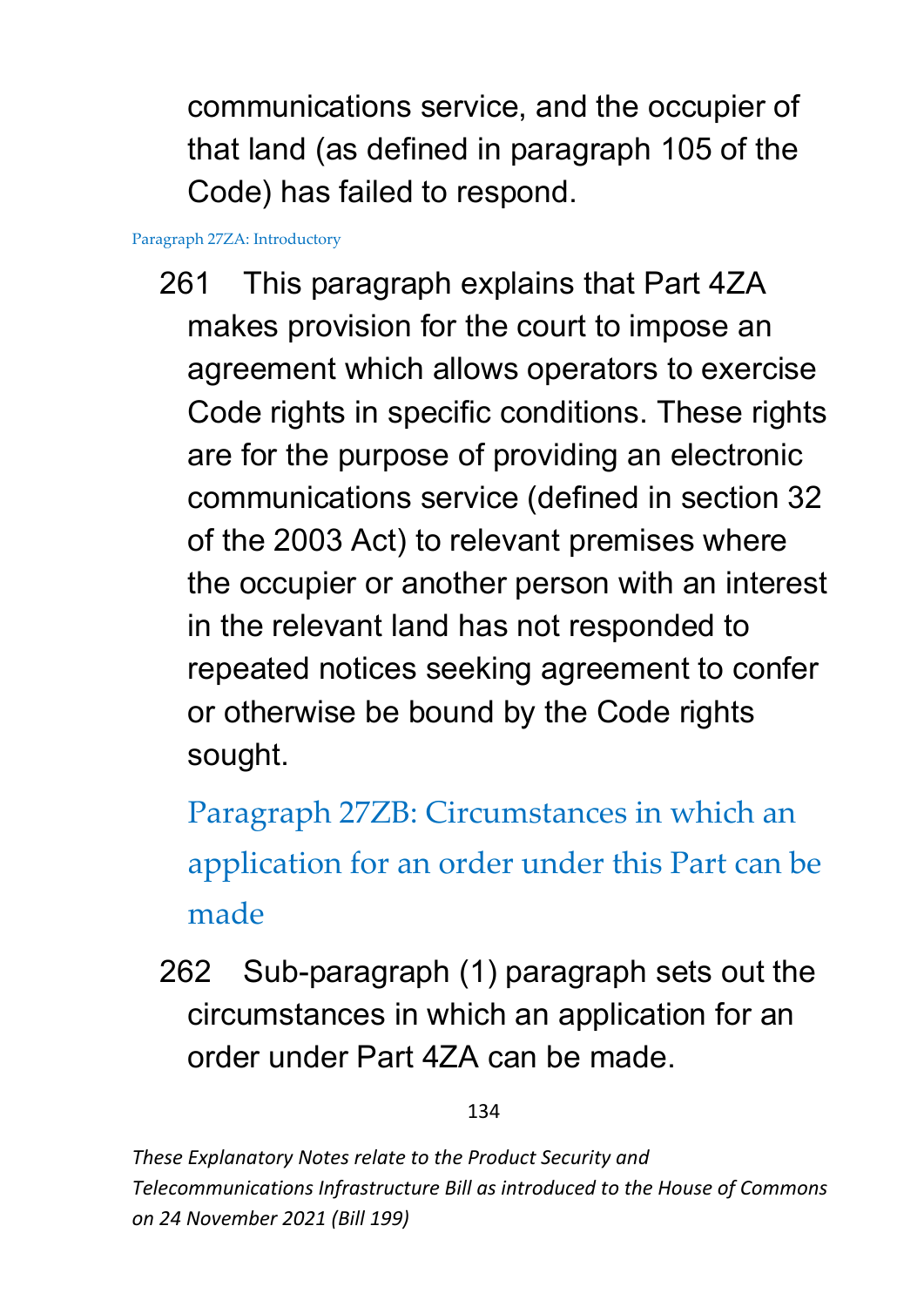Specifically:

- a.the operator must intend to provide an electronic communications service to relevant premises;
- b.in order to provide that service, the operator must need to install electronic communications apparatus *under* or *over* - but not *on -* the relevant land;
- c.in order to install and operate that apparatus, the operator must require a person (referred to in this Part as "the required grantor") to agree to either confer on the operator a Code right in respect of "relevant land" or be bound by such a Code right exercisable by the operator;
- d.the operator must have given the required grantor a notice (in accordance with paragraph 20(2) of the Code, which sets out what a request notice must contain) seeking that agreement (referred to as a "request notice"); and

e.the required grantor must have not

135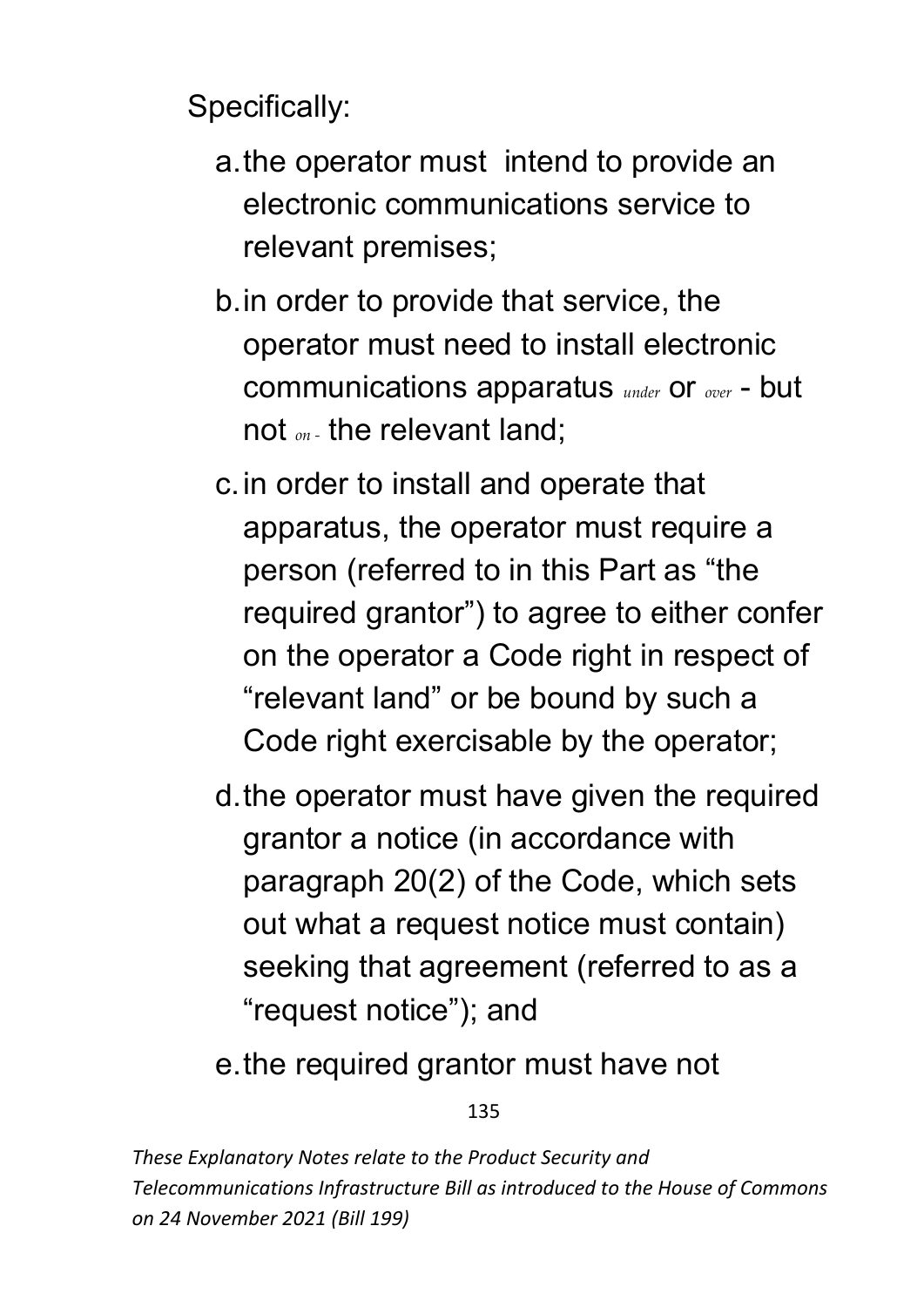responded to the operator.

- 263 Sub-paragraph (2) sets out the circumstances when paragraphs 27ZC and 27ZD (which provide for requirements to be met before part 4ZA order can be made) do not apply: (a) where the relevant premises falls within the scope of Part 4A and (b) where the relevant land is a 'connected land' as defined under paragraph 27B(3) of the Code. This serves to make clear which process - Part 4A or Part 4ZA - should be used, depending on the land which an operator is seeking to access.
- 264 "Relevant land" is defined in subparagraph (3)(a) as meaning land which is any land other than land covered by buildings or used as a garden, park or other recreational area.
- 265 Sub-paragraph (3)(b) provides for the making of regulations by the Secretary of State to modify the definition of "relevant land", expanding it so as to include specified types of

### 136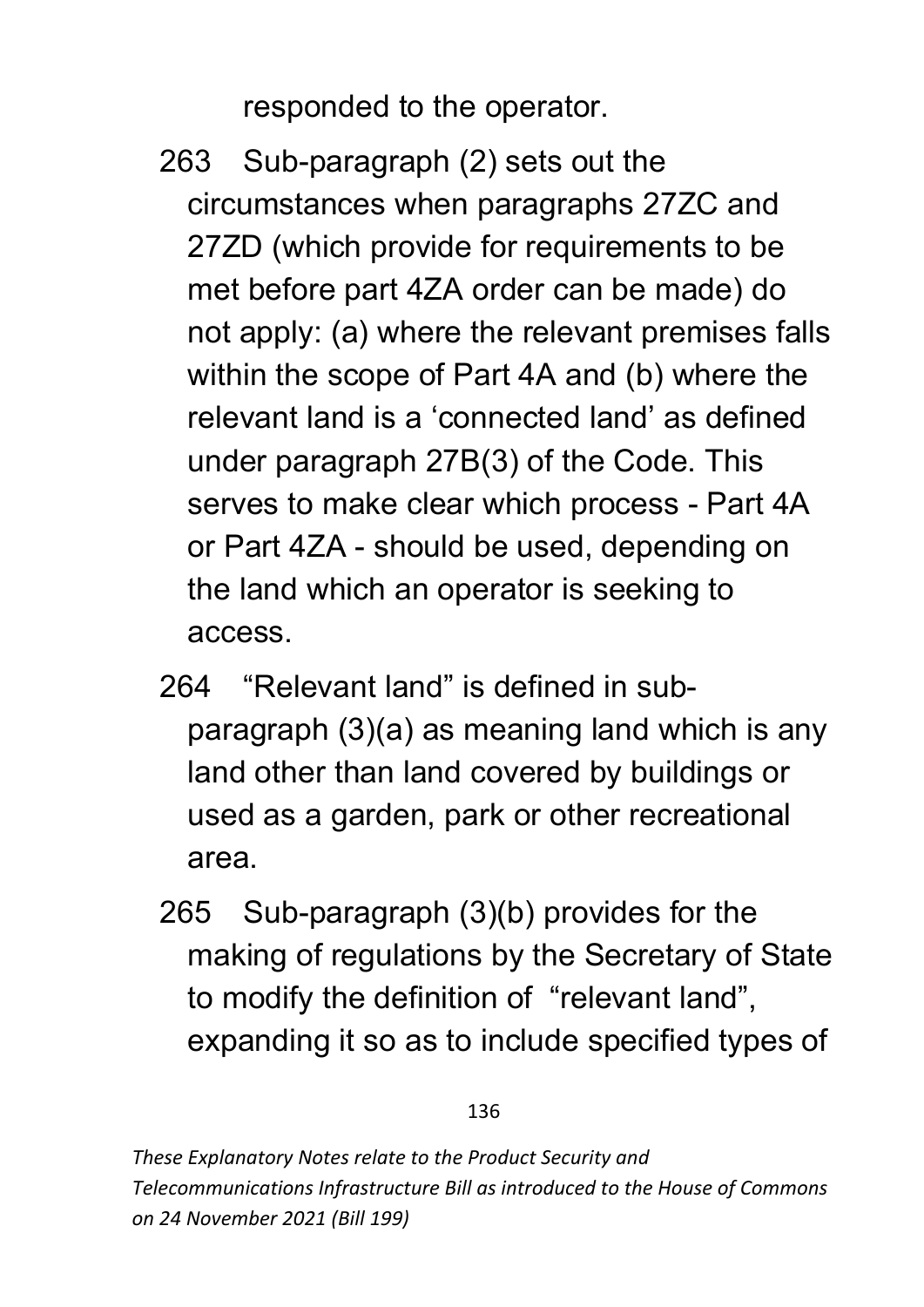land that is covered by buildings or used as a garden, park or other recreational area.

- 266 Sub-paragraph (4) provides that, before making regulations modifying the definition of relevant land, the Secretary of State must consult various parties, including operators, persons appearing to the Secretary of State to represent owners of interests in land who are likely to be affected by the regulations, and any other person the Secretary of State thinks appropriate.
- 267 Sub-paragraph (5) makes provision for what constitutes a response by the required grantor. Any engagement in writing - including agreement to the request notice, refusal of it, or any other response to the request notice by the required grantor with the operator constitutes a response for these purposes.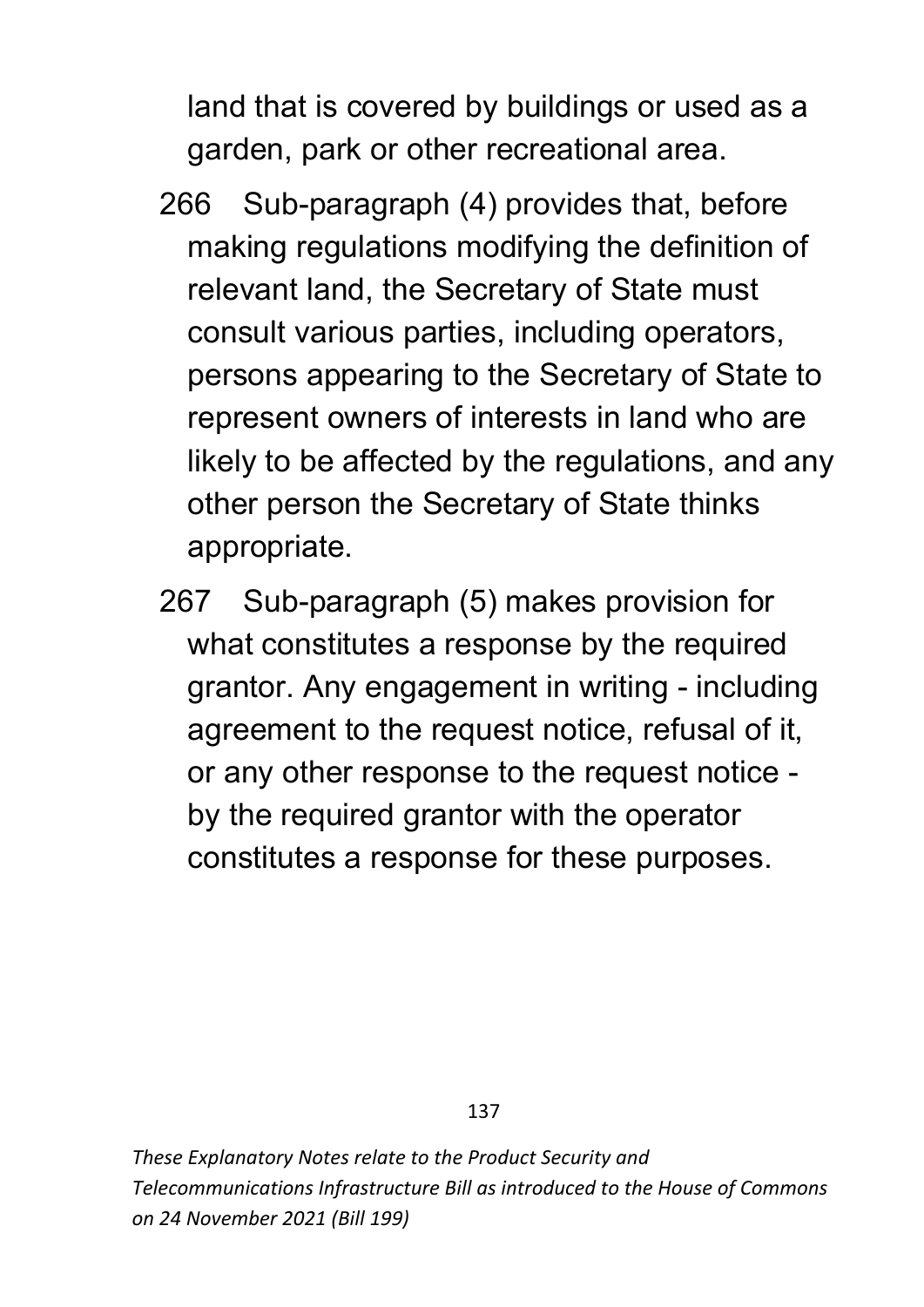Paragraphs 27ZC and 27ZD: Requirements to be met before applying for an order under this Part

- 268 Paragraph 27ZC makes provision about the requirements which an operator has to meet before applying to the court for an order under the new Part 4ZA.
- 269 Sub-paragraph (1) provides that an operator may not apply for a Part 4ZA order unless it has given the required grantor: (a) two warning notices, and (b) a final notice. These notices are in addition to the initial 'request notice' required by 27ZB(1)(d).
- 270 Sub-paragraph (2) sets out that a warning notice must be in writing and what that notice must contain.
- 271 Sub-paragraph (3) provides that the first warning notice may only be given after the end of the period of 14 days beginning with the day on which the 'request notice' was given.
- 272 Sub-paragraph (4) provides that the

### 138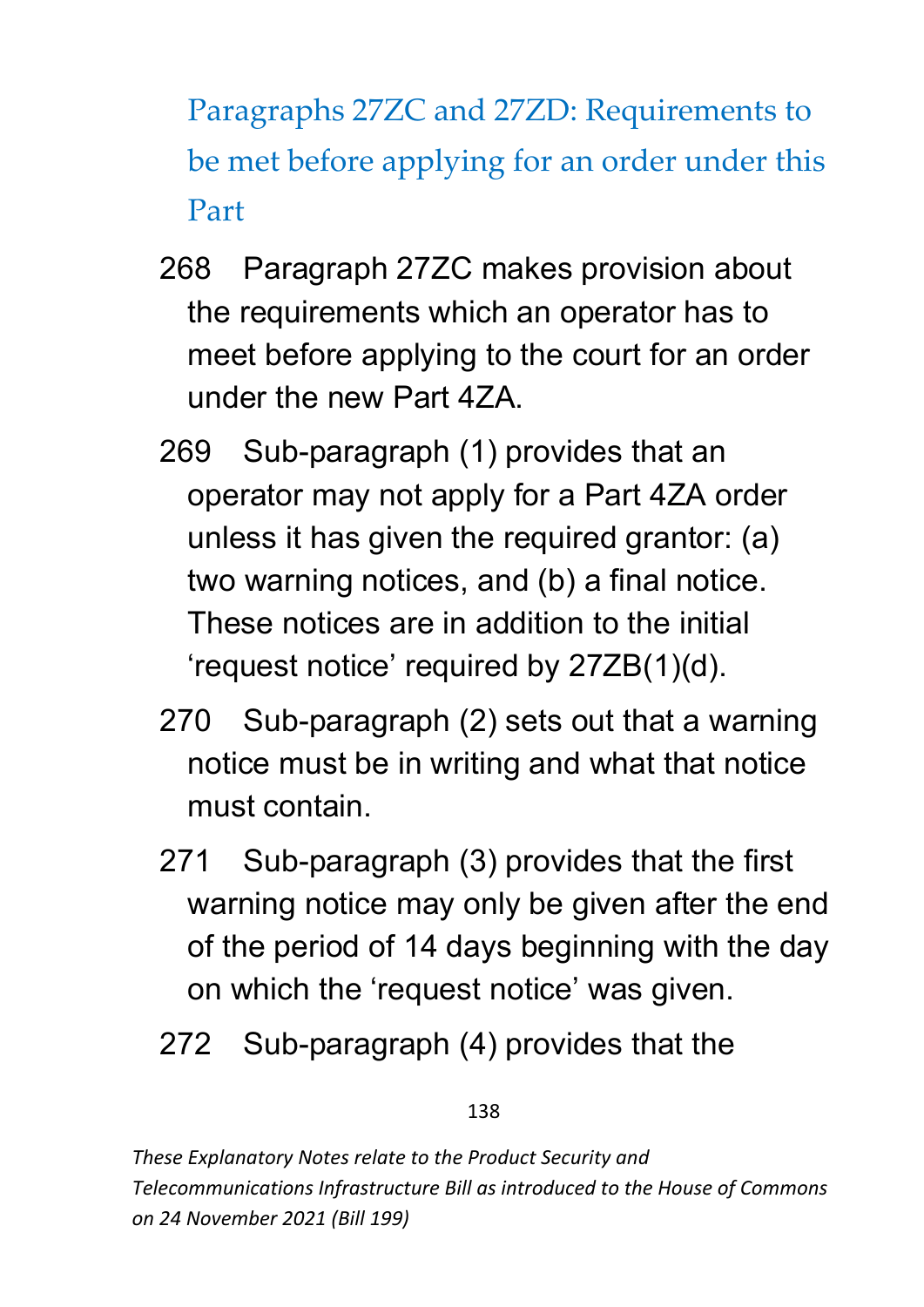second warning notice may only be given after the end of the period of 14 days beginning with the day on which the first one was given.

- 273 Sub-paragraph (5) sets out that a final notice must be in writing and what that notice must contain.
- 274 Sub-paragraph 6 provides that a final notice may only be given within the "permitted period". This period is defined in subparagraph (7) as beginning (a) immediately after the end of the period of 14 days beginning with the day on which the second warning notice was given, and (b) ends at the end of the period of 28 days, beginning with the day on which the second warning notice was given. Taken together, this provides a 14 day window in which a final notice may be given.
- 275 Sub-paragraph (8) provides power for the Secretary of State to specify by regulations any further conditions that an operator will need to satisfy before issuing a final notice.

### 139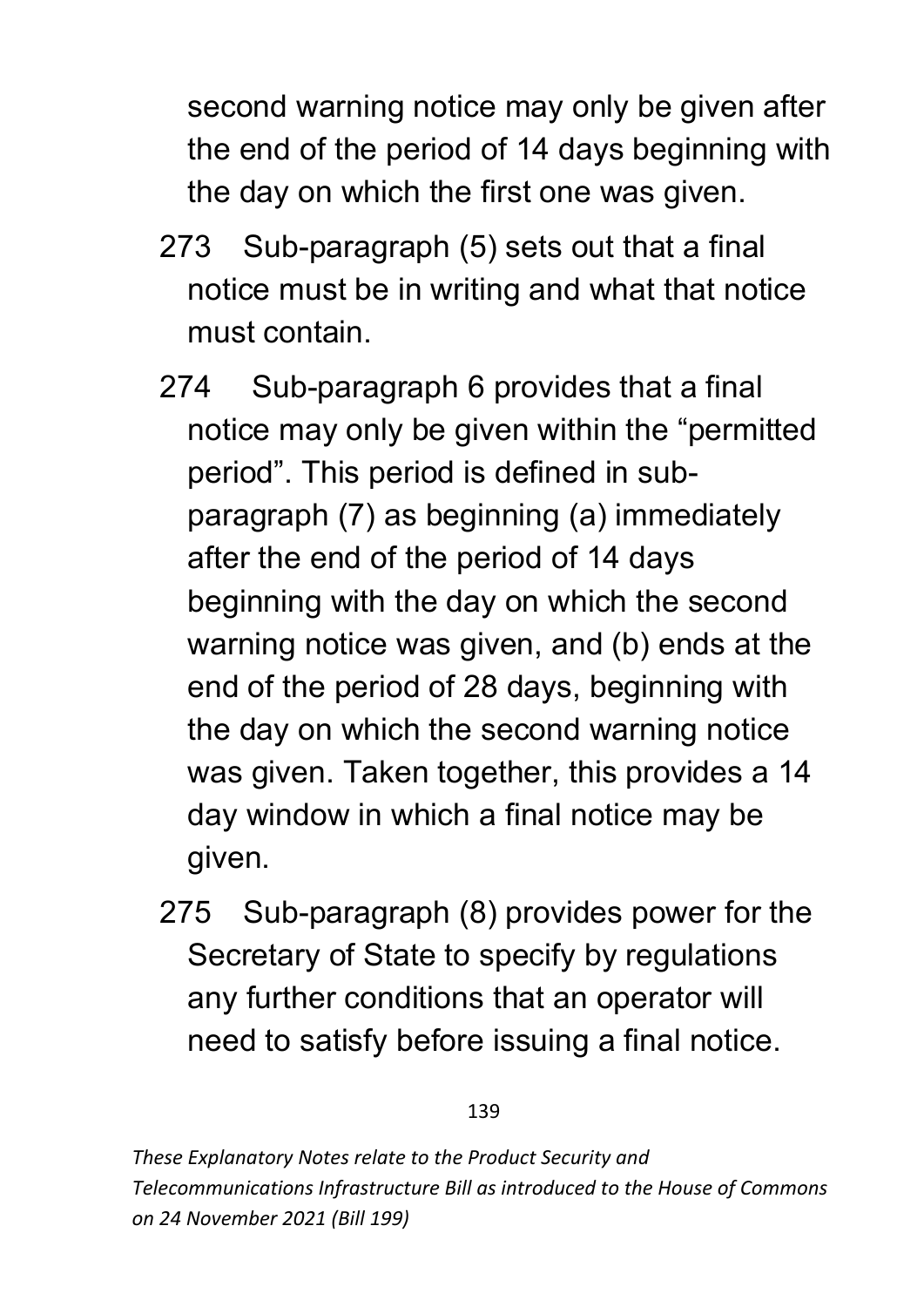- 276 Sub-paragraph (9) provides that where the word 'specified' is used in this paragraph, the item in question may be specified in regulations by the Secretary of State. Items in this paragraph which are 'specified' are 1) additional information which must be included in a "warning notice", 2) additional information which must be included in a "final notice", and 3) the time period within which the required grantor must respond to the final notice.
- 277 In paragraph 27ZD, sub-paragraph (1) sets out when an operator is able to apply to the court for a Part 4ZA order. This includes requirements that there has been no previous Part 4ZA order imposing an agreement between the operator and the required grantor in respect of the code rights sought in the request notice, that the operator has met all the requirements related to provision of notice to the required grantor, including giving sufficient time for the required grantor to respond, , the required grantor has not responded to the operator and the operator

140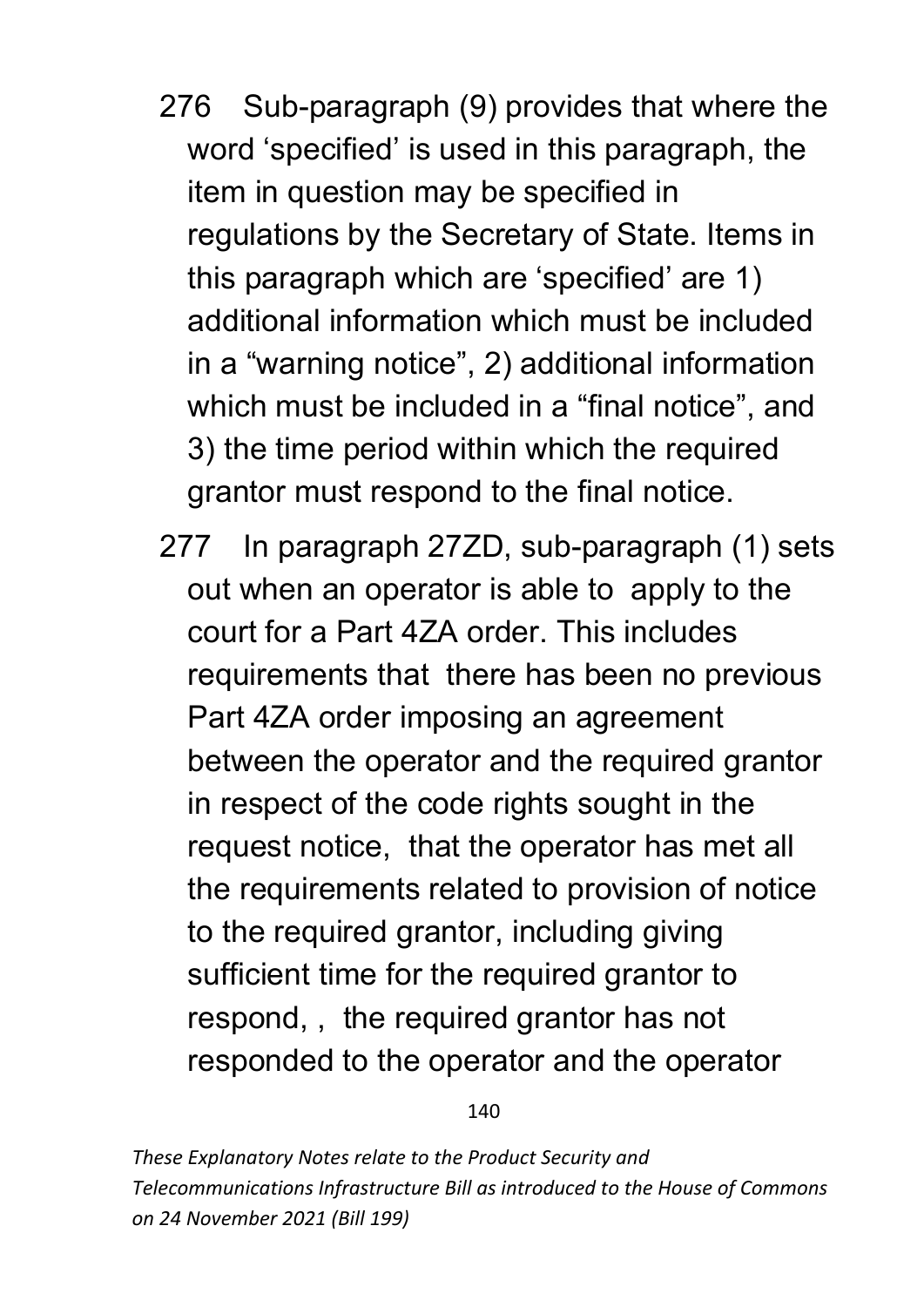has met the specified conditions (see subparagraph (6))

- 278 Sub-paragraph (2) provides that an application for a Part 4ZA order must be accompanied by the evidence specified in any regulations made by the Secretary of State.
- 279 Sub-paragraph (3) provides that an application may not be made after the end of the specified period (which will be set out in regulations made by the Secretary of State).
- 280 Sub-paragraph (4) provides that the operator must give notice to the required grantor that it has applied for a Part 4ZA order.
- 281 Sub-paragraph (5) makes provision for what constitutes a response by the required grantor. Any engagement in writing by the required grantor with the operator constitutes a response for these purposes.
- 282 Sub-paragraph (6) provides that where the word 'specified' is used in this paragraph, the item in question may be specified in regulations by the Secretary of State. Items in

141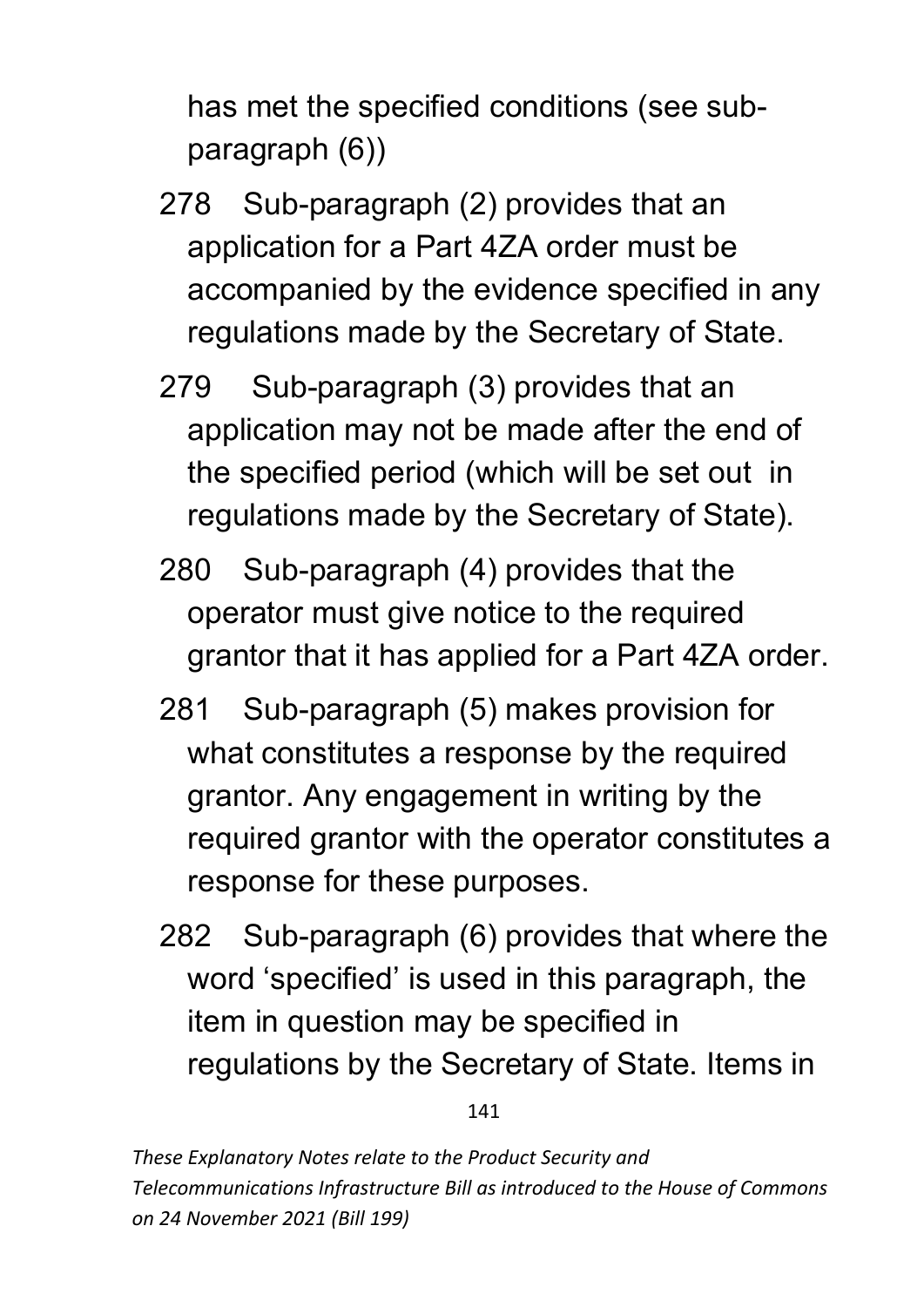this paragraph which are 'specified' are 1) additional conditions which an operator must satisfy before applying to the court for a Part 4ZA order 2) evidence which must accompany an application, as described in sub-paragraph (2), and 3) the time after which an application may no longer be made, as described in subparagraph (3).

Paragraph 27ZE: When a Part 4A order can be made and its effect

- 283 Sub-paragraph (1) provides that the court may make a "Part 4ZA order" if (and only if) (a) the requirements for applying for the order have been met and (b) the required grantor has not objected to the making of the order.
- 284 Sub-paragraph (2) provides that a Part 4ZA order is an order which imposes an agreement between the required grantor and the network operator by which the required grantor confers specific code rights identified in the request notice in respect of the relevant land, or which provides for the code right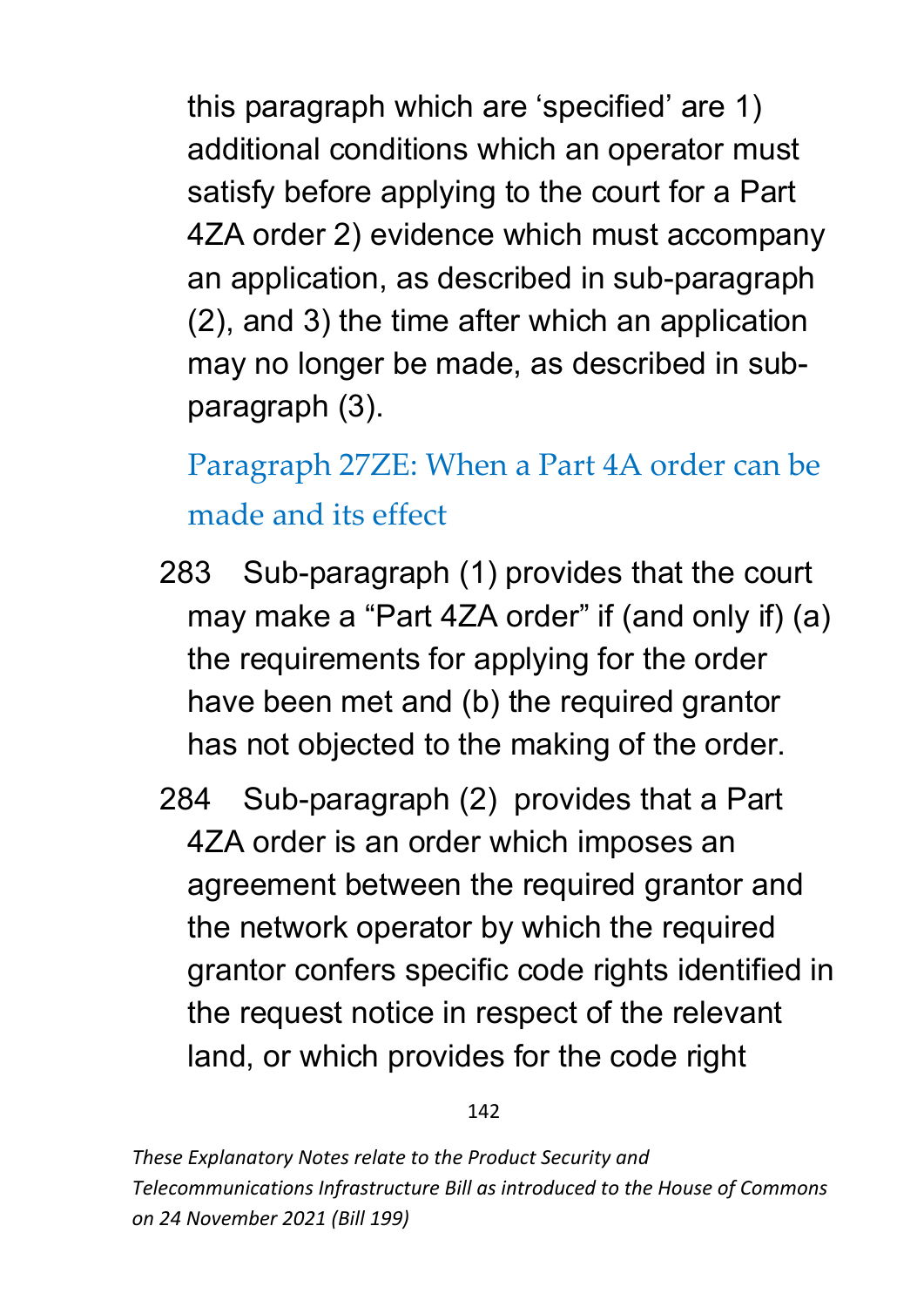identified in that notice in respect of the relevant land, to bind the required grantor.

- 285 Sub-paragraph (4) provides that the terms of an agreement imposed by a Part 4ZA order are restricted to those specified in regulations. Those regulations will be made by the Secretary of State subject to the affirmative resolution procedure.
- 286 Sub-paragraph (5) sets out the terms of the agreement which must be set out in regulations made by the Secretary of State. These include: restricting the operators right to enter land to agreed times except in cases of emergency, imposing requirements on operator's insurance cover and indemnification of the landowner, imposing requirements to restore the land when any works are completed and prohibiting the installation of apparatus on land when the intent is to later install apparatus over or under it.
- 287 Before making regulations, as set out in sub-paragraph (6), the Secretary of State must

### 143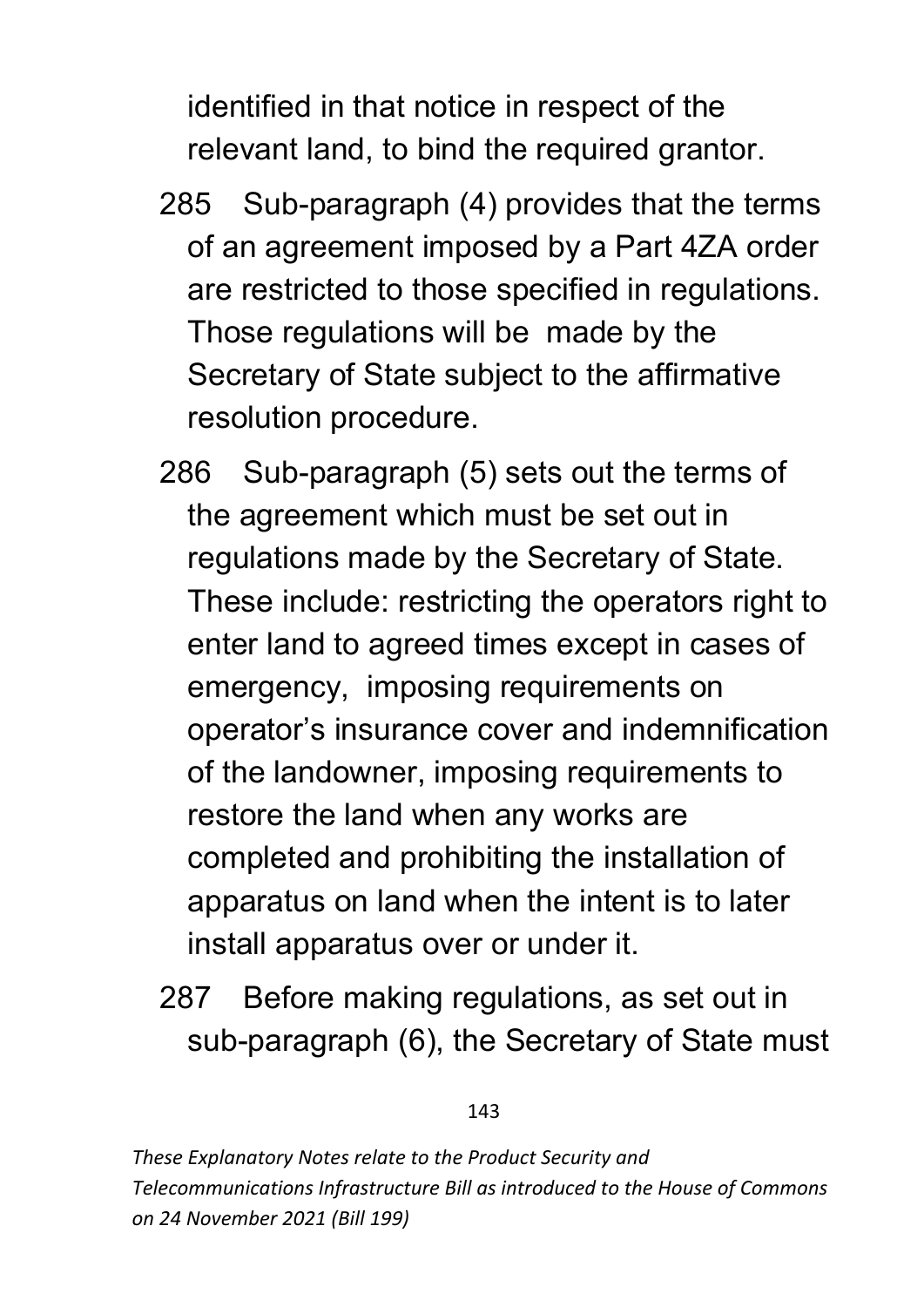consult interested parties, including those who the Secretary of State believes are likely to be affected by the regulations.

# Paragraph 27ZF: Expiry of Part 4ZA code rights

288 Sub-paragraph (1) provides for the circumstances in which a Part 4ZA code right (defined under paragraph 27ZE(3) as code right which is conferred by or otherwise binds the required grantor pursuant to an agreement imposed by a Part 4ZA order) ceases to be conferred on the network operator. Instances where a Code right will no longer apply are a) where a replacement agreement (as defined under sub-paragraph (2)) comes into effect, b) where the court refuses an application by the operator for imposition of a replacement agreement,or c) where the right has not ceased to have effect due to a) or b), at the end of period specified in the agreement as the period during which the code right would have effect (see sub-paragraph (3))..

#### 144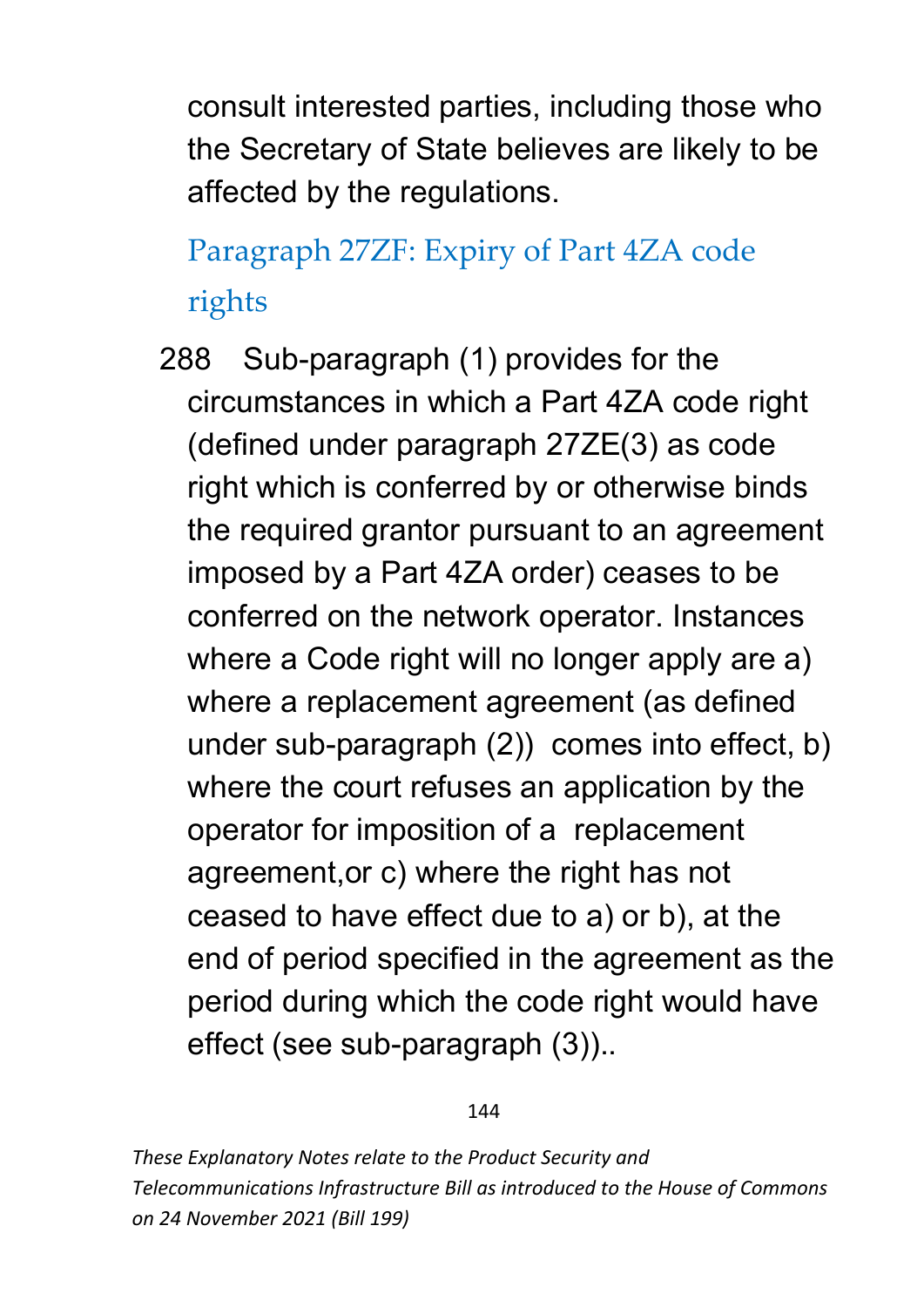- 289 Sub-paragraph (3) provides that "the specified period" is the period of no more than six years, with the actual period to be specified by the Secretary of State in regulations. Those regulations are subject to the negative resolution procedure. The effect of subparagraph (3) is that Part 4ZA Code rights will (unless brought to an end sooner, due to the circumstances described in 27ZF(1)(a) and (b) above) cease to have effect at the end of a period lasting no more than six years.
- 290 Sub-paragraph (4) provides that the required grantor has a right to require the operator to remove the apparatus (subject to Part 6 of the Code) placed under or over the relevant land, when the Part 4ZA order has ceased to have effect or otherwise to bind the required grantor.

## Paragraph 27ZG: Compensation

291 Sub-paragraph (1) sets out that this paragraph applies **after** a court has made a Part 4ZA order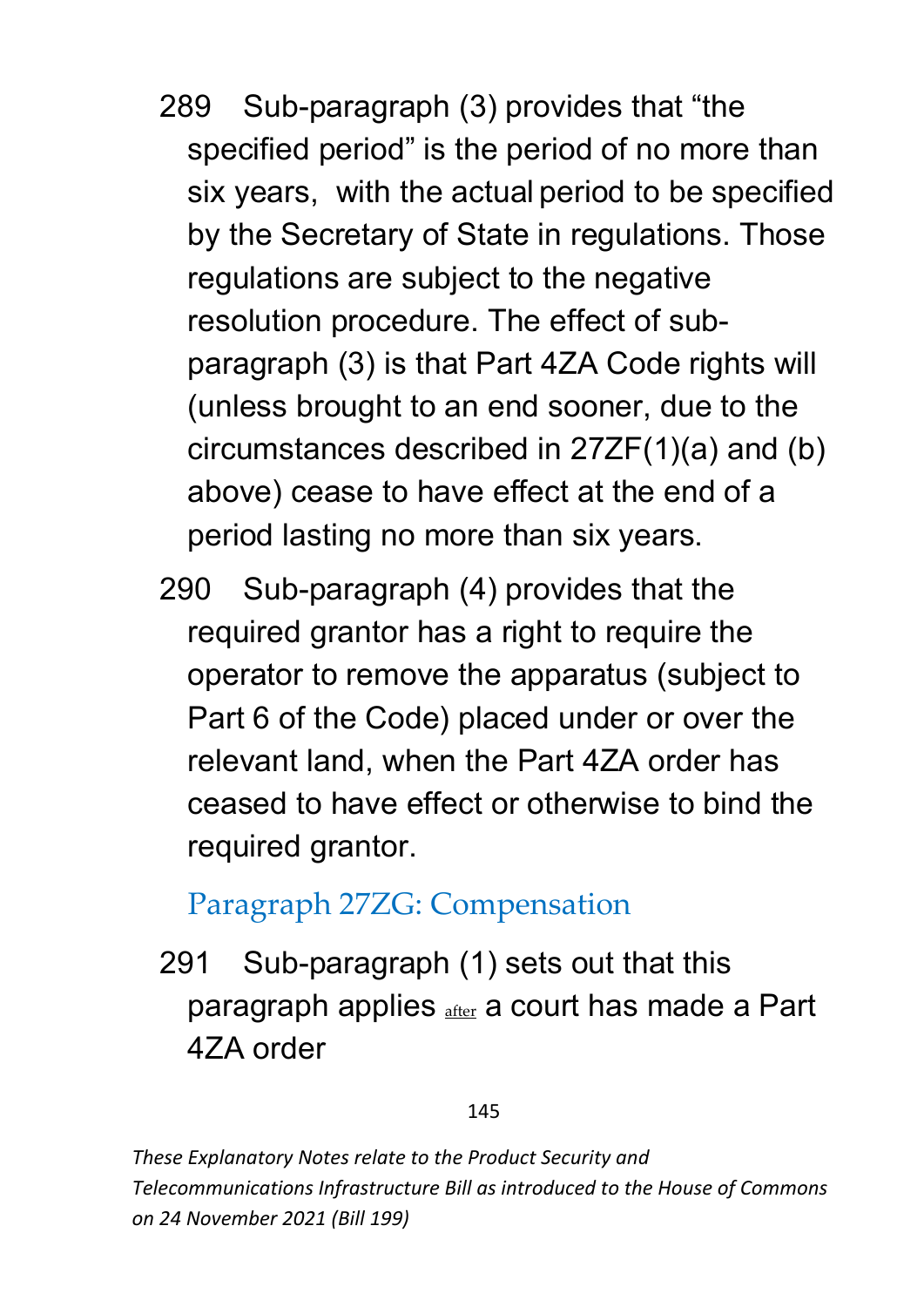- 292 Sub-paragraph (2) provides that, if an application for them to do so is made by the required grantor, the court may order an operator to pay compensation to the required grantor for any loss or damage sustained, or that will be sustained by the latter, as a result of the exercise by the former of a Part 4ZA Code right.
- 293 Sub-paragraph (3) provides that a court may make an order to pay compensation at any time after the Part 4ZA order has been made, including at a time after the Part 4ZA ceases to apply.
- 294 Sub-paragraph (4) provides that an order made under this paragraph can either a) specify the amount of compensation that the operator should pay, or b) give instructions for how an amount of compensation should be determined.
- 295 Sub-paragraph (5) provides that if the approach described above at (4)(b) is taken, these instructions may provide for the amount

#### 146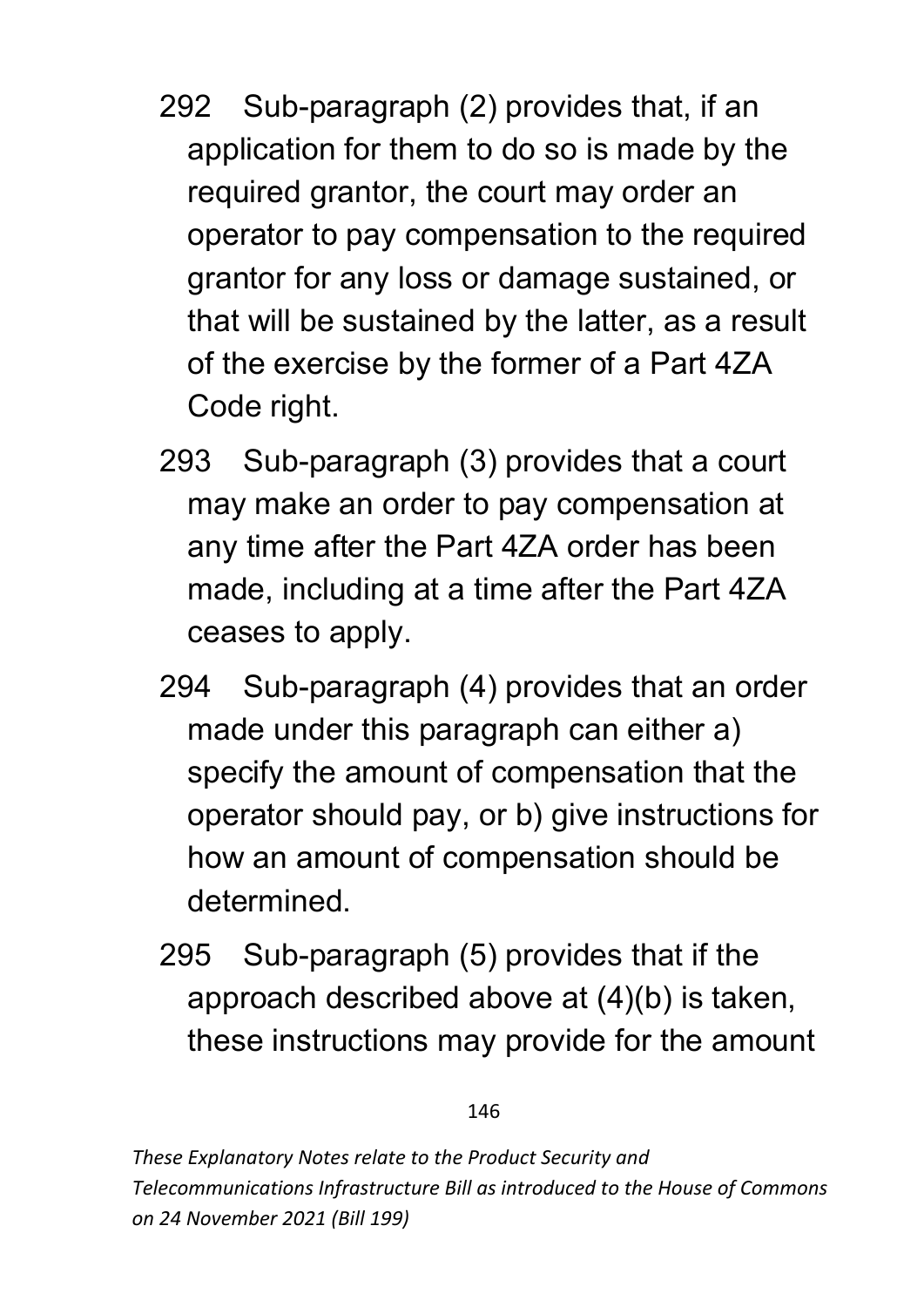of compensation to be agreed between the operator and required grantor, or for a dispute about the amount of compensation to be settled through arbitration.

- 296 Sub-paragraph (6) provides that a compensation order may require the operator to pay compensation in several ways , including making a lump sum payment,periodical payments, on the occurrence of a particular event, or in another form the court seems fit to direct.
- 297 Sub-paragraph (7) provides that paragraph 84 of the Code (compensation where agreement is imposed or apparatus removed) makes further provision about compensation where a Part 4ZA order has been made.

Paragraph 27ZH: Interpretation of this Part

298 This paragraph sets out the interpretation of various key terms in Part 4ZA of the Code, including "request notice", "premises" and "required grantor".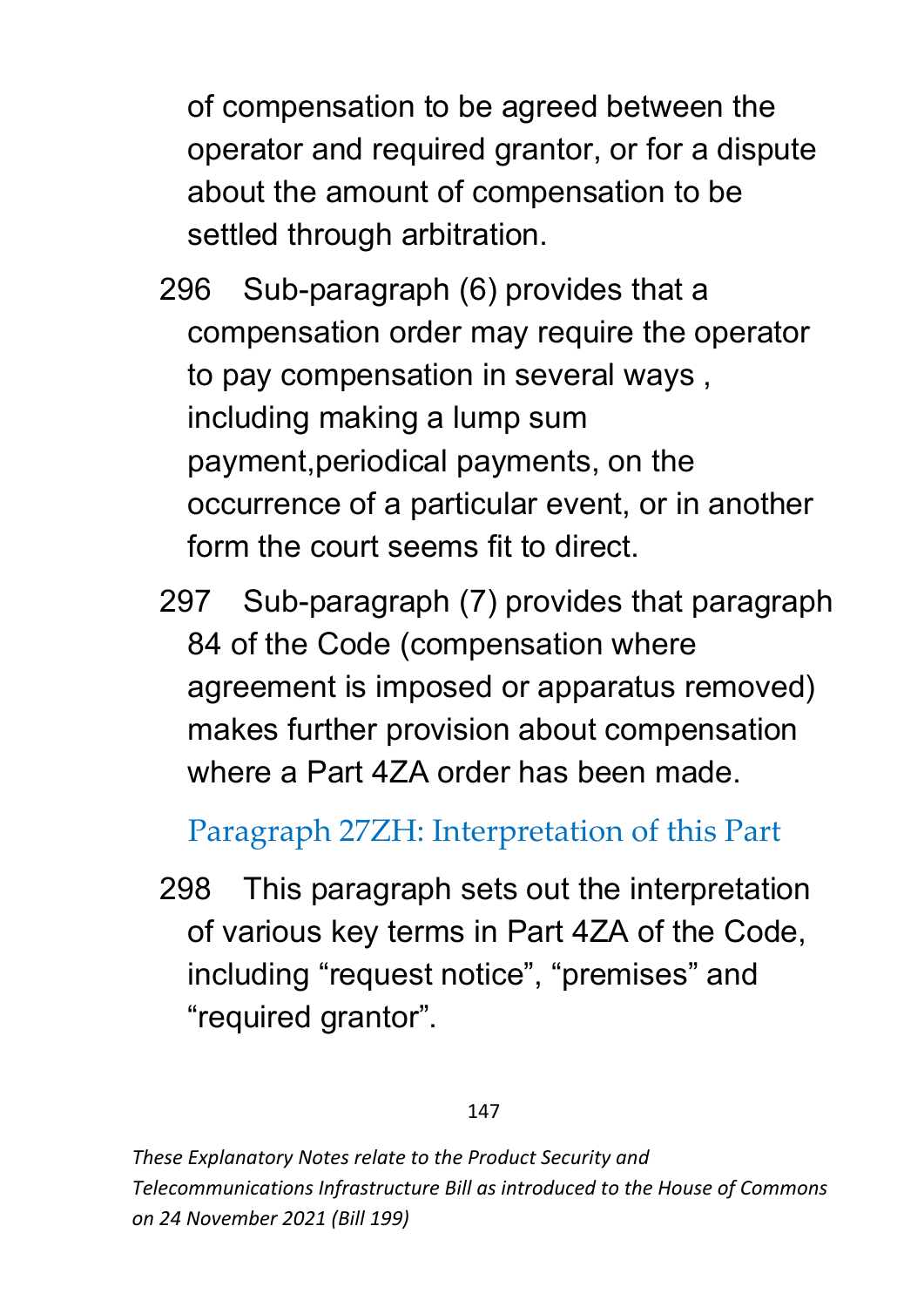Clause 67: Arrangements pending determination of certain applications under code

- 299 This clause amends paragraph 35 of the Code so that in cases where one of the parties has applied for an order asking for an expired agreement to be modified or terminated, either party may apply to the court for an interim order, pending determination of the full application.
- 300 Such an application may seek interim changes to any of the terms of the agreement, including the financial terms. This is in contrast to the present position, which only permits interim applications in relation to expired agreements (i) in relation to the consideration to be paid pending a full determination; and (ii) to be made by a site provider..
- 301 The clause inserts a new sub-paragraph (4) into paragraph 35, which sets out the factors that the court will need to consider when making the order. These include the operator's business and technical needs and

#### 148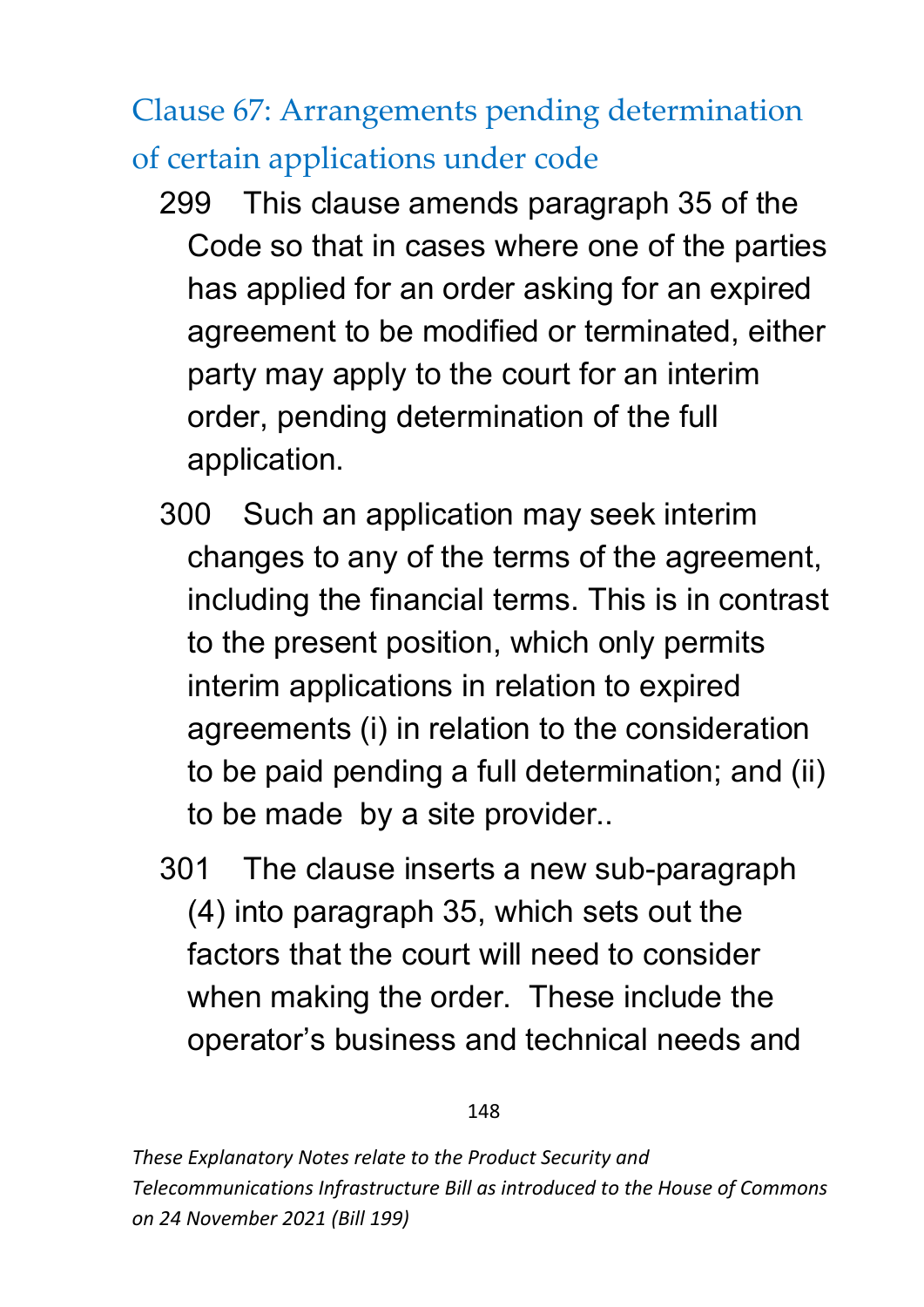the site provider's use of the land.

### Clause 68: Use of alternative dispute resolution

- 302 Where an operator requires an occupier of land to give it rights under the Code, it can serve a paragraph 20 notice pursuant to paragraph 20 of the Code setting out the code rights and other terms it is seeking and asking the occupier to agree to those terms.
- 303 Subsection (2)(a)inserts a new subparagraph (2A) into paragraph 20 of the Code, which sets out the process by which an operator must request code rights from an occupier. Under the new provision, operators will be required to provide information about Alternative Dispute Resolution (ADR) with a paragraph 20 notice. ADR may then be an option if the parties are unable to reach an agreement. By placing information regarding ADR in the paragraph 20 notice, it informs the occupier that disputes can be dealt with without the need to proceed to court. This information will then allow the occupier to know that if parties are unable to agree, they may be able to go down the route of ADR to settle the matter.

#### 149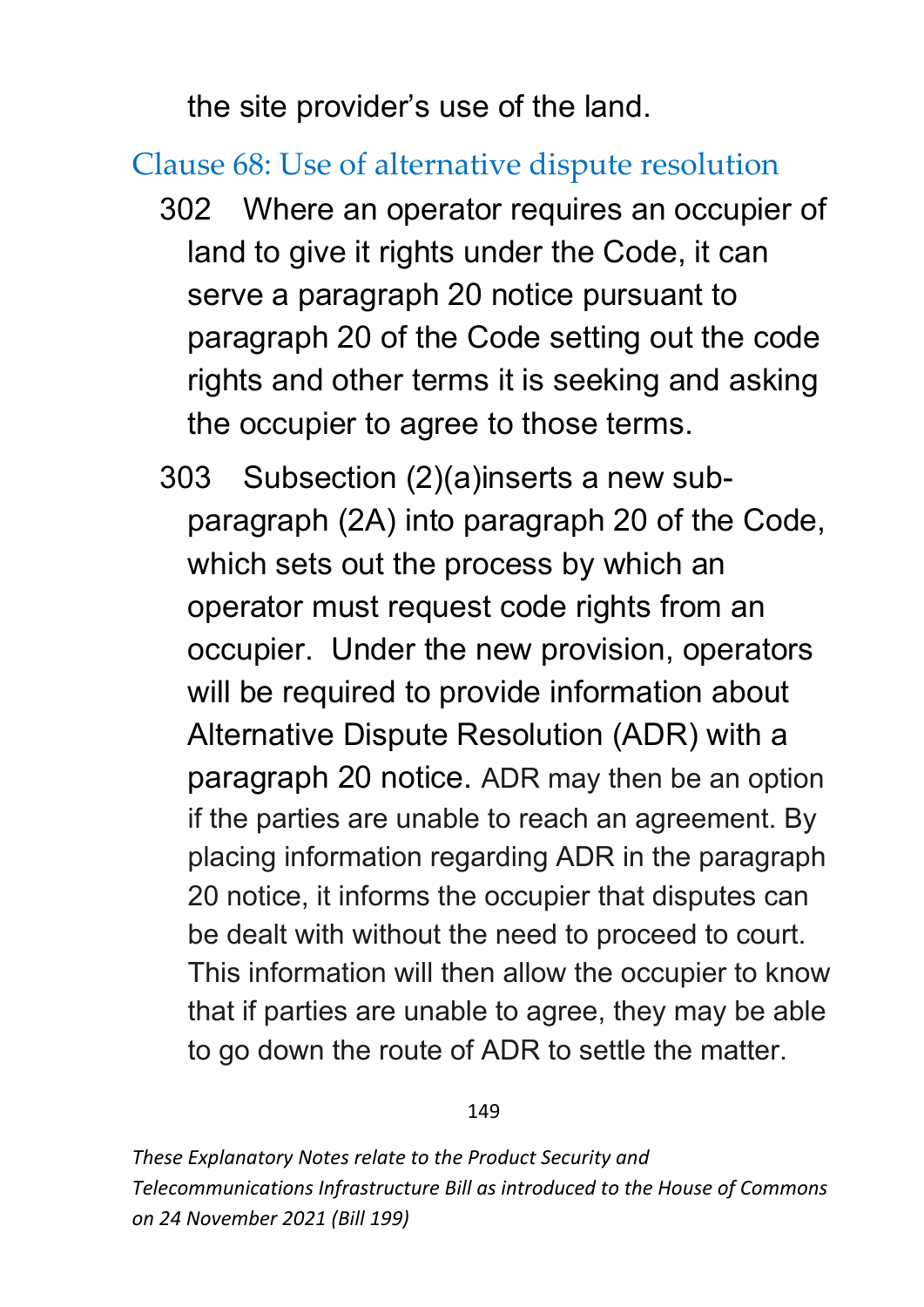- 304 New sub-paragraph (2A)(b) also requires the operator to inform the occupier of the potential consequences of refusing to engage in ADR, namely that the courts can take into account a party's unreasonable refusal to engage in ADR when deciding on what costs order to make at the end of the proceedings.
- 305 Subsection (2)(b) inserts new subparagraphs (5) and (6) into paragraph 20 of the Code so that, where the parties are unable to reach an agreement, there is an additional obligation on an operator to, if reasonably practicable, consider the use of one or more forms of ADR before it makes an application to the courts. If the operator fails to comply with this provision and an application is made to the courts, the courts can consider that failure when deciding on the appropriate costs order. At any time, if the operator decides that it would like to engage in ADR with the occupier , it can notify the occupier in writing.
- 306 Subsections (3) and (4) insert similar ADR provisions into Part 5 of the Code. Under

150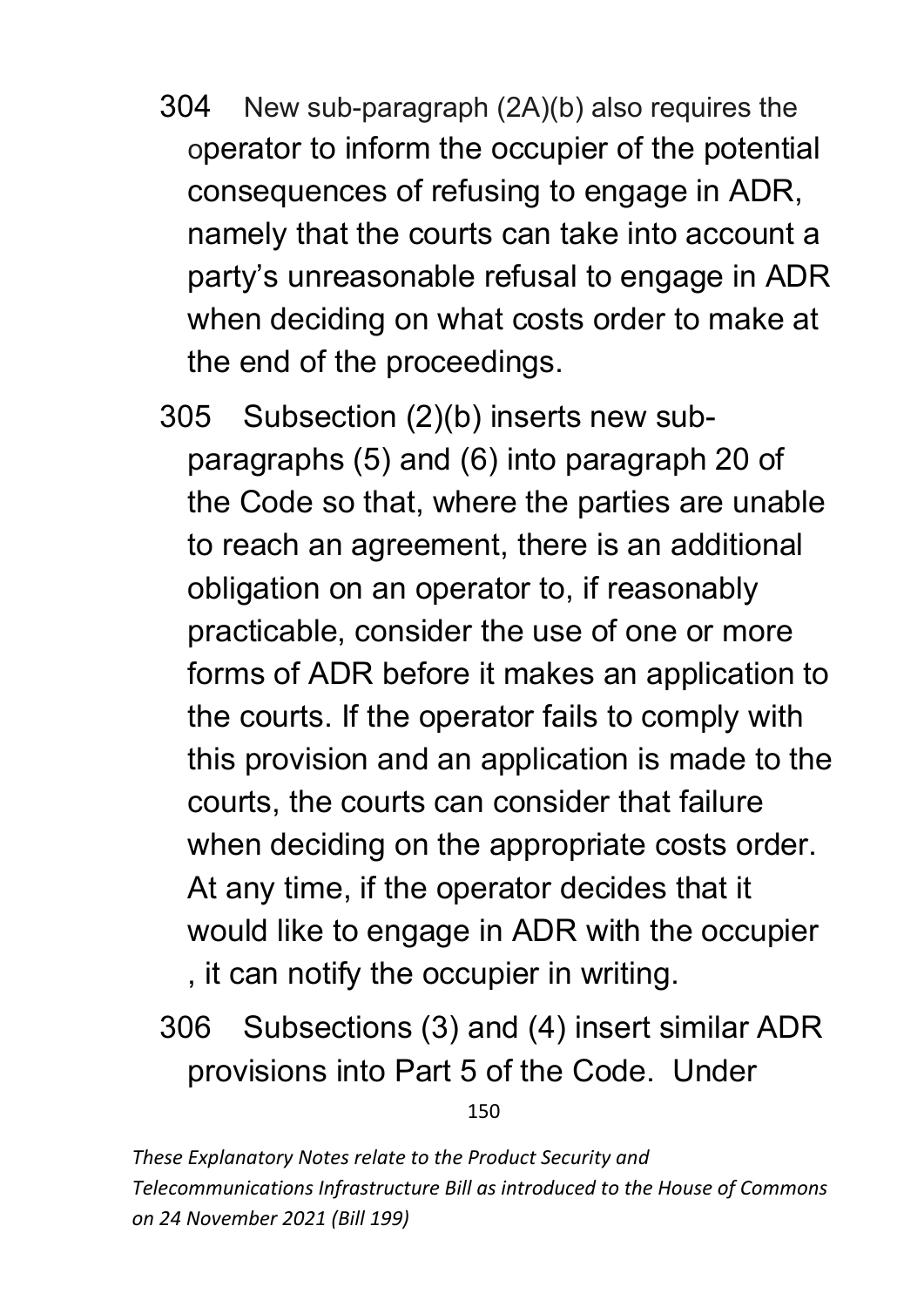paragraph 32 of the Code, as amended by subsection (3), an operator will be required to inform a site provider of the availability of ADR and potential costs consequences of not engaging, when serving a counter-notice. Again, the operator is required to consider ADR, if it is reasonably practicable to do so, before issuing court proceedings. Under this procedure, if at any time either the operator or the site provider decides that it would like to engage in ADR then it can notify the other party in writing. Under paragraph 33 of the Code as amended by subsection (4), the operator will be required to include in its notice details of the availability of ADR, and potential costs consequences of not engaging in that process. This procedure differs from that in subsection (3) as here either party (not just the operator) must consider, where reasonably practicable to do so, whether the use of ADR would be appropriate. If at any time, the operator or the site provider decides that it would like to engage in ADR , it can notify the

#### 151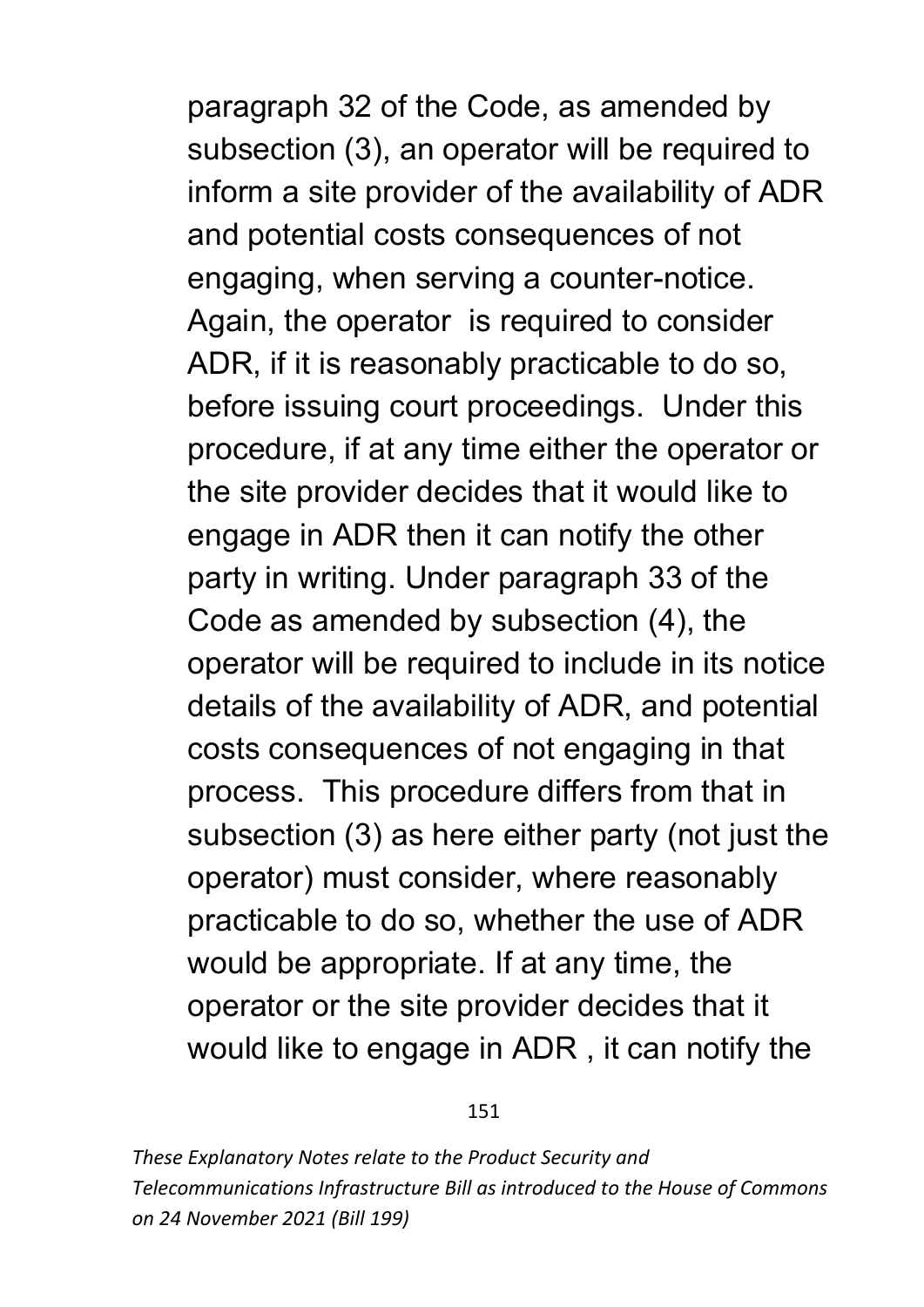other party in writing.

307 Subsection (5) amends paragraph 96 of the Code to place a duty on the court to consider any unreasonable refusal by either party to engage in ADR when making an order as to costs or, in Scotland, expenses.

Clause 69: Complaints relating to the conduct of operators

308 This clause places an obligation on OFCOM to include guidance concerning how operators handle complaints about their conduct in a code of practice published under paragraph 103 of the Code.

Clause 70: Power to impose time limits on the determination of code proceedings

309 This clause inserts a new section 119A into the 2003 Act. This amendment provides the Secretary of State with a power to specify in regulations a time period within which specified proceedings on applications made under the Code must be determined. Such a specification may include the extension or

152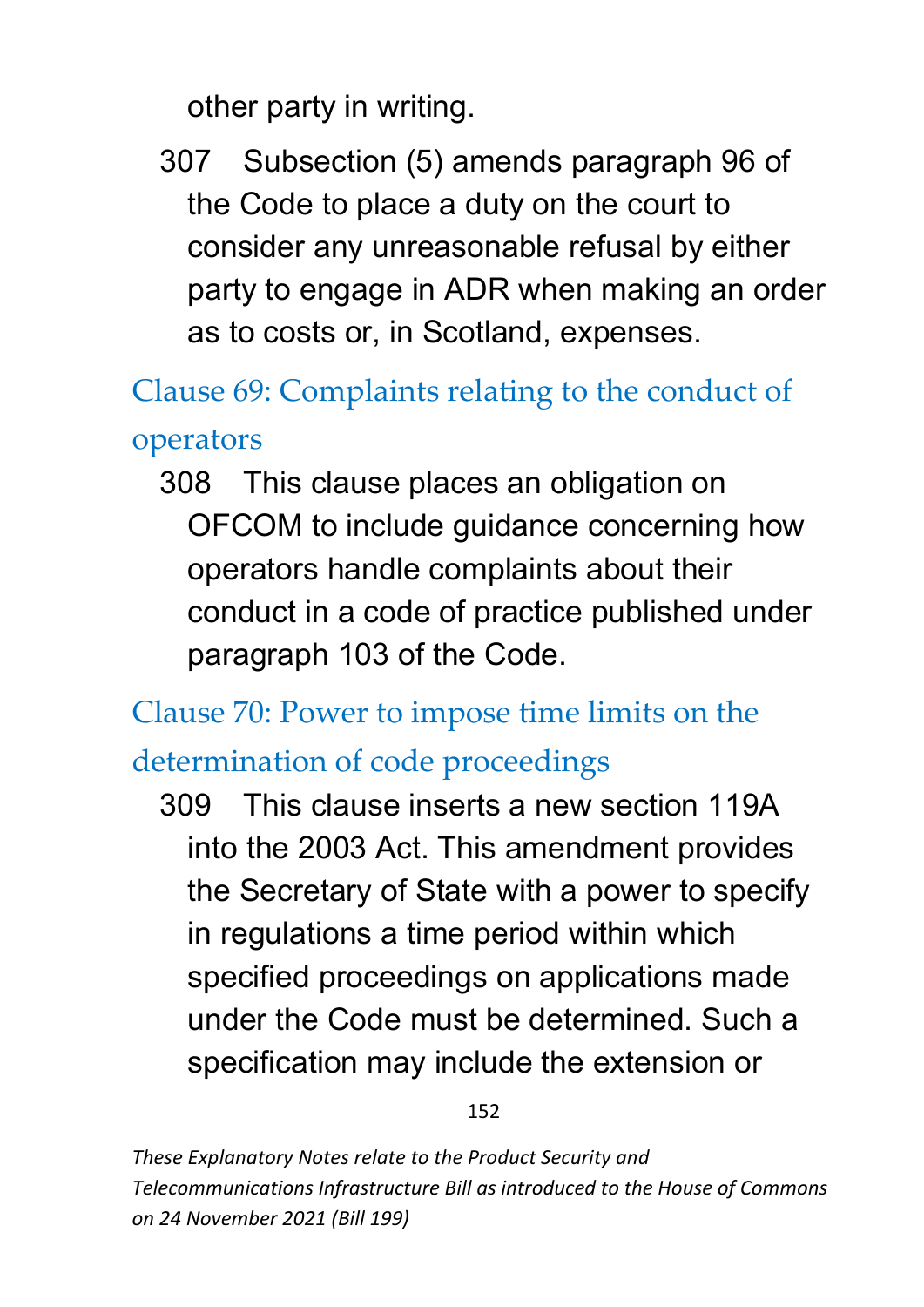removal of any time limits, or the application of different time limits to different types of proceedings, provided such proceedings are of the type described in the new section 119A(2). The new section 119A(3) makes clear that in exercising this power, the Secretary of State is able to amend or revoke existing provision made by the Electronic Communications and Wireless Telegraphy Regulations 2011.

Clause 71: Rights of network providers in relation to infrastructure

- 310 This clause amends the 2003 Act, by inserting a new section 148A into the 2003 Act.
- 311 Subsection (1) of the new section 148A confers power on the Secretary of State to make regulations concerning the rights of network providers in respect of relevant infrastructure required for the purpose of facilitating the development of public electronic communications networks.
- 312 Subsection (2) of the new section 148A, read with subsections (3) and (4), provides that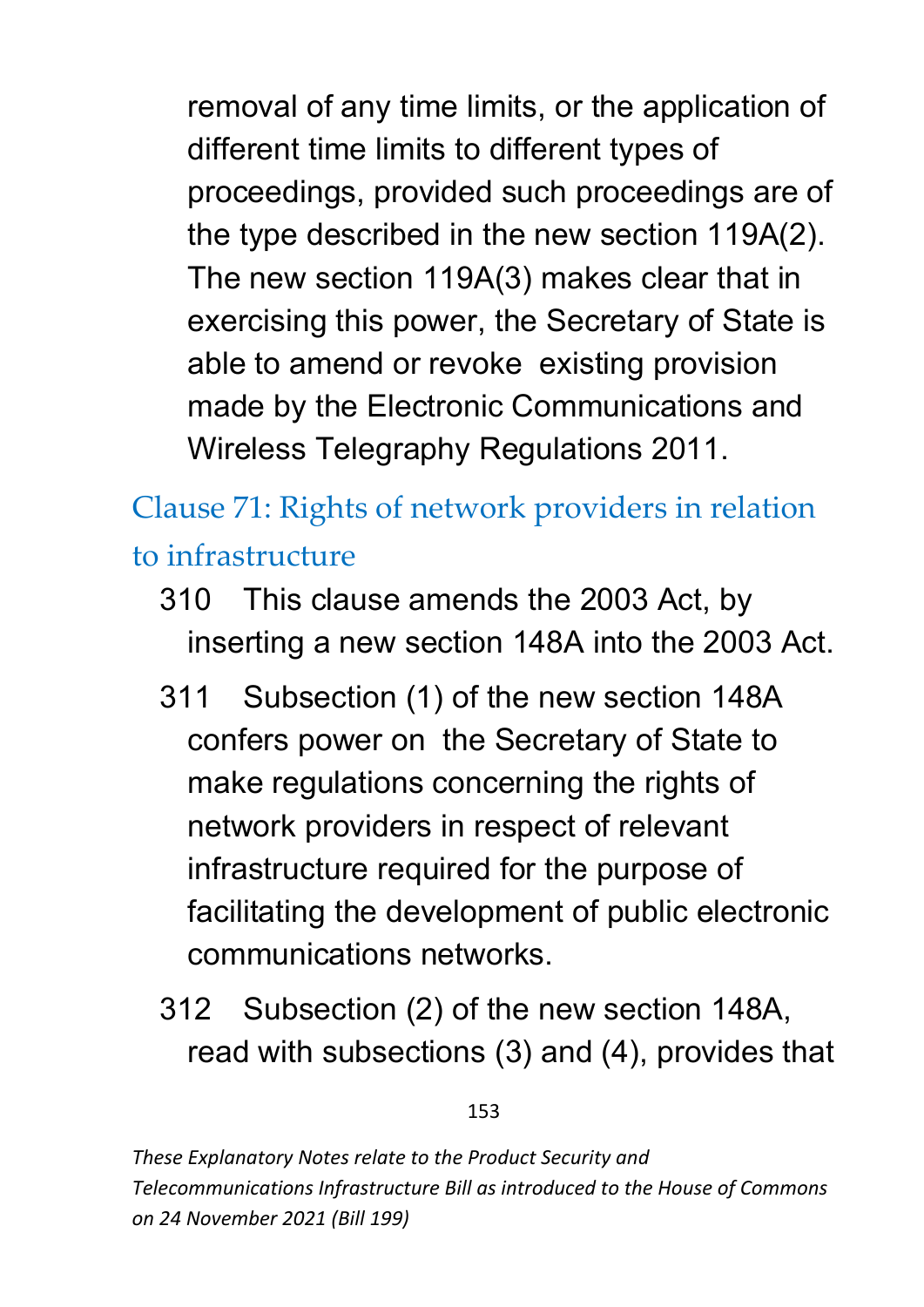such regulations may make provisions for the following , among other things:

- a.require a person to grant the network provider access to relevant infrastructure;
- b. require a person to provide the network provider information concerning the relevant infrastructure for specific purposes, provided specific conditions are met.
- c.works being carried out of a specified description on such infrastructure;
- d.requests by network operators for rights conferred by the regulations, including the procedure for making a request, the form in which the request is to be made, the grounds on which a request can be refused, a duty on a minister to give an opinion if such a request is refused and provision on what effect such an opinion will have, including whether it can be binding on specific persons in specific circumstances (see subsection (3)); e.how information provided pursuant to the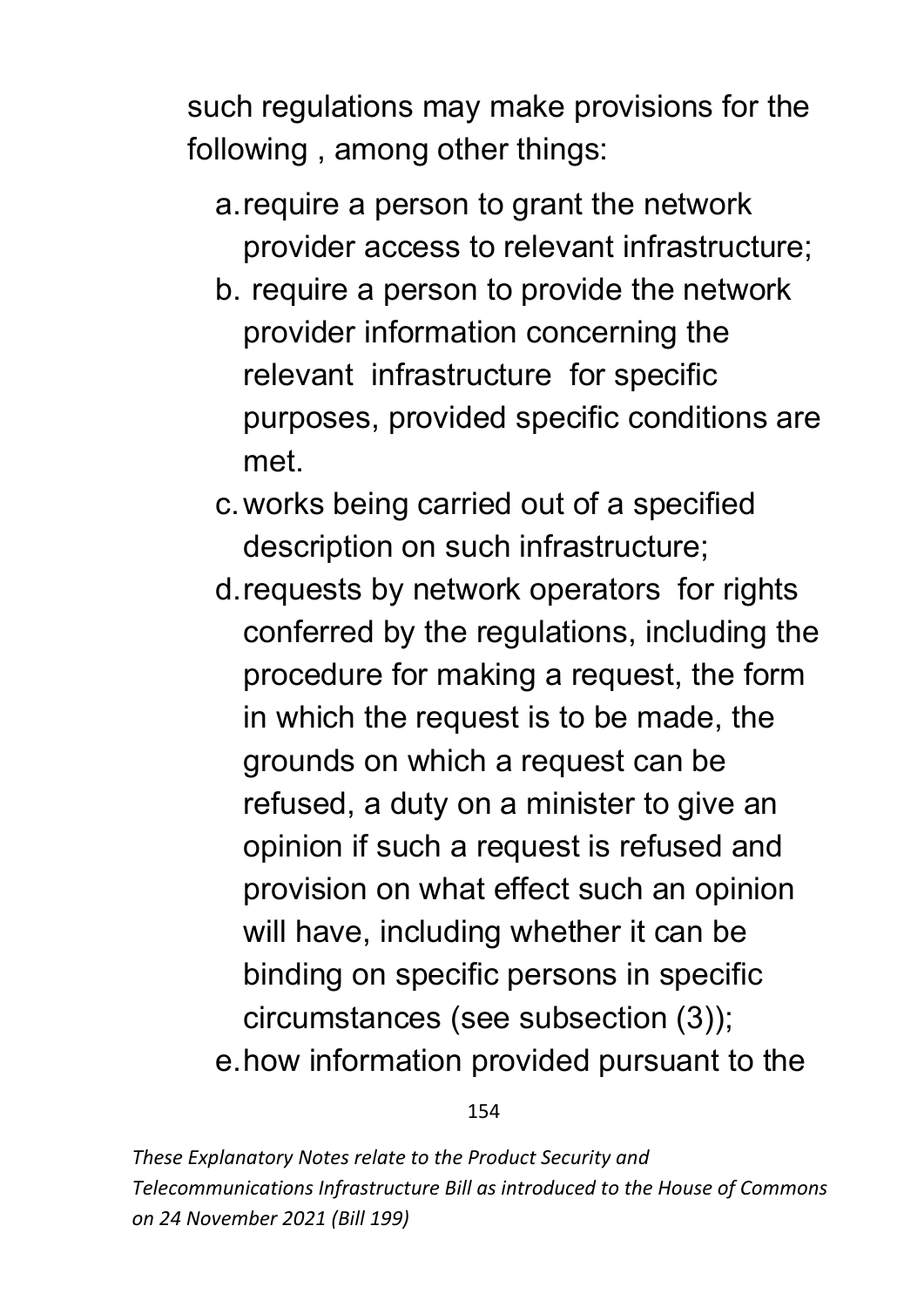regulations is to be treated;

- f. disputes arising under the regulations, including the procedure for dealing with those disputes, the appointment of a person to determine such disputes and the powers which they will have, the time limits for determining such a dispute and how appeals of such decisions will be dealt with (see subsection (4));
- g.requiring a specified person to give guidance on the regulations and how such guidance should be published, whether particular persons should be consulted before guidance is given and how often the guidance and the regulations should be reviewed.
- 313 Subsection (5) of the new section 148 makes provision in respect of Crown interests in land, whilst subsection (6) provides that, in particular, any regulations made under subsection (1) may amend, vary or revoke any provision made by the Communications (Access to Infrastructure) Regulations 2016.

155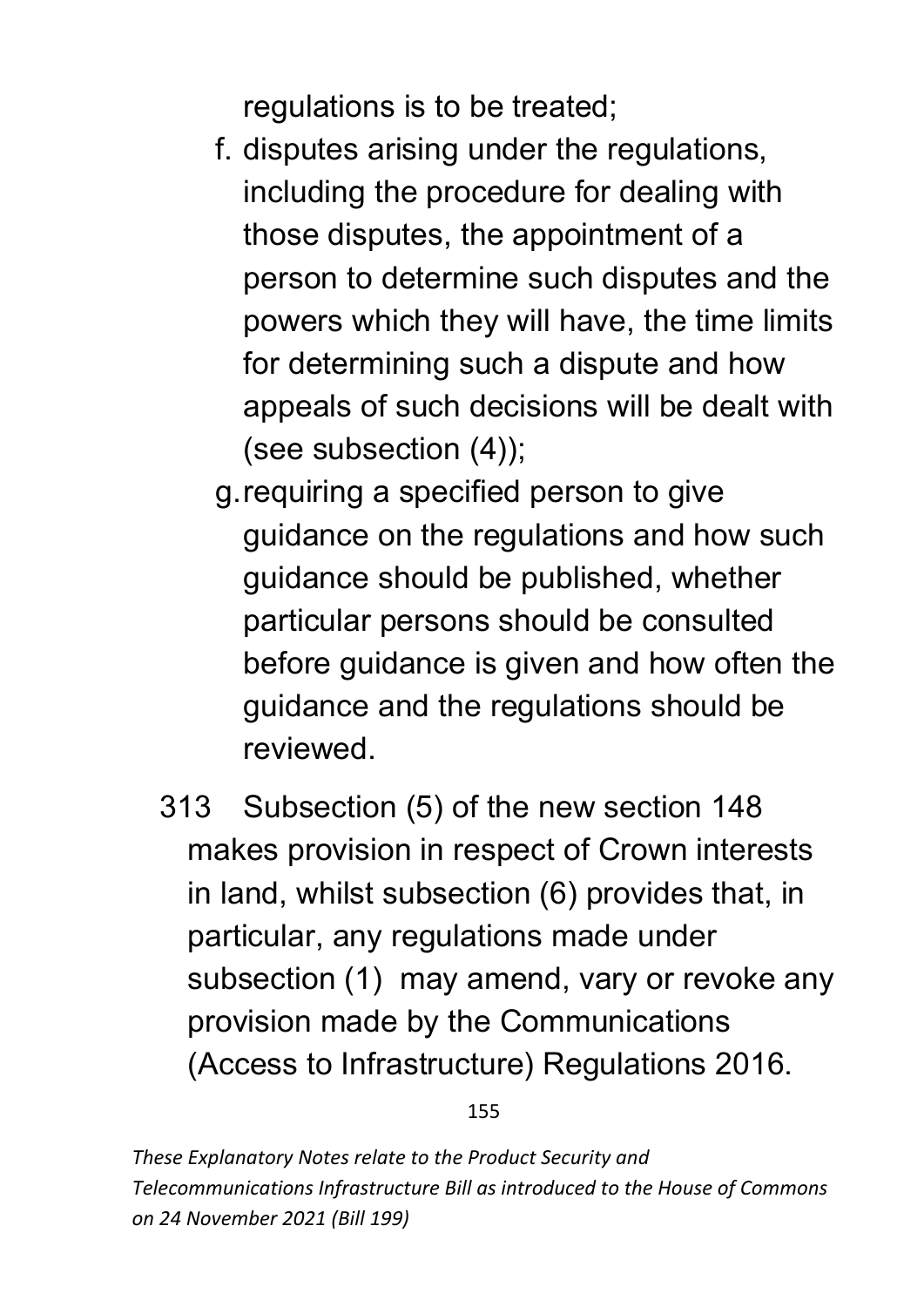- 314 Subsection (7) of the new section 148A provides that, before making regulations under subsection (1), the Secretary of State must consult Ofcom and such other persons the Secretary of State considers appropriate.
- 315 Subsection (8) of the new section 148A provides that regulations made under subsection (1) are subject to the affirmative resolution procedure.
- 316 Subsection (9) of the new section 148A provides definitions of various key terms used in this new section.

## Clause 72: Power to make consequential

### amendments

317 This clause provides the Secretary of State with a power to, by regulations, make amendments to legislation, including primary legislation made before or during the same session of Parliament as this Bill, that are consequential on Part 2 of this Bill. Any regulations that amend or repeal primary legislation, as defined in subsection (3), are

156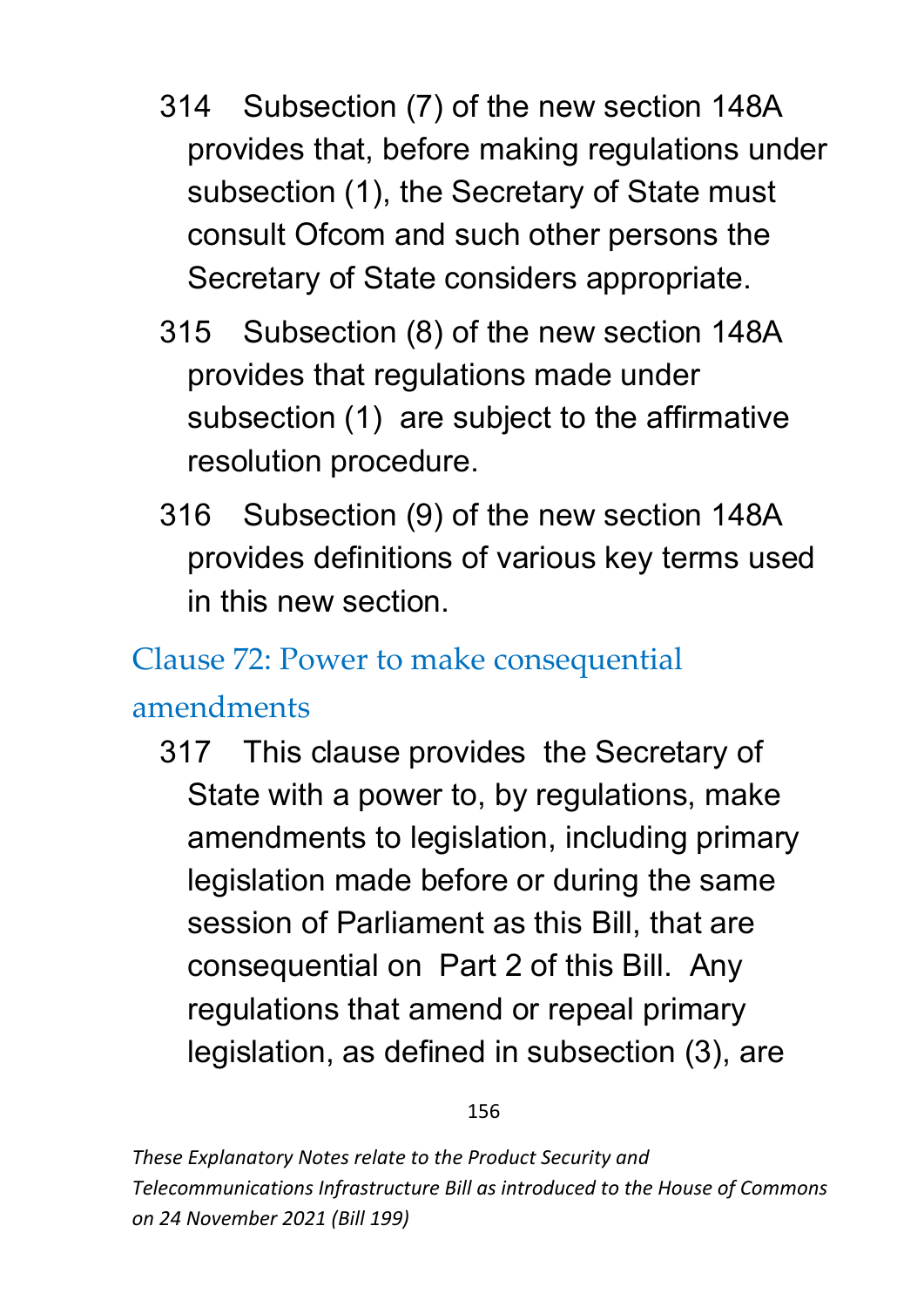subject to the affirmative procedure. Any other regulations under this section are subject to the negative procedure.

# Clause 73: Meaning of "electronic communications code"

318 This clause clarifies that references to "the electronic communications code" in the Bill are to the Code.

### **Part 3: Final Provisions**

Clause 74: Power to make transitional or saving provision

319 This clause provides a power for the Secretary of State, by regulations, to make transitional or saving provisions in connection with the coming into force of any provision of this Bill. A "transitional" provision manages the transition from one regime to another. A "saving" provision saves the operation of an existing piece of legislation or rule of law.

## Clause 75: Regulations

320 This clause provides that any regulations the Secretary of State makes under powers in

157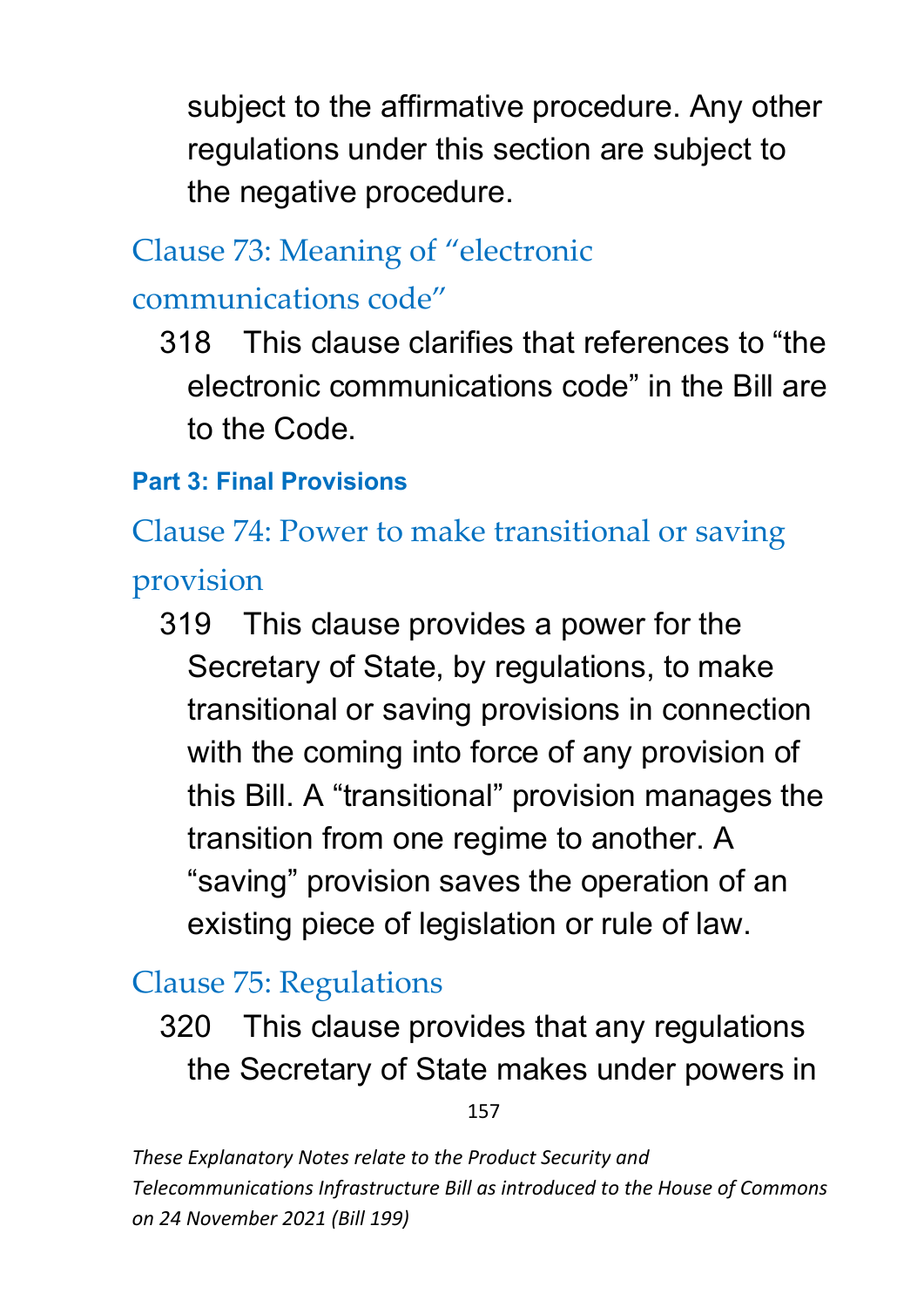the Bill are exercisable by statutory instrument. It also sets out that, with an exception in the case of regulations made under clause 77, regulations made under powers in the Bill may make different provision for different purposes, and may contain supplementary, incidental, consequential, transitional or saving provision. The clause also establishes the normal conditions for use of affirmative resolution procedure and negative resolution procedure.

### Clause 76: Extent

321 A detailed analysis of the extent of the Bill can be found at Annex A. Otherwise, this clause is self‐explanatory.

### Clause 77: Commencement

322 The majority of provisions will come into force in accordance with provision contained in regulations made by the Secretary of State. Clause 27 ('Delegation of enforcement functions'), which allows the Secretary of State to delegate their enforcement functions to another person, will come into force on the day

#### 158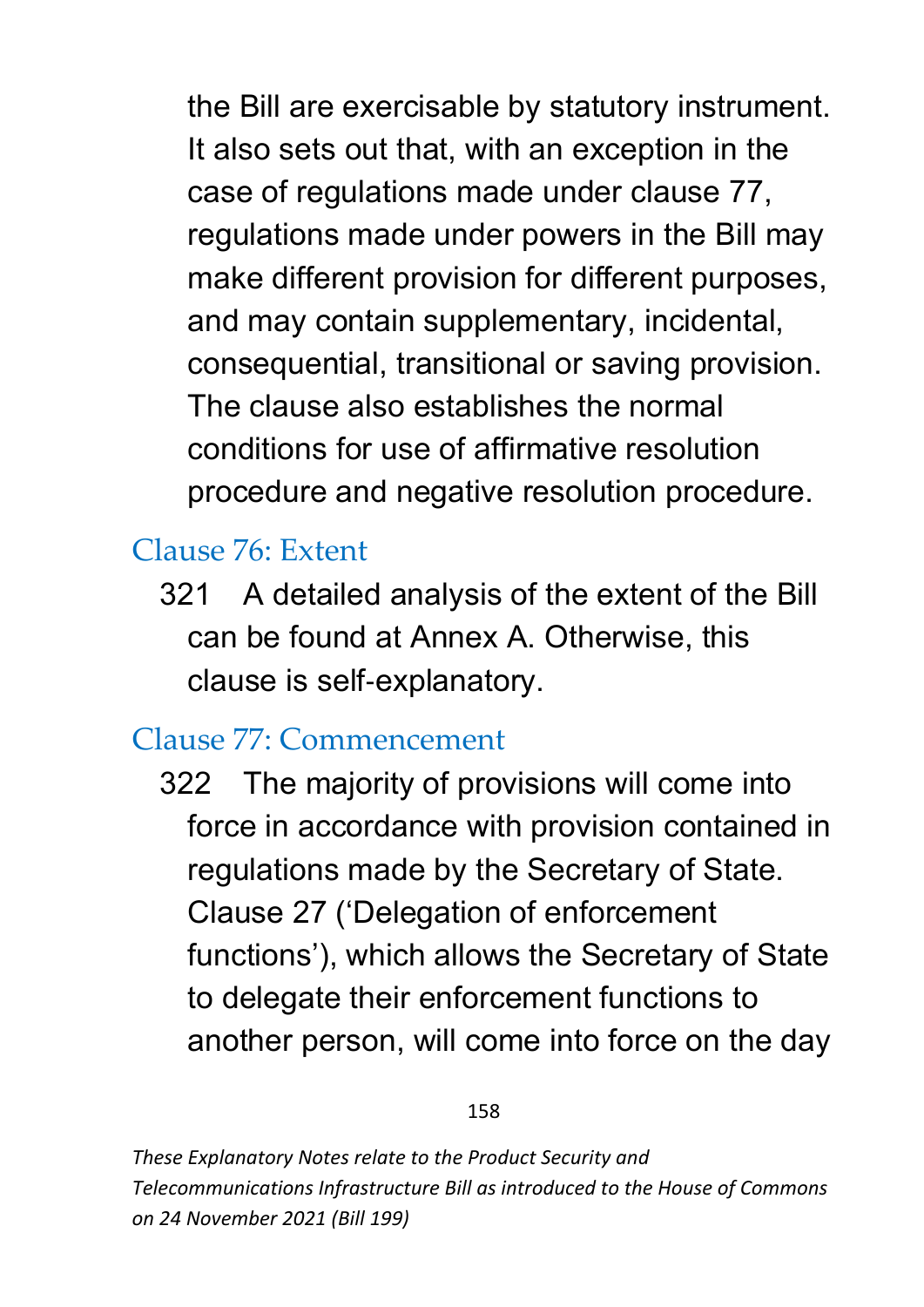on which the Act is passed, alongside clause 74 ('Power to make transitional or saving provision'), clause 75 ('Regulations'), clause 76 ('Extent') and clause 78 ('Short title'), and any powers to make regulations under or by virtue of this Act.

## Clause 78: Short title

323 This clause is self-explanatory.

Schedule: Unresponsive occupiers: consequential amendments

- 324 The Schedule provides for related amendments to the 2003 Act.
- 325 Paragraphs 1 to 3 of the Schedule make various amendments to the 2003 Act.
- 326 Paragraph 2 amends section 402 to provide that regulations under paragraphs  $27ZB(3)(b)$  and  $27ZE(4)$  of the Code are subject to the affirmative resolution procedure.
- 327 Paragraph 3 makes various amendments to the Code so that it correctly applies and relates to Part 4ZA.

#### 159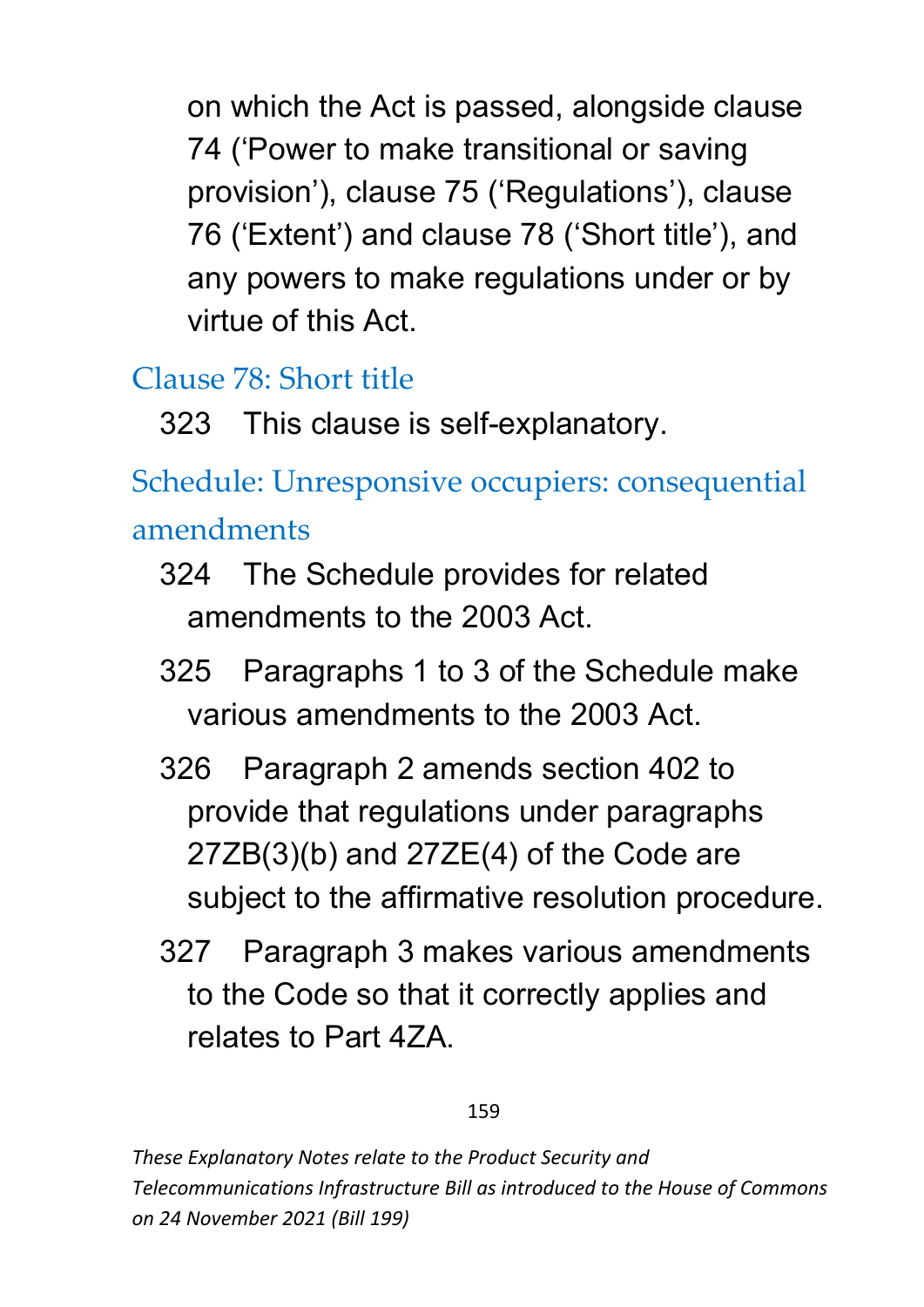### **Commencement**

- 328 The provisions of the Bill will come into force as provided for by clause 77 of the Bill. The notes on that clause above provide further details.
- 329 The government has stated that relevant economic actors, who will be required to ensure that minimum product security requirements are met in relation to consumer connectable products, will be given time to enable a smooth transition to compliance with the provisions in this Bill. When the government makes a commencement order for relevant provisions in Chapter 3 of Part 1 of this Bill (Product Security Enforcement), it intends that the date of commencement will not be sooner than 12 months after regulations are made to specify security requirements under clause 1.

### **Financial implications of the Bill**

330 The financial costs and benefits of the Bill have been set out in accompanying impact

160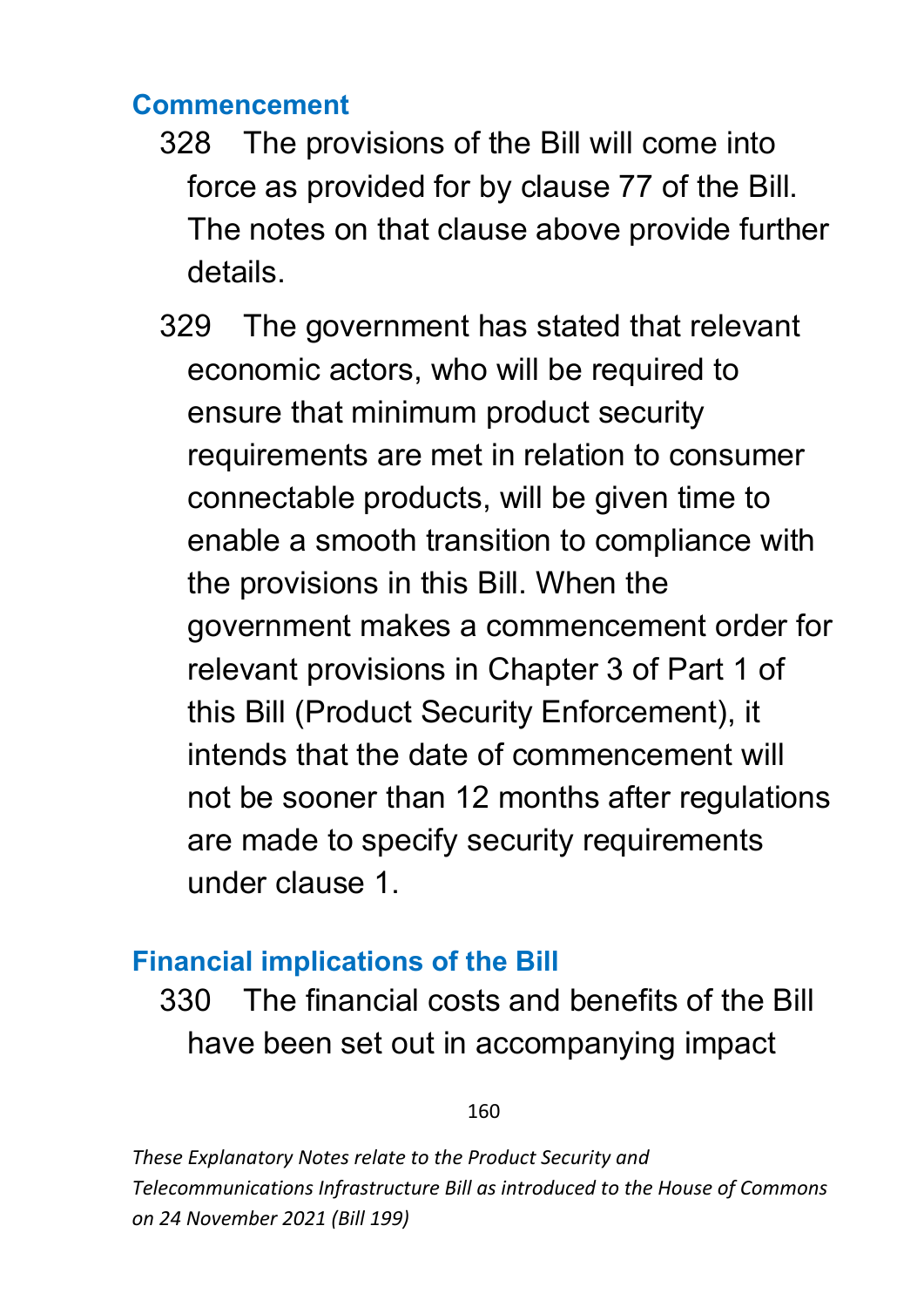assessments. The following assessments have been made:

- a.Part 1: an impact assessment of the product security measures;
- b.Part 2: a *de minimis* assessment of the impacts of the telecommunications infrastructure measures.

### **Parliamentary approval for financial costs or for charges imposed**

- 331 A Money resolution will be needed in respect of the Bill. A money resolution is required where a Bill authorises new charges on the public revenue – broadly speaking, new public expenditure. There is potential government expenditure arising out of the costs of enforcing Part 1 of the Bill, as well as under clauses 34 and 47(5). The House of Commons will be asked to agree that such expenditure is to be paid out of money provided by Parliament.
	- 332 In addition, a 'paying-in' resolution will be needed to support the express requirement

161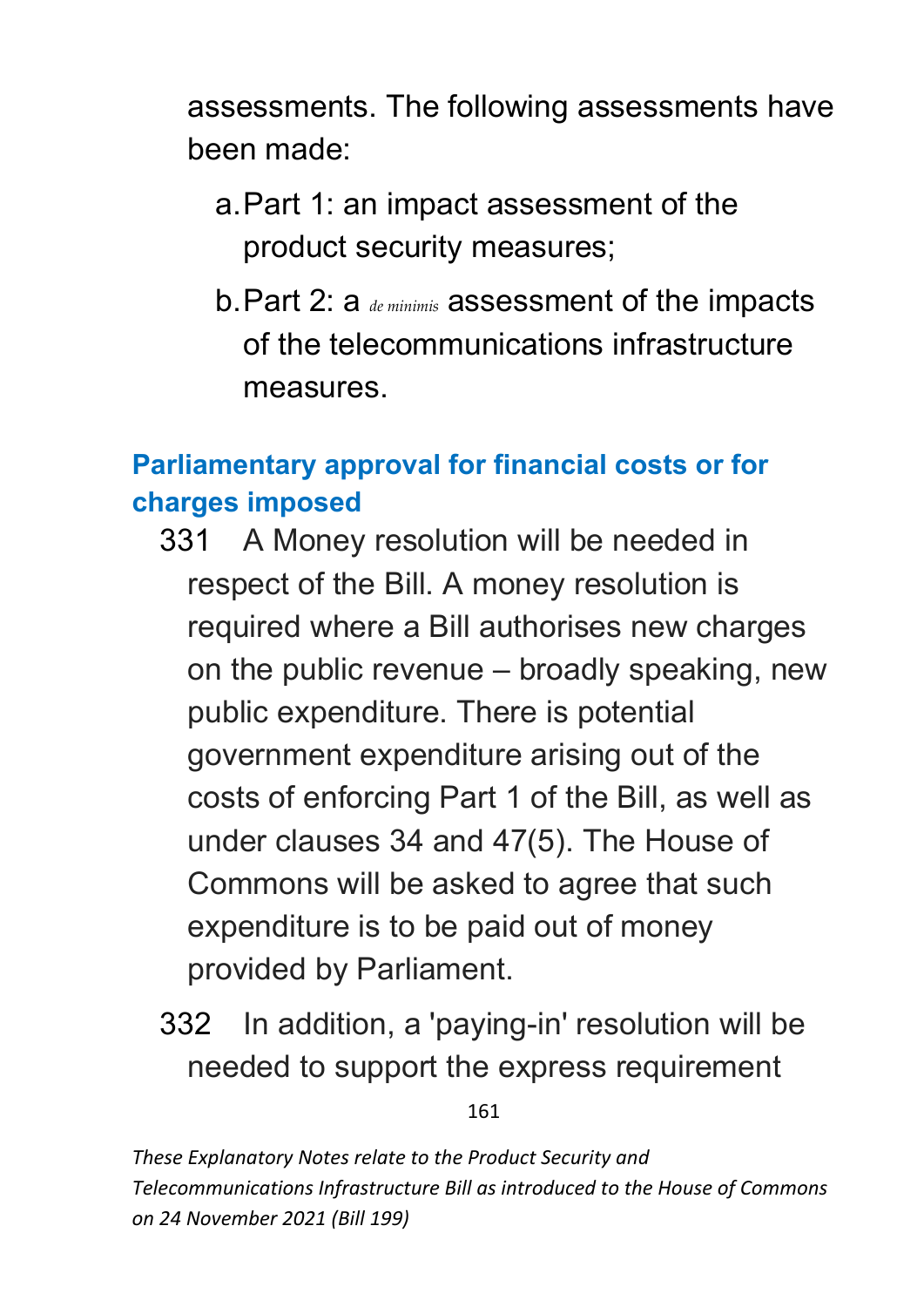that monetary penalties be paid into the Consolidated Fund under clause 36(9). This will form part of the money resolution.

### **Compatibility with the European Convention on Human Rights**

- 333 Section 19 of the Human Rights Act 1998 requires the Minister in charge of a Bill in either House of Parliament to make a statement before Second Reading about the compatibility of the provisions of the Bill with the Convention rights (as defined by section 1 of that Act).
- 334 The Secretary of State for Department of Digital, Culture, Media and Sport, Nadine Dorries MP, has made the following statement:

"In my view the provisions of the Product Security and Telecommunications Infrastructure Bill are compatible with the Convention rights."

335 The Bill engages Article 6 (right to a fair trial), Article 8 (right to respect for private and family life) and Article 1 of the First Protocol (right to peaceful enjoyment of possessions) to the

162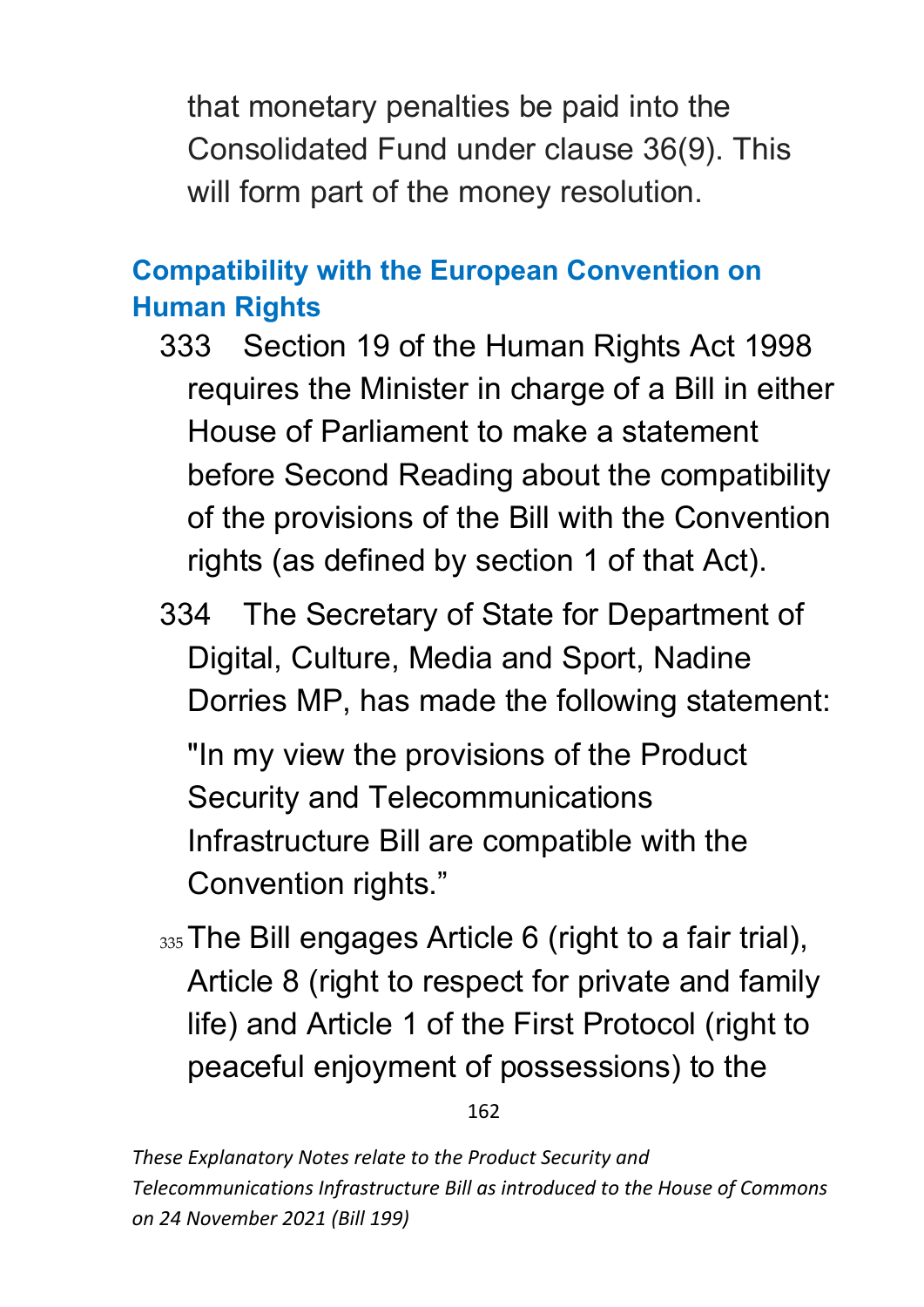European Convention of Human Rights ("ECHR") and, in the government's view, is compatible with the rights set out in those Articles. More detail is given in a memorandum to the Joint Committee on Human Rights, which will be published on the Bill's parliamentary webpages.

### **Related documents**

- 336 The following documents are relevant to the Bill and can be read at the stated locations:
	- Proposals for regulating consumer smart product cyber security, July 2020: [https://www.gov.uk/government/publications/proposals-for-regulating](https://www.gov.uk/government/publications/proposals-for-regulating-consumer-smart-product-cyber-security-call-for-views)[consumer-smart-product-cyber-security-call-for-views](https://www.gov.uk/government/publications/proposals-for-regulating-consumer-smart-product-cyber-security-call-for-views)
	- Government response to the call for views on consumer connected product cyber security legislation, April 2021:

[https://www.gov.uk/government/publications/regulating-consumer-smart](https://www.gov.uk/government/publications/regulating-consumer-smart-product-cyber-security-government-response)[product-cyber-security-government-response](https://www.gov.uk/government/publications/regulating-consumer-smart-product-cyber-security-government-response)

# • Consultation on changes to the Electronic Communications Code, January 2021:

[https://www.gov.uk/government/consultations/consultation-on-changes-to-the](https://www.gov.uk/government/consultations/consultation-on-changes-to-the-electronic-communications-code)[electronic-communications-code](https://www.gov.uk/government/consultations/consultation-on-changes-to-the-electronic-communications-code)

#### 163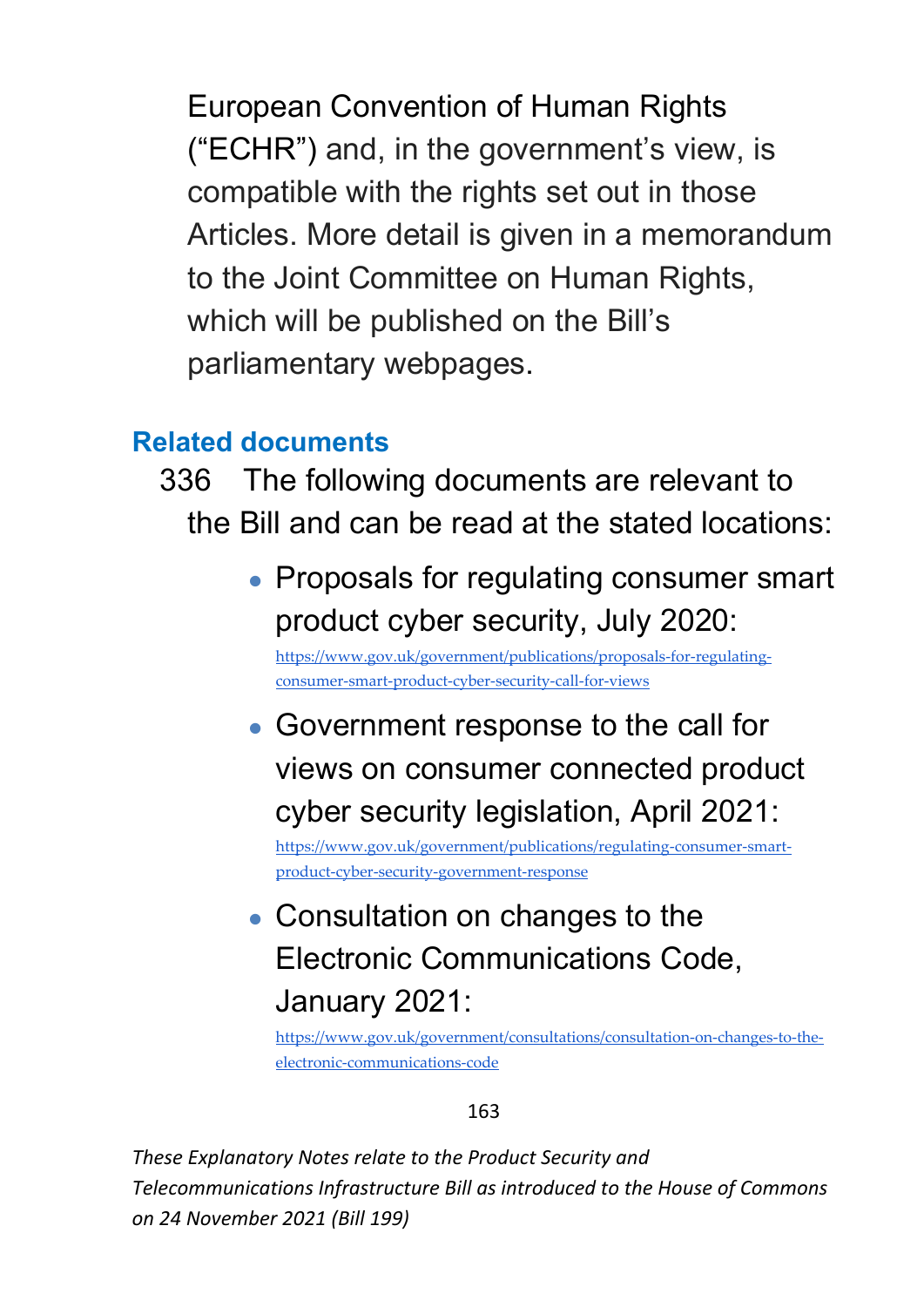### **Annex- Territorial extent and application in the United Kingdom**

The provisions of the Bill extend and apply to England and Wales, Scotland and Northern Ireland. No

Legislative Consent Motions are required for this  $Bill<sub>15</sub>$  $Bill<sub>15</sub>$  $Bill<sub>15</sub>$ 

| <b>Provision</b>                                    | <b>Englan</b><br>d                                                                     | <b>Wales</b>                                                                                                    |                                                                                                         | <b>Scotland</b>                                                 |                                                                                                  | <b>Northern Ireland</b>                                                               |                                                                                                     |  |  |
|-----------------------------------------------------|----------------------------------------------------------------------------------------|-----------------------------------------------------------------------------------------------------------------|---------------------------------------------------------------------------------------------------------|-----------------------------------------------------------------|--------------------------------------------------------------------------------------------------|---------------------------------------------------------------------------------------|-----------------------------------------------------------------------------------------------------|--|--|
|                                                     | <b>Extend</b><br>s to $E$ &<br><b>W</b> and<br>applies<br>to<br><b>Englan</b><br>$d$ ? | <b>Exte</b><br><b>nds</b><br>to $E$<br><b>&amp; W</b><br>and<br>appli<br>es to<br><b>Wale</b><br>s <sub>2</sub> | <b>Legis</b><br><b>lative</b><br><b>Cons</b><br>ent<br>Motio<br>n<br>proce<br><b>SS</b><br>enga<br>ged? | <b>Extend</b><br>s and<br>applies<br>to<br><b>Scotla</b><br>nd? | Legisl<br>ative<br><b>Conse</b><br>nt<br><b>Motio</b><br>n<br>proce<br><b>SS</b><br>engag<br>ed? | <b>Extend</b><br>s and<br>applies<br>to<br><b>Norther</b><br>n<br><b>Ireland</b><br>? | Legisla<br>tive<br><b>Conse</b><br>nt<br><b>Motion</b><br>proces<br>$\mathbf{s}$<br>engage<br>$d$ ? |  |  |
| <b>Part 1: Product Security</b>                     |                                                                                        |                                                                                                                 |                                                                                                         |                                                                 |                                                                                                  |                                                                                       |                                                                                                     |  |  |
| Chapter 1 -<br><b>Security</b><br><b>Requiremen</b> | Yes                                                                                    | Yes                                                                                                             | N/A                                                                                                     | Yes                                                             | N/A                                                                                              | Yes                                                                                   | N/A                                                                                                 |  |  |

<span id="page-164-0"></span><sup>15</sup> References in this Annex to a provision being within the legislative competence of the Scottish Parliament, the National Assembly for Wales or the Northern Ireland Assembly are to the provision being within the legislative competence of the relevant devolved legislature for the purposes of Standing Order No. 83J of the Standing Orders of the House of Commons relating to Public Business.

164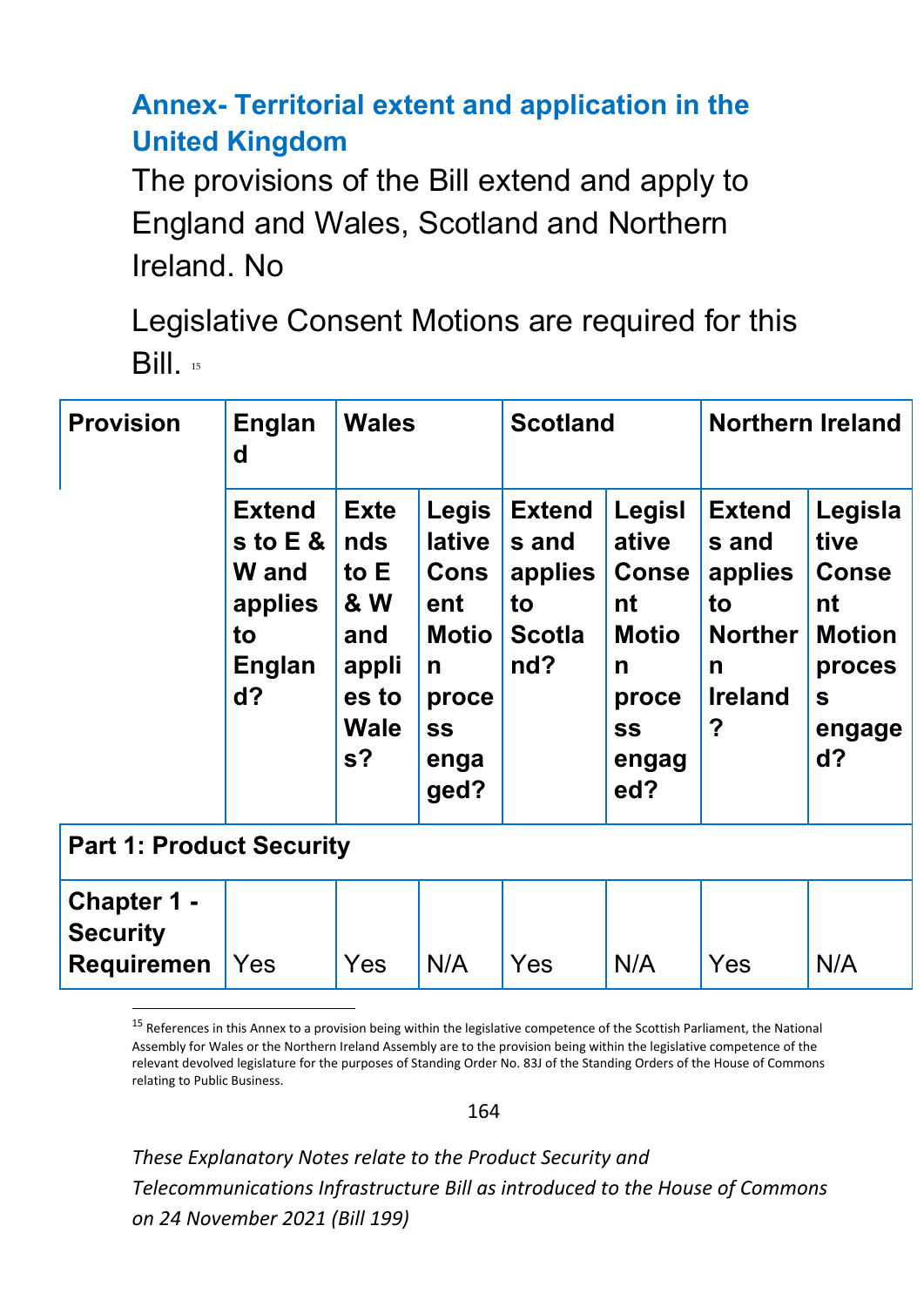| ts<br>Clauses 1 - 7                                                                     |           |     |     |           |     |           |     |  |
|-----------------------------------------------------------------------------------------|-----------|-----|-----|-----------|-----|-----------|-----|--|
| <b>Chapter 2 -</b><br><b>Duties of</b><br>relevant<br>persons etc.<br>Clauses 8 -<br>25 | Yes       | Yes | N/A | Yes       | N/A | Yes       | N/A |  |
| <b>Chapter 3 -</b><br><b>Enforcemen</b><br>Clauses 26 -<br>52                           | Yes       | Yes | N/A | Yes       | N/A | Yes       | N/A |  |
| <b>Chapter 4 -</b><br><b>Supplement</b><br>ary<br>Clauses 53 -<br>56                    | Yes       | Yes | N/A | Yes       | N/A | Yes       | N/A |  |
| <b>Part 2: Telecommunications Infrastructure</b>                                        |           |     |     |           |     |           |     |  |
| Clauses 57 -<br>60                                                                      | Yes       | Yes | N/A | Yes       | N/A | Yes       | N/A |  |
| Clause 61                                                                               | Yes       | Yes | N/A | <b>No</b> | N/A | <b>No</b> | N/A |  |
| Clause 62                                                                               | <b>No</b> | No  | N/A | <b>No</b> | N/A | Yes       | N/A |  |
| Clause 63                                                                               | Yes       | Yes | N/A | <b>No</b> | N/A | <b>No</b> | N/A |  |
| Clause 64                                                                               | <b>No</b> | No  | N/A | <b>No</b> | N/A | Yes       | N/A |  |

#### 165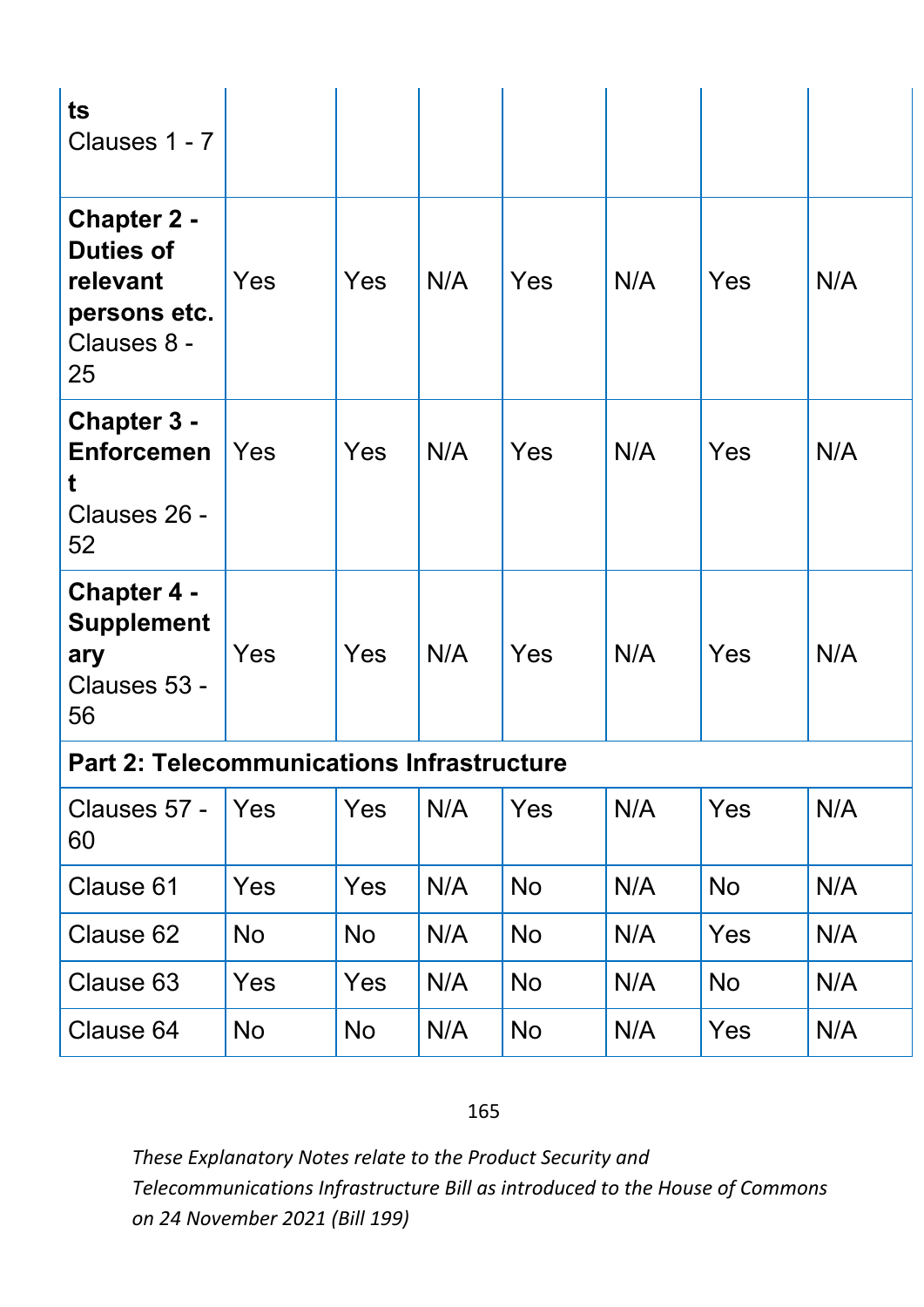| Clause 65                                                                                   | Yes        | Yes        | N/A | <b>No</b> | N/A | <b>No</b> | N/A |  |  |
|---------------------------------------------------------------------------------------------|------------|------------|-----|-----------|-----|-----------|-----|--|--|
| Clauses 66 -<br>73                                                                          | <b>Yes</b> | Yes        | N/A | Yes       | N/A | Yes       | N/A |  |  |
| <b>Part 3: Final Provisions</b>                                                             |            |            |     |           |     |           |     |  |  |
| Clauses 74 -<br>78<br>Schedule -<br>unresponsive<br>occupiers<br>consequentia<br>amendments | <b>Yes</b> | <b>Yes</b> | N/A | Yes       | N/A | Yes       | N/A |  |  |